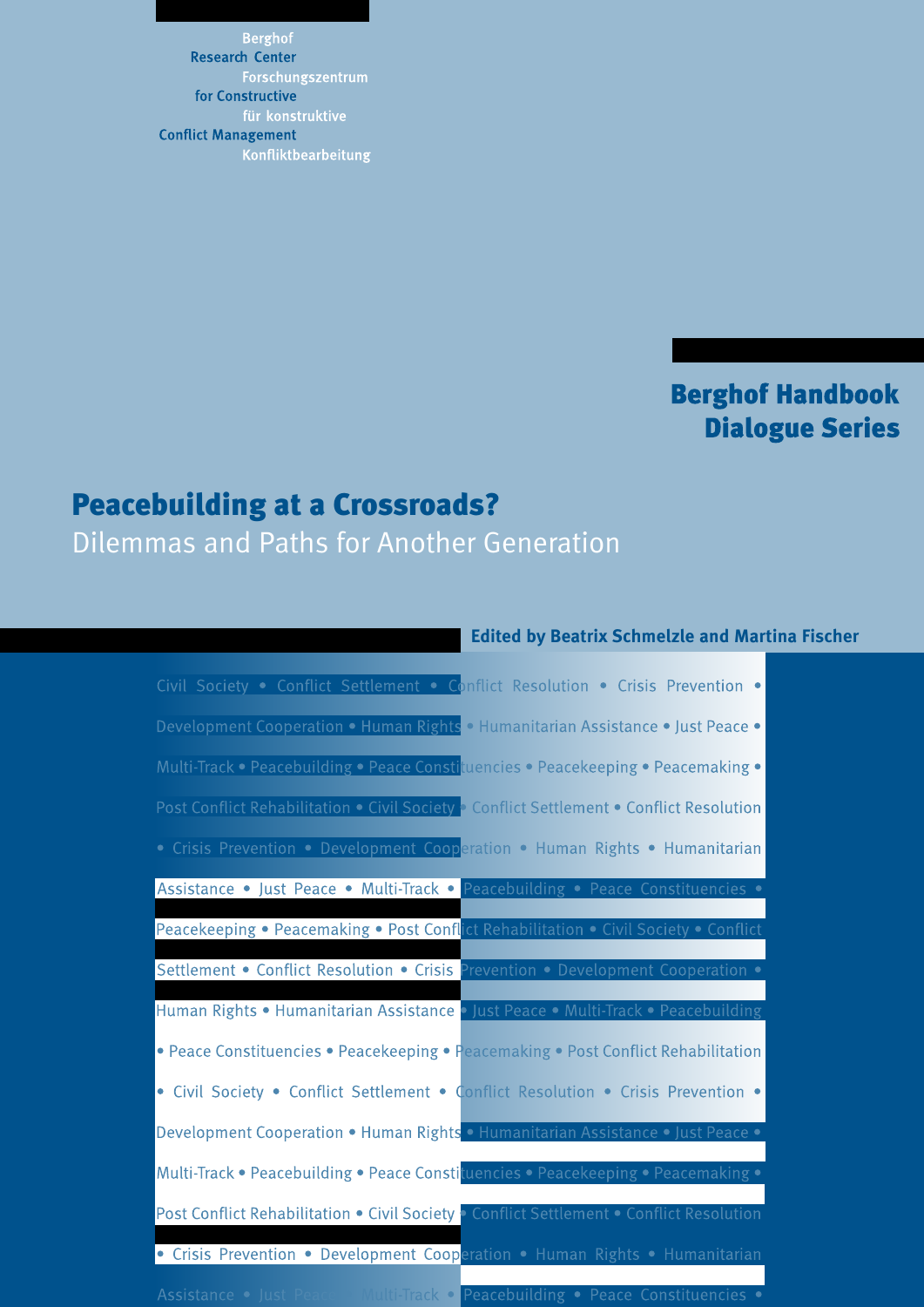**Berghof** Research Center Forschungszentrum for Constructive für konstruktive **Conflict Management Konfliktbearbeitung** 

> Berghof Handbook Dialogue Series

Edited by Beatrix Schmelzle and Martina Fischer

# Peacebuilding at a Crossroads?

Dilemmas and Paths for Another Generation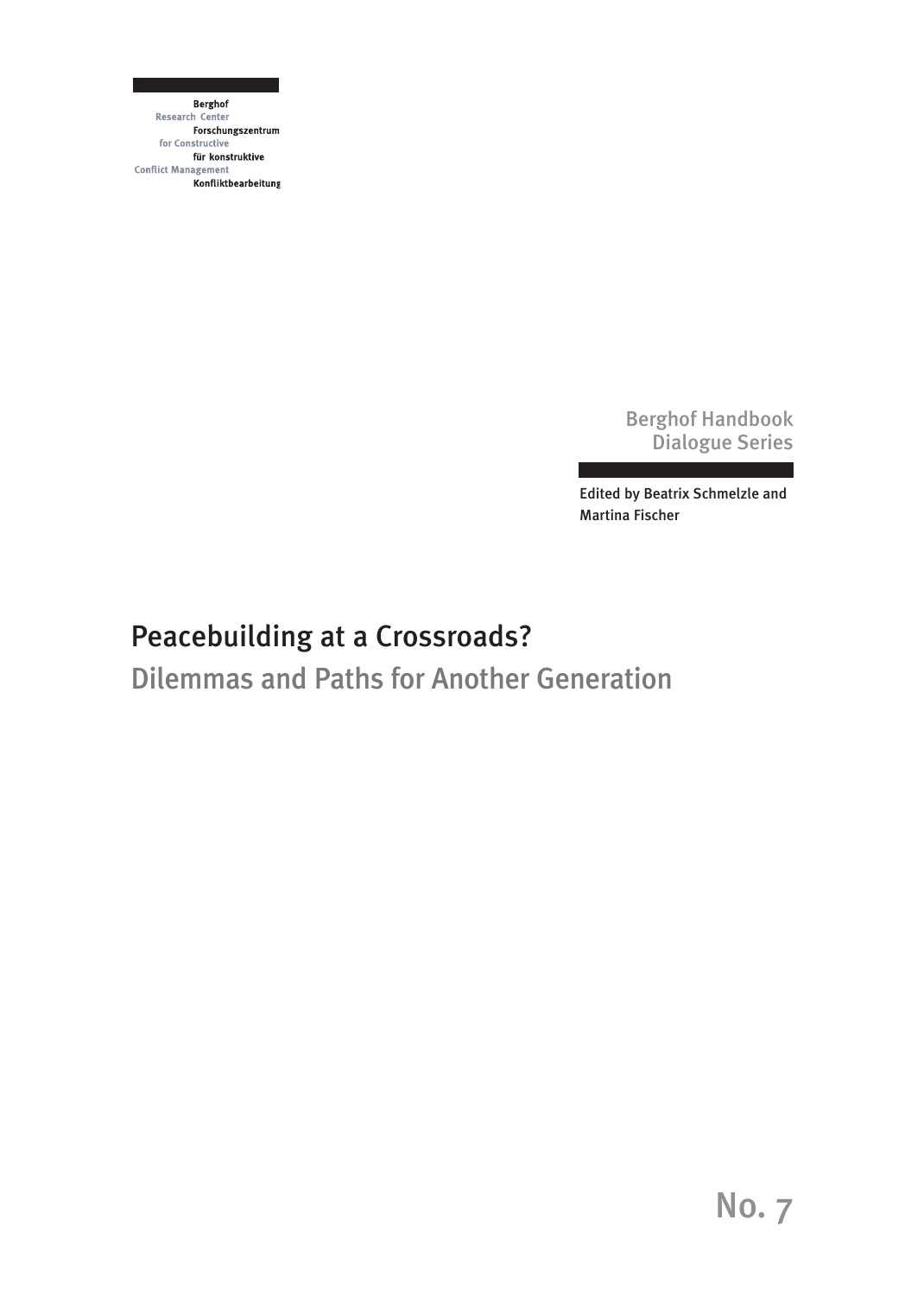### About the Berghof Handbook Dialogue Series:

The Dialogue Series is an offshoot of the Berghof Handbook for Conflict Transformation. Each topic in the series is chosen because it is particularly relevant to societies in conflict and the practice of conflict transformation, and because it raises important issues at the present time. In each Dialogue, practitioners and scholars critically engage and debate in light of their experience.

Typically, a Dialogue includes one lead article from key experts, and several commentaries from practitioners and others. Rather than presenting a single analysis, these practitioner-scholar Dialogues stimulate debate, integrating different perspectives, challenging prevailing views, comparing research findings with experiences and insights on the ground. Importantly, Dialogues, as works of broad relevance, are distributed in print version as well as online.

We invite readers to respond to the papers (as to all articles). Interesting and original contributions can be added to the web version of the Dialogue.

Up to now, the editors have initiated six Dialogues on Peace and Conflict Impact Assessment (PCIA), Security Sector Reform (SSR), Transforming War Economies, New Trends in PCIA, Social Change and Conflict Transformation and on the Systemic Approach to Conflict Transformation.

Translation of parts of Martina Fischer's comment from German into English: Hillary Crowe

### The Berghof Handbook Dialogue Series is published by the Berghof Research Center for Constructive Conflict Management

Berghof Handbook for Conflict Transformation Dialogue Series Issue No. 7

© 2009 Berghof Research Center

ISSN 1616-2544 ISBN 978-3-927783-94-2 Order at: Berghof Research Center Altensteinstraße 48a 14195 Berlin, Germany

Via Internet: www.berghof-center.org/ www.berghof-handbook.net order@berghof-center.org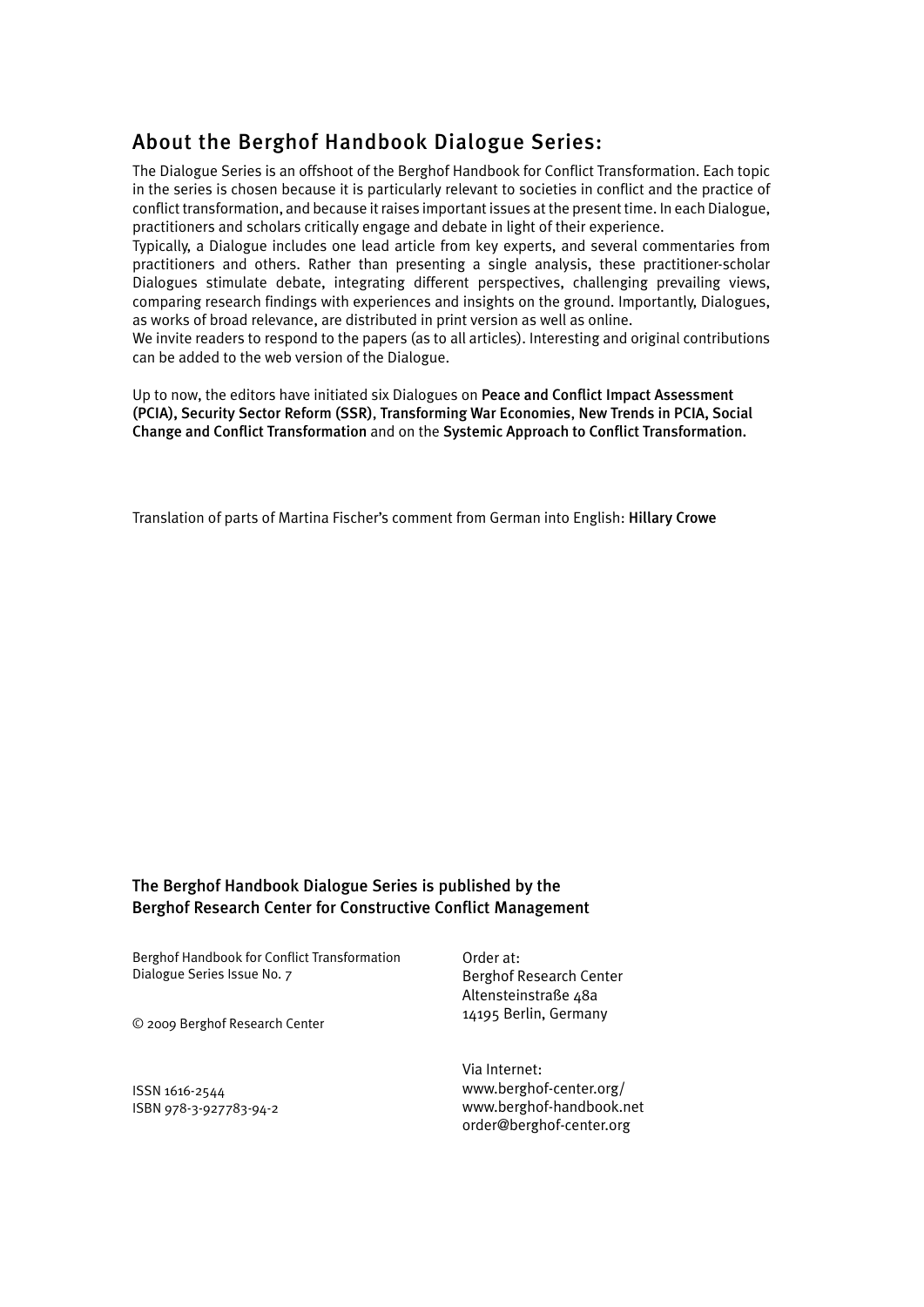**Berghof Example 18**<br>Research Center<br>**Forschungszentrum**<br>for Constructive für konstruktive für konstruktive<br>Conflict Management<br>Konfliktbearbeitung

# **Contents**

| Introduction<br><b>Martina Fischer and Beatrix Schmelzle</b>  | 5   |
|---------------------------------------------------------------|-----|
| <b>Lead Article</b>                                           |     |
| Simon Fisher and Lada Zimina                                  |     |
| Just Wasting Our Time? Provocative Thoughts for Peacebuilders | 11  |
| Responses                                                     |     |
| <b>Louis Kriesberg</b>                                        |     |
| Making Good Use of the Time: Contributions and Dilemmas       |     |
| of Non-governmental Actors in Peacebuilding                   | 37  |
| <b>Diana Chigas and Peter Woodrow</b>                         |     |
| Envisioning and Pursuing Peace Writ Large                     | 47  |
| <b>Martina Weitsch</b>                                        |     |
| Mobilizing Public Opinion for Peace:                          |     |
| The Next Challenge for the Peacebuilding Communities          | 59  |
| <b>Goran Bozicevic</b>                                        |     |
| Reflections on Peacebuilding from Croatia                     | 69  |
| <b>Ulrike Hopp and Barbara Unger</b>                          |     |
| Time to Learn: Expanding Organisational Capacities            |     |
| in Conflict Settings                                          | 77  |
| <b>Martina Fischer</b>                                        |     |
| Participatory Evaluation and Critical Peace Research:         |     |
| A Precondition for Peacebuilding                              | 87  |
| Reflection                                                    |     |
| Simon Fisher and Lada Zimina                                  |     |
| Reflections on the Comments: Responses and More Queries       | 99  |
| About the Authors & Editors                                   | 105 |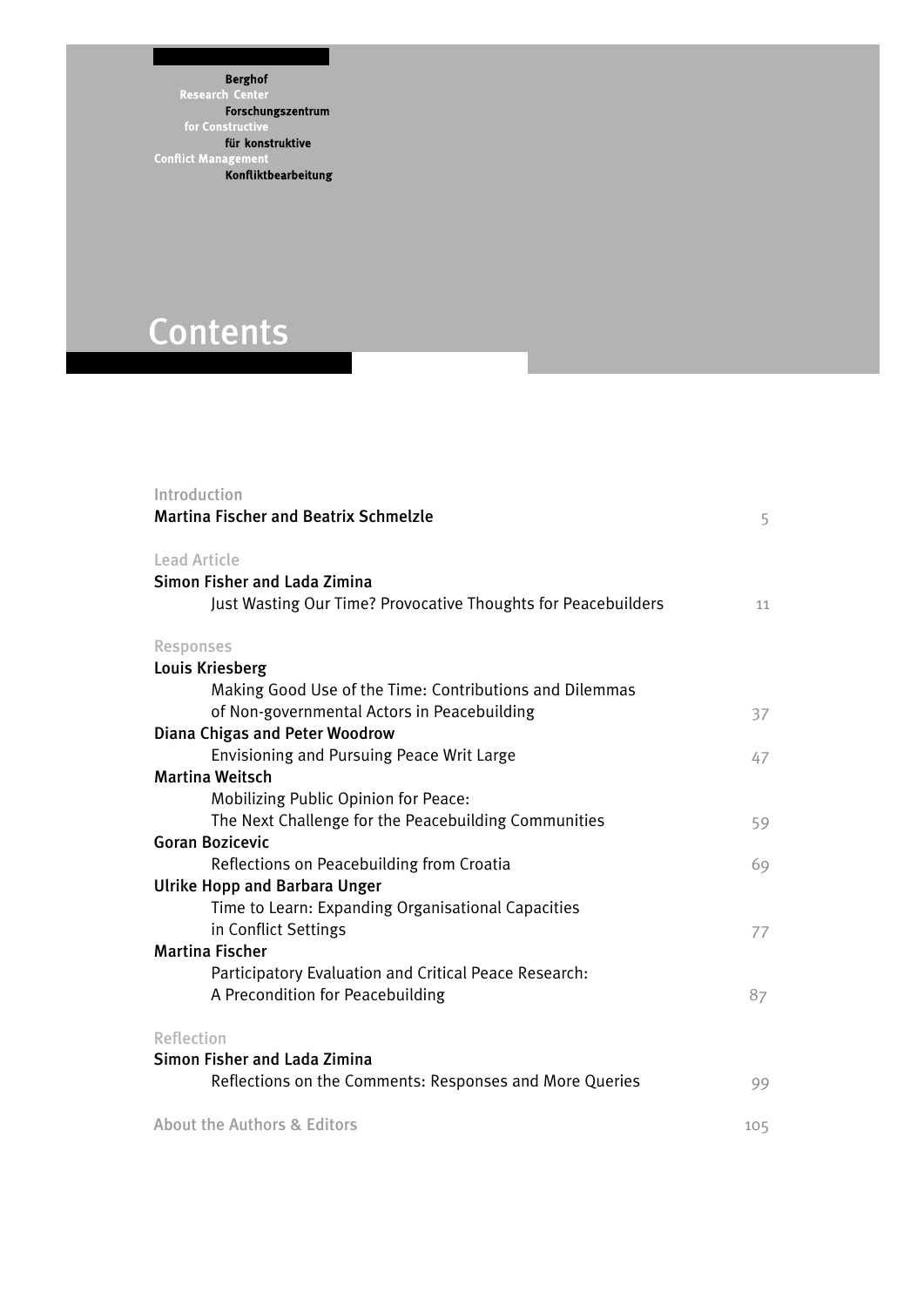**Berghof** 

**Research** Forschungszentrum für konstruktive **Conflict Mana** Konfliktbearbeitung

## Introduction

### Martina Fischer & Beatrix Schmelzle

Activities aiming at peacebuilding and conflict transformation need sound analysis, clarity of purpose, flexible strategising, and also long-term commitment and a robust frustration tolerance in the face of adversity and set-backs. Readiness for self-reflection and a critical assessment of strategies are therefore imperative for organisations active in the field. The past 15 years have seen numerous comprehensive efforts to assess what difference peacebuilding can make. For many peace organisations, getting a clear idea of their own outreach, potential and limits, success and failure is crucial. This is not only due to donor agencies' increasing requests for evaluation, but also important for building the identities of teams and individuals active in these organisations. But identifying criteria for success or failure remains a highly complicated and demanding endeavour.

In March 2008, an open letter provocatively titled *Just Wasting our Time?* created quite a stir in the field of peacebuilding.<sup>1</sup> The authors - Simon Fisher (founder of the UK-based organisation Responding to Conflict) and Lada Zimina (currently conflict advisor at Care International UK; but writing in a private capacity) – are activists, trainers and analysts with long-term international experience. They argue that despite the progress made and the achievements to be proud of, many peacebuilding activities are missing the mark and that peacebuilders might be partially responsible for their own failure. They acknowledge that advances have been made, in particular by improving the conceptual and methodological basis and mobilizing a host of actors from the grassroots to the governmental levels. At the same time the authors state that, overall, "the peacebuilding message seems to be too muted, weak and fragmented", while "globalised corporate power exerts ever more undemocratic control over the essential

1 See http://lettertopeacebuilders.ning.com.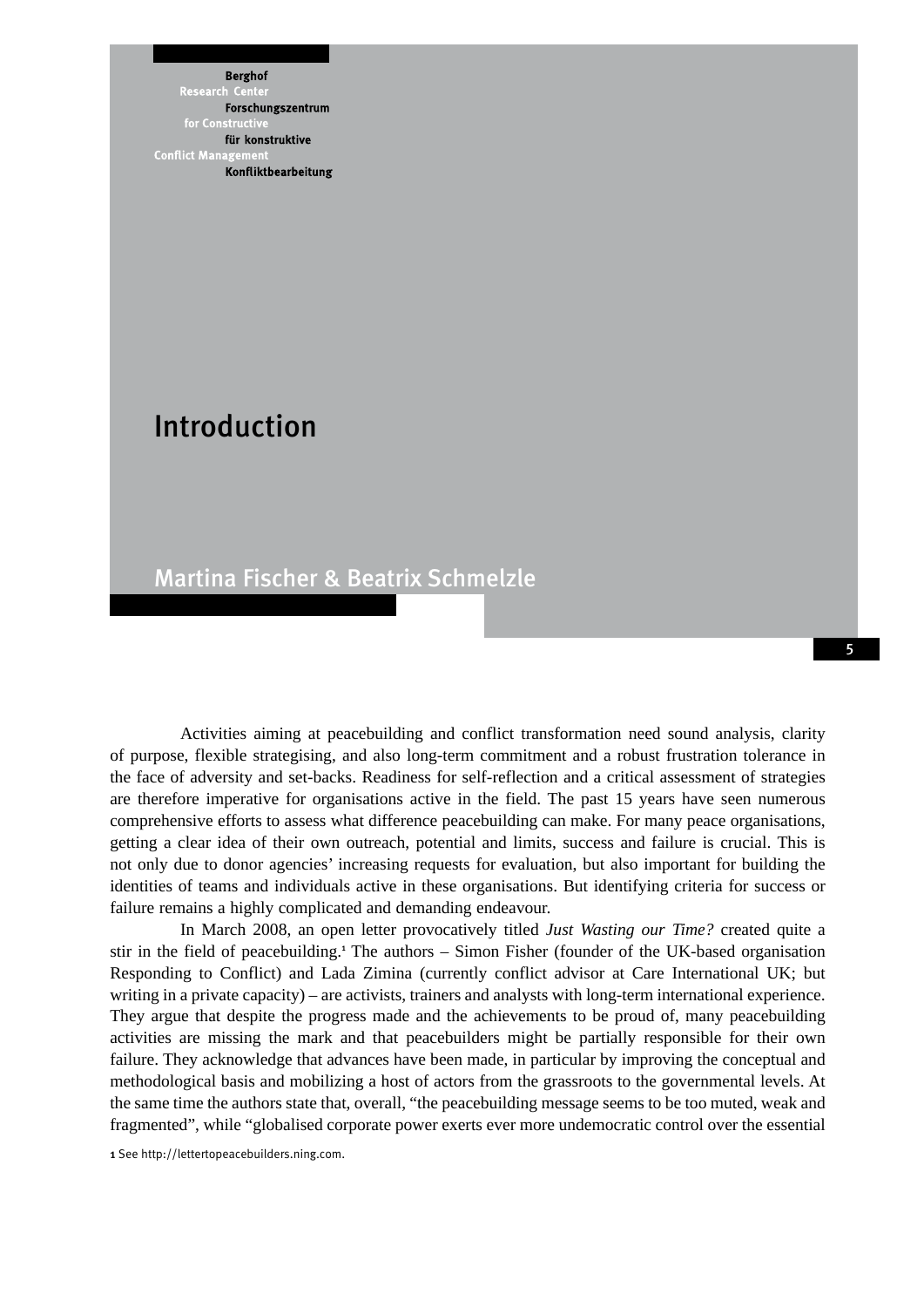components of peace" (in this volume, 12). Fisher and Zimina identify several major obstacles on the road to 'big picture change' (or 'peace writ large') and diagnose a deep gap between the rhetoric and reality of fundamental change. They portray a dichotomy between 'technical peacebuilding', implemented by a so-called peace industry, and 'transformative peacebuilding', carried by a social movement. According to their experience, many actors focus on technical peacebuilding activities rather than transformative ones, neglecting crucial values such as 'social justice'. Some are even developing submissive attitudes to agencies in power and have lost independence due to financial dependency on governmental (or commercially-orientated) donors. Moreover, the authors claim that fragmented relationships within civil society and competition over resources hamper effective networking, cooperation and learning processes. Fisher and Zimina launch a call for a new agenda for peacebuilding, which in their view needs to be accountable to local partners and respond to issues such as economic justice, environmental responsibility and human rights.

Seeing how vivid the initial reactions to the open letter were, we decided to publish an edited version of this text in the Berghof Handbook Dialogue Series and to organise a debate around these ideas and open questions, collecting a set of comments from colleagues and experts from academia, policy advocacy and peacebuilding practice. We asked them to compare and contrast Fisher and Zimina's findings and recommendations with their own experience and research.

Most respondents agree that there is a painful gap between rhetoric and action in peacebuilding. They also acknowledge a tension between activities adhering to the status quo and approaches calling for deep transformation. The contrasting portrayal of 'technical peacebuilding' and 'transformative peacebuilding' proved to be appealing, especially for practitioners. On the other hand, the respondents also called for more terminological clarity and differentiation, for putting planning, implementation, monitoring and evaluation into concrete context and for accepting a division of labour and roles between different peacebuilding actors.

Louis Kriesberg, professor emeritus of Syracuse University, USA and veteran analyst of processes of social change and conflict resolution, traces the development of a social movement of peace and conflict resolution (PCR movement) that spread from the US since the 1980s. He also proposes that non-governmental actors should refine their understanding of government actors and recognize that governments may vary greatly. While there are actors who should be eschewed or confronted, it is important to remain open to those who are interested in change. For this purpose, Kriesberg calls upon members of the PCR movement to "consider the ways that relevant research findings, experiences and insights can be effectively communicated to political figures" (in this volume, 41). He also encourages a more energetic and consciously developed division of labour between diverse groups engaged in the peacebuilding field as "they vary in the work they can do at different stages of a conflict and they differ in the skills and the resources they can bring to transforming a conflict, a society or the world" (ibid., 42). With regard to funding and its associated dilemmas (e.g. fundraising that becomes the core of the work, dependency issues), Kriesberg suggests that NGOs should cooperate, partner and network more systematically. Greater interaction and an exchange of ideas should be cultivated, which can happen in some long-established networks as well as new formats. Such interaction and exchange should also examine the vision and values of actors. Academia, finally, should investigate the underlying conditions and causes of conflict including research on the development and effects of the military-industrial-political-media complex in eminent countries such as the US, Russia and China.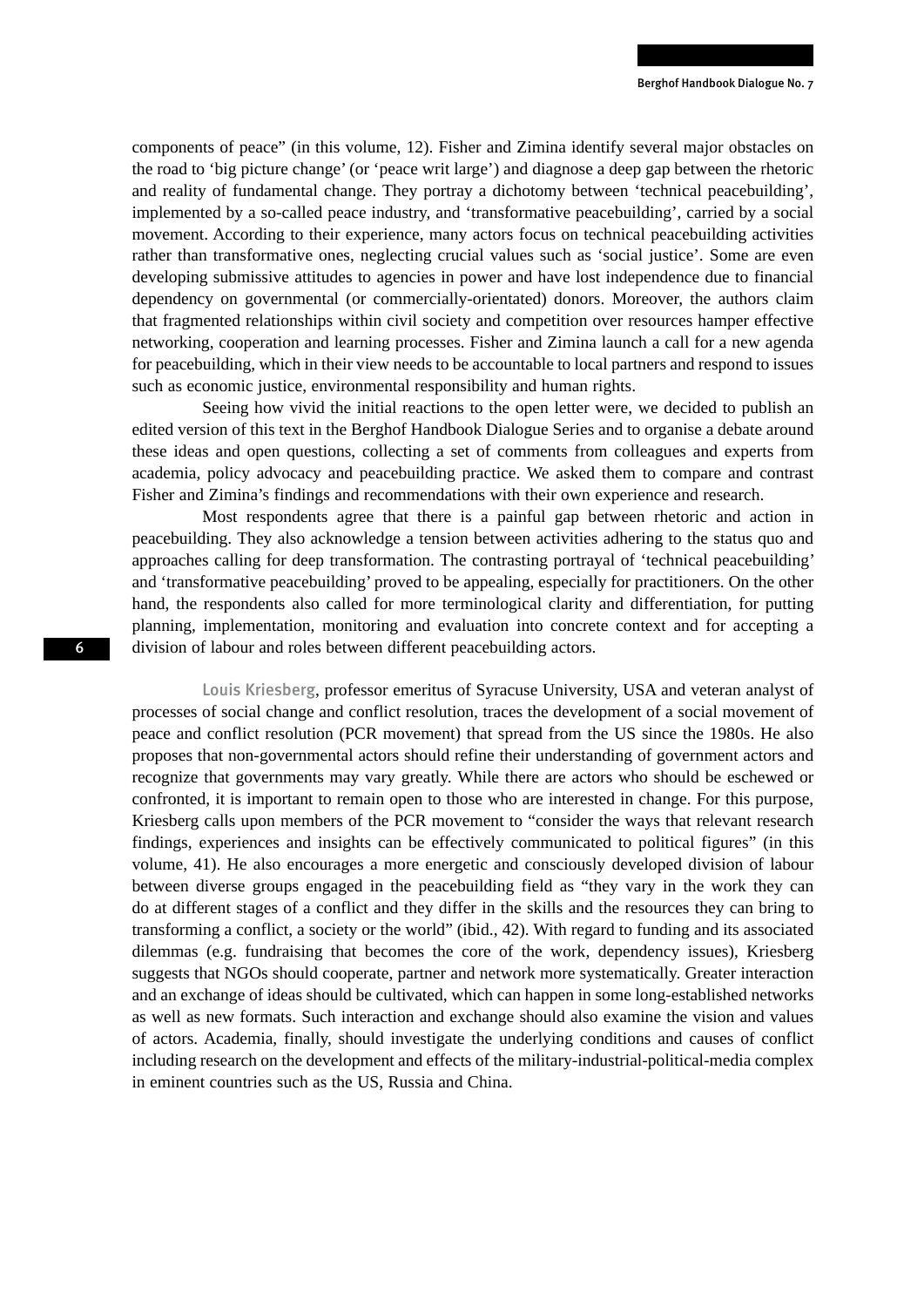Diana Chigas and Peter Woodrow, co-directors of the Reflecting on Peace Practice (RPP) project run by CDA – Collaborative Learning Projects in Cambridge, USA, check the lead article's findings against the insights gathered by the RPP-project. They share the opinion that peacebuilding efforts are indeed not 'adding up', yet suggest that Fisher and Zimina's critical assessment and recommendations do not go far enough. They remind us that what is still missing in many cases are adequate conflict analyses. Currently, these "too often aim to be *too comprehensive* and produce *long lists* of factors, in fairly general terms" (Chigas/Woodrow in this volume, 48). There is a lack of contextualised and dynamic understanding which prioritises the most important factors and reflects on possible intended and unintended consequences of a given intervention at a given time (and over time). The comment supports Fisher and Zimina's call to re-think current practice in terms of socially just empowerment, accountability structures and responsiveness to local needs. But Chigas and Woodrow advocate a division of labour in which both technical and transformative peacebuilding have their roles to play. They suggest using theories of change as a reflection tool that peacebuilding needs in order to 'add up'. They propose rethinking the nature of peace "in order to test, and challenge where appropriate, the liberal democratic paradigm that comprises the default conception" (ibid., 50). At the same time they are not convinced that a broad and general discussion of peace writ large would improve the transformative quality of peacebuilding practice as "a general rethinking risks producing a generic definition of peace assumed to be applicable in all places" (ibid.). Moreover, they caution against oversimplification, such as assuming that there is *the* community, who determines the agenda, and that certain actors are suspicious *per se* (i.e. governments and corporations).

Martina Weitsch, representative of the Quaker Council for European Affairs with a great deal of experience in lobbying for peacebuilding at the European Union (EU) level, too, points out that there might be certain value in 'technical' peacebuilding approaches as these can serve as a gate-opener to decision-makers. She raises the objection that Fisher and Zimina pay scant attention to the EU as an actor with peacebuilding potential, which non-governmental initiatives need to relate to. She presents experiences from the European Peacebuilding Liaison Office (EPLO), an NGOplatform based in Brussels. She lists a number of achievements, among them an institutionalised dialogue between NGOs and the EU's Council Secretariat and successful discussions with the European Investment Bank on conflict sensitivity in their lending practices. Weitsch criticises how the term 'peacebuilding community' employed by Fisher and Zimina ignores that many different communities exist. She suggests getting rid of stereotypes and 'enemy images' with respect to state actors and the business community, and looking for alliance partners for peacebuilding within administrations and companies. At the same time, she acknowledges difficulties in connecting NGOs' voices to the decision-making process at higher political levels. In order to better mobilize political decision-makers and representatives of the corporate sector it is imperative "to get public opinion galvanised" and forge alliances with the media (Weitsch in this volume, 65). Thus she reinforces a point also made by Kriesberg, who expresses a need to make peacebuilding activities more visible, plausible and attractive to the public at large (in this volume, 43).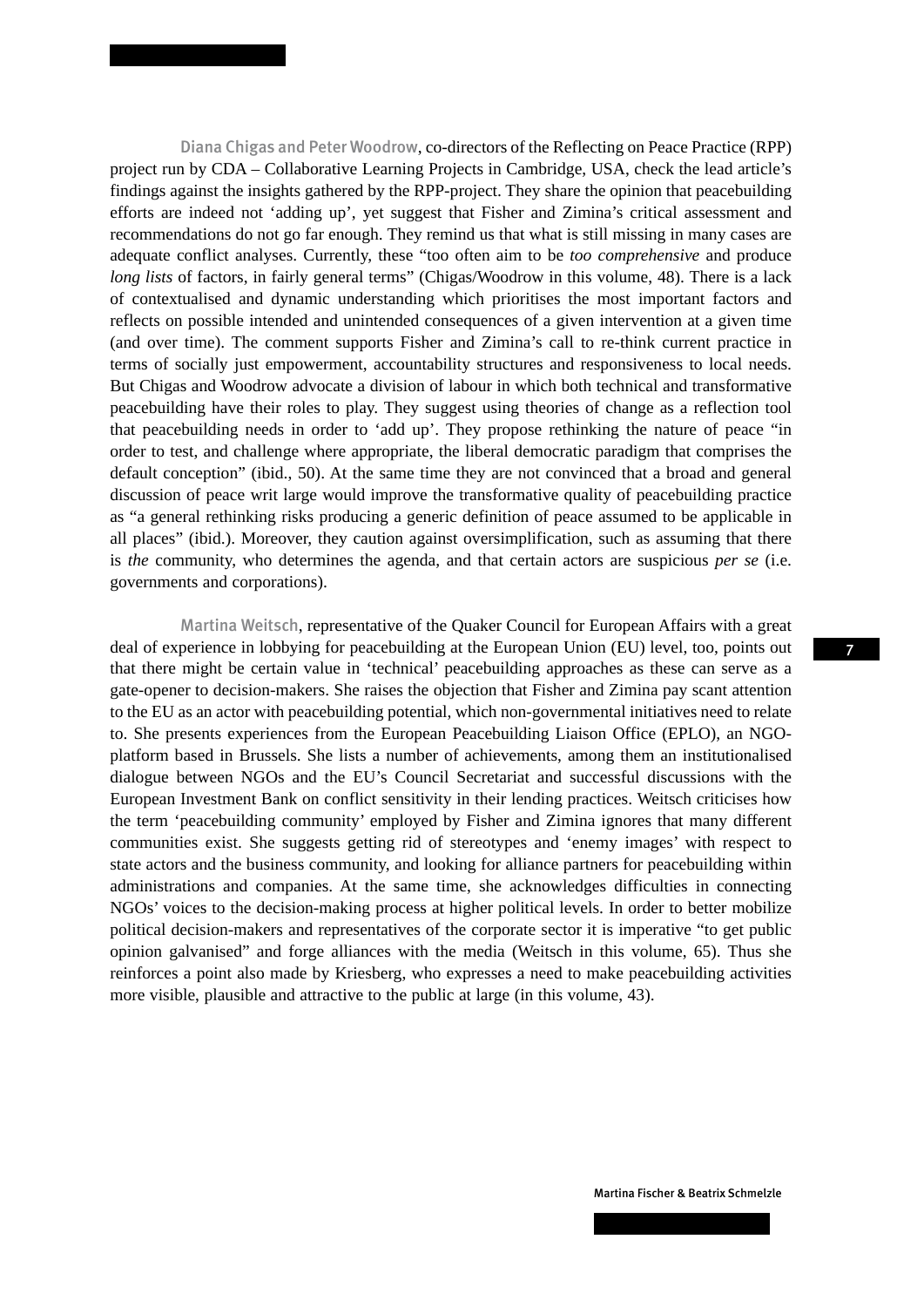Goran Bozicevic, a peace practitioner and teacher from Croatia (most recently founder of the Miramida Center in Grzoznjan/Istria), picks up the question of the underlying concept of 'peace' that peacebuilders are working for. In his view, the tension between 'technical' and 'transformative' peacebuilding becomes most tangible in working with donor organisations that are driven by bureaucratic and short-term outcome orientated mindsets. He confesses that such approaches cause him the greatest frustration and turn out to be counterproductive, as they suffocate processes of change that are driven by local stakeholders. Bozicevic adds experiences from his work as peacebuilding trainer in a UN-funded project and as director of the Volunteer Project Pakrac in Croatia in the 1990s, which illustrate the consequences of incompatibilities concerning flexibility in planning, values of cooperation and funding. In his view, transformative peacebuilding needs to create change that addresses the roots of conflict. Moreover, he questions the concept of there being *one* sole community of peacebuilders. The example of several war veterans' active involvement in processes of conflict transformation in the region of former Yugoslavia shows that peacebuilding is done by many individuals and groups – even though many of them do not call it 'peacebuilding'. But, as Bozicevic underlines, they do contribute to transforming social relations, shifting power distribution, widening the space for dealing with the past, promoting truth and tolerance and challenging authorities.

The comment by Ulrike Hopp and Barbara Unger (Berghof Peace Support, Berlin), focuses in more detail on the issue of learning in conflict. It welcomes the lead article's initial and excitingly provocative stimulus. Accepting Fisher and Zimina's overall critical assessment, Hopp and Unger suggest that we reflect in more depth on the questions "*where* does change need to happen, and *how well* are we – and our organisations – *equipped* to inspire that change?" (Hopp/ Unger in this volume, 79). They point to some of the extensive literature on organisational learning and development, which also offers food for reflection for peacebuilding organisations. In order to learn well in conflict settings, organisations need to address conflict-replicating tensions within teams and organisations. They have to create regular strategic learning opportunities, and, at the same time, enable team members' 'spontaneous' learning. And they should design project proposals that allow for adjustment and flexibility in cooperation with donors. Finally, the authors suggest building learning teams that are made up by committed individuals who can take the critical selfreflection of strategies and purposes further. A prerequisite for this is an organisational culture where reflection and learning – not just doing or producing – are regarded as an integral, valued part of the work.

Martina Fischer, deputy director at the Berghof Research Center and vice president of the German Foundation for Peace Research, suggests that the picture of global conflict trends is not as bleak as Fisher and Zimina assume. She argues that some substantial progress has been made which should be fully acknowledged. In determining whether the glass is therefore half full or half empty, she asserts that going for the optimistic version makes it easier to proceed on the long road for peace by constantly improving mechanisms of conflict prevention and transformation on the level of international organisations, state and civil society. Fischer points out that many peacebuilding agencies, in particular civil society organisations, have developed a high degree of critical selfreflection and started discussions on appropriate evaluation tools. However, these debates have also contributed to problematic and often exaggerated expectations with respect to the impacts that can be achieved. Moreover, the debate has raised unrealistic expectations regarding evaluation. Evaluation mechanisms have often come to be misunderstood as a documentation of quantitatively measurable,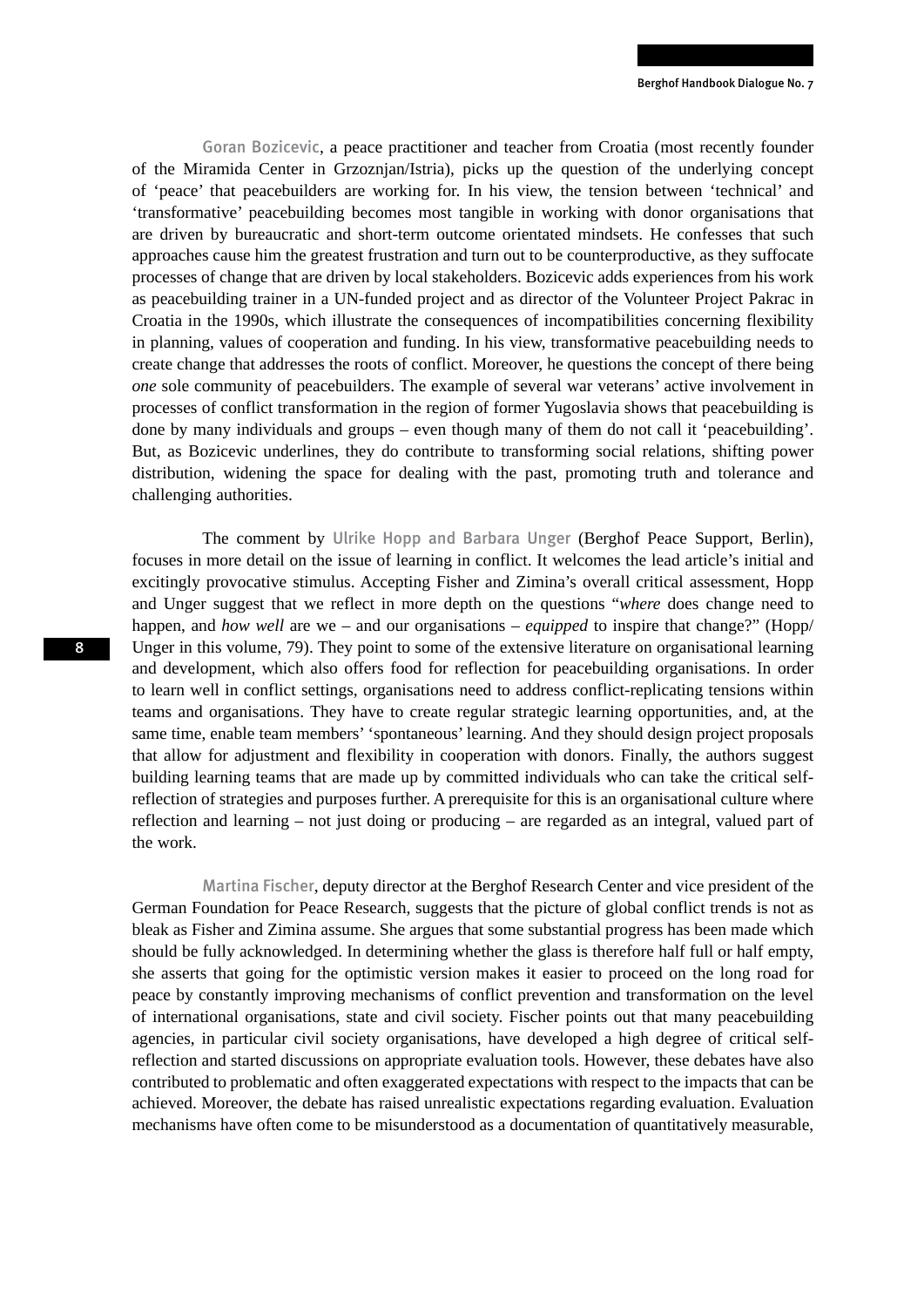short-term results. Fischer is convinced that in order to support transformative peacebuilding, much more participatory evaluation and action research is needed. The different concepts of peace, conflict transformation, reconciliation, justice and security that guide peacebuilding efforts need to be discussed more explicitly. Fischer states that it is also crucial to critically reflect on and question the hypotheses of impact that guide peacebuilding projects. Finally, in order to support transformative peacebuilding, peace research needs to go back to the roots and replace analysis that is merely policy-orientated (and targeted at increasing the effectiveness of peace operations) with normative and critical analysis that looks at the context.

This Dialogue seeks to heighten the awareness that we need to look at successes and failures in a sounder way. The lead article and the comments offer food for further thought rather than final answers. The caveat that we take away from the Dialogue, though, is that contextualisation is indispensable, and learning must be ongoing and better rooted within the daily practice of individuals and organisations. We believe there will be no other way to improve our practice than to continue to discuss visions, motivations, values, potential and limitations and to do what we are trying to do in a well-reflected manner – in each case, over and over again.

We wish to thank all the authors who have contributed to this Berghof Handbook Dialogue. We hope it will serve as an incentive for a wider debate, whether through the Berghof Handbook website (www.berghof-handbook.net; info@berghof-handbook.net), the open letter forum (http:// lettertopeacebuilders.ning.com) or via ad hoc groups and direct communication including the authors (authors' contact information can be found at the back of this volume).

> Berlin, December 2008 Martina Fischer & Beatrix Schmelzle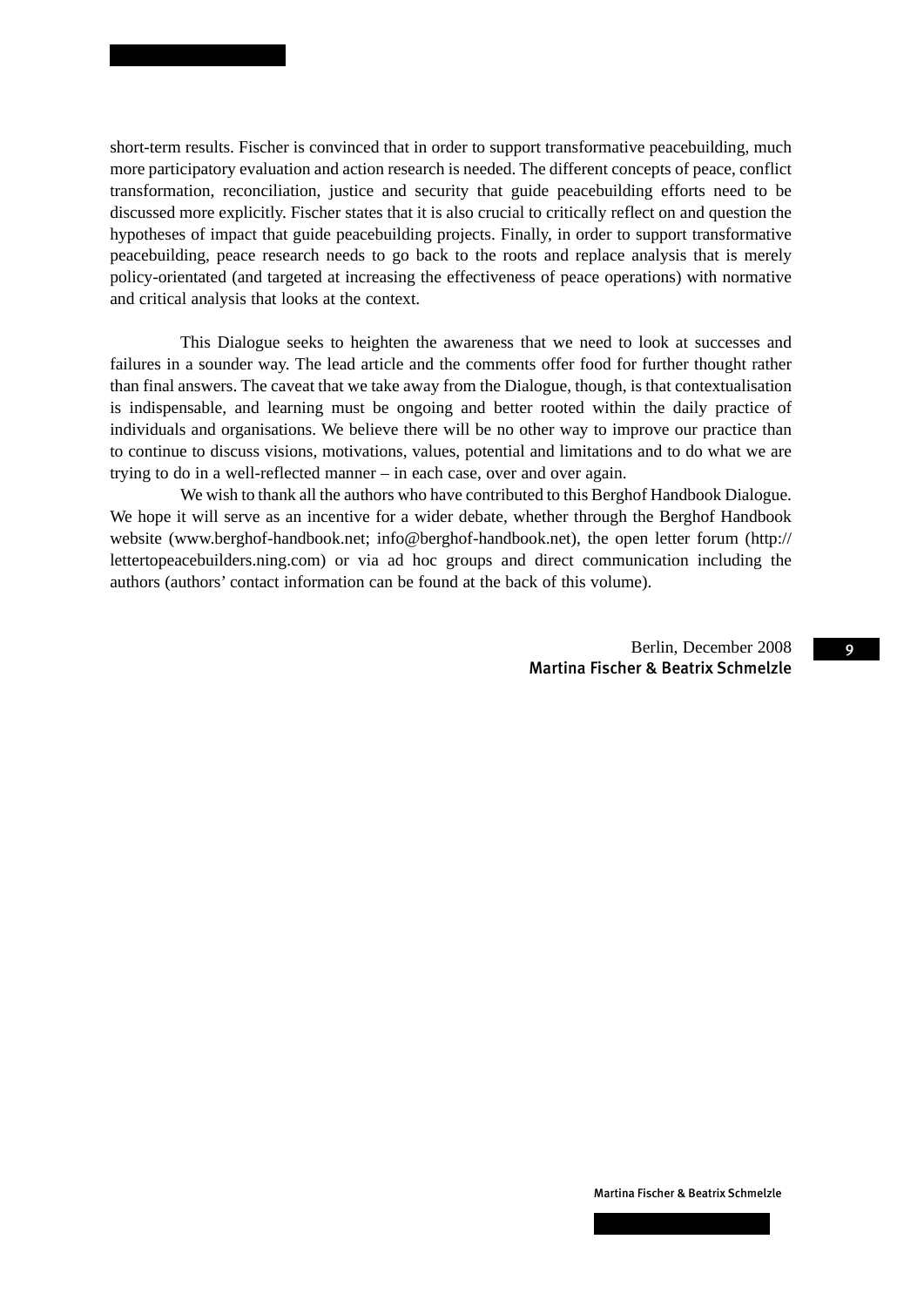**Berghof** Research Forschungszentrum für konstruktive **Conflict Mana** Konfliktbearbeitung

# Just Wasting our Time? Provocative Thoughts for Peacebuilders

Simon Fisher & Lada Zimina

### 1. Introduction\*

Although the overall number of violent conflicts in the world is now relatively low,<sup>1</sup> we need look no further than Iraq and Afghanistan, Darfur, Zimbabwe and Israel/Palestine to see the apparently unquestioning faith which the powerful continue to put in weaponry, and its terrible results for people and the planet. Militarised views of the world still dominate its politics. The capacity and the will of global society to solve conflicts and address injustice peacefully is desperately inadequate in the face of today's need, let alone tomorrow's; the risk of intense conflict arising from a nexus of four core issues – climate change and energy constraints; economic injustice and poverty; denial of rights and participation in society; and armed violence – is given scant attention.

International peace practitioners, for their part, and other global civil society players who have peace as part of their remit, remain weak and implicitly focused on a relatively narrow approach to peace, without full recognition of the interconnectedness and flux of the system. As a result, the strategies they offer tend to be inadequate, in the sense that they merely serve to reinforce the circumstances which gave rise to violence and warfare in the first place. Yet as the field itself postulates, peace is not simply about the absence of visible violence, but requires addressing underlying drivers and dynamics.

<sup>\*</sup> This is an edited version of Simon Fisher and Lada Zimina. *Just Wasting our Time? An Open Letter to Peacebuilders*, March 2008, available at http://lettertopeacebuilders.ning.com. We wish to thank those who gave us feedback on earlier drafts, and especially Bridget Walker, Diana Francis, Paul Clifford, Emma Leslie, David Atwood, colleagues at Responding to Conflict as well as Nick Perks and the Joseph Rowntree Charitable Trust.

<sup>1</sup> There were 32 armed conflicts in 2006, a decline from the average of more than 60 in the immediate post-Cold war years. See Harbom/ Wallensteen 2007; Human Security Report 2005 and Human Security Brief 2006.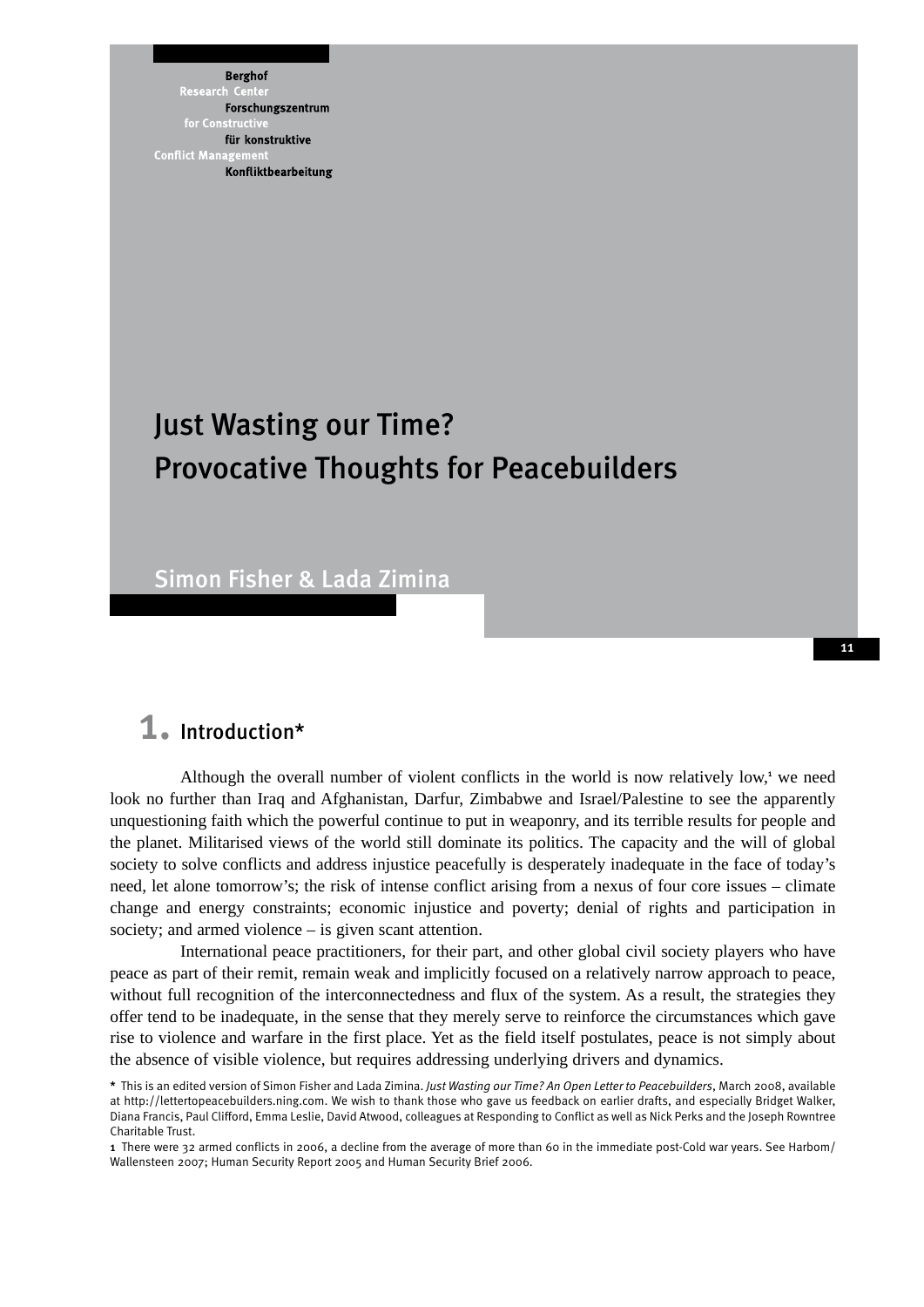Granted, there are some international signs of positive change, indicating a window of opportunity. One can point for example to the following:

- *• A UN milestone: climate change on the agenda.* In April 2007 the Security Council met to discuss climate change for the first time. It did so, surprisingly, and at the behest of the UK government, in the context of conflict and security and, again surprisingly to many, there was broad agreement that the issue poses a clear threat, perhaps the major threat, to international relations and global stability in the future.
- *• Changing international consensus.* Despite the dominance of the neo-conservatives in the US, and their allies in the UK in the early years of this century, governments and civil society alike are developing a consensus over some of the key pillars of peacebuilding, including the salient importance of early warning and prevention of conflict (i.e. violence), international cooperation and agreement, the effectiveness of peacekeeping, security sector and governance reforms.
- *Increasing impact of negotiation in ending wars.* Since the 1990s more wars have ended through negotiated settlements than victory: between 2000 and 2005 negotiated outcomes were four times as numerous as victories.<sup>2</sup> However, it must not be forgotten that the longer-term success of these negotiated outcomes is as yet unknown, and inevitably fragile, as the case of Sudan currently illustrates.
- *Recognition of limits of militarism.* In many locations and at many levels there is evidence that a search is underway for new ways to address conflicts. Increasingly, for example, the military in the UK and US are saying publicly that wars do not work any longer – even for them (Smith 2006). However, there is as yet little sign of more than sporadic, patchy political acceptance of the need for new thinking, let alone systematic planning about how it might be met. Institutional changes at the UN, such as the new Peacebuilding Commission are a start, but they are far from adequate to address the issues we are facing.
- *Openness of government agencies. There are exceptions to this, notably among Scandinavian* governments, and signs that indicate a hunger in other government circles for new insights and models in relation to peace. In the UK, for example, the Department for International Development (DFID) recently organised a consultative process in drawing up its new policy document on conflict.<sup>3</sup> A new All-Party Parliamentary Group on Conflict Issues, dedicated to getting realistic, nonviolent alternatives into the UK policy debate, is beginning to attract attention, if not yet the consequent understanding, in political and military circles.

Underlying this apparent momentum is what has been described as a "huge upsurge in activity in conflict prevention, conflict management, diplomatic peacemaking and post-conflict peacebuilding activity that has occurred over the past fifteen years, with most of this being spearheaded by the UN itself (but with the World Bank, donor states, a number of regional security organisations and literally thousands of NGOs playing significant roles of their own)".<sup>4</sup>

But as yet, the peacebuilding message seems too muted, weak and fragmented to capitalise on these potential advantages. Peacebuilders are failing to make the political waves necessary to convince others, and perhaps even themselves, while globalised corporate power exerts ever more undemocratic control over the essential components of peace. Now that the political window may be opening, and an opportunity knocks, will we be unprepared and divided? What can we do? What have we got to say?

<sup>2</sup> Human Security Brief 2006; quoted in Barnes 2007, 11.

<sup>3</sup> Preventing Violent Conflict, UK Department for International Development, March 2007. Available at www.dfid.gov.uk/Pubs/files/ preventing-conflict.pdf.

<sup>4</sup> Gareth Evans, Conflict Prevention: Ten Lessons We Have Learned, Toronto, February 2007. Available at www.crisisgroup.org/ home/index.cfm?id=4653&l=1. Similar findings are portrayed in Human Security Brief 2006.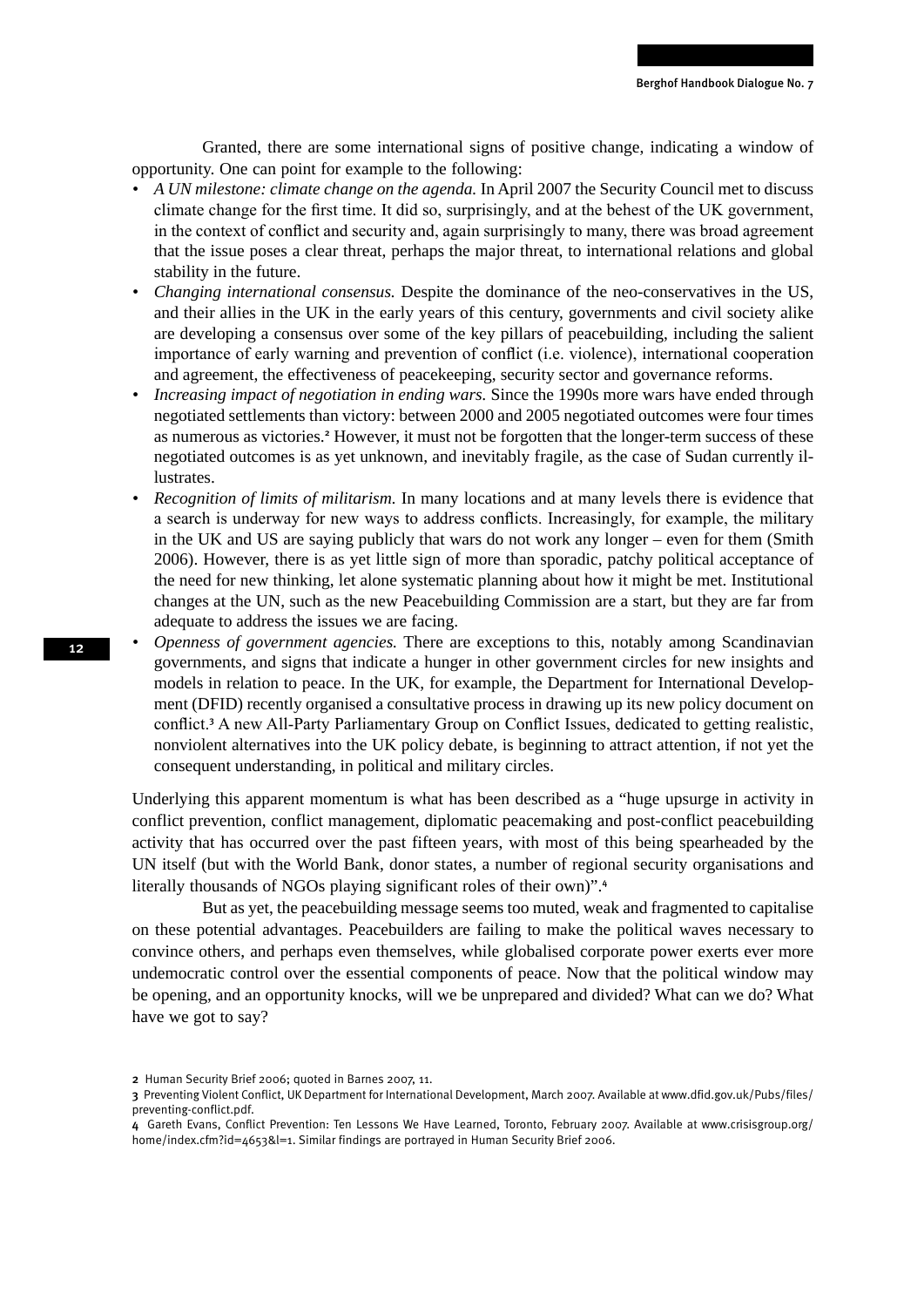Peacebuilding and conflict transformation undoubtedly have the potential to offer viable alternatives to costly, ineffective and often highly destructive methods of dealing with conflicts and their causes. A nascent peacebuilding paradigm is beginning to prove itself in practice, little by little, evolving from its foundations in disciplines such as philosophy, political science, social psychology and international relations, and in a variety of religions, providing an invaluable source of insights and innovative approaches, both at policy and practice levels.

But the impact of the peacebuilding community is stunted by a variety of factors, among which are: a lack of clarity – or is it consensus? – about values and goals, the often incoherent, shortterm manner in which goals are implemented, excessively deferential attitudes to those holding political power, organisational rivalry, and a shortage of competent practitioners. Peacebuilding and development organisations alike seem to be failing the challenge.

While the evidence suggests that peacebuilders have made some considerable inroads, despite accompanying ambivalences and confusions, this paper argues that the peacebuilding community – all those who see themselves as working for peace, justice and development – needs to start getting its own house in order if it is to match up to the intensifying challenges. It needs to have further conversations about 'peace writ large', a term introduced but not substantially explored by Collaborative for Development Action (CDA).<sup>5</sup> Whose peace are peacebuilders working for? Is such work regarded as 'transforming' – seeking ultimately to challenge the unsustainable, unjust status quo and bring about profound change towards greater justice and wellbeing? Or is it essentially 'technical' peacebuilding, focused on project-bound locations and time-scales and trusting that the bigger picture will look after itself?

These are the core questions we want to invite practitioners and scholars to discuss. In *Section 2* below we give an overview of the main achievements of the field. We do not try to do full justice to what has been achieved in the relatively short space of time since the late 1980s; however, we name some of the key elements which now need to be built on purposefully. *Sections 3* and *4* then set out to ask critical questions and suggest some options for what needs to be done in the impending multiple crises going forward.

### 2. What has the Peacebuilding Field Achieved?

### 2.1 A Distinctive Conceptual and Methodological Basis

### Methodologies

Distinctive and innovative methods of analysis and intervention have been developed, often inspired by developments in a range of subjects, from social psychology to adult education to management studies. Especially notable perhaps have been graphic, easy to use tools of participatory conflict analysis, many forms and styles of dialogue at different levels, from grassroots to high level, continuous development of mediation processes, including a substantial movement in peer mediation in schools, elaborate schemes for early warning and, though less successfully, early response. At a global level, organisations such as the Mennonite Central Committee in the US and Responding to Conflict in UK, amongst others, have developed practice-focused methodologies for cross-cultural training. Many people, including civil servants and staff of intergovernmental organisations, have participated in these programmes, lasting up to three months.

5 Reflecting on Peace Practice Handbook, CDA Collaborative Learning Projects, 2004. Available at www.cdainc.com/cdawww/pdf/ manual/reflectingonpeacepracticehandbook\_Pdf.pdf.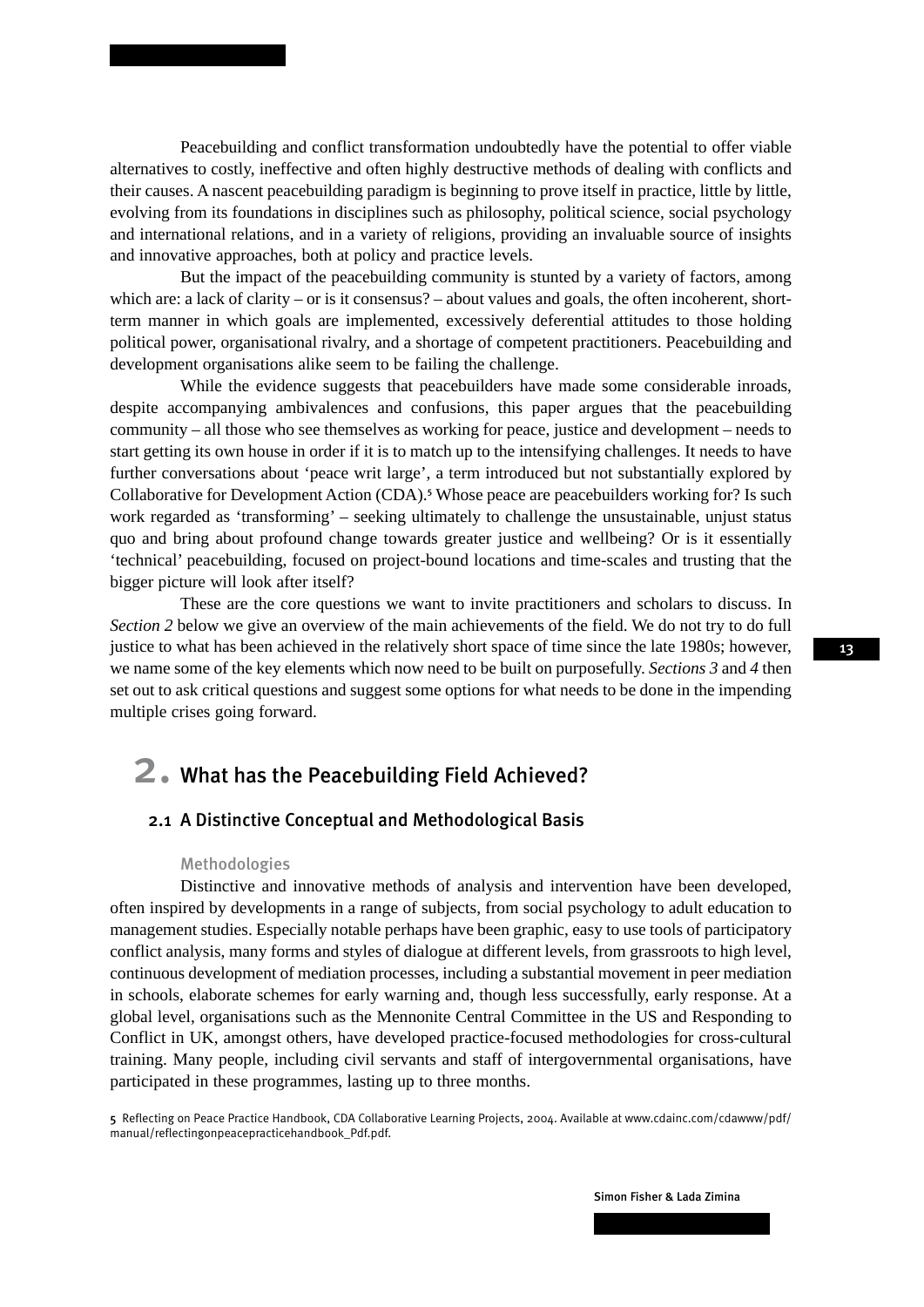#### Education and Capacity-building

There has been a huge expansion of intellectual endeavour in peace studies and related areas at universities and colleges across the world, including those undertaking military research and training. A welter of opportunities has emerged for people to undertake peace studies up to PhD level. Initiated by the establishment of the first Peace Studies Department at Bradford University in 1973, this has produced a large number of graduates looking for work in the peace sector, as well as a growth of theoretical contributions, though still largely from Western universities. A huge amount of work has been undertaken in US universities, think-tanks, international non-governmental organisations (INGOs) and foundations, such as the Carnegie Endowment for International Peace and US Institute of Peace. Elsewhere many prominent universities have enhanced their reputations with peace studies departments. This essentially intellectual development has been complemented by a variety of academic courses which include a practical dimension, such as the European University Center for Peace Studies, and a new programme entitled Applied Conflict Transformation Studies, which is helping to pioneer the use of action research in peacebuilding. Many civil society organisations (CSOs) have also developed their own training programmes, usually a few days in duration, providing initial skills in conflict analysis and various forms of intervention. Typically these courses are highly participative and experience-based.

### Theory and Discourse

An increasingly clear, if still contested, theoretical articulation of different strands of peacebuilding and conflict transformation has thus emerged, putting further flesh on ideas. Creative thinkers such as Johan Galtung, Elise Boulding, Adam Curle, Mary Kaldor, Chris Mitchell, John Burton, John Paul Lederach, Diana Francis and Mary Anderson are among those who have helped provide inspiration and leadership, and there are many others.

In addition, adaptations have helped popularise aspects of peacebuilding, and give it credibility, amongst governments and development/humanitarian agencies. Work on civil society's experience of peacebuilding globally (such as through CDA's Reflecting on Peace Practice project) has been invaluable in helping to crystallise theory of peace work.<sup>6</sup> Likewise, the Berghof Research Center has become a respected resource for developing theory from practice through its Berghof Handbook for Conflict Transformation.<sup>7</sup> And the *Accord: an international review of peace initiatives* series by Conciliation Resources has built up a record of peacemaking experiences around the world.<sup>8</sup>

#### Analysis, Commentary and Lobbying

A number of think-tanks now provide reliable analysis of international issues from a conflict transformation perspective, informing and challenging governments and civil society alike, and at their best proposing viable alternatives in current conflicts. Among these, the Crisis Group, Oxford Research Group, Transnational Foundation for Peace and Future Research, Netherlands Institute of International Relations Clingendael, International Center for Transitional Justice, International Alert, Chr. Michelsen Institute, Human Security Center and Center for Humanitarian Dialogue have established a strong international presence and are listened to at government and international levels.

At the same time systematic work has taken place to develop the field of peace journalism, which entails the application of insights from peace and conflict studies to the everyday job of reporting and editing news.<sup>9</sup> Such training on critical analysis of war reporting, and on practical guidelines and options, is increasingly offered to journalists in war-affected areas.

<sup>6</sup> For more information, see www.cdainc.com. See also Anderson/Olson 2003.

<sup>7</sup> For more information, see www.berghof-handbook.net and www.berghof-center.org.

<sup>8</sup> For more information, see www.c-r.org.

<sup>9</sup> See, for instance, www.peacejournalism.org.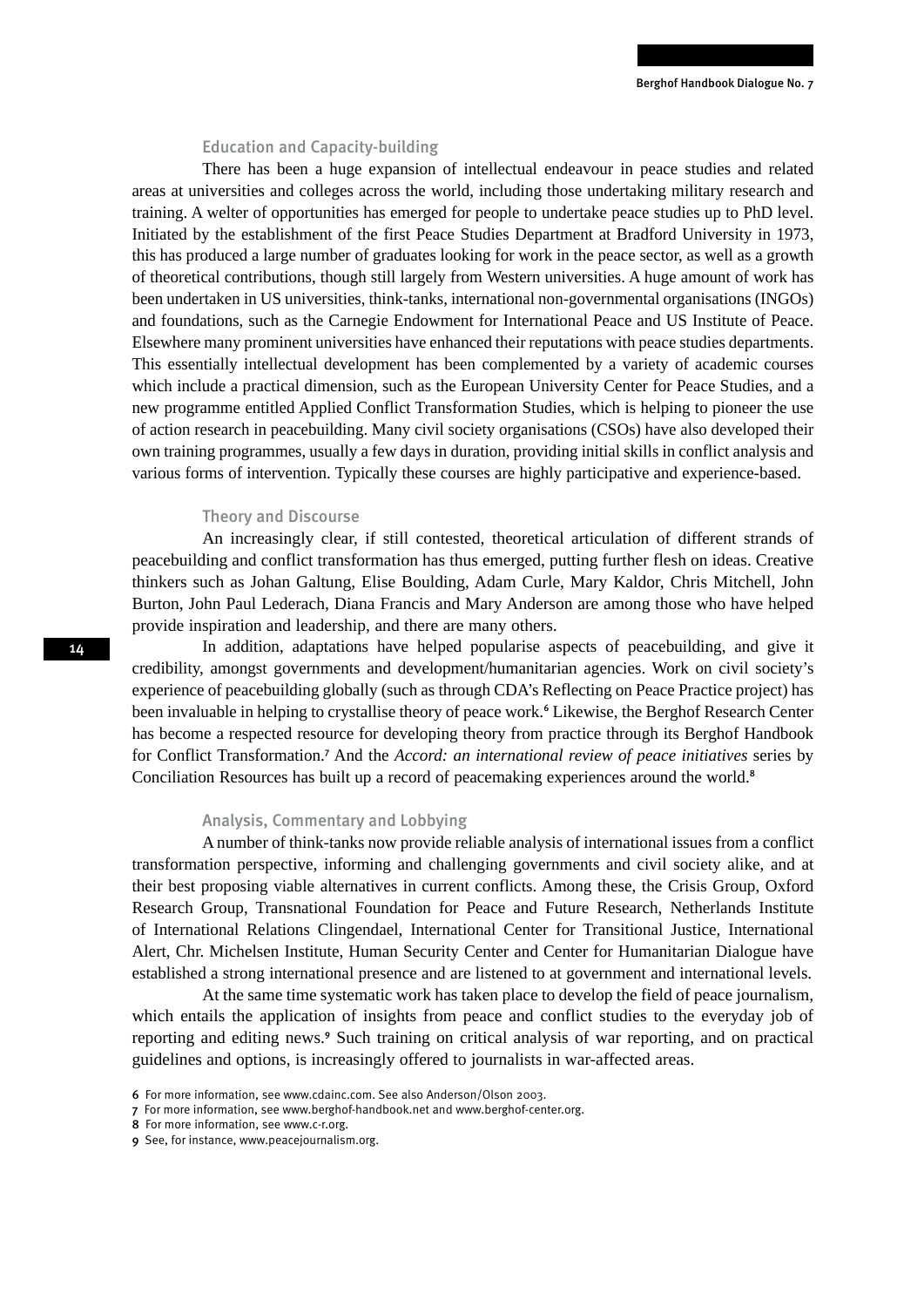### 2.2 A Host of Actors – from Grassroots to Government Level

#### Civil Society as a Source of Innovation and Social Mediation

As a broad range of organisations and groups which are distinct from government and business, and which exist to promote the interests of their members and the issues they seek to address, civil society includes local, national and international organisations, trade unions, academia, faith groups and non-profit media. These can make a significant contribution to the transformation of conflict and building peace by supporting individual development, cultivating positive norms in communities and tackling those policies, systems and structures which exclude minorities and thus give rise to grievances. They are also sometimes in a position to develop contacts with groups proscribed by governments, yet crucial to peacebuilding.<sup>10</sup>

While civil society is not always a force for peace, varied as it inevitably is in the views and positions its members take, the debates and initiatives cultivated by civil society organisations, and the protected space they provide for diversity and creative thinking, often serve as an impulse for it. "[U]ltimately, a widespread, inclusive and vibrant engagement within civic life can be the incubator for the institutions and habits needed to resolve conflict peacefully and generate more responsive and better governance needed to make peace sustainable" (Barnes 2006, 13).

Civil society has organised itself apace in both North and South since the early 1990s. There are now over 1000 organisations working explicitly on peace and conflict issues worldwide,<sup>11</sup> and many more if one includes those aid and development agencies that have recognized peacebuilding as a key principle of their work. In addition, there are many agencies working in at least implicit alliance, both globally and locally, on aspects of what peacebuilding describes as 'positive peace'<sup>12</sup> – human (including gender) rights, democratic governance, disarmament, poverty reduction and development, education and environment.

### Local Peacebuilding Work

In many parts of the world people have demonstrated what it is to be truly human by mobilizing at local level to reduce violence and develop new ways of working on conflict. Coming together in small groups, they have worked with the existing 'traditional' structures such as elders and chiefs, or refashioned them, or created their own organisations. This has enabled the emergence and spread of innumerable self-help grassroots initiatives dedicated to preventing violence and building peace. The range of activity has been remarkable, and includes reconciliation, mediation, nonviolent action and promotion of nonviolence, setting up peace zones and campaigning. Often these have been integrated into work for development and environmental protection. Widely acknowledged is the role played by women's organisations with a peace mandate, ranging from global organisations like the United Nations Development Fund for Women (UNIFEM) to local groups such as Mothers for the Disappeared and Black Sash.<sup>13</sup>

These groups and organisations, at their best, have proved uniquely able to work on the core issue of identity, finding ways in which people can come into everyday contact with others across geographic and conflict boundaries, resisting the pull to seek safety in one exclusive group, whether of faith, caste, ethnicity or nation. Many of these community-based organisations are

10 See, for instance, http://conflictsforum.org/.

Simon Fisher & Lada Zimina

<sup>11</sup> 1028 were listed in the European Centre for Conflict Prevention's (ECCP) directory of NGOs working in the field of conflict prevention (as of 9 March 2008). See www.gppac.org/page.php?id=1481.

<sup>12</sup> The concept was introduced by Johan Galtung in the 1960s to denote the absence of structural violence as well as personal violence (see, for example, Galtung 1996).

<sup>13</sup> See, among others, the Key Findings from the 2006 "Women and Governance" Project Evaluation (www.sfcg.org/sfcg/ evaluations/womengovkey.pdf) and Burundi Programme Overview (www.sfcg.org/programmes/burundi/pdf/burundi.pdf).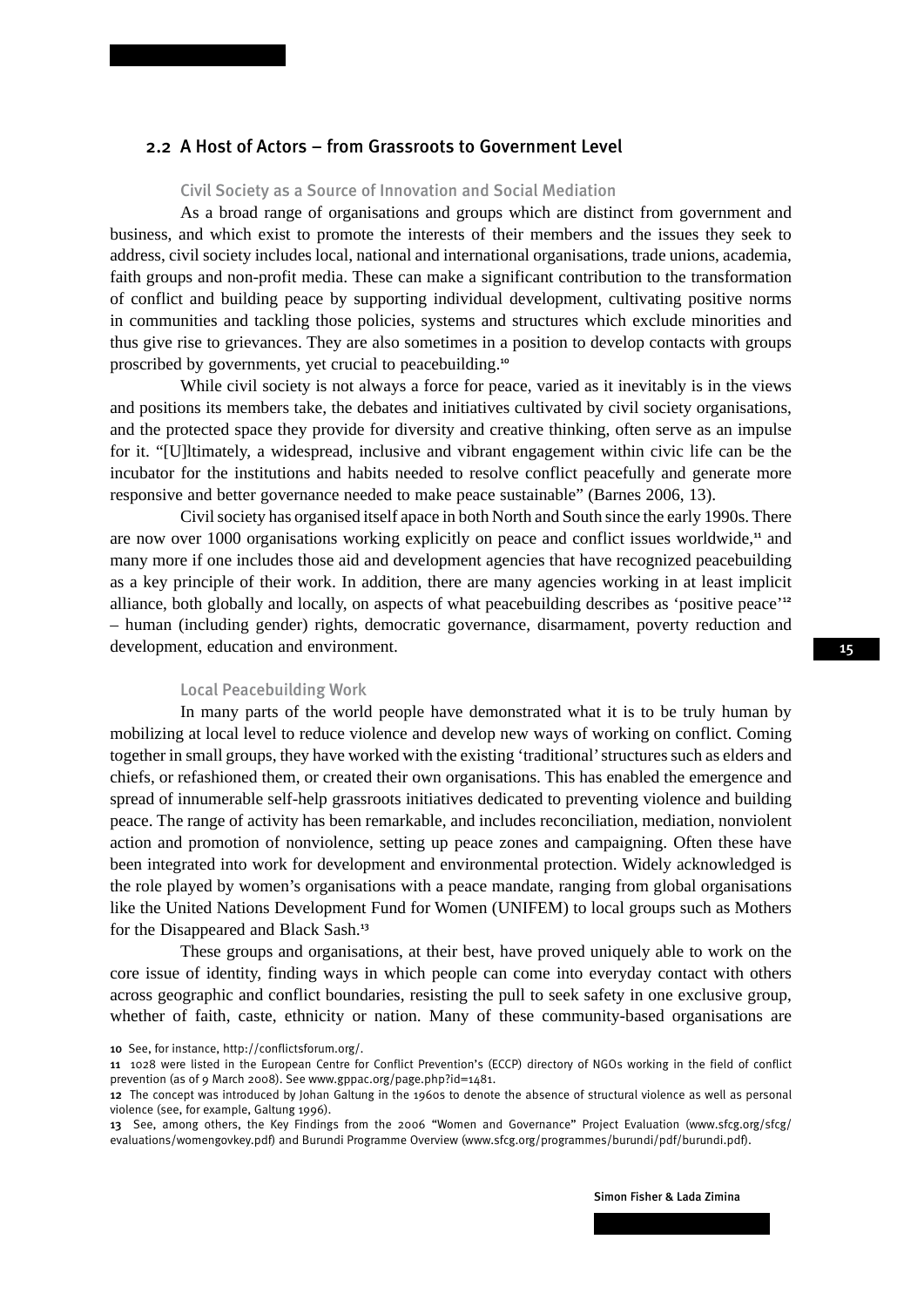playing (necessarily) unsung 'frontline' roles in highly volatile dangerous confrontations, building the space necessary for political dialogue. While it is rare for grassroots efforts to transform wider systems of conflict and war, it is now evident that these wider systems cannot be transformed without stimulating changes at the community level.

#### Box 1 – A First Example from Kenya

For example, during the post-election violence in Kenya in early 2008, an informal group consisting of an ambassador, two former generals and two civil society activists established an open forum in Nairobi where individuals could share experience and initiate actions. Critical information about what was happening, rumours that were circulating, and concerns of the people on the ground were channelled to the mediation team, which was then in a position to take action to pre-empt potentially violent activities in the country and prevent the cycle of violence from spiralling completely out of control. As the situation in the country began to stabilise, the group – which by then had formalised itself as Concerned Citizens for Peace – set out to establish similar groups in other parts of Kenya, in order not only to defuse outbreaks of violence but also to uncover and begin to address the underlying conflict issues. For more information see www.peaceinkenya.net, also Abdi 2008.

### Mass Nonviolent Movements for Regime Change

When conditions are right, popular organisations may develop into coalitions which prove able to challenge and unseat governments. During the 1990s and on into this century an increasing number of movements have achieved differing degrees of regime change with minimal or no violence. The Philippines, Nepal, Serbia and Georgia are among them.<sup>14</sup> Many of these were supported and strengthened by the work of local CSOs, but emerged as a result of popular feeling and mobilization by various groups – not infrequently assisted by outside parties (although it must be noted that sometimes the 'outside help' was pursuing its own ends, e.g. Western governments supporting Western-leaning actors, which may or may not have been in the best interest of the local population). The conditions for success tended to depend on the determination and ruthlessness of those in power – thus, widespread efforts in Burma have succeeded in mobilizing popular support but continue to be brutally repressed. There are questions too about the long-term impact of such seismic changes on the power structures of the countries concerned.

### International Civil Society Programmes

As peacebuilding CSOs have expanded, they have spawned international programmes. Relatively few are yet of a substantial size and the sector is characterised by medium-sized and small organisations, many of which tend to be dedicated to specific issues or constituencies, such as arms sales, war children, peace education or trauma healing. But others have been running more comprehensive, multilevel programmes over several years in critical areas such as the Great Lakes, Middle East, the Caucasus, South Asia and Latin America.

In the wider dimension of 'positive', or 'greater', peace, some development-focused organisations have taken on aspects of the peace and conflict agenda. They have done so in different degrees, from a proactive stance on violence prevention and peacebuilding, to a minimalist conflictsensitive approach. Many rights, gender, environmental and community relations organisations, who are key players from a peacebuilding perspective, would share similar long-term goals but may often use a different vocabulary to express them.

<sup>14</sup> For a concise list of civil resistance movements, see Selected Cases of Civil Resistance Since 1945, available at www.sant.ox.ac. uk/esc/civil\_resistance/map\_and\_Timeline.pdf.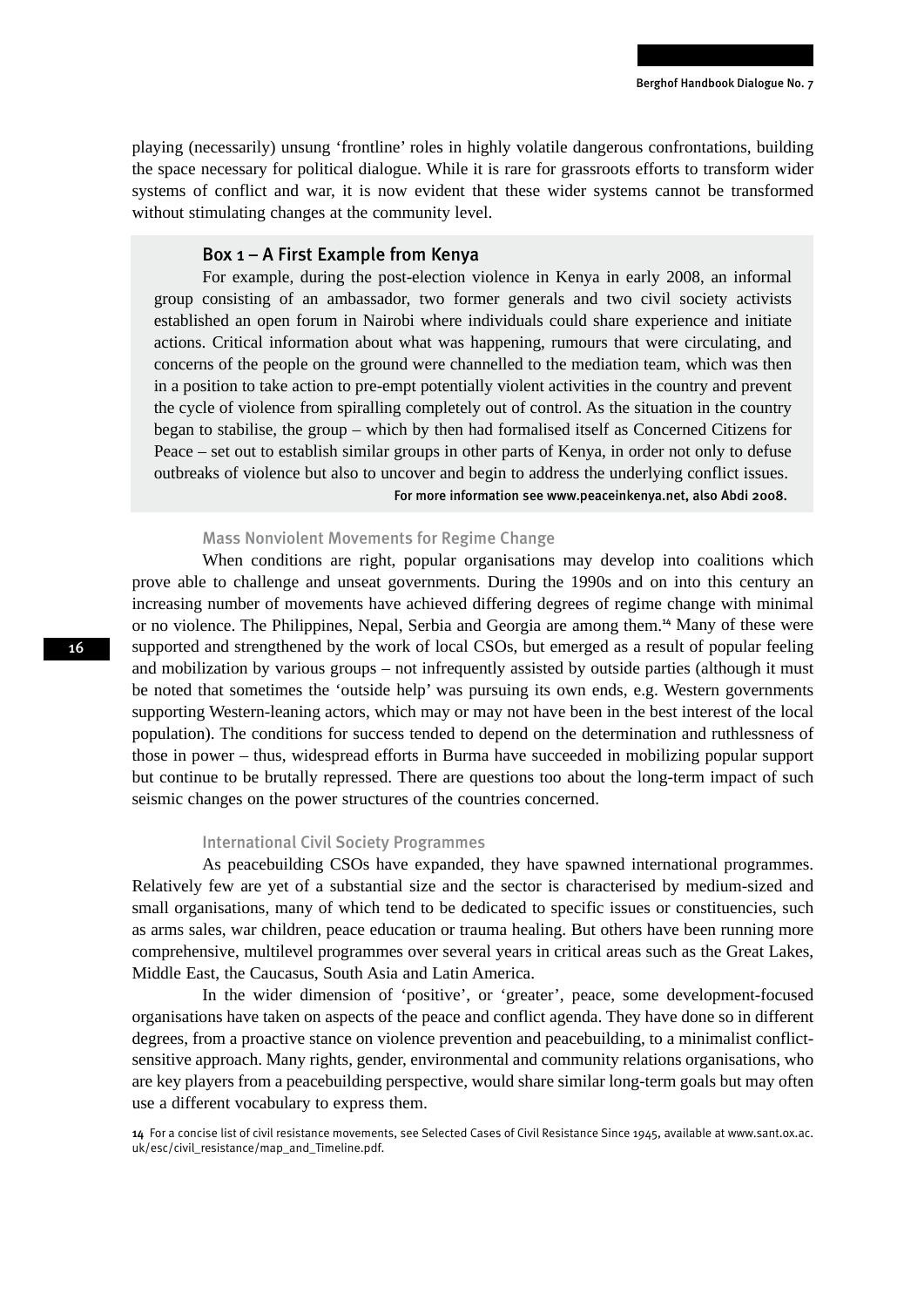### Government-level Awareness and Influence

Individual governments have made their own efforts: for example, in Kenya the National Peacebuilding Commission brings together the different parties concerned with peace and security, including CSOs. In the UK, DFID undertook a consultation process during 2006-7 to develop a conflict policy which reflects much mainstream peacebuilding discourse. Another example is the recently established Bolivian Alternative for the Americas, a trade and cooperation organisation in Latin America. In Germany, the Federal Government launched the Action Plan on Civilian Crisis Prevention, Conflict Resolution and Post-Conflict Peace-Building in 2004.<sup>15</sup> The attempts by Scandinavian countries to develop national policies which integrate peacebuilding ideas into national defence and security have been pioneering.<sup>16</sup>

The establishment of the UN Peacebuilding Commission in 2005 is potentially an important step forward in enabling the expertise of global civil society to access global intergovernmental thinking. It follows on from earlier pioneering work by the UN, including the joint Armed Violence Prevention Programme run by the United Nations Development Programme (UNDP) and World Health Organization (WHO), the Agenda for Peace, many peacekeeping missions, and the drawing up of the Charter itself, as well as the emergence of the body of international legal instruments.

### Global Networking

Various international networks have sprung up, linking individuals and organisations on a regional and global basis. Those of a more general orientation include Action for Conflict Transformation, which comprises regional networks in Asia, Africa (Coalition for Peace in Africa) and Latin America, and networks emanating from organisations such as Transcend and the Mennonite Central Committee.<sup>17</sup>

The Global Partnership for the Prevention of Armed Conflict (GPPAC) is a worldwide civil society-led network, with fifteen regional sections, aiming to "build a new international consensus on peacebuilding and the prevention of violent conflict" and working on "strengthening civil society networks for peace and security by linking local, national, regional, and global levels of action and effective engagement with governments, the UN system and regional organizations."<sup>18</sup>

Some networks have characteristics more typical of a movement and have proved very effective. Examples include the International Campaign to Ban Landmines and the Combating Conflict Diamonds campaign, which seeks to prevent the diamond industry from being used to fund wars.

Religious networks have flourished, too. Attempts by the ecumenical movement to link justice, peace and environmentally sustainable development go back to the 1970s. In the 1980s and 90s the World Council of Churches took this further by introducing the concept of Justice, Peace and the Integrity of Creation (JPIC), and more recently proclaimed 2001-2010 the Ecumenical Decade to Overcome Violence.<sup>19</sup> A network of Catholic Justice and Peace Commissions forms a web of international relationships and often has a strong impact locally.

15 Available at www.ded.de/cipp/ded/lib/all/lob/return\_download,ticket,g\_u\_e\_s\_t/bid,139/no\_mime\_type,0/~/fachheft\_zfd\_ eng.pdf.

18 Source: www.gppac.org.

19 For more information, see www.oikoumene.org.

<sup>16</sup> The Swedish International Development Cooperation Agency's (SIDA) Policy on Promoting Peace and Security through Development Cooperation states: "Because of today's broader security concept, development co-operation is increasingly seen to have an important role to play in the areas of peace and security, in tandem with military security policy, diplomacy and trade policy" (www.sida.se/sida/jsp/sida.jsp?d=118&a=3585&language=en\_US). According to Raymond Johansen, Norway's State Secretary, "our involvement in [peace] processes and our efforts in the UN and development assistance are gradually being fused with security policy – security policy for the 21st century – security policy for the age of globalisation" (Speech at the 2nd Annual Somali Peace Conference, Oslo, 22 May 2006; available at www.norway-un.org/News/News+Archive/20060523\_johansen\_somalia.htm). 17 See www.action-global.org/action/, www.transcend.org, and http://mcc.org/ respectively.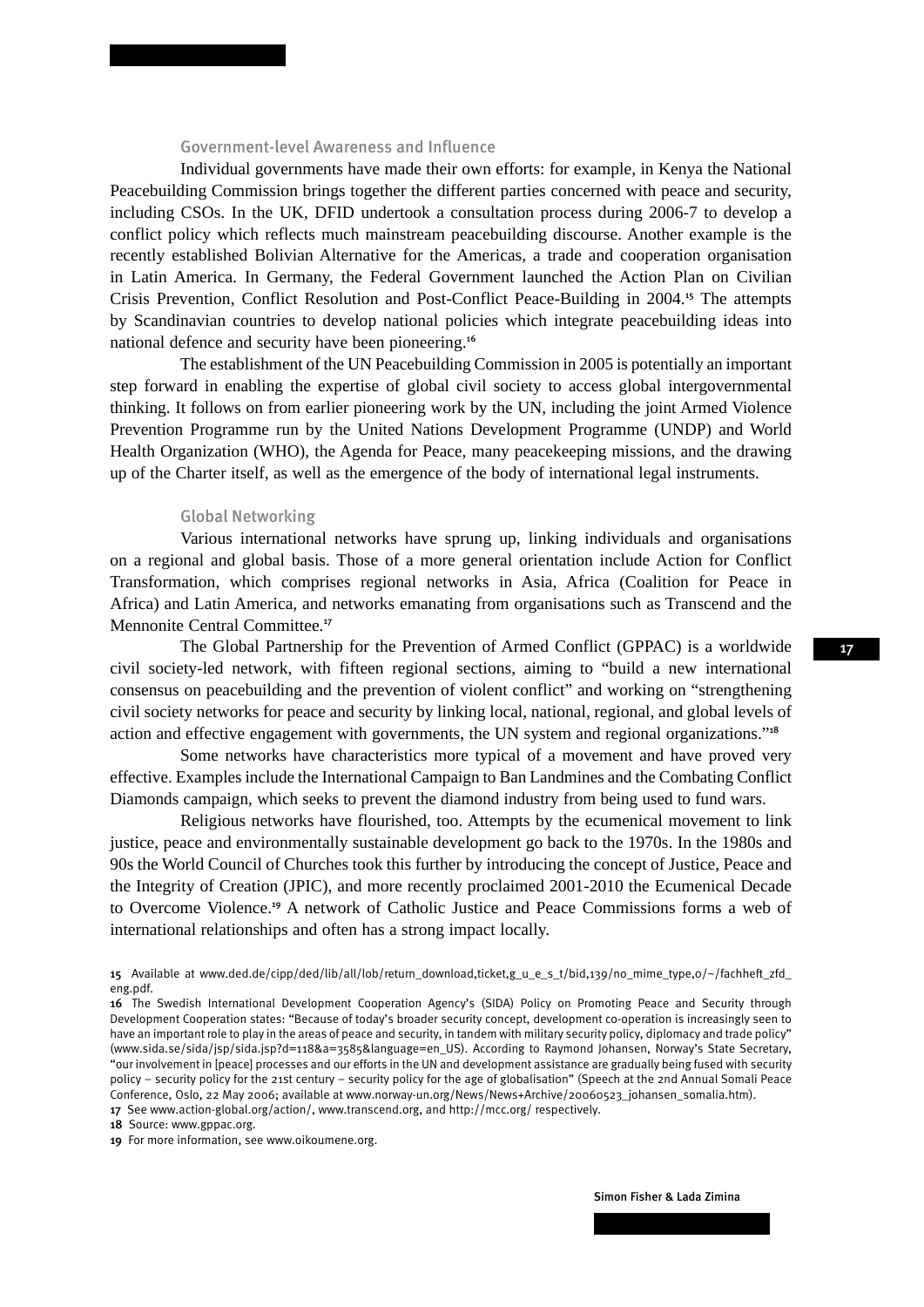## 3. What is Holding us Back?

Looking at what has been achieved, and the potential within the field, some will say that there is real hope: with this array of successes, it may be possible to provide a distinctive and practicable alternative paradigm for civil society, politicians and business to set aside the grossly inadequate models now in use. If only there were more resources and more time, the argument goes, this paradigm could get adopted, with more political access and more coherent and sustained implementation of peacebuilding. Maybe then there would be a real impact beyond specific programmes and projects…

But there are other, more questioning voices: what if there are serious flaws in the whole process and vision, assumptions and values? What if there are contradictions at the heart of peacebuilding?

Such voices speak of the potential of the field being curtailed by a number of factors, all of which have to do with two vital aspects of peacebuilding: vision and politics. This section identifies several of these, all of them major obstacles to the achievement of big picture change: value-based divisions, a lack of in-depth understanding of – and commitment to – 'peace writ large', submissive attitudes to power, fragmented relationships between CSOs – including suspicion, mistrust and competition over resources – and a shortage of in-depth practitioner expertise.

#### 3.1 Vision and Values

The current field of peacebuilding has its origins almost as far back as you wish to go. We especially need to acknowledge those who after World War I sowed the seeds of popular involvement in peace work, the fruits of which included the setting up of the League of Nations and the mobilization of a grassroots movement for peace. Since World War II, many thinkers and activists have built on this foundation, in a variety of disciplines, expanding exponentially from the 1970s onwards through a range of writers and academics.

All of them have put great importance on values. Amongst the landmarks, Adam Curle's *True Justice* was one of the seminal books in the development of Peace Studies in the West. In it he was in no doubt that peacemaking involves radical social and personal transformation, requiring deep personal commitment and a high level of self-awareness (Curle 1981).

Linked to these qualities was the importance of empowerment and nonviolence. Peace work required a major shift from conventional thinking, because it concerned building the fundamentals of a healthy society. It involved struggle: resistance to attempts to remove hard won achievements and rights as well as creative promotion of new strategies and institutions. You cannot do peace without, to paraphrase Gandhi, 'being the peace you want to see in the world'. The implications were potentially revolutionary and many were inspired, as the authors have been, by these writings and by the people themselves (Fisher 2004). As a consequence of these beginnings much effort went into developing a deeper, applied understanding of peace, conflict, violence and their underlying dynamics.

Today, one of the central messages of the peacebuilding community is that peace requires more than behavioural change to reduce and eliminate direct violence. Mission statements and public documents talk about negative and positive peace, about addressing structural violence and working for deep cultural change. They speak of the need to ask whose peace one is working for, and to change the perception of conflict as necessarily violent and harmful. Conflict is inevitable, and potentially a force for constructive change as it signals critical fault-lines in a community or society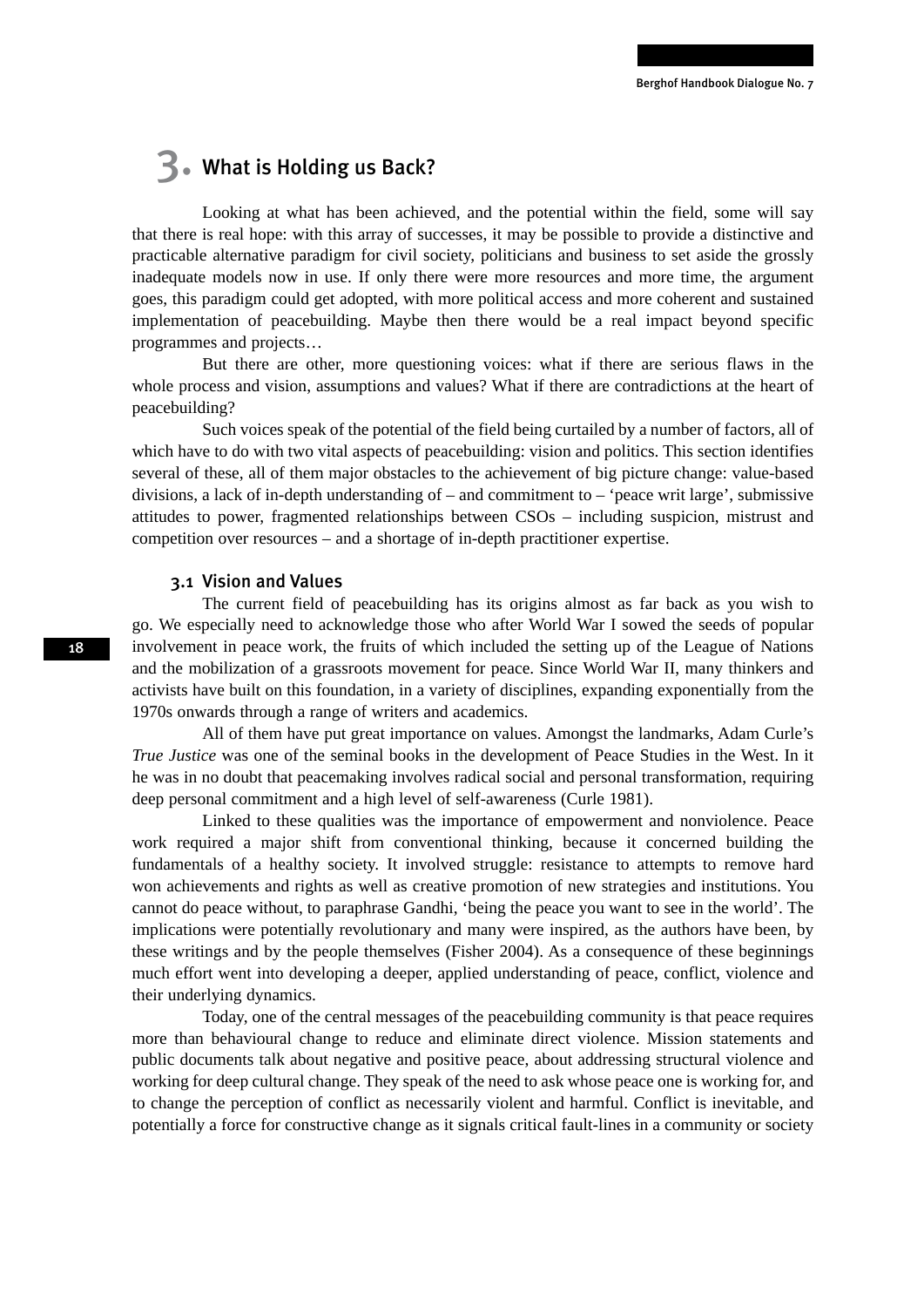and thus presents opportunities for addressing them. Development, in so far as it seeks to change a situation of poverty and injustice, is recognized as inherently conflictual. How that conflict is waged is key to the quality of the development process.

Peacebuilders also point to major world issues such as economic injustice, denial of rights and participation, and environmental destruction as underlying drivers of violence. They talk of systems, and how big changes can be initiated by small strategic interventions. This strategic thinking has embedded within it the idea of multilevel, long-term change. In short, much of the conceptual underpinning looks to far-reaching change. However, there is a real question as to how far these values are actualised when it comes to implementation.

### 3.2 Transformative and Technical Approaches

One sign of practice contrasting with the proclaimed goals and conceptual bases is the reluctance of many organisations to spell out their core values beyond comfortable generalities: what do they understand by the 'bigger picture', and what are the ensuing implications for their work? A glance at a sample of documentation of peace organisations confirms this.<sup>20</sup> Many are happier to develop strategic plans, funding proposals and risk assessments, than to clarify their ethical stance and draw out rigorously, and realistically, what that means, not only in the long term but in the here and now.

Further, the programmes and the expertise often seem to amount in practice to little more than 'patching' – attempts to create the minimal stability that would allow the current world order, driven by market forces and geopolitical power constellations, to step in. Numerous pieces of peacebuilding research hosted in countries of the North address the causes of war far away from their shores without seriously drawing attention to the unprecedented militarising role played by their own countries as preservers of global economic and political order in their own image. The activities of multinational corporations, arguably the biggest players in 'the way the world works', are often entirely excluded from conflict analyses, and where they are included, any work with them tends to be confined to a bit of conflict sensitivity here, a bit more social responsibility there. And where, for most peacebuilders, do climate change or energy consumption figure, either as factors in conflict dynamics or in the way international organisations travel across the world to conduct their meetings?

There is a global reflection going on as to what peace and wellbeing means for the world, and who should be responsible for it. The mantra of 'the more you have the happier you are', which has been the motor for economic and political development, is increasingly seen as not only unsound in terms of human development but also impracticable and self-defeating on a global scale. But the peacebuilding community does not seem to take much part in these debates. Many continue in the default mode of subscribing to the idea of liberal peace (defined by a democratic system, human rights and free market economy),<sup>21</sup> afraid perhaps of venturing into the areas which might label them as utopians, or socialists. Viable alternatives are of course not straightforward, but by refusing to name or explore these issues, or incorporate them into its work, the peacebuilding community runs a real risk of becoming complicit in the maintenance of the current, unsustainable global system.

20 International Alert describes its vision as "a world in which, when people pursue their human rights and seek chances for betterment for themselves and their communities, conflicts that arise are pursued with honesty, with forthrightness and also with wisdom so that they do not erupt into violence" (International Alert Strategic Perspective 2005-2009, available at www. international-alert.org/publications/245.php). Crisis Group spells out its goal as "prevention – to persuade those capable of altering the course of events to act in ways that reduce tensions and meet grievances, rather than letting them fester and explode into violent conflict" (Crisis Group Annual Report 2007, available at www.crisisgroup.org/library/documents/miscellaneous\_docs/ crisis\_group\_2007\_annual\_report\_web.pdf). The mission of the Carter Center "is guided by a fundamental commitment to human rights and the alleviation of human suffering; it seeks to prevent and resolve conflicts, enhance freedom and democracy, and improve health" (see www.cartercenter.org/about/index.html).

21 As defined, for example, by the ongoing Liberal Peace and the Ethics of Peacebuilding research project at the International Peace Research Institute, Oslo (see www.prio.no/page/Project\_detail/d/9244/49241.html).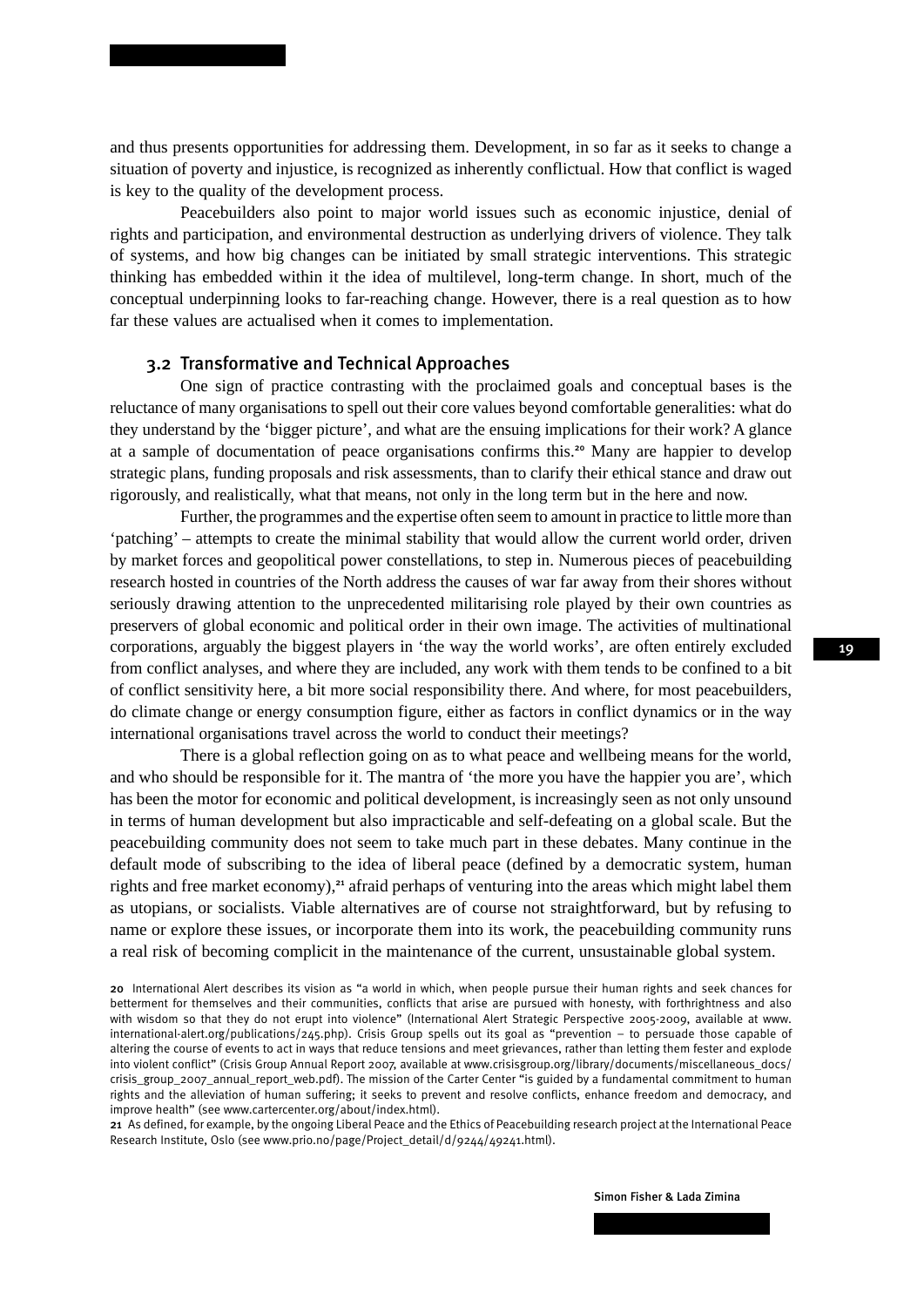The provisional typology below between vision and practice highlights some of the contrasting approaches used by those working in the peacebuilding field. It seems that, with an acceptable degree of oversimplification, one can situate much peacebuilding practice in one of two camps. On the one hand there is work aimed at fundamental political and social change – 'transformative' peacebuilding. On the other is incremental activity, which aims to make a practical difference in a specific domain, without necessarily challenging the deeper context. This we can term 'technical' peacebuilding. *Table 1* illustrates some of these distinctions.

It is interesting to note that roughly two thirds of the headings can actually be seen as complementary, not contrasting. In these cases, a technical approach can lead on to, or contain within it, a transformative one. For example, under 'priority' it requires only a shift of emphasis to include a deliberate focus on building relationships as an adjunct to addressing the explicit content or task. This framework, then, demonstrates that we do not necessarily need to be more large scale or global in scope in order to be transformative. The seeds of transformation can be sown in the smallest pieces of technical peace work, if only we are creative and courageous.

Still, some key elements in the table are almost inevitably at odds with each other. These point to choices which may have a major impact on the direction the initiative takes: whose agenda is it, who are we accountable to and whose peace are we working for?

It seems to the authors that most organisations in the peacebuilding community are focused on technical peacebuilding. Development organisations which adopt a peacebuilding perspective tend also to follow the same trend, often limiting their options to conflict sensitivity, which in many ways resonates with the technical approach.

Of course such a typology is oversimplified, but there may be some value in looking at the activity in our organisations and our field in this way if we are concerned with impact and big picture change. It might for example direct us to think about the obstacles to bringing transformative elements more to the fore. This would necessarily involve us in thinking about who is doing what in each of these columns. Are we talking of insiders or outsiders? If it is the latter, there is an argument that outsiders will do less harm if they stick to their technical expertise and do not try to transform situations they do not know from the inside out. If this is so, how can they do this without limiting the initiative of insiders?

Other issues arising from such a discussion might include the roles that bureaucracy plays in stunting the personal commitment of people and teams. Then there are implications for the role of professionalisation and what it is deemed to signify in the context of peace. Is the current view of professionalism consistent with transformative practice?

The technical approach on its own is, however valuable in the immediate situation, unlikely to help change the wider system. In fact, as we suggested above, it may well serve to reinforce the unstable and inherently unjust status quo – all in the name of sustainable peace. More broadly, this approach allied to the reluctance to spell out what is meant by positive or 'greater' peace is potentially disastrous. If we have nothing to say, or more importantly to do, about the way the world is now, what are we really doing? Our projects may simply hang in empty space. And such a position is manifestly self-defeating, because the ever more prosperous way of life apparently on offer as a result of the peace we are building is a chimera, never achievable, as the planet creaks under the combined weight of rampant consumerism for some, and the struggle for survival for  $$ many – others.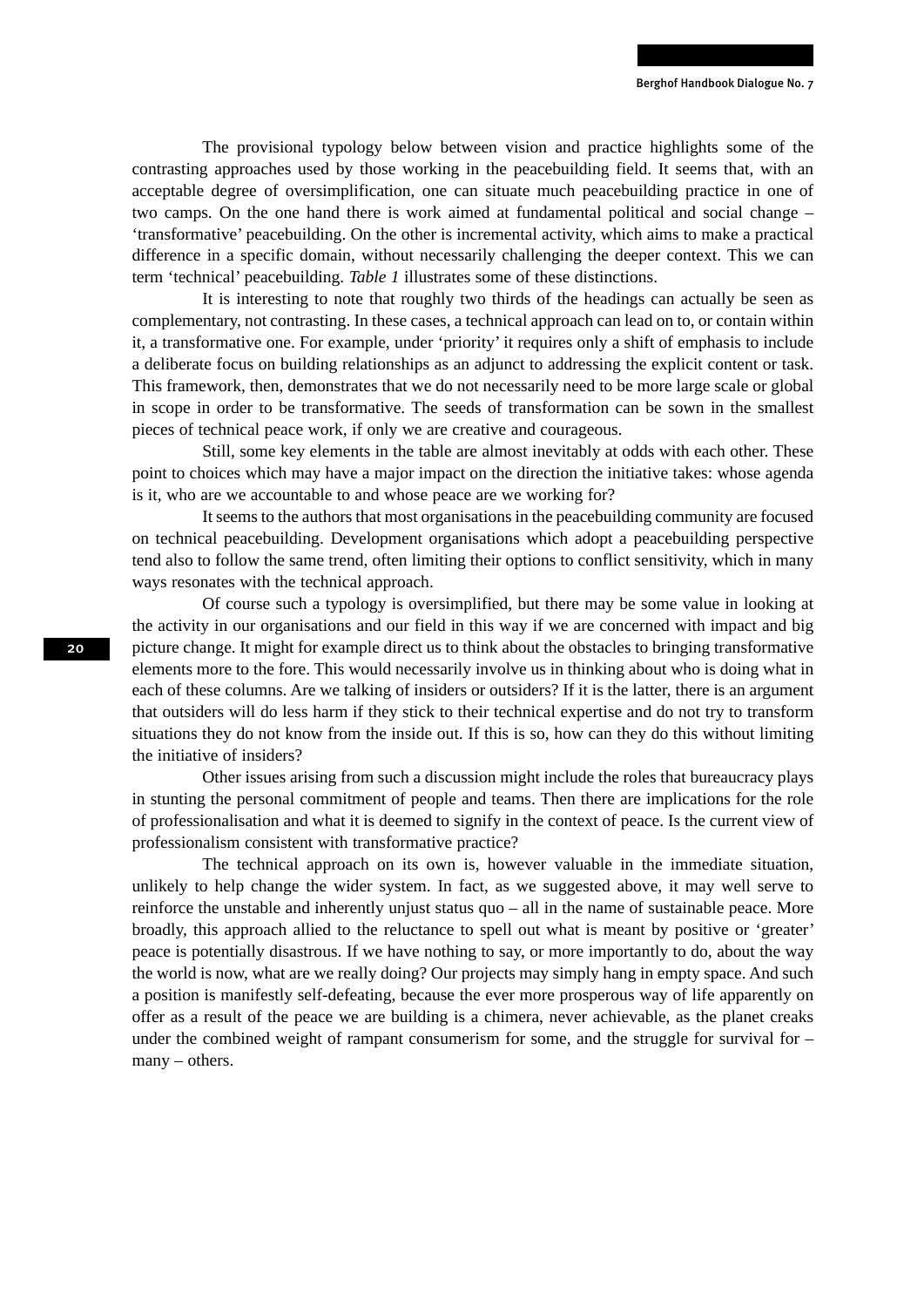|                 |                  | <b>Technical Approach</b>                                                               | <b>Transformative Approach</b>                                                                                                                                      |
|-----------------|------------------|-----------------------------------------------------------------------------------------|---------------------------------------------------------------------------------------------------------------------------------------------------------------------|
| GOALS           | Overall Purpose  | To end a specific situation or open<br>conflict: 'negative' peace                       | In addition, to influence the underlying<br>structure and culture as an integrated<br>element in building something better:<br>'positive' peace                     |
|                 | Agenda           | Set by funders and project holders,<br>with some limited consultation with<br>community | Set and continually reviewed with<br>community, in consultation with funders<br>and project holders                                                                 |
|                 | Objectives       | Achievement of project objectives                                                       | Promoting shared vision of/for<br>community, of which project/programme<br>work is part                                                                             |
|                 | Priority         | Content of programme                                                                    | Solidarity; relationships as well as content                                                                                                                        |
| STRATEGY        | <b>Focus</b>     | A specific piece of work                                                                | Building elements of wider change into a<br>specific piece of work                                                                                                  |
|                 | Evaluation       | Focus on efficiency, project successes                                                  | Efficiency plus bigger picture impact                                                                                                                               |
|                 | Learning         | Downplaying failures                                                                    | Taking failures as starting points;<br>inclusion of self-reflection and action<br>learning                                                                          |
|                 | <b>Issues</b>    | Solve present issue                                                                     | Expand, change, transcend contested<br>issues                                                                                                                       |
|                 | Theory of change | Implicit: change in immediate<br>situation will ripple out                              | Explicit: developed in relation to analysis<br>and systems thinking                                                                                                 |
|                 | Scope            | One level, one sector                                                                   | Multilevel, local-global, alliances across<br>sectors                                                                                                               |
|                 | Time horizon     | Duration of project (plus extension)                                                    | Medium to long term                                                                                                                                                 |
| VALUES          | Accountability   | Primarily, in practice, to funders                                                      | Primarily to identified partners/commu-<br>nity                                                                                                                     |
|                 | Whose peace?     | Power relations are unchangeable:<br>need to accommodate                                | Peace is for whole community, especially<br>the weakest: option to work to change<br>power relations if better future requires it                                   |
|                 | Self image       | A professional doing a good job                                                         | Agent of change, modelling struggle and<br>transformation                                                                                                           |
| <b>ANALYSIS</b> | Context          | Project and work-focused, done by<br>project staff                                      | Adds ongoing conflict analysis and future<br>scenario planning, all undertaken with<br>wider community                                                              |
|                 | Actors           | Good working relationship                                                               | In addition, works for change of perspec-<br>tive, goals, heart, will, inclusive sense of<br>identity                                                               |
|                 | View of violence | Prevent and defuse it; ambivalent<br>about its use                                      | Race, gender and class dimensions are<br>integral part of violence; transforming<br>the energy into positive outcomes; active<br>promotion of nonviolent approaches |
|                 | View of conflict | A problem in the way of achieving<br>goals                                              | Inevitable, an opportunity for development<br>and change; consider options to intensify                                                                             |

### TABLE 1 – Technical and Transformative Approaches to Peacebuilding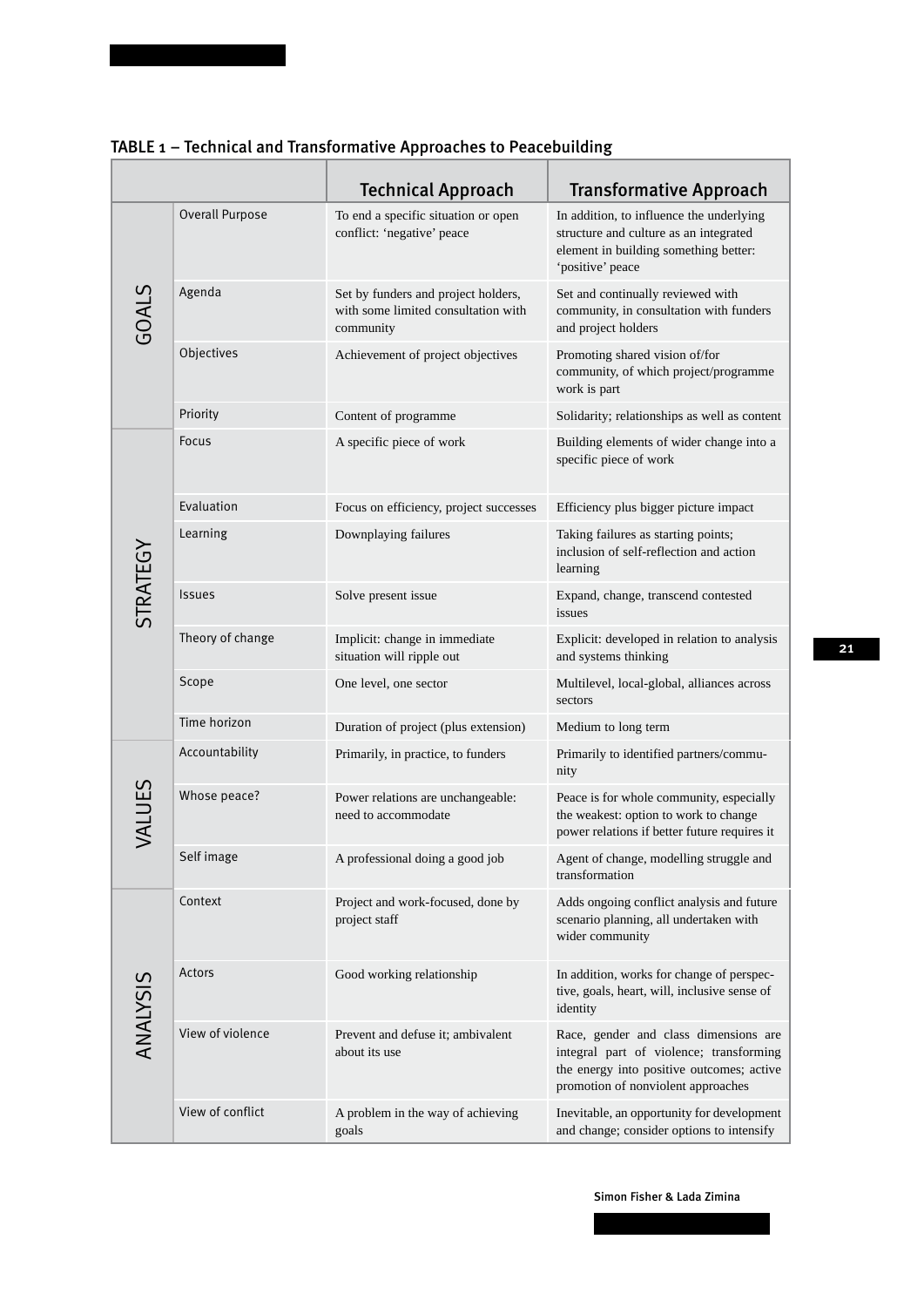### 3.3 Attitudes to Power: Deference deters Transformation

There are local grassroots organisations and movements in this field which have no problem with addressing vested interests and structures. Resistance to violence and injustice is often the prime reason they came into being. Struggle and a degree of hardship are part of their life; nonviolent direct action and imprisonment are not unusual.

When they team up with INGOs, they often expect them to take an equally robust attitude to their own governments and other vested interests located in their countries of origin. In this they get frequently disappointed. INGOs behave altogether differently – in what they themselves see as a professional manner. Research, dissemination of information, advocacy and argument are their tools of trade. Letters, meetings and reports are used to press a case. If and when this is refused – as it often is – little more can be done. Resistance and nonviolent action are only used by small, relatively fringe organisations. Partnerships between CSOs engaged in civil disobedience and Northern-based INGOs seem relatively rare.<sup>22</sup>

This disparity between the apparent level of commitment between INGOs and local CSOs is often justified by suggesting that CSOs are 'on the frontline', while INGOs are backing them up. Such a position is hardly justifiable in a world where peacebuilders everywhere are adopting a systemic approach to their analysis of violence. In a globalised world, all of us are on the frontline of major world issues. It may be more obvious if the frontline happens to be a firing line as well, but political decisions which dictate the exclusion of parties from talks, or the tariffs on imported goods, are made on the frontline too, and in the name of the citizens of those countries.

So why do INGOs not take on their governments, or risk their livelihoods, in support of the causes espoused by their local partners? One reason may be that it is simply, and naturally, not sufficiently a matter of life and death to them. Another may be down to what processes guide the internal operation of INGOs and to who makes decisions on these matters. In some agencies there is disagreement on the message for public consumption on the home patch between programme departments, which tend to favour confrontation and protest, and policy departments, which take a 'softer' stance.

A further reason may be the increasing interchangeability and inter-relationship of government and INGO staff in some countries. In Afghanistan after the fall of the Taliban, a quarter of the cabinet were from civil society.<sup>23</sup> At least one has gone on to become an ambassador. In many other countries civil society provides a natural rung on the ladder into politics. In the UK, Oxfam workers have been seconded to DFID and the Foreign & Commonwealth Office, or moved over into government. The former head of policy at Oxfam is to become ambassador to Cuba. Is this creative thinking on the part of government, or a sell out from the agency side?

Above all, perhaps, there is the issue of power. With few exceptions, INGOs defer as a matter of course to their governments: they normally do not oppose them, especially in public, or risk disagreements over anything significant. After all, these governments are supposed to be democratic. Even when the invasion of Iraq loomed in 2003, and huge numbers of UK citizens marched against it in the streets, UK-based INGOs did not come together and take a public position against it. They have not been at the forefront of any subsequent moves to hold the political leaders publicly responsible.

These contrasting roles in relation to government and other powerful groups in their own societies are intriguing, and arguably a source of major weakness, especially when seen within the concept of 'equal partnership' so often espoused. Indeed it raises questions about the nature of

23 From private conversations with cabinet members, 2003.

<sup>22</sup> Exceptions that come to mind are cases when Northern-based INGOs have covertly supported resistance, and protected partners when their lives were at risk. For example, throughout the appalling violence in Central America in the 1980s, Oxfam kept no paper documentation that could be dangerous if it fell into the wrong hands. Reports were made orally to central committee meetings. Only when change came was the whole experience written up (Bridget Walker, comments on the draft of this paper, December 2007).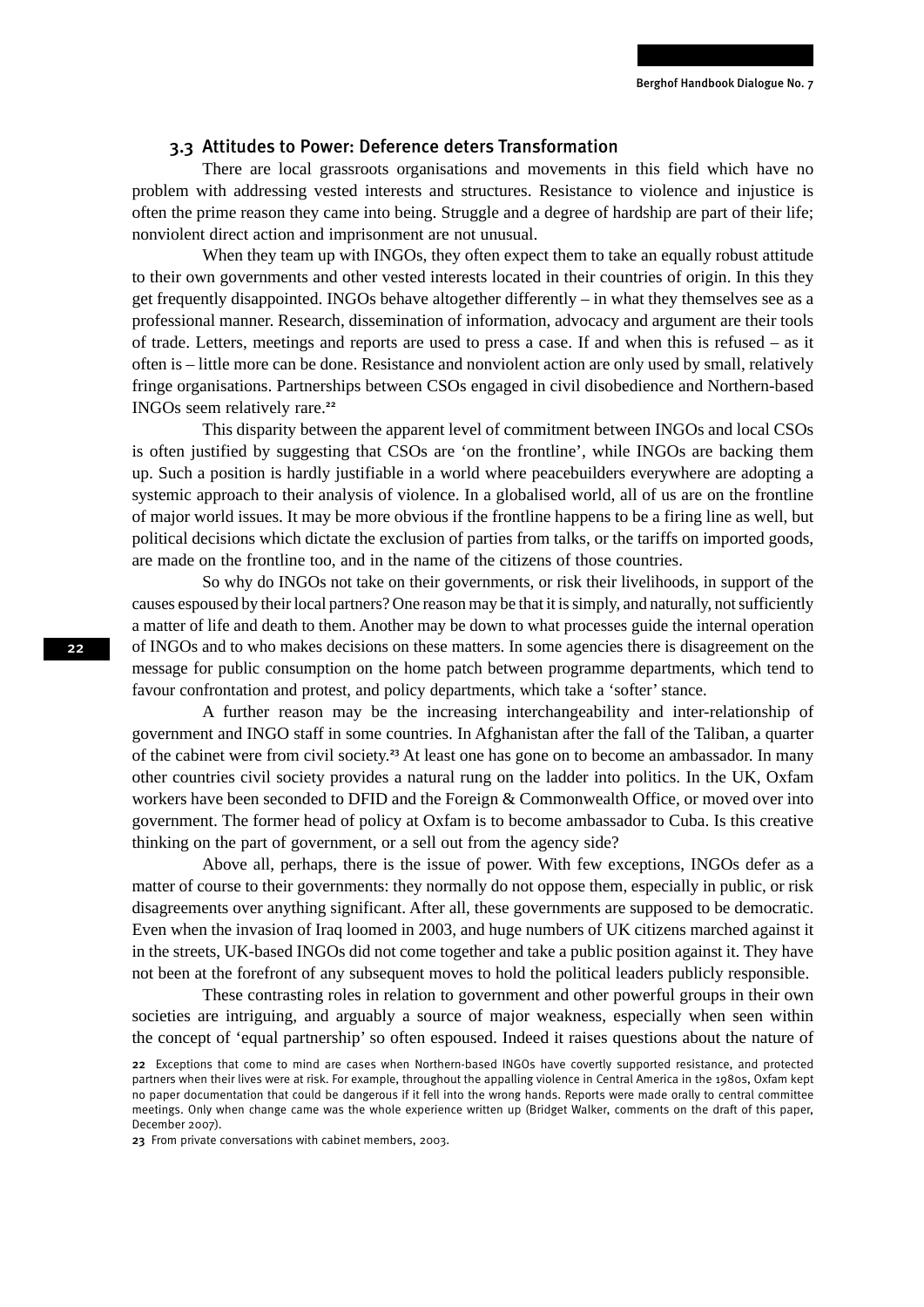partnership itself, which is so often taken for granted and yet frequently serves merely as a veneer on highly asymmetrical relationships, whether between international and local civil society, or between governments and INGOs. It might help in part to explain the weakness of joined-up (grassroots to top) peacebuilding work, and the tensions evident in many North-South partnerships.

The diagram below<sup>24</sup> identifies a range of relationships which civil society can have with the controlling power elites in their societies. These reflect the salience of the goals of each party in the context of their perceived relative power.



#### DIAGRAM 1 – Civil Society Relations with Power Elites: A Spectrum of Options

24 Adapted and developed from Barnes 2005. The original version of this framework was developed by participants in a workshop in 2003, in which Andy Carl (Conciliation Resources) and Simon Fisher took active roles.

23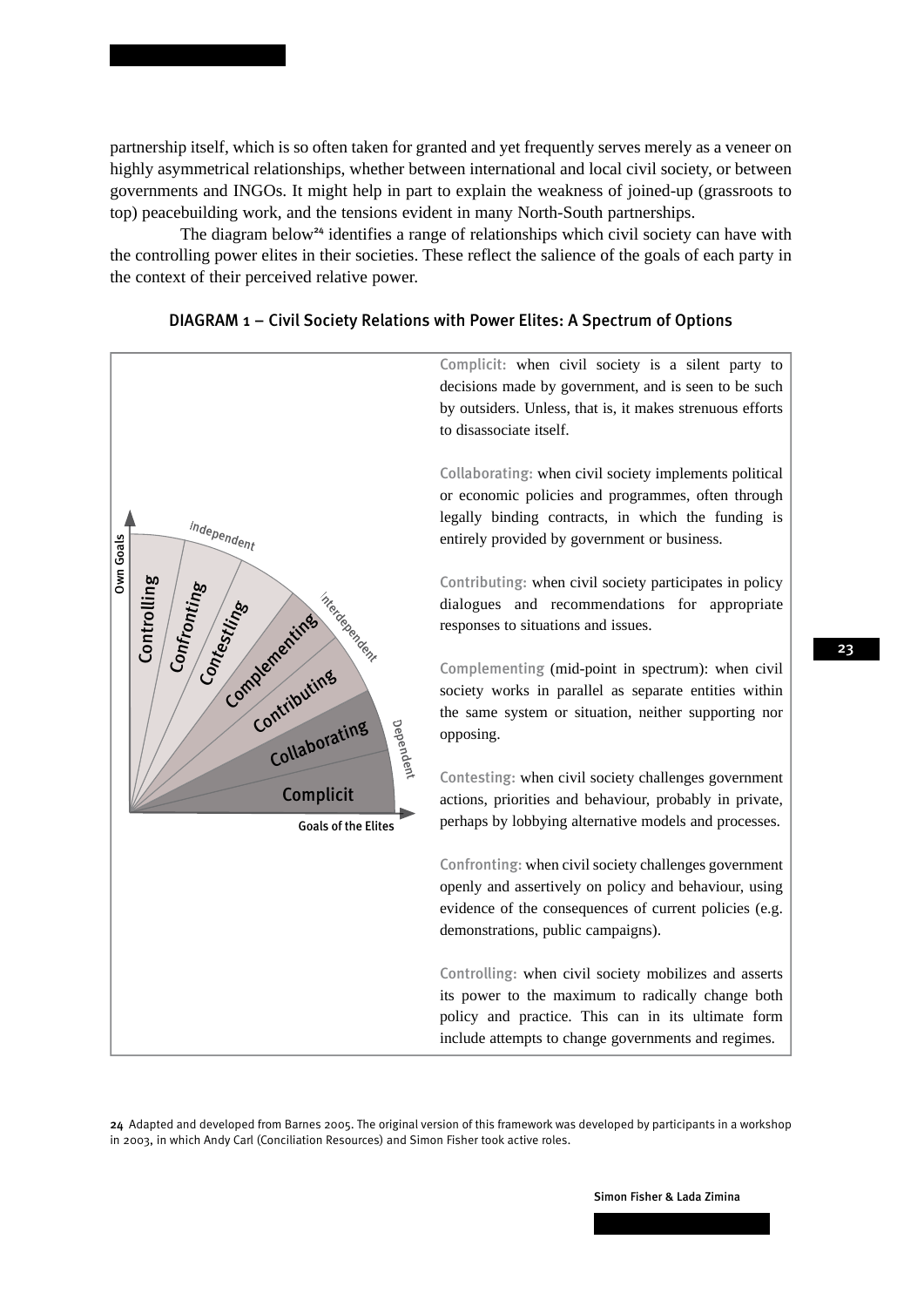It can be helpful to use this framework to map civil society relationships with either or both government and business in a particular situation. These will of course depend on factors such as the nature and policy of the government in question and the values and vision of civil society actors. Where there is a substantial degree of independence and a wide spread of values, one could expect to see a significant number of relationships which fall into all categories, except perhaps the last: controlling. In relation to the different roles and relationships of local and international organisations, we suggest that while both overlap in the interdependent category, peacebuilding and related CSOs tend to fall in the independent/interdependent categories vis-à-vis their governments, while INGOs largely tend to be dependent.

### 3.4 The Role of Funding

The unnamed 'elephant in the room' so far has been funding. This issue arguably affects INGOs differently, but remains powerful in determining policy and deterring transformative approaches. Most INGOs working specifically in the peacebuilding sector do not generate their own financial resources to any significant extent. When one looks at the huge increase in their size and activity since the early 1990s, it comes as no surprise that this has been engineered largely through funding made available by Western governments, who have come to see the success of this sector as critical to their own foreign policy objectives. INGOs and CSOs alike may have their own views about cause and effect, but when faced with large amounts of money to undertake work which implies acceptance of the current structures of a conflict (such as in the Middle East at the moment, where UK government policy explicitly excludes working with some of the key players in the conflict, labelled as terrorists<sup>25</sup>) the temptation is too high for many. Further, the UK and EU guidelines currently being developed for preventing terrorist abuse of CSOs are likely to further undermine this work by aligning it with the political agendas of the 'war on terrorism', creating excessive bureaucracy and reducing the scope of programmes and partnerships (Hearson 2008).

In this situation of largely monopoly funding, accountability is increasingly directed to the funder, despite the rhetoric, not to those whom peacebuilders purport to support in their struggle. This in turn induces a culture of caution: only successes are reported in any detail, though failures are inevitably frequent and are often the most fertile arena for learning.

The dependence on the ubiquitous logframe also means that implementers are often unable to respond to unfolding events, as they did not predict them at the outset. Certainly, logframe analysis at its best can enable planners and activists to sketch out a framework in which everything clearly hangs together. However, the way it is often used in relation to funding leads to compartmentalisation of precisely those factors that in the peace field need to be observed in interaction with one another. Thus a useful planning tool gets turned into a mechanism whereby each issue is treated separately, and risks losing its meaning in the evolving picture of a conflict.

With the rise of both government and private spending on peacebuilding and related issues such as rights and development, civil society's relationship with the elites has tended to fall progressively into the dependent category. This is hardly surprising, perhaps, but it does highlight the trade-off between resourcing and the realisation of the full spread of peacebuilding vision and values. If the outcome is that truly transformative approaches by INGOs are rare, at least partially because governments in particular are unlikely to favour deep-seated change, then the moral cost of funding to the peacebuilding field as a whole is high indeed. At the same time, for many smaller peacebuilding CSOs with less access to a range of income sources, civil society-based peace work

<sup>25</sup> The list of proscribed terrorist groups currently includes  $44$  organisations (14 of which are in Northern Ireland). It can be accessed at http://security.homeoffice.gov.uk/legislation/current-legislation/terrorism-act-2000/proscribed-terrorist-groups.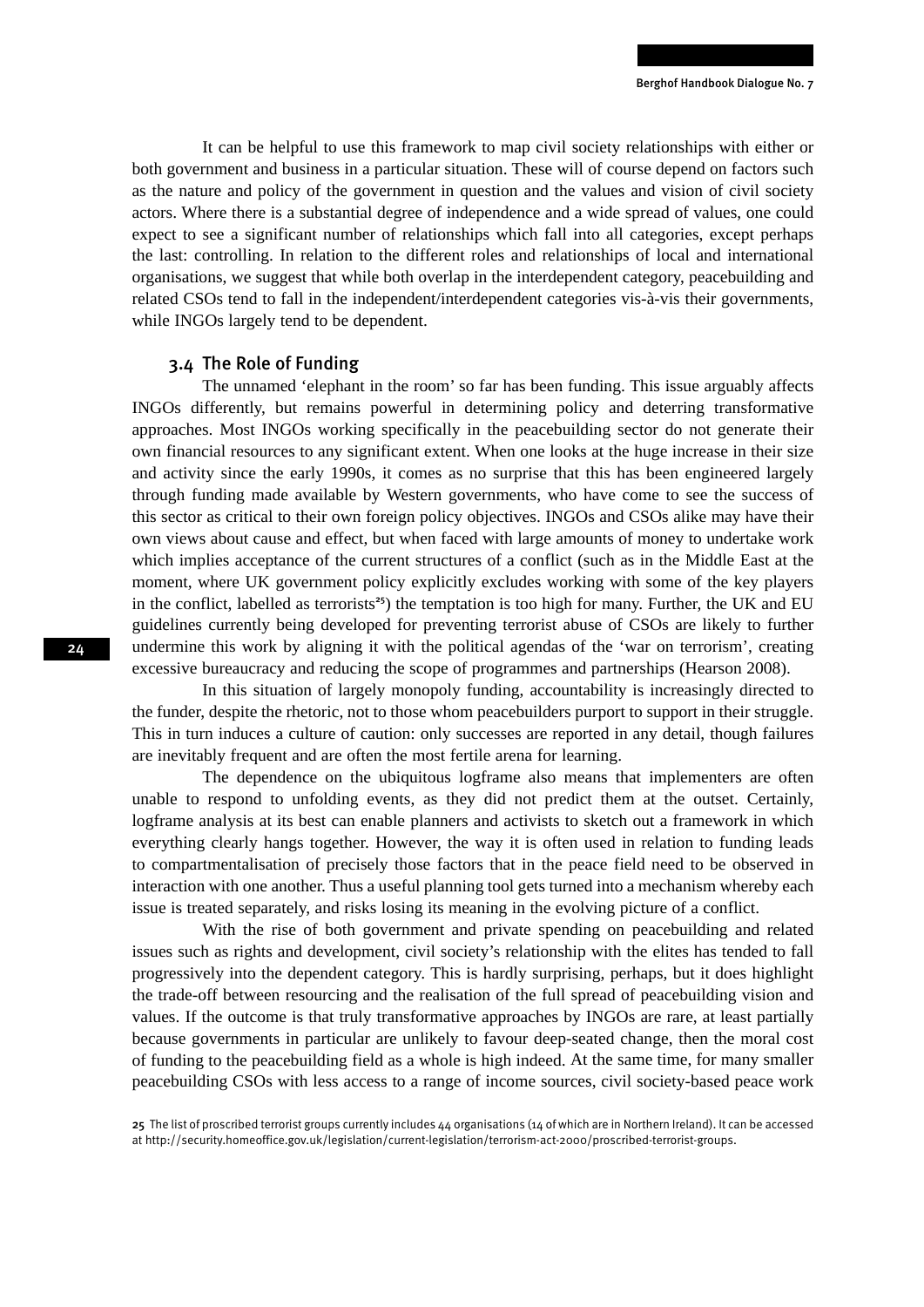often becomes dominated or skewed by their relations with funders, and therefore risks being undermined both in reality and in public perception.<sup>26</sup>

### 3.5 Jealous Autonomy: Organisational Rivalry Restricts Joined-up Strategies

An additional main factor which seems to be holding the peacebuilding community back from achieving its potential is a lack of cooperation, both horizontally and vertically. Peacebuilders teach about working together and the virtues of cooperative problem-solving in the delivery of their programmes, but the reality is often markedly different. While the key issues of violence and war, economic injustice and poverty, denial of rights/participation and environmental degradation are analytically distinct, the way they manifest themselves in the world is interconnected. They are not separate problems, each requiring their own pressure groups and discrete interventions; on the contrary, they are inextricably intertwined. Major areas of intractable violence all over the world are self-evidently a mix of these factors, be that Sudan (Darfur), Israel/Palestine, Burma, Colombia or others. If environmental or peace issues are pursued in isolation from the others, the action risks being at best ineffective, and at worst exacerbating the entire situation. Yet much of the world, and civil society, persists in seeing and treating each as distinct.

That is not to say there are no significant joint efforts (Atwood 2006). Of course there are, but they are almost always around a specific piece of work, and usually rooted in joint funding of some kind – which, as discussed above, often substantially limits the scope of cooperation. Coalitions of INGOs across these issues which are seriously intent on developing and implementing common strategies are still a rarity. In-depth cooperation has been missing both globally and in-country.

On a country level, one can find a plethora of cases where local and international peacebuilding organisations and governments are working on a specific approach to a 'hot' conflict but do not check who else is active, let alone coordinate their activities. This risks an overlap, which can become damaging and be used by the protagonists to their advantage. (For example, in the experience of one of the authors, at one point in the Northern Uganda peace negotiations there were at least eight institutional players engaged in mediation, most of whom had no knowledge of the others.) In these cases the interest or intention to network with other interveners may often be there, but is simply not followed through due to pressure of events and perhaps organisational agendas.

Even in cases where INGOs are based in the same home country or region with easy access to each other, they often do not find the time to explore learning and synergies between them on an ongoing basis. This is changing in some areas as work on influencing government policy develops, but the culture of secrecy which exists about most activities where there are problems severely limits the extent of the learning.

A similar absence of cooperation can often be observed in regions where conflict is endemic and of low intensity, when both local and international organisations with different areas of expertise do not take the time to check out who is doing what and how their respective activities might reinforce each other to reduce the drivers of violence. There is a particular gap between peace and environmental groups, neither of whom seem as yet to fully realise how their respective work is mutually dependent.

This narrow field of vision is often combined with a 'programme' view of peace, which assumes a connection between the success of a particular programme and the advancement of a bigger vision for peace and wellbeing in the area, without further assessment. Many organisations also lack an explicit theory of change – an understanding of the way in which their work contributes to change in the broader context. When they do have this, it is still rarer that the vision comes from the people of the area.

26 An account of some associated dilemmas can be found in Vukosavljevic 2007.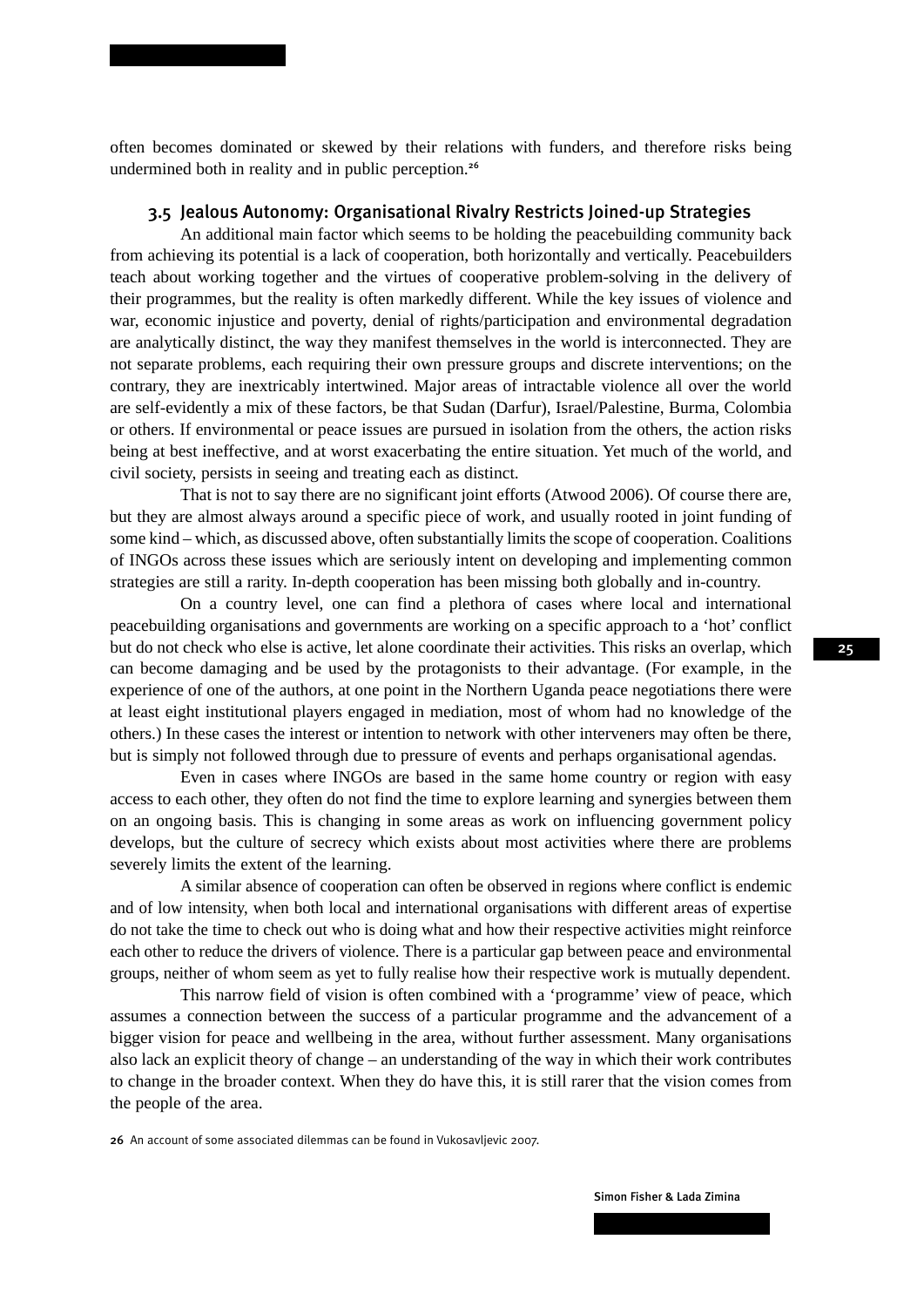Looking at many peacebuilding organisations' self-descriptions, it is often difficult to see why and how their programmes emerged and were prioritized, how various activities were linked or coordinated, what their content was, what links and alliances have been made with other organisations, and ultimately, what difference they made. Without more joined-up work, and joint vision, there is a risk that peacebuilding will not be able to move beyond isolated programmes, successful or not in their own terms, and thus ultimately will not affect the overall situation.

### 3.6 Depth of Expertise: Lack of Imaginative Investment in a Competent Cadre

A final factor holding back the development of the peacebuilding field is, we believe, a critical shortage (compared for example to the development field) of experienced people, both inside a conflict and outside it, with the level of skills necessary to deal creatively and successfully with complex conflict issues. The lack of a sufficient number of such people can often, in our experience, militate against genuinely transformative work being carried through. There are of course leaders who emerge within every crisis with courage and commitment. They, however, often lack the necessary support, and get bypassed after the initial stages.

This may seem an odd statement given that over the past 20 years there has been a huge expansion of both NGO-based training programmes and academic courses in peace studies and related subjects. NGOs offer a plethora of opportunities for basic training in conflict skills, from 2-3 days to several weeks in duration. The best offer a mix of experience-based, practical methods which draw on the state-of-the-art of current adult education practice to introduce people to basic elements of peacebuilding and give them a chance to contribute their own expertise as they learn from others.

However, if we look at the needs of those working on intractable conflicts in many parts of the world, at all levels, insiders and outsiders, it is clear that peacebuilders and change-makers need a range of skills and knowledge which are not met through the current opportunities for training and support. Most of these courses are inevitably superficial, with little follow-through or tangible impact. Often they take their place alongside other introductory courses fitted into a heavy schedule, without being integrated into the strategies and plans of their organisations' work.

But when people want to develop their skills beyond this basic level to greater specialisation and sophistication, the options shrink. Training for trainers is sometimes seen to fulfil this need, but it rarely goes beyond the same introductory level. The only route for most is through university courses in peace studies, conflict resolution and related subjects. These are of course invaluable for many people who are looking for deeper knowledge and awareness of aspects of the peace and conflict field. They are an important element in the growth of the field as a whole, but are not necessarily suited for change agents, for whom the 'how' is as crucial as the 'what'.

The exploration of change, and the process of bringing that about, is rarely undertaken in university courses, and when it is, it tends to be from an abstract point of view, largely unconnected to students' life and work. This often has unfortunate effects for activist peacebuilders. Having accepted the path of taking a course in higher education (because it was the only option available, and perhaps having been given a scholarship), they find that their aspirations are not responded to and sometimes undermined. Not infrequently, having come back from a distant university course, they find themselves unable to re-establish the relationships and trust they once enjoyed, and end up switching to research or bureaucratic work. This process not only deprives their communities of leadership, but also reinforces the notion that the only valid researchers are those based in universities, usually far from the conflict they are writing or theorising about. Thus the pioneering work of hands-on peace workers – who, in seeking more effective ways to address violence in all its aspects, inevitably undertake research too – is for the most part lost to the field.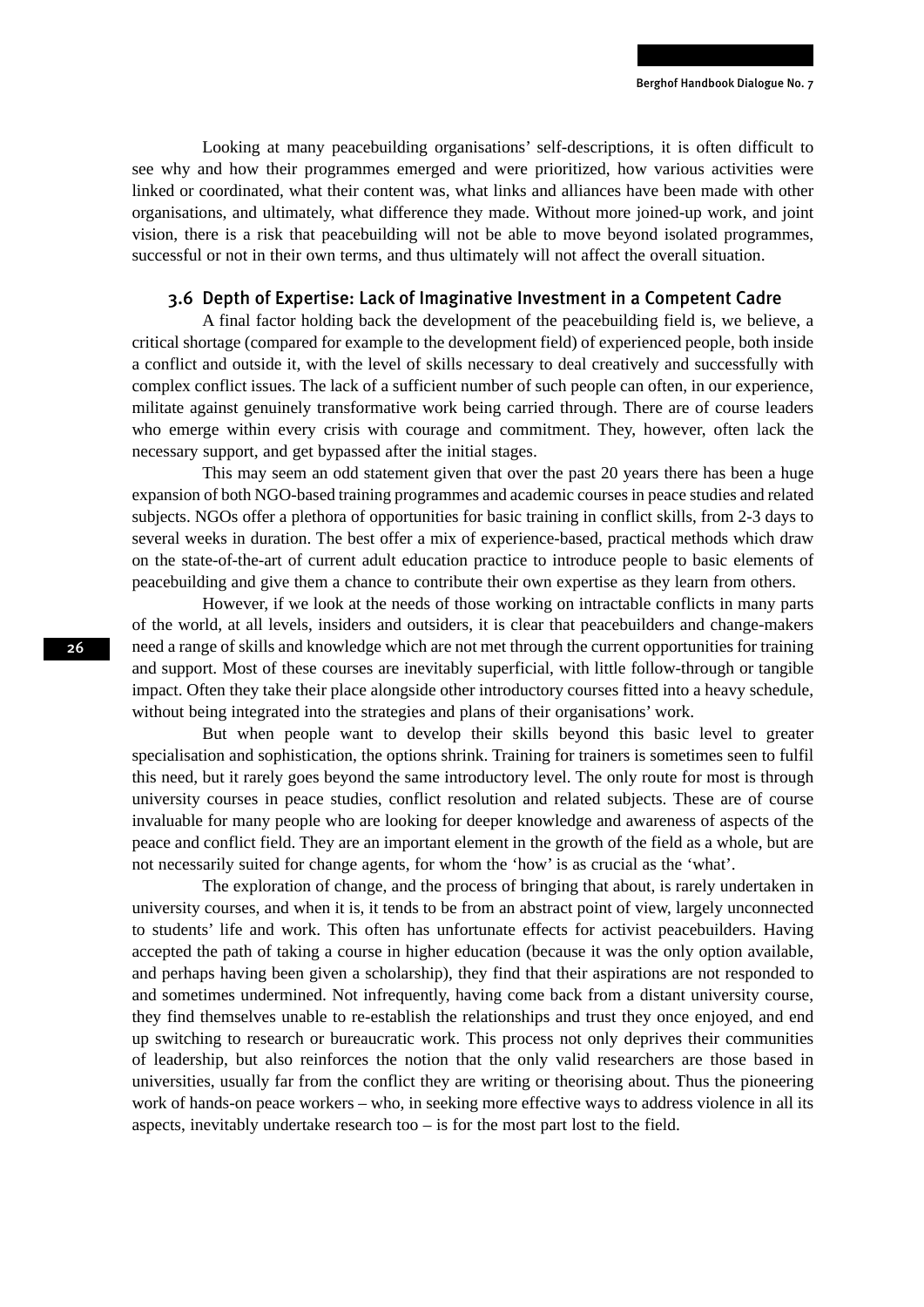### 3.7 Mind the Gap?

The sum of the factors described above inevitably curtails real change, both in policy and in practice. Where our values and analysis suggest the need for transformative action, we often fall back on technical approaches. The result is a lack of transformative work – work that would reach below the surface issues and seek to affect the underlying dynamics which brought about the manifestations of violence in the first place – at crucial levels, including that of political decisionmaking. The diagram below indicates where the technical approaches tend to predominate, and where transformative work seems most lacking.



DIAGRAM 2 – Civil Society and Transformative Peacebuilding: Gaps and Options

When INGOs aspire to extend their work 'upwards' in a society, the tendency is to become less radical, more conventional, due perhaps to a natural deference or the assumption that such a tactic is necessary in order to be heard. If we accept that for peace to be sustainable we need to incorporate some radical changes in the current world order into our work and vision, then we have to address the apparent lack of significant interventions, especially at middle and higher levels, in favour of farreaching change. In particular, this lack may mean that, as peacebuilders work to establish different policies at higher political level, they will not be able to adequately resource their adoption.

In summary, a discomforting conclusion looms: INGOs seem to be palpably weak and ineffective as peacebuilders, and poor partners for their local colleagues who face the heat of often violent and protracted oppression and conflict. In the face of the unjust world order, their banners of 'sustainable peace' may amount to little more than a delusion. Those 'on the frontline' might even consider them fraudulent.

Why should this be so, when at the same time the peacebuilding community is full of well-motivated, committed people? One possibility is that many do see these contradictions but do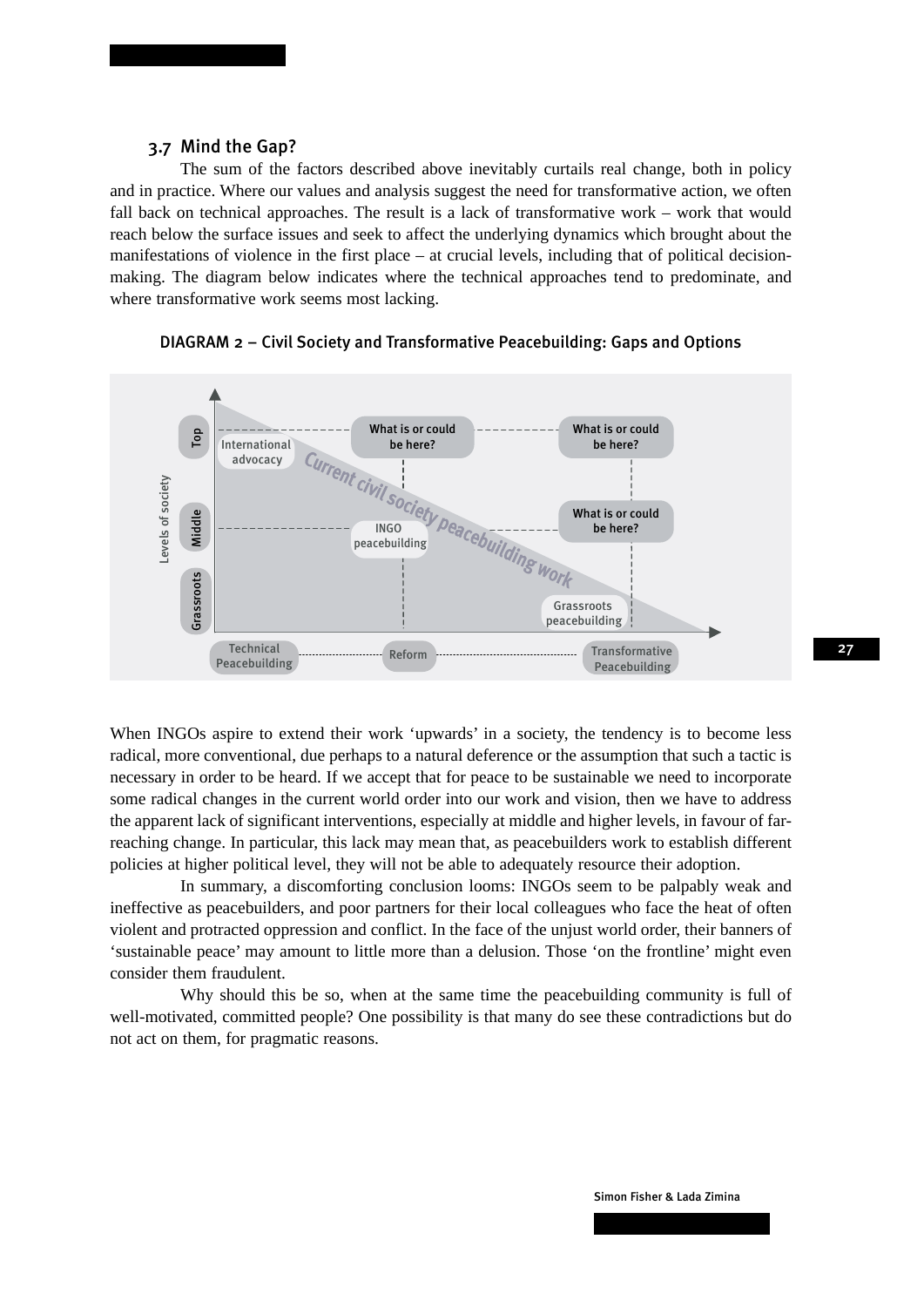### 4. What Can We Do? An Agenda for Transformative Peacebuilding

There is a long way to go to realise the full potential of the field, from grassroots to high politics. There are tantalising signs of what could be, if peacebuilders can mobilize imagination and their own power, and reach out to their natural allies. The shifts that civil society needs to make will almost certainly require more research, linked to clearer articulation of the emerging alternative(s), skilful engagement with the wider public, and determined lobbying, especially perhaps in political and business circles. The following areas, we suggest, need to be addressed simultaneously.

### 4.1 Accountability

Looking closely at who INGOs are accountable to in reality, it is often much more to funders and governments than to the people they work with and the communities they serve. Project proposals are, due to understandable practical constraints, often made with minimal consultation between local CSOs and INGOs; instead, a wealth of discussion between an INGO and a funding body, governmental or private, culminates in a logframe. This does not sit easily alongside a commitment to positive peace, justice and wellbeing of people and their communities.

How would practice change if these were to become the unambiguous central priorities? What would it look like if INGOs became more accountable to their partners than to their donors? What would it look like, for example, if INGOs encouraged local partners to set and monitor their own change agendas, and accompanied them as needed?

In addition, peacebuilders could also see themselves as being more accountable across time:

- *connecting to the past* to those who have struggled for peace and justice, often paying with their lives, as well as those who laid the intellectual and practical basis for the field and the very concept of peace;
- *connecting to the future* to those who will build on what will have been achieved, hopefully with increasing success.

### 4.2 Global Issues

Peace, as we have seen, cannot be separated from economic justice, or environmental issues, or human rights, including the right to participate in public affairs. In order to have a transformative, not simply technical impact on policies, a new kind of politics needs to evolve at all levels, one which is built on the values of respect, care and cooperation (Francis 2007), and which challenges the current power disparities that distort and divide societies, including those associated with wealth, gender and race. Economic analysis will need to play a much larger role in conflict analysis. If so much of the way the world works is driven by the global market and the corporations that dominate it, these must clearly feature more in our understanding of why things are as they are, and in our theories of change. This may in turn necessitate an increasing willingness to challenge the behaviour of market capitalism, well beyond corporate social responsibility, where this bears down on the communities by whom, and for whom, the struggle for peace is being carried out. It may mean being more willing to build alliances with those who are creating social and political alternatives, whether through popular movements or more local initiatives and structures.

At national and international levels this will certainly mean that INGOs will have to start serious conversations with others working on different issues. Exploratory steps on linkages between conflict on the one hand, and climate change or business practice on the other, have recently been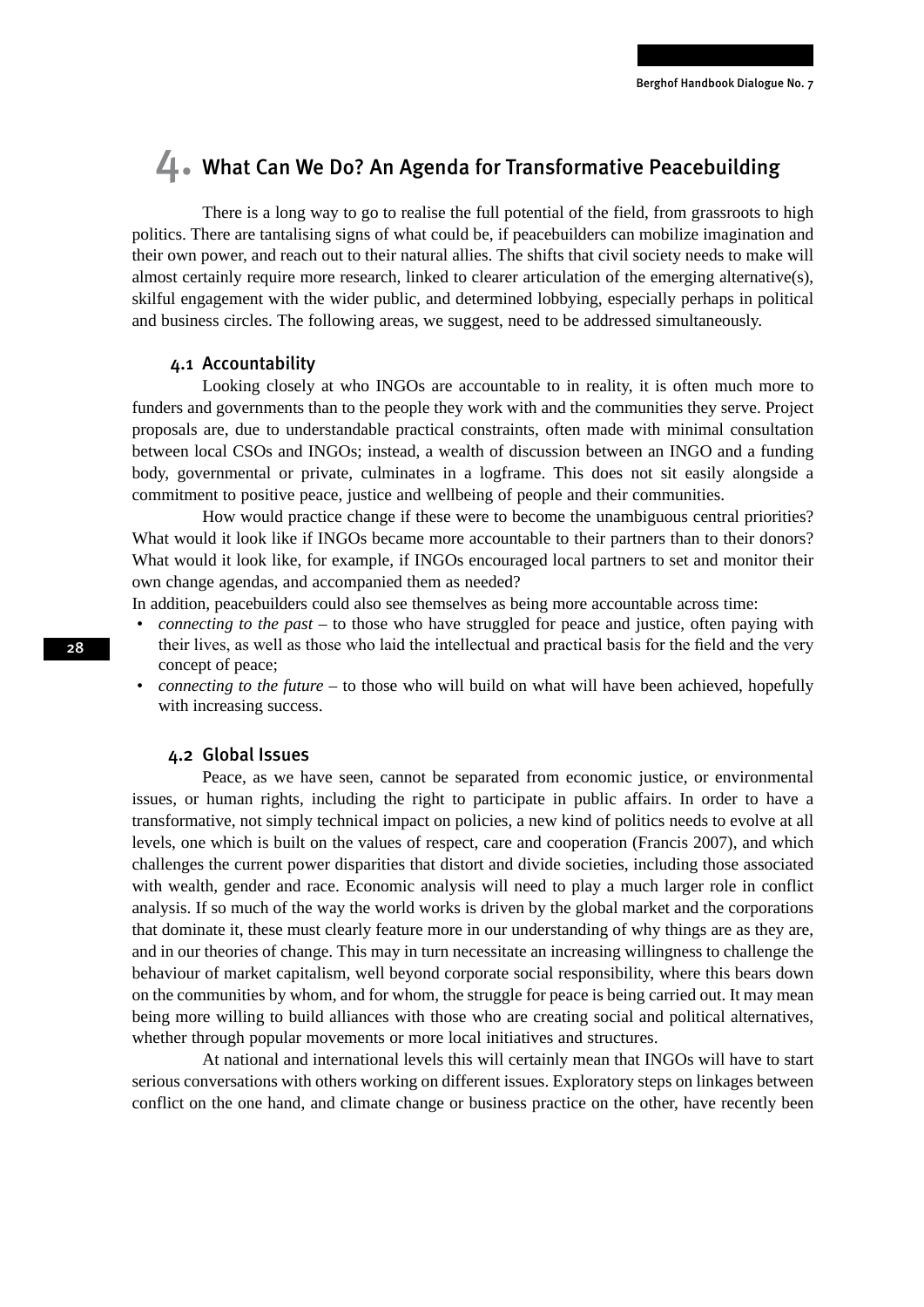made by organisations like International Alert and Crisis Group.<sup>27</sup> Yet these are only initial steps. In building upon them, peacebuilding organisations will inevitably need to rethink and restate what they mean by positive/greater/sustainable peace. And they will need to start taking their potential for shaping the future more seriously.

The UK government's geo-strategic forecasters recently produced a review of strategic trends in the next 30 years, which depicted the global future as fraught with dangers and risks, arising from issues such as population and resources, identity and interest, governance and order, knowledge and innovation.<sup>28</sup> The recommended responses are largely along the lines of 'getting there first': if only 'we' keep ahead of the game, 'we' will stay safe. But doing so will inevitably involve restricting the rights of citizens, in the interests of national security, and risks further exacerbating those same dangers it tries to address.

The absence of imaginative, future-oriented policy-making, found in many places at governmental levels, is ultimately self-defeating. The challenge is out there now. The crucial question is: How can peacebuilders resist pessimism about the future and respond to the need for a better way to manage difference and disagreement that is evident both in politics and elsewhere? For example, could there be a cooperative effort to research and publish a formal response to the above-mentioned review?

### 4.3 Empowerment

The need for local empowerment as the centrepiece of analysis and practical work has been long recognized in the development field. Peacebuilding organisations have adopted the same rhetoric, but often fail to honour this at local level. In a world characterised by huge power disparities, changing power relations needs to move to the heart of peace work, at the local as well as global level, encompassing both political and economic structures. Yet it is not possible to be serious about such change and stay out of politics.

Perhaps this points to a need to develop new and varied forms of power, more cooperative and persuasive, at the same time highly political and hard-nosed, which would be based on an integrated analysis of global issues. Could this mean a greater willingness to support civil resistance movements – whose record of mobilizing political change is much stronger than that of CSOs? Could it mean a renewed interest in, and commitment to, active nonviolence? There are huge possibilities for expanding this dimension of peacebuilding, including working intensively alongside disaffected groups and those showing civil courage by resisting oppression, defending the rights of nonviolent resisters, and promoting fair and accurate media coverage of nonviolent initiatives and movements. More broadly there is great potential for developing a stronger discourse of nonviolent struggle and to promote this through educational and wider information programmes.<sup>29</sup>

It is as well to remember that civil society is already far from powerless in the face of its own governments. How would, for example, the UK and US government have responded to a unanimous and well-publicised position taken by peace, relief and development organisations before the Iraq invasion in 2003 that they would boycott all 'post-conflict' work in that country on the grounds that the invasion was illegal? Many democratic governments have come to need civil society to deliver key aspects of their domestic and foreign policies. Other, more authoritarian regimes can be vulnerable to assertive civil society movements and organisations, who have access to external media and may be in a position to challenge the regime itself. There is no *a priori* reason why peacebuilders should adopt the apparently cooptive, 'me-too' attitude to government so

<sup>27</sup> For more information, see www.crisisgroup.org, www.international-alert.org and www.voluntaryprinciples.org.

<sup>28</sup> The DCDC Global Strategic Trends Programme 2007-2036 is available at www.dcdc-strategictrends.org.uk/.

<sup>29</sup> Similar ideas are developed in Merriman/DuVall 2007 and Francis 2002.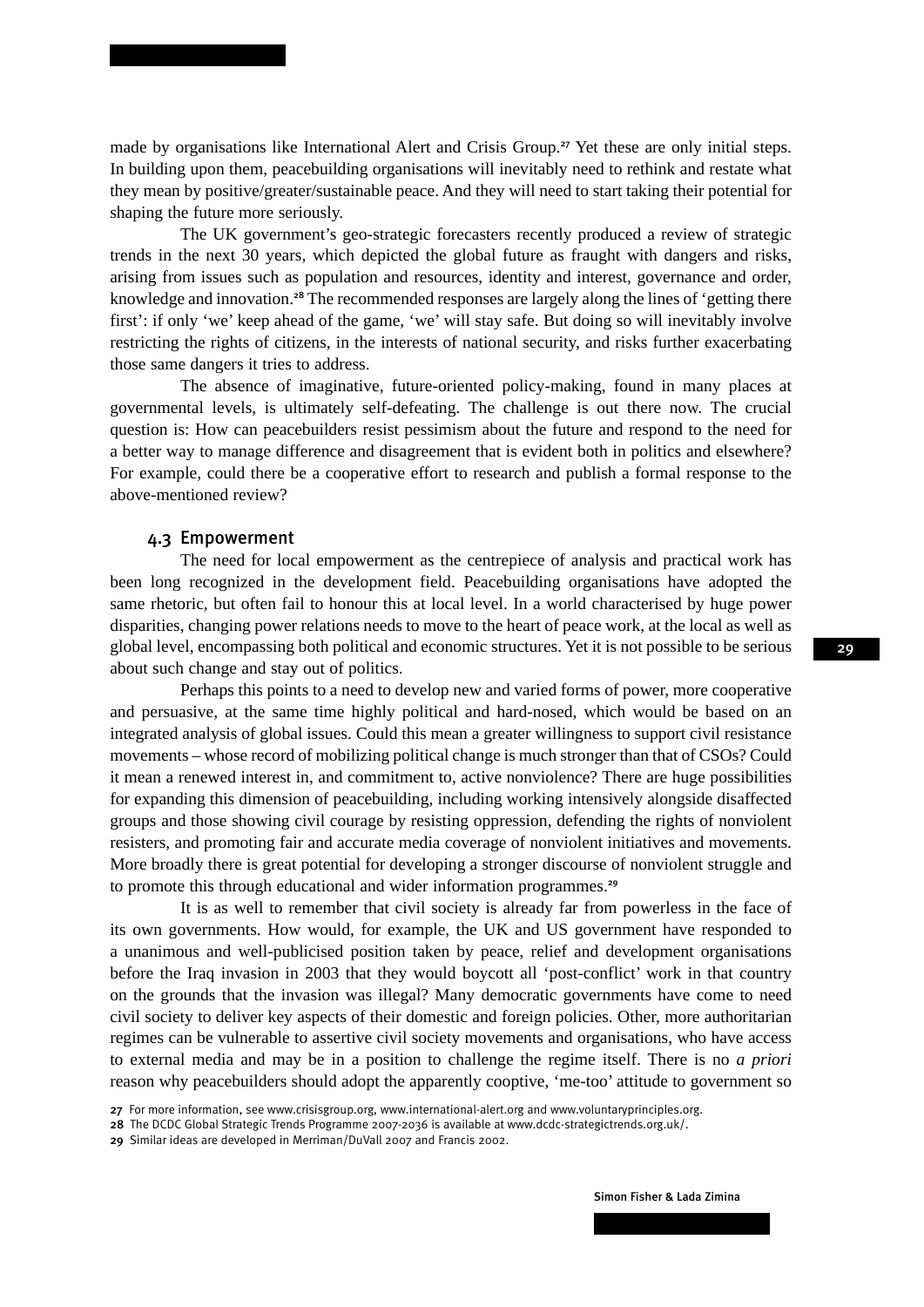uncontroversially prevalent at the moment. In this context, it could be beneficial if peacebuilders came together to look at their relations with government, to explore ways of maximising their collective power and thus developing more symmetrical relationships with the state and other places of influence. In so doing they might also want to consider:

- to what extent government funding shapes programming and the organisations that deliver them;
- what work they want to do which is not acceptable or fundable by government or business;
- how it might be possible to become less dependent on government funding;
- what the advantages and pitfalls are of alternative models of resourcing, including corporate funding.

### 4.4 Improving Networks and Linkages

Much peacebuilding work, whether local, national or international, consists of separate projects by independent organisations. There is a wealth of successful projects at the local level. However, all too often they remain unconnected to the wider context at the regional and national levels, upon which local peace ultimately depends.

There is a range of existing networks and coalitions, of varying quality and effectiveness. How can these be reinvigorated in order to connect work for change at different levels and across the different issues and locations? For genuine peacebuilding to take place, we need to challenge the idea that each organisation is an island seeking its own independent wellbeing and begin to share information and resources systematically. Building such alliances requires substantial time, effort, determination and trust, but pays off by creating a new source of legitimacy and power. Process – policies, techniques and methods – may often provide the most acceptable entry point to other constituencies.

Networks can also be subversive, in the best sense. There is a significant number of people in government and business institutions who would like to see their organisations adopt a more creative, values-based approach to peace and conflict and who are in a position to influence policies on these issues if they have the arguments and relevant knowledge to hand. They can be seen as 'insiders': people who are looking for alternatives, can see the advantages of systematic, well-resourced peacebuilding work and recognize the failures of the dominant control-oriented, militarised paradigm. They are interested to learn how to do things differently, but do not want to buy into a significantly different values system. Nor could they while retaining their jobs. Is this a possible space where informal approaches, either explicit in intent or perhaps based initially on common identities or interests, can lead towards cross-fertilisation of ideas and a gradual change in attitudes and practice? Would this perhaps call for a single forum, real or virtual, where the different actors and viewpoints in the field can share experience and seek synthesis?

### 4.5 Delivering Change

Evaluation and needs assessment have been areas of major progress in recent years. There is now a greater tendency to focus on delivering 'outcomes' of a particular project, and to gain more reliable knowledge on whether they are achieved. But, with the focus on projects, the bigger picture often remains unaffected. Reporting, honest or not, still largely overlooks the effect on the wider context. There is a need to broaden horizons, and to value process as well as significant outcomes. Peacebuilding is not only about programmes that have impact in their own terms, but also about delivering real transformative change. It is about making sure that programmes connect with,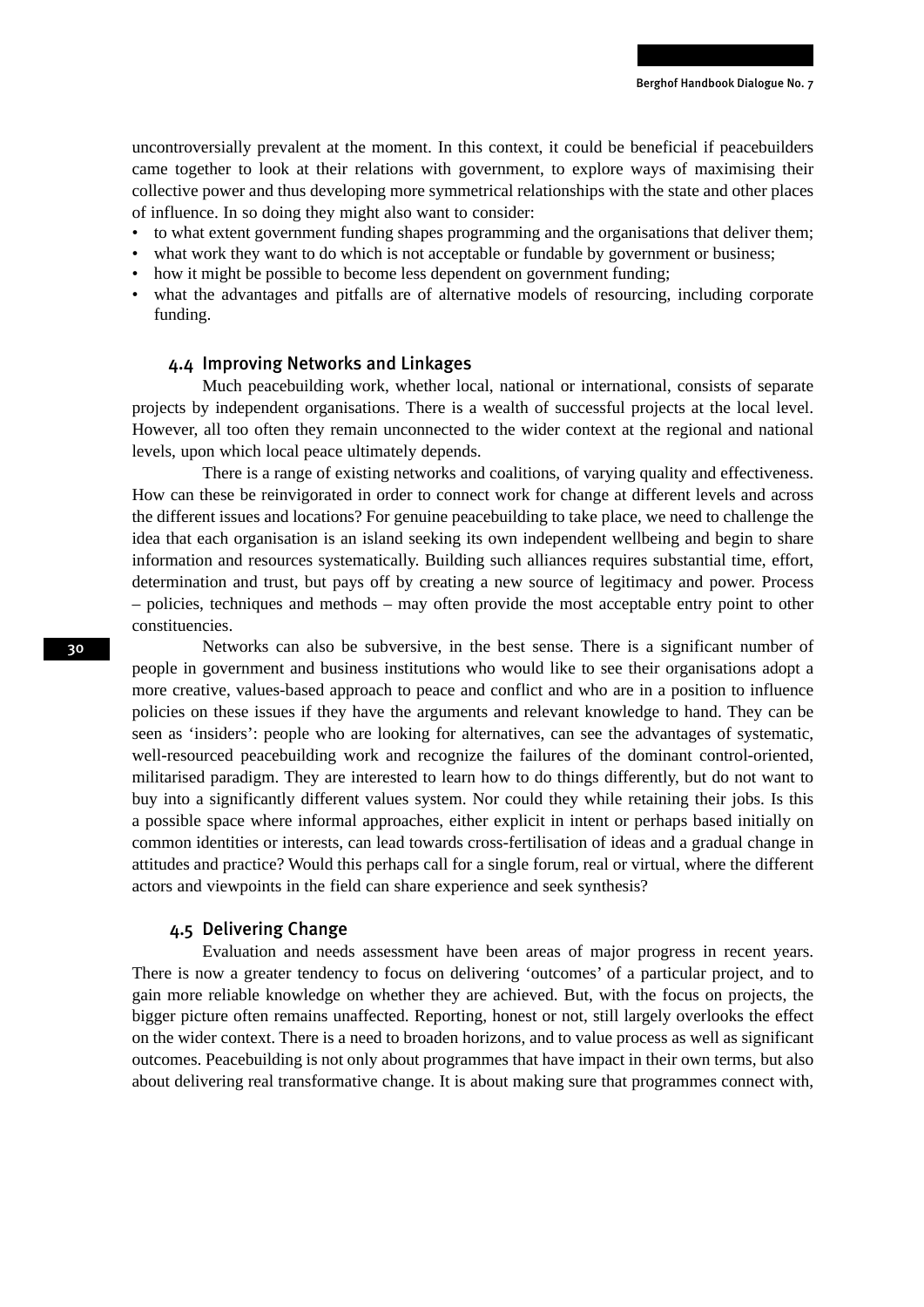and affect the 'peace writ large'. In doing so, they need to be influencing policies of others, local, national or international, political or economic. What real difference is made? How does one know? What are our criteria of change? Who cares?

Sometimes the impact sought will be not so much about new initiatives as about building resilience and resistance, by not allowing political expediency to interfere in a particular situation, by challenging short-term solutions that have negative long-term implications or by defending the gains won in previous years. It is also important to keep in mind that the seeds of transformation can be present in any single piece of work, as *Table 1* above demonstrated.

### Box 2 – A Second Example from Kenya

The now well-publicised initiative in the Northern Kenyan district of Wajir during the 1990s to end inter-clan fighting was in its origin just one piece of work, comprising many technical aspects to ensure that the objective of ending violence was achieved. But it had transformative elements which ensured that its impact went further, both geographically and in time. These elements included the fact that the initiative was led by women, who themselves were members of wider networks; it aimed to include, influence and empower every person who encountered it, including government figures and intelligence services; it built a cumulative, multilevel infrastructure of peace embodied in the Wajir Peace and Development Committee (WPDC); and, crucially perhaps, in the initial stages it refused external funding and raised the necessary resources from those involved and from local sympathisers and businesses.

For a detailed description of WPDC's work see, for example, Jenner/Abdi 2000.

Thus, delivering change is often less about scale than about a careful integration of creatively subversive elements into everyday activity. It involves joined-up thinking and conscious linking, both within peacebuilding work and with other sectors, at different levels. It means thinking and planning long-term, and thus moving beyond the project mentality.

### 4.6 Action Learning

It is not surprising that peace work produces many unintended outcomes, from positive ones to outright failures. We do not live in a world of linear causes and consequences, yet we often plan as if we did. A systems framework would offer more useful insights into how change happens, but it also requires a high degree of reflexive learning and adaptability, at personal and institutional levels. This calls for a willingness to learn from the work of peacebuilding and other sectors, and bring those insights back into practice. For most organisations this will mean a change of culture towards a more proactive and open sharing of successes and failures, and a greater willingness to plan future work with others. In addition, there is a need to invest in specially designed education for peacebuilders and change-makers, which would put action learning at its heart. An instructive example in the development field is the participatory rural appraisal (PRA) methodology and its many offshoots. In the peacebuilding field, one such initiative uses action research methodology as the cornerstone for Applied Conflict Transformation Studies (ACTS), a 2-year graduate degree for practitioners, currently offered in Asia and the Balkans.<sup>30</sup> How might peacebuilding organisations innovate, still more vigorously, with the conscious aim of taking this constituency to a new level?

<sup>30</sup> For more information, see www.globalacts.org.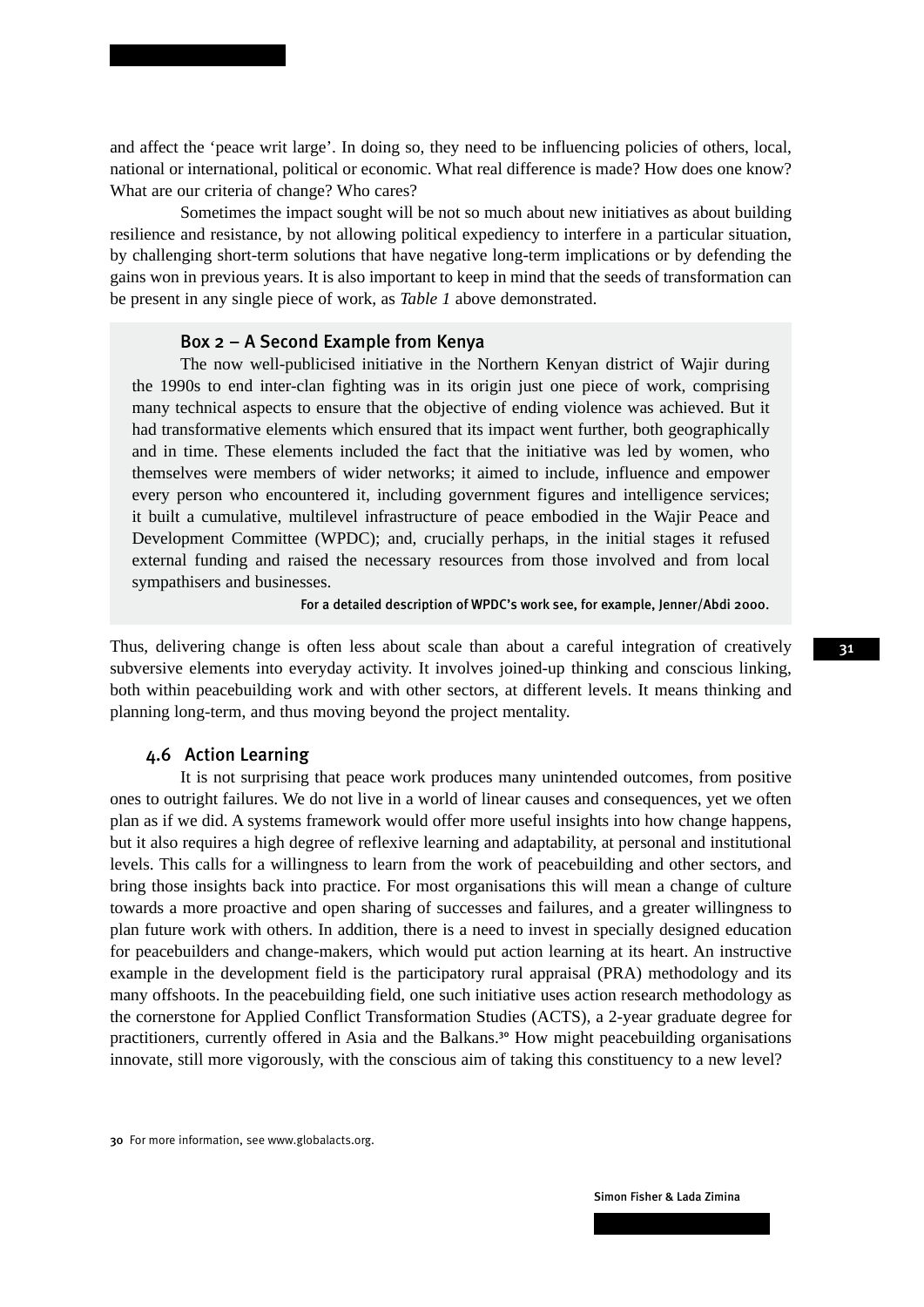## 5. Conclusion and Outlook: Generating Change

Peacebuilding insights and frameworks continue to be selectively appreciated yet largely ignored in political decision-making, and investment by governments in generating and implementing nonviolent solutions remains limited. A practical step towards more effective engagement could be to work on an integrated policy platform that would seek to articulate policies founded on cooperation, not domination (Eisler 1990; Francis 2004). Such a move could initially bring together a range of civil society organisations, with the aim of sharing and deepening an analysis that recognizes the interconnectedness of the four domains of peace, economic justice, respect for the environment and human rights/political participation.

Such a process could begin in any country and should commit to:

- researching the interconnections of these issues at different levels;
- incorporating the resulting insights into the work and planning of participating organisations;
- formulating political policies with attention to all four areas;
- lobbying for the adoption of these policies, within government where possible, and at the same time looking for new ways to advance them outside and beyond government, including the UN, global civil society and platforms such as the World Social Forum;
- helping to publicise the understanding behind this approach as widely as possible.

If we are to make bigger waves, we need to clarify our theories of how political change happens. This is a topic now frequently covered in peacebuilding programmes, but is less often practically addressed at strategic level, especially perhaps by INGOs. Whatever conclusions we reach, it will be vital to work from grassroots up as well as at middle and top levels. One of the possibilities is to initiate a time-limited process to synthesize and articulate, more effectively than has been done to date, the core experience of practitioners in bringing about joined-up, multilevel change. The outcomes might take a range of forms: a resource for lobbying and campaigning for coherent policy alternatives at governmental and intergovernmental levels; a video or pocket book aimed at the wider public: short, sharp, with clear policy-making options backed up by evidence and rationale. A principal aim could be to show how adopting these approaches and principles would make life easier for those in decision-making and influencing positions, both domestically and in foreign policy  $-$  if such a distinction can be maintained any longer.

Such a process would impel peacebuilders to come together and identify the distinctive insights and alternatives they can realistically provide and advocate for from their knowledge and experience on various areas of policy including, for example, counter-terrorism, climate and the environment, community relations and education. There would be distinctive opportunities and entry points in different countries.

Yet this is not enough. The UN offers opportunities for engagement, especially perhaps through the Peacebuilding Commission where, so far, local civil society has had limited opportunities to influence policy. Another current process is The Geneva Declaration on Armed Violence and Development, signed in June 2006 and by now endorsed by more than 70 states. It commits its signatories to supporting "initiatives to measure the human, social and economic costs of armed violence, to assess risks and vulnerabilities, to evaluate the effectiveness of armed violence reduction programmes, and to disseminate knowledge of best practices."<sup>31</sup> There is huge scope for

<sup>31</sup> Geneva Declaration on Armed Violence and Development, June 2006, 2. Available at www.genevadeclaration.org/pdfs/ Geneva\_Declaration\_English.pdf.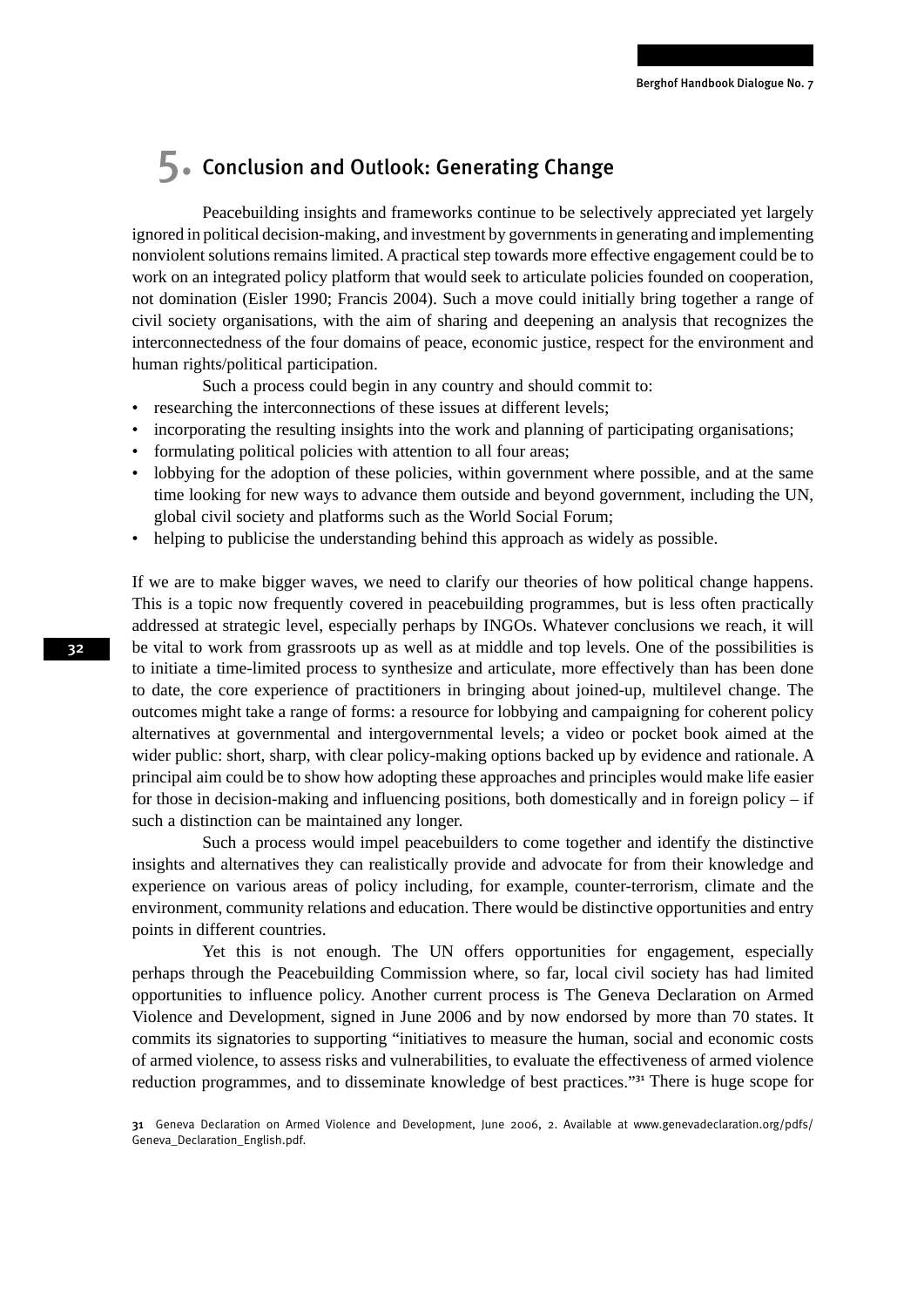the engagement of civil society in turning such laudable sentiments into action, though governments are not universally keen. The Quaker UN Office in Geneva is providing the formal link for civil society to engage with the implementation of the declaration. A similar focal role could be played by regional and global networks with regard to other policy initiatives.

Much of this may sound random, but policy change is more an art than a science. Insiders often say it is a chancy process, in which critical moments of genuine receptivity and openness to change come unpredictably, but when they do, policy-makers will look seriously at whatever is on offer which comes from a credible source and provides answers to their predicament. Milton Friedman, the economics guru whose disciples have wrought far-reaching and highly contentious change in many societies, wrote: "Only a crisis – actual or perceived – produces real change. When that crisis occurs, the actions that are taken depend on the ideas that are lying around. That, I believe, is our basic function: to develop alternatives to existing policies, and to keep them alive and available until the politically impossible becomes politically inevitable."<sup>32</sup>

However, political will must also be mobilized. What is known about political influence suggests that the role of experts in the field who have ample information, experience and good argument at their fingertips is vital, but far from enough. There is also a need for at least two other kinds of inputs, rather as Malcolm Gladwell (2002) suggests: (1) We need *people who know people* – networkers who can spread the word to 'insiders' and those with influence through their range of contacts in the political world; and (2) we need *charismatic people who know how to persuade* – champions who can promote these ideas and values so that they become an accepted currency.

With networkers, champions and practitioners coming together in a concerted manner across global civil society, this could bring the main elements essential for generating political will for a different approach and for developing new structures and processes where current forms of governance resist or fall short. The relationship between civil society and state-level policymakers is, and should be, inherently a difficult one. But it will at least become less characterised by dependency as and when policy-makers begin to recognize that there is useful, applicable, cost-saving knowledge coming from the community of peacebuilders. Power, in this case, would come from more research and better promotion of insights backed by international cooperation and solidarity.

Overall then, those concerned about peacebuilding will need to stop (yes, stop) and think together about how what they do contributes to the world they want to see. Such a process will need to be creative in itself and require people involved to think outside the box. It will involve working both at governmental levels, to resist or develop policy, and within society, to create alternatives and build movements.

The peacebuilding community, and those who see themselves as part of it, cannot shirk the challenge. In turning away from its core transformative values and rejecting a wholehearted engagement with power and politics, it has found the resources necessary to develop institutionally, and gained a measure of official acceptance, but, perhaps, lost much of the raison d'être which brought it into existence. If the future of peacebuilding is to provide technical expertise to help powerful states and corporations assert their dominance over the global system more amicably and cheaply, in the short term this is an easier choice to make. But in the long run it will not stand up to scrutiny, as the resources of the world become ever more contested, and rapid deterioration of the environment alters hopes and assumptions about a sustainable future for all.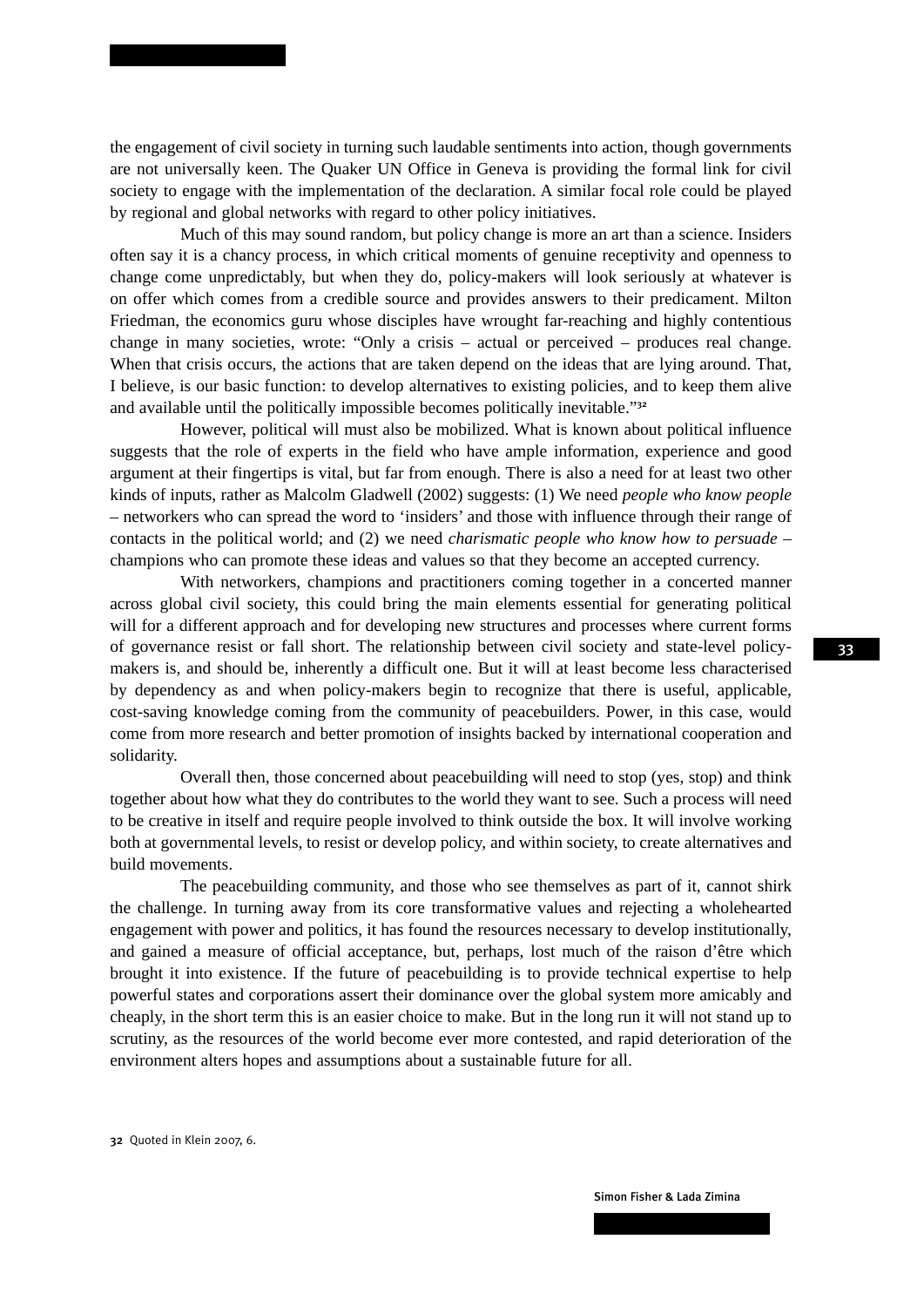# 6. References

- Abdi, Dekha Ibrahim 2008. Working for Peace in Conflict Systems in Kenya: Addressing the Post-Election Crisis 2008, in: Daniela Körppen, Beatrix Schmelzle and Oliver Wils (eds.). *A Systemic Approach to Conflict Transformation. Exploring Strengths and Limitations.*  (Berghof Handbook Dialogue No. 6.) Berlin: Berghof Research Center, 71-81. Available online at www.berghof-handbook.net/uploads/download/dialogue6\_dekha\_comm.pdf.
- Anderson, Mary B. and Lara Olson 2003. *Confronting War. Critical Lessons for Peace Practitioners.* Cambridge: Collaborative for Development Action (CDA). Available at www.cdainc. com/cdawww/pdf/book/confrontingwar\_Pdf1.pdf.
- Atwood, David 2006. NGOs and Multilateral Disarmament Diplomacy: Limits and Possibilities, in: John Borrie and Vanessa Martin Randin (eds.). *Thinking Outside the Box in Multilateral Disarmament and Arms Control Negotiations*. UNIDIR, 33-54. Available at www.unidir. org/pdf/articles/pdf-art2580.pdf.
- Barnes, Catherine 2007. *Bridging the Gap Improving UK Support for Peace Processes.* Conciliation Resources, June 2007. Available at www.c-r.org/our-work/practice-policy/ CR\_Bridging\_the\_Gap\_Working\_Paper.pdf.
- Barnes, Catherine 2006. *Agents for Change: Civil Society Roles in Preventing War & Building Peace.* GPPAC Issue Paper 2, September 2006. Available at www.gppac.net/documents/ GPPAC/Research/Rapport2\_2.pdf.
- Barnes, Catherine 2005. Weaving the Web: Civil Society Roles in Working with Conflict and Building Peace, in: Paul van Tongeren et al. (eds.). *People Building Peace II: Successful Stories of Civil Society*. Boulder: Lynne Rienner, 7-24.
- Curle, Adam 1981. *True Justice: Quaker Peacemakers and Peace Making* (Swarthmore Lecture). London: Quaker Books.
- Eisler, Riane 1990. *The Chalice and the Blade: Our History, Our Future.* London: Unwin Paperbacks.
- Fisher, Simon 2004. *Spirited Living: Waging Conflict, Building Peace* (Swarthmore Lecture). London: Quaker Books.
- Francis, Diana 2007. "A project to transform policy, starting in the UK", in: CCTS Review 35, November 2007, 5-8. Available at www.c-r.org/ccts/ccts35/review35.pdf.
- Francis, Diana 2004. *Rethinking War and Peace.* London: Pluto Press.
- Francis, Diana 2002. *People, Peace and Power: Conflict Transformation in Action.* London: Pluto Press.
- Galtung, Johan 1996. *Peace by Peaceful Means.* London: Sage.
- Gladwell, Malcolm 2002. *The Tipping Point: How Little Things Can Make a Big Difference.* London: Abacus.
- Harbom, Lotta and Peter Wallensteen 2007. Armed Conflicts 1989-2006, in: *Journal of Peace Research*, 44, 5, 623-634.
- Hearson, Martin 2008. "Collateral damage: NGO beneficiaries could be the next casualties of the war on terror", in: *The Networker*, BOND, February 2008, 5-6. Available at www.bond. org.uk/resources.php/229/collateral-damage.
- *Human Security Brief 2006.* Human Security Centre, University of British Columbia, Canada. Available at www.humansecuritybrief.info/2006/index.html.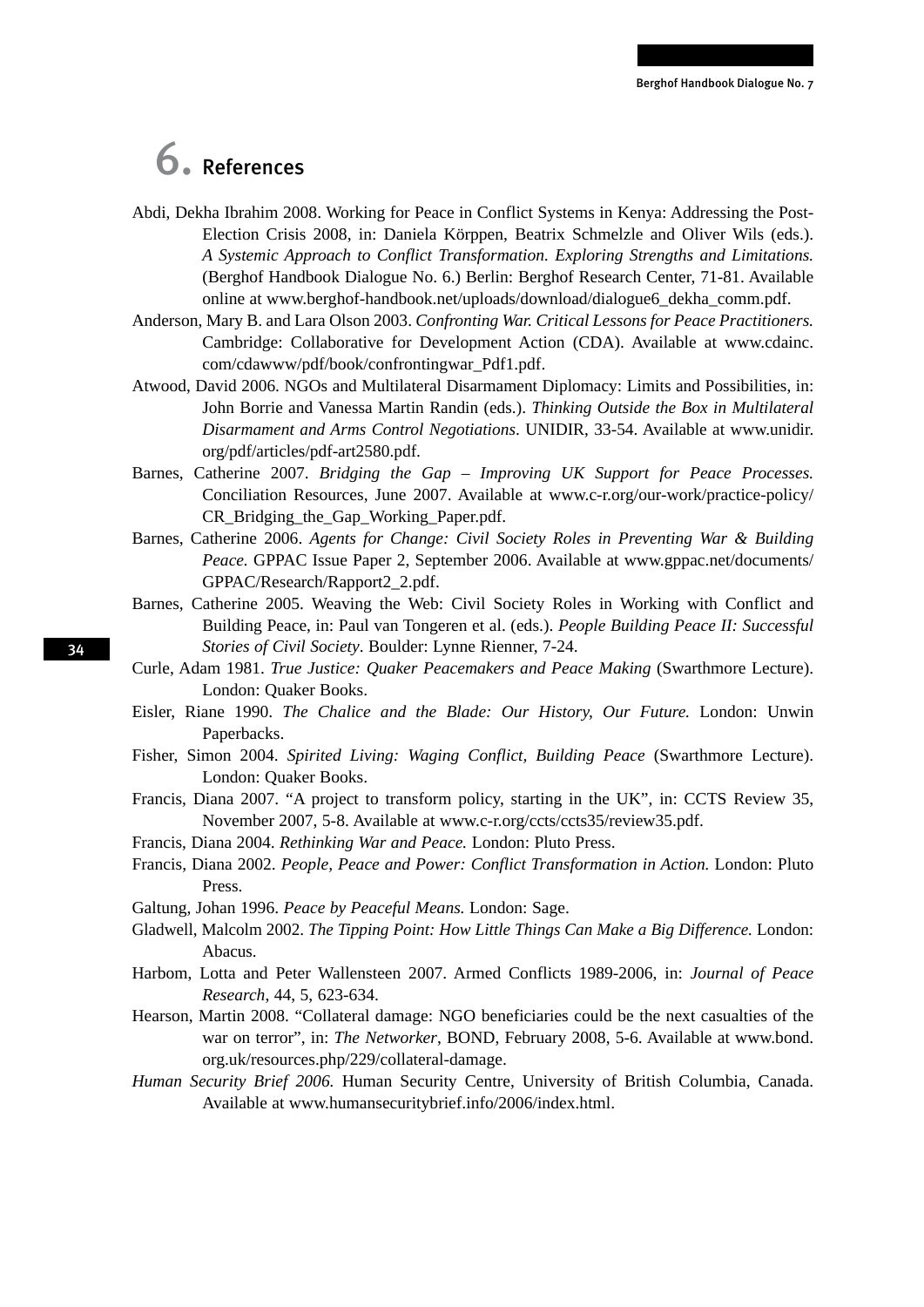- *Human Security Report 2005: War and Peace in the 21st Century. Human Security Centre, University* of British Columbia, Canada. Available at www.humansecurityreport.info.
- Jenner, Janice and Dekha Ibrahim Abdi 2000. "Voices of Local Peace Initiatives", CDA Reflecting on Peace Practice Project Case Study, October 2000. Available at www.cdainc.com/ cdawww/pdf/casestudy/rpp\_kenya\_case\_study\_set\_1\_Pdf.pdf.
- Klein, Naomi 2007. *The Shock Doctrine: The Rise of Disaster Capitalism.* London: Penguin Books/ Allen Lane.
- Merriman, Hardy and Jack DuVall 2007. Dissolving Terrorism at its Roots, in: Senthil Ram and Ralph Summy (eds.). *Nonviolence: An Alternative for Countering Global Terrorism*. Hauppauge: Nova Science Publishers, 221-234.
- Smith, Rupert 2006. *The Utility of Force: The Art of War in the Modern World.* London: Penguin Books.
- Vukosavljevic, Nenad 2007. Training for Peacebuilding and Conflict Transformation. Experiences of the "Centre for Nonviolent Action" in the Western Balkans, in: *Berghof Handbook for Conflict Transformation,* Online Version. Berlin: Berghof Research Center. Available at www.berghof-handbook.net/uploads/download/vukosavljevic\_handbook.pdf.

[All weblinks accessed 8 January 2009.]

Simon Fisher & Lada Zimina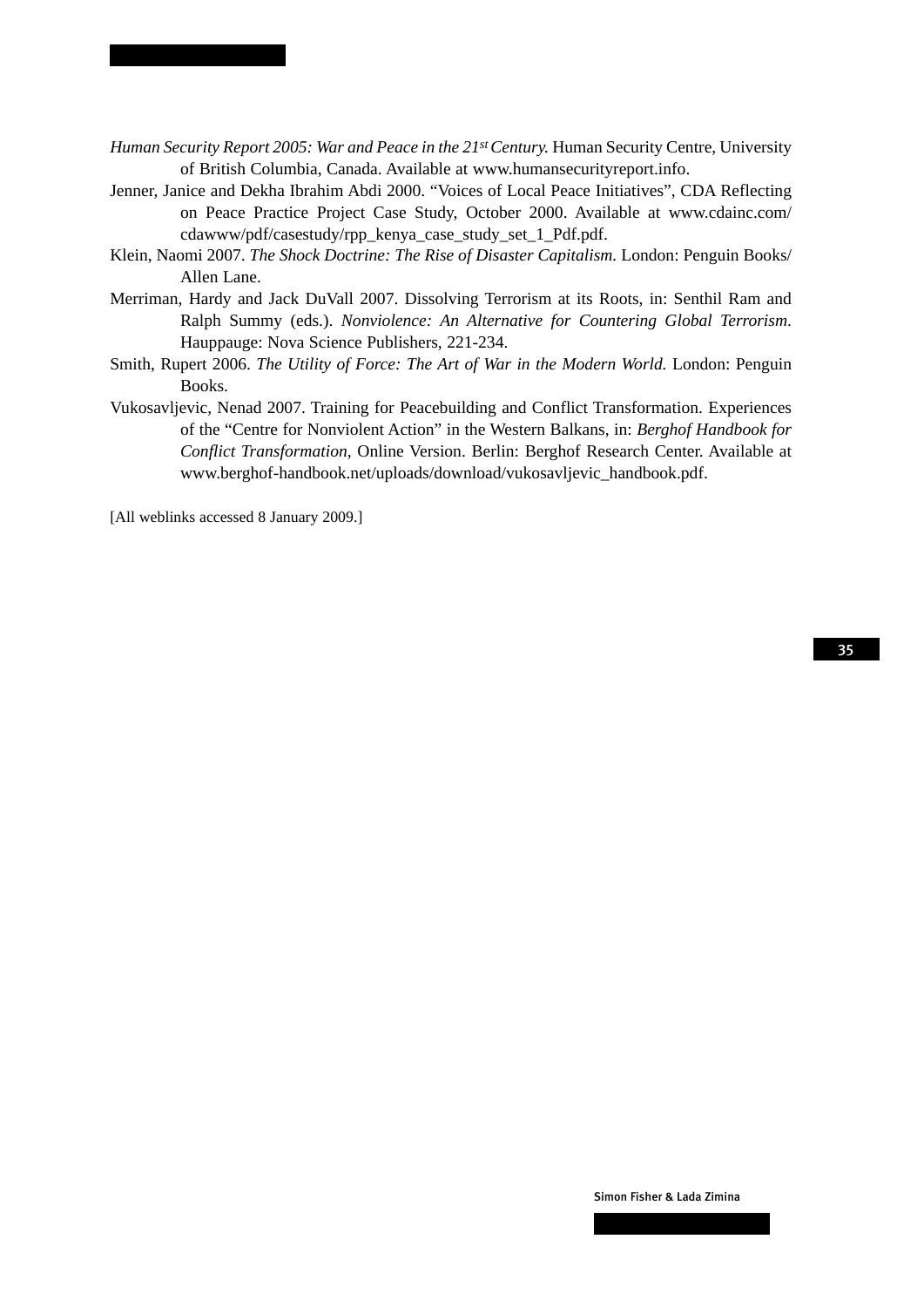**Berghof** Research Forschungszentrum für konstruktive **Conflict Mana** Konfliktbearbeitung

## Making Good Use of the Time: Contributions and Dilemmas of Non-governmental Actors in Peacebuilding

A Response by Louis Kriesberg

### 1. Introduction

Simon Fisher and Lada Zimina have written an exciting article, rich in ideas and observations, each of which is worth extended discussion.<sup>1</sup> They quite properly begin by citing many recent changes in the global situation that mark enhancements in peaceful circumstances, as well as grave global crises. The elements of progress toward increased peace, and the reasons for them, deserve attention; this can help assess the contributions that non-governmental peacebuilders have made to peace in the world and guide efforts to play a greater role in the future.

Since the end of the Cold War, the incidence and severity of international and civil wars (with and without a government being a party to the war) have somewhat declined (Human Security Centre 2005; Human Security Report Project 2008). Increasingly, wars have been settled by negotiations rather than by unilateral impositions. Certainly the end of the Cold War has contributed to these changes. Stopping the support that the Soviet Union and the United States governments had given to antagonistic sides in Central American countries and many parts of Africa resulted in settling many seemingly intractable wars. The transformation and then dissolution of the Soviet Union enabled the UN and other international governmental organisations to more effectively intervene in many countries and avert or stop deadly conflicts.

1 In preparing to write my response, I shared the lead article (Fisher/Zimina 2009) with several colleagues working in a wide variety of settings and invited their comments. Those who responded uniformly thought the issues raised were important and conveyed various reactions that have helped inform my contribution. The persons with whom I communicated include John Burdick, Bruce W. Dayton, Victoria Fontan, Susan Allen Nan, Joyce Neu, Marie Pace, Richard E. Rubenstein, Robert A. Rubinstein and Carolyn M. Stephenson.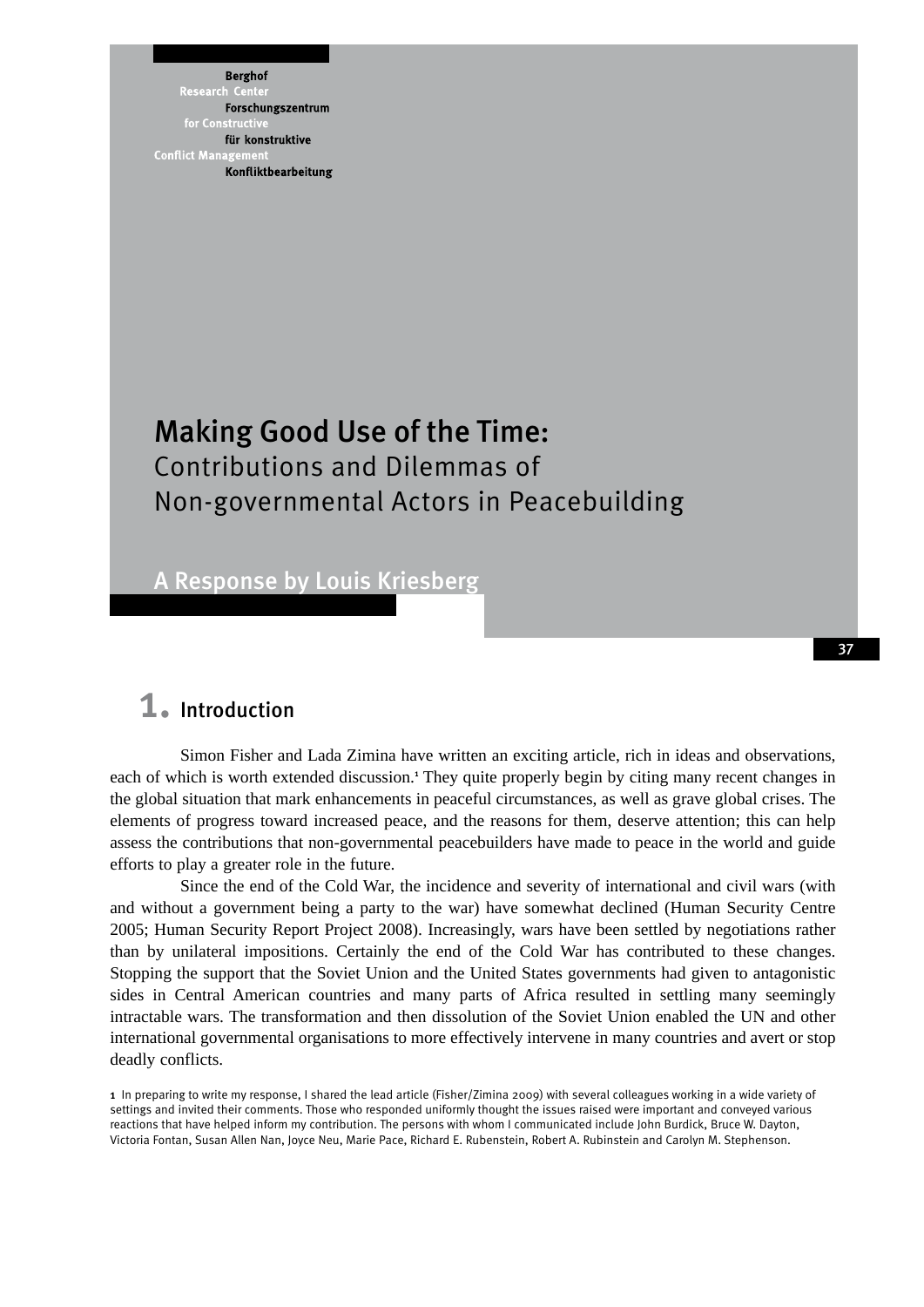This also opened up more opportunities for non-governmental peacebuilders. Significantly, the Soviet transformation itself owes much to the work of non-governmental peace and conflict organisations and to governmental applications of contemporary conflict resolution ideas (Evangelista 1999).

The Soviet transformation was largely the result of many internal characteristics and developments, but global trends also aided it and those trends continue to manifest themselves, which helps account for declines in mass violence since the Cold War ended. These global trends include growing economic interdependence, intensifying channels of communication, growing consensus about norms relating to human rights and multiplying transnational governmental and non-governmental organisations.

In the 1980s a burgeoning peace and conflict resolution (PCR) social movement had emerged in the US, which soon became global. This movement includes many social movement organisations, widespread public support, education, training and practice conducted in private and public institutions, and in some arenas legally sanctioned conflict resolution procedures. Like the women's movement, with which it overlaps to some degree, the PCR movement, broadly understood, is diffusing widely, even as counter movements demonstrate resistance. The PCR movement is consistent with the earlier identified global trends, which is why it is flourishing. It also reinforces the peacebuilding implications of those global trends.

The rapid growth of the PCR movement can be attributed to internal as well as contextual developments (Kriesberg 2008). Relevant early work goes back to the period following World War I and many of the basic ideas in the field were generated after World War II, in the 1950s and 1960s; but they had limited visibility, support and application. Then, in the 1970s and 1980s, the practice of conflict resolution and the explosion of alternative dispute resolution, initially in the United States, spurred widespread growth of the PCR movement. Colleges and universities established new graduate programmes in conflict resolution and their graduates began to be employed in local, national and international organisations. The William and Flora Hewlett Foundation provided funding for theory-building centres at universities, for applied projects and for building professional associations (Hewlett Foundation 2005). It appears that what Fisher and Zimina identify as technical practices played a vital role in the rapid growth of the PCR movement. Their adoption helped provide the visible alternative to adversarial and coercive methods of conflict, which was helpful in the field of peace and conflict research and in peace movement mobilizations.

For all the progress that has been made, the world is still beset by many destructive conflicts and injustices, rightfully noted by Fisher and Zimina. Since September 11, 2001, the salience of violent conflicts in Afghanistan and Iraq and of attacks on civilians in the Middle East and elsewhere has spiked. The actions of al Qaeda and associated organisations and of the US government have been affected and in some ways assisted by the global trends noted above. But at a more fundamental level, they have been out of synchronisation with those trends. I believe that the failures of al Qaeda and of President George W. Bush's administration are due to acting inconsistently with many of the profound changes underway in the world (Kriesberg 2007). The evident failures should provide new opportunities for the PCR movement and the non-governmental organisations (NGOs) in it. In *Section 3* of my comments, I discuss obstacles to seizing those opportunities and ways to overcome them. In *Section 2*, I want to take a closer look at some of the concepts that Fisher and Zimina use in their analysis.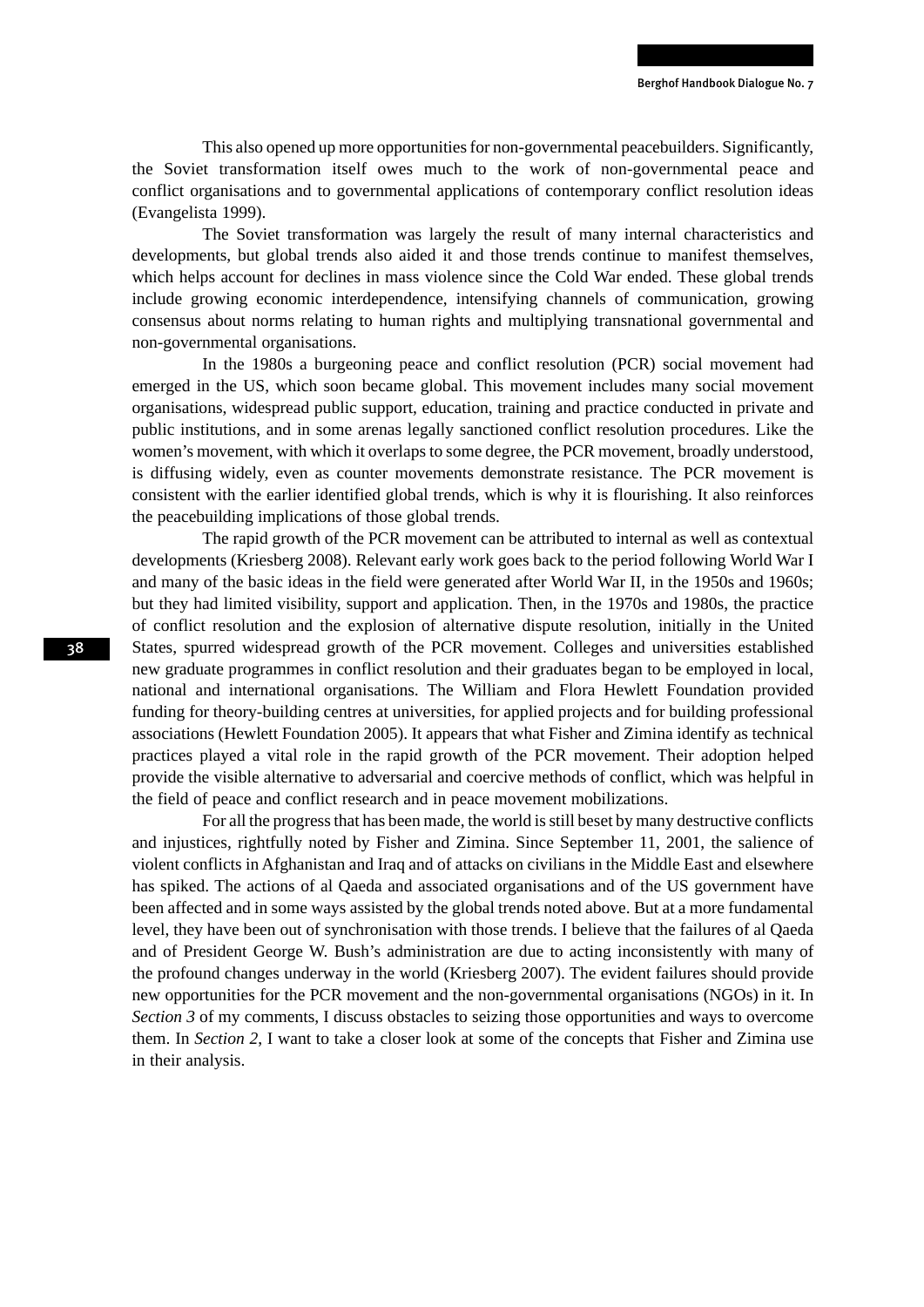## 2. The Concepts of Peacebuilders and of Transformation

Two key concepts central to this discussion – peacebuilders and transformation – require clarification. The word 'peacebuilders' can have several meanings.<sup>2</sup> Fisher and Zimina at the outset define peacebuilders as "all those who see themselves as working for peace, justice and development" (in this volume, 13). Later, they write that a host of actors are peacebuilders, including government officials as well as civil society organisations. However, in their article, they generally refer to local and international non-governmental organisations (INGOs) that typically engage in intermediary and other non-partisan actions, particularly in settings beset by violent conflicts or where people are recovering from them. Furthermore, Fisher and Zimina focus their discussion upon INGOs which adhere to the ideas and practices of contemporary conflict resolution. This usage is perfectly fine, but problems arise when that is not made explicit and not applied consistently.

Many governmental and non-governmental actors engage in mediation, negotiation, dialogue and other practices that are wholly consistent with contemporary conflict resolution. They often do so without identifying themselves as 'peacebuilders' or as self-conscious implementers of problem-solving conflict resolution ideas and practices (even if they have been unwarily influenced by them). Indeed, many of the ideas in the field of conflict resolution derive from analysing actual practices of effective diplomats, political leaders and traditional chiefs. Outside peace workers may do their best work by helping elicit the traditional folk ways of settling conflicts in particular localities.<sup>3</sup> Finally, many officials and other persons with authority carry out conventionally recognized negotiations and even mediation in a manner that is highly coercive and with little regard to the concerns of other parties in the conflict. They may claim to be peacebuilders and peacemakers, but many practitioners in the field of peace and conflict resolution would not regard such designations as correct.

In the field of conflict analysis and resolution, the concept of transformation has usually referred to the change of a conflict from one characterized by intractability and by destructive interactions to one that is resolved or, if continued, is waged without violence and by more constructive means (Crocker et al. 2005; Kriesberg et al. 1989). Fisher and Zimina use a broader meaning of the term, to include a societal or even global change from a system of domination and violence to one in which that is largely absent and where the relations among adversaries are peaceful and just. There is great value in considering such macro settings since they affect the course of the many particular fights that are waged within those systems. Agreements that settle large-scale civil wars, but do not change the conditions that generated the war, often are short-lived (Paris 2004).

If peacebuilders, however they are defined, try to specify what a new transformed society or world should be they are likely to seem presumptuous. Fisher and Zimina usually refer to general conditions that need to be transformed, such as economic injustice, denial of rights and of participation, and environmental destruction. How that is to come about and what a transformed system would look like, however, are likely to be matters of contention. Even persons in the PCR movement probably differ about the effects of different economic market systems on standards of living.

In any case, certainly much more research can and should be done to analyse what sustains societal and global systems that are characterized by high levels of domination, injustice and inequalities. In addition, peacebuilding efforts can and should be undertaken to strengthen the forces that would reduce those conditions. Such efforts often involve joining or allying with partisans on

Louis Kriesberg

<sup>2</sup> In UN terminology, for example, peacebuilding refers to particular stages of conflicts and is distinguished from peacemaking and peacekeeping.

<sup>3</sup> This is discussed most notably in Lederach 1995.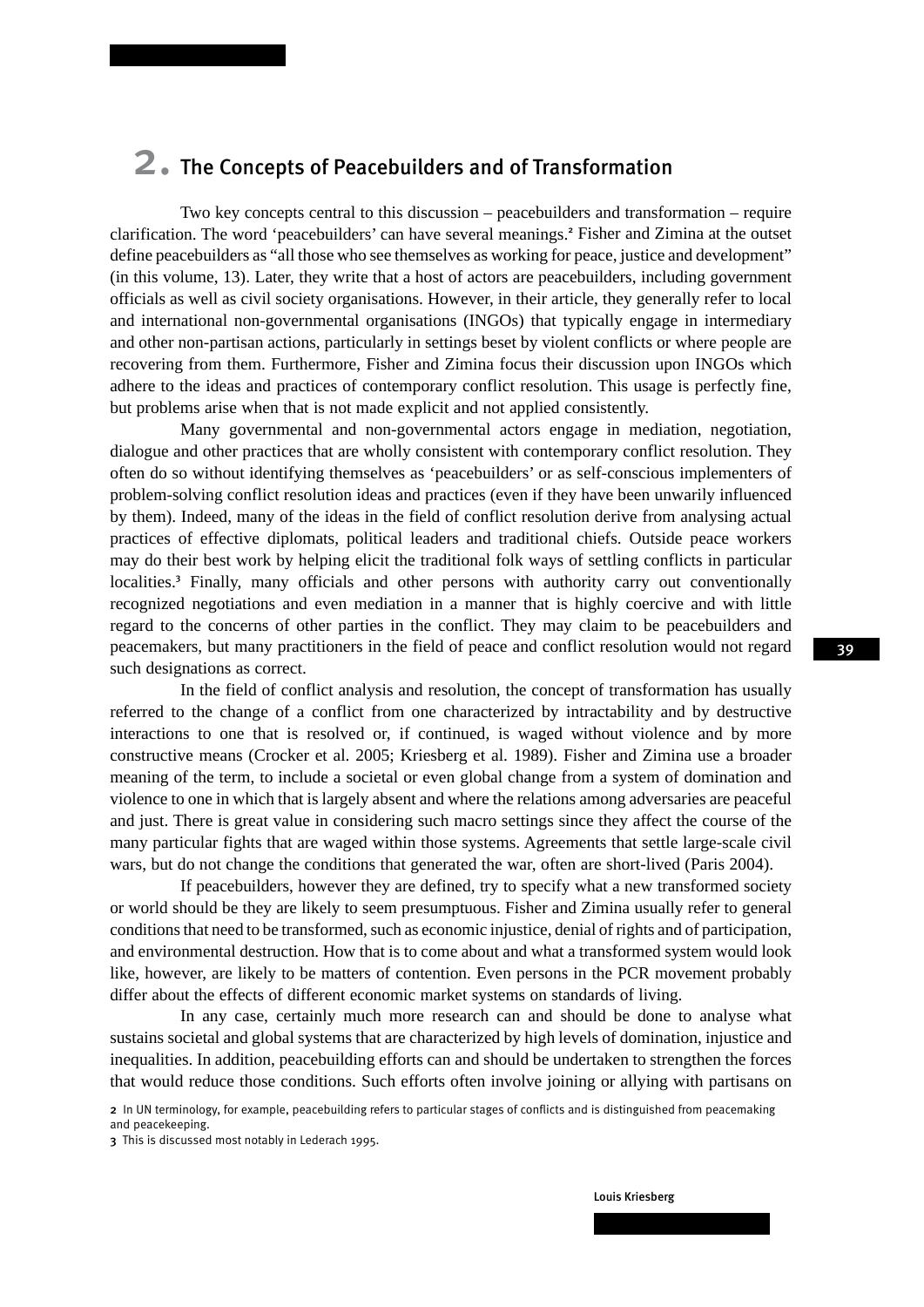one side in a conflict. This goes against the grain for many people in the conflict resolution field who emphasize improving the process of reaching decisions and agreements rather than the substance of the decision or agreement. Attention to the equity of conflict outcomes and to positive peace has been of higher concern in the fields of peace studies and peace research (Cortright 2008; Stephenson 2008). For example, during the 1950s and 1960s many studies were made of the military-industrial complex and how it functioned to sustain militarised international relations. In addition, the social movement campaign for civil rights effectively used nonviolent methods in the American South. Its prominent leader, Martin Luther King Jr., drew from Mohandas Ghandi's practices and ideas in leading the Indian independence movement. Furthermore, in 1973, Gene Sharp published his influential work providing a theoretical basis for the power of nonviolent action and extensive documentation of its effectiveness (Sharp 1973; for an overview see Dudouet 2008).

Fisher and Zimina make a valuable contribution to fostering peace by examining the differences between what they call technical and transformative peacebuilding approaches. That is an important analytic distinction, but as they stress, many activities actually embody both approaches to some degree. I agree that greater attention to long-term transformational consequences of peace and conflict resolution practices is desirable. I also think it is useful to be clear about what kind of transformation is being considered, whether it refers to a conflict, a society, or the world. The magnitude of transformations also can vary greatly from minor reforms to radical re-structuring; while reforms can be trivial, striving for extreme transformational objectives can have counterproductive consequences.

The PCR movement includes a variety of advocacy organisations, often a necessary component in transformations at the societal and global levels. They have long existed and produced many of the fundamental gains in social justice in the last two centuries relating to working conditions, voting rights and reducing inequalities for women or subordinated ethnic groups. In recent decades, these and related issues have been contested by new social movement organisations. This is evident in the advancement of norms and practices to protect human rights and in grassroots organisations struggling for political rights, autonomy and in some cases political independence. The successful struggle to end Apartheid in South Africa, waged by the African National Congress and its allies around the world, exemplifies how conflicts can be waged relatively constructively, even in terrible circumstances.

## 3. Specific Obstacles

In this section, I discuss specific problems relating to the work of NGOs, which apply conflict analysis and resolution ideas and methods to prevent, stop, limit, de-escalate, settle and recover from destructive conflicts. I give particular attention to the ways their actions relate to the transformation of destructive conflicts and also to societal and global transformations that entail higher levels of wellbeing.

### 3.1 Relations with Governments and Other Powerful Actors

Fisher and Zimina write of the deference to power by members of INGOs that deters transformation.<sup>4</sup> This does exist to some degree, but the relations that INGOs and other nongovernmental groups in the PCR movement have with governments and other powerful actors are highly complex and highly varied. Under certain conditions some deference may be appropriate,

<sup>4</sup> INGOs here refers to NGOs that function internationally; in earlier years it usually referred to NGOs that were structured internationally. Social movement organisations (SMOs) refer to NGOs that are elements of social movements. Civil society organisations (CSOs) are NGOs through which citizens are engaged in social-political matters.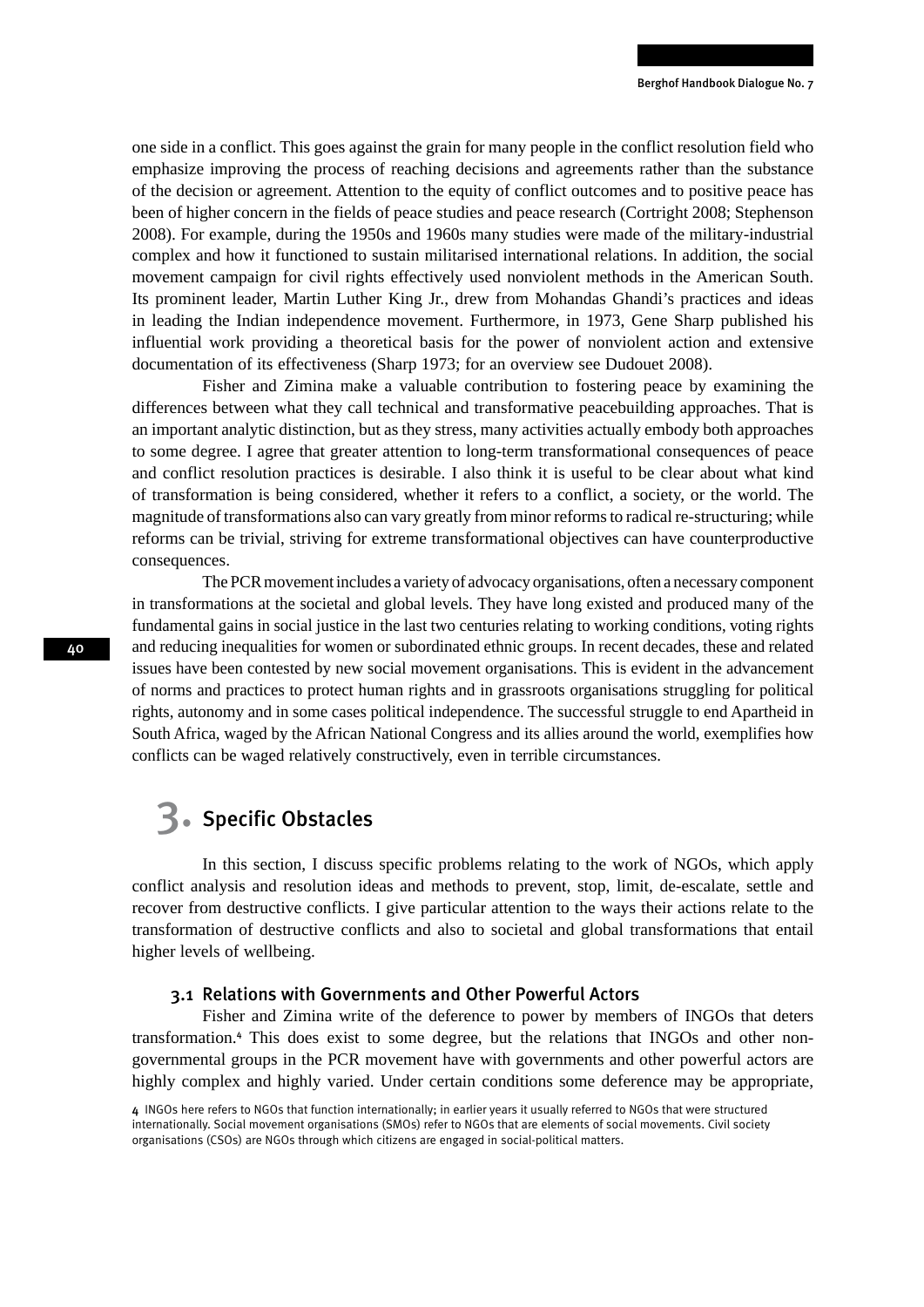although often it creates dilemmas. Thus, INGOs often require at least the permission of governments to pursue their work, but governmental constraints can significantly impede their activities, which sometimes require them to choose among not so good alternatives.

It is important to recognize that governments vary greatly: some are run by tyrants and others are headed by leaders who are responsive to their constituents and have considerable legitimacy. Some governments have relatively large resources of coercive and non-coercive kinds, while others have few such resources that can be applied domestically or internationally. How an INGO should engage with a government to advance peace therefore depends on the kind of government involved and on a host of other conditions, including their own characteristics and goals.

A particular set of problems arises when the governmental leaders of an extremely powerful country are pursuing policies that certain INGOs regard as antithetical to their values and work. This occurs for some Northern-based INGOs in relations with the US government. At times, US-based organisations have acted in solidarity with groups opposed by the US government; for example, this was the case in Ronald Reagan's presidency for groups countering his administration's actions relating to Cuba, Nicaragua, Guatemala and El Salvador.<sup>5</sup>

An important new problem arises from the great expansion of governmental funding of INGOs that assist in humanitarian relief, economic development and particularly in conflict resolution endeavours (Fischer 2006). To some degree, in particular circumstances, the INGOs become agents of governments that provide the funding. Dilemmas certainly arise insofar as the policies of a government appear to be incompatible with the values or priorities of members of peacebuilding NGOs.

The recent US policies pursued in the Global War on Terror and the war and occupation in Iraq have aroused deep concerns among many US-based NGOs. US government funds have increased for peacebuilding efforts in Afghanistan, Iraq and many other areas. Members of the PCR movement differ greatly in the degree and form of resistance they undertake against US policies and also in the degree of cooperation they are willing to carry out with different US agencies in various settings.<sup>6</sup> Intense disagreements have been voiced among psychologists and anthropologists at professional meetings about the ethical and the practical consequences of different kinds of engagement with the US government (American Anthropological Association 2007; Gusterson 2007). This was also the case during the US engagement in the war in Vietnam. Considerable consensus developed that at a minimum, covert connections and work were inappropriate for universities.

On the other hand, societal and global transformation must entail changes in the way government officials think and act. NGOs and other members of the PCR movement need to consider the ways that relevant research findings, experiences and insights can be effectively communicated to political figures. Direct contacts in various settings can be important in this regard. The United States Institute of Peace, funded by the US Congress, was established in 1984 and has become a significant bridge between government officials and members of the conflict resolution field.

A peculiar set of problems arise when some governments or other powerful actors adopt particular conflict resolution words or techniques but apply them in ways that many in the PCR movement regard as inappropriate or even harmful to advancing positive peace. This seems to be an issue with claims by George W. Bush's administration that its efforts to promote change in certain countries will help protect the rights of women and that its support of nonviolent revolutions will bring democracy to countries ruled by authoritarian leaders. Groups within the PCR movement are generally wary of these actions, but differ about how to relate to them in particular times and places.

<sup>5</sup> In addition to the sanctuary movement, which protected refugees from Central America in the United States, Pastors for Peace and Witness for Peace were founded and continue to function (Smith et al. 1997).

<sup>6</sup> The Institute for Conflict Analysis and Resolution (ICAR) at George Mason University in the United States has held several workshops on these matters in the last few years; see Rubenstein 2008.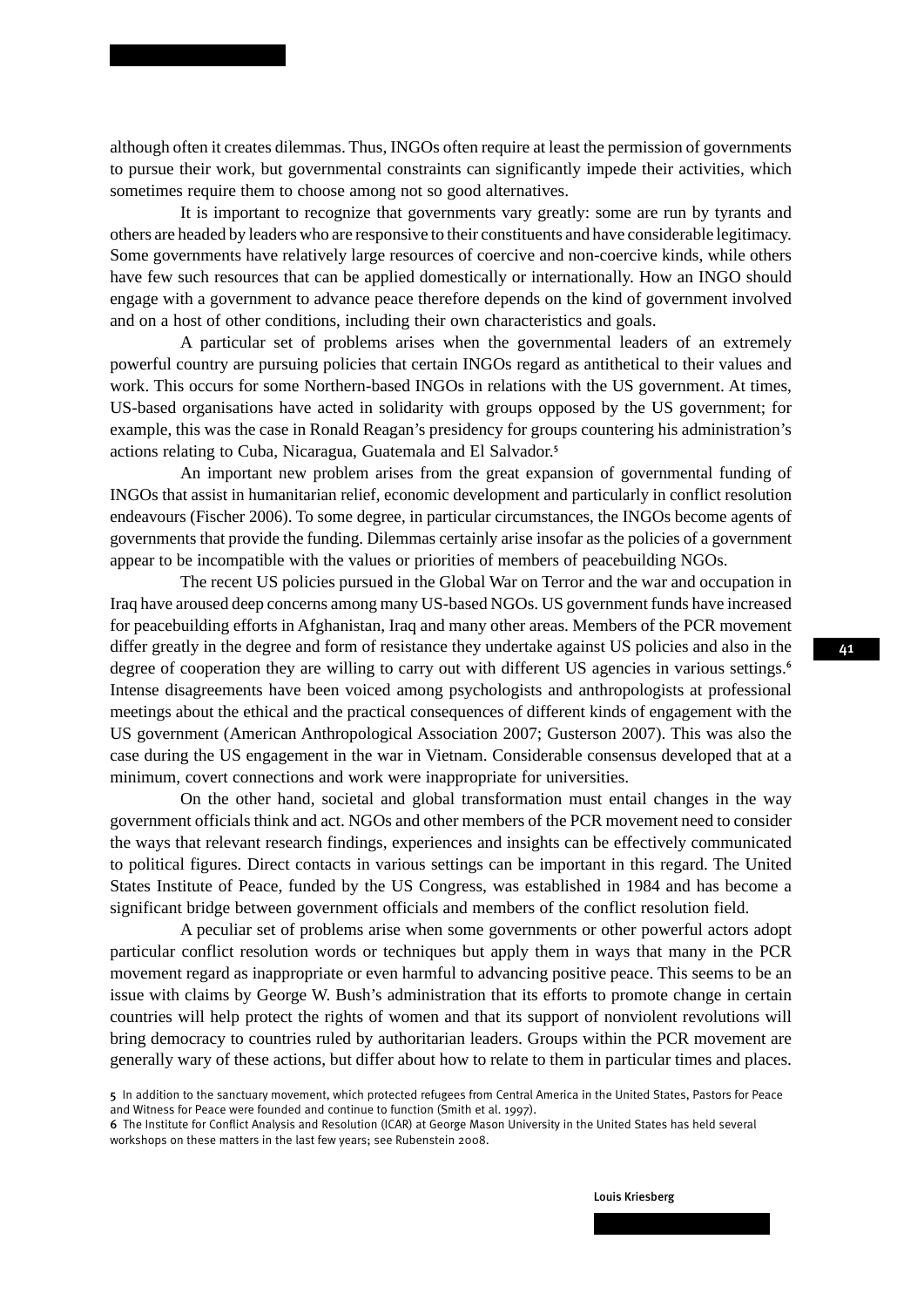An unfortunate consequence of this situation is that on occasion independent INGOs and persons working for women's rights or for nonviolent efforts to bring about democratic change are wrongly charged as doing the work of the CIA or other US government agencies.<sup>7</sup>

I believe that differences among the diverse groups in the PCR movement and among the NGOs within it are inevitable and in many ways useful for the transformation of conflicts, societies and the world. A kind of division of labour among the many entities in the PCR movement has evolved. It should be more consciously and energetically developed. The diverse entities have different effectiveness in working with people at each level within adversary groups and the societal context. They vary in the work they can do at different stages of a conflict and they differ in the skills and the resources they can bring to transforming a conflict, a society or the world.

### 3.2 Funding

The purpose of most NGOs is to serve the interests of their members, as is the case for business and professional associations, trade unions, ethnic advocacy groups and churches. Funding for such organisations generally comes from their own members. Many NGOs, however, work to do good for non-members, they are advocacy organisations trying to change patterns of conduct deemed to be morally wrong, or service organisations helping people injured by conflict and injustice. The source of funding then is not so obvious or certain. Another major source of funding, the primary one for profit-making organisations, is payment for services or products they provide. Additionally, NGOs in the PCR movement generally receive funds from individuals and foundations that share the concerns of the NGOs' missions. However, the major foundation benefactor to conflict resolution work, the Hewlett Foundation, has ended the grants it made for many years (Hewlett Foundation 2005). On the other hand, as noted earlier, governments and international governmental organisations have become increasingly important funders.

In these circumstances, the search for funding poses several severe problems. Raising money and applying for grants consumes considerable resources of NGOs in the PCR movement. Dependence on external sources such as governments and major contributors tends to influence the direction that the NGOs work in ways that are not always desirable. Sometimes financial support from a particular primary source can hamper working with certain other groups and so interfere with effective conflict transformation.

These various problems may be alleviated by NGOs developing multiple sources of funding. Larger NGOs are able to do this more effectively and are larger because they do so.<sup>8</sup>One path to becoming larger and performing a wider range of tasks is for a few NGOs to combine, by cooperating, merging, partnering or becoming closely networked. Official organisations and foundations might more often form cooperative alliances in making contributions and grants, spreading risks and sharing opportunities. This might also enhance the perceived and actual autonomy of NGOs in their work.

### 3.3 Competition and Dissensus

Collaboration and cooperation among NGOs and others within the PCR movement is crucial to transformation at the level of a particular conflict, a society or the world. The inevitable competition and differences in approaches among these organisations can hamper cooperation, but this is not necessarily so. Some values and interests are shared by most participants in the

<sup>7</sup> This has been most egregiously the case with malicious allegations against Gene Sharp and Stephen Zunes. See www.aeinstein.org and www.stephenzunes.com.

<sup>8</sup> Organisations that have made progress in this regard include the International Union for Conservation of Nature (IUCN) and Search for Common Ground. See www.iucn.org and www.sfcg.org.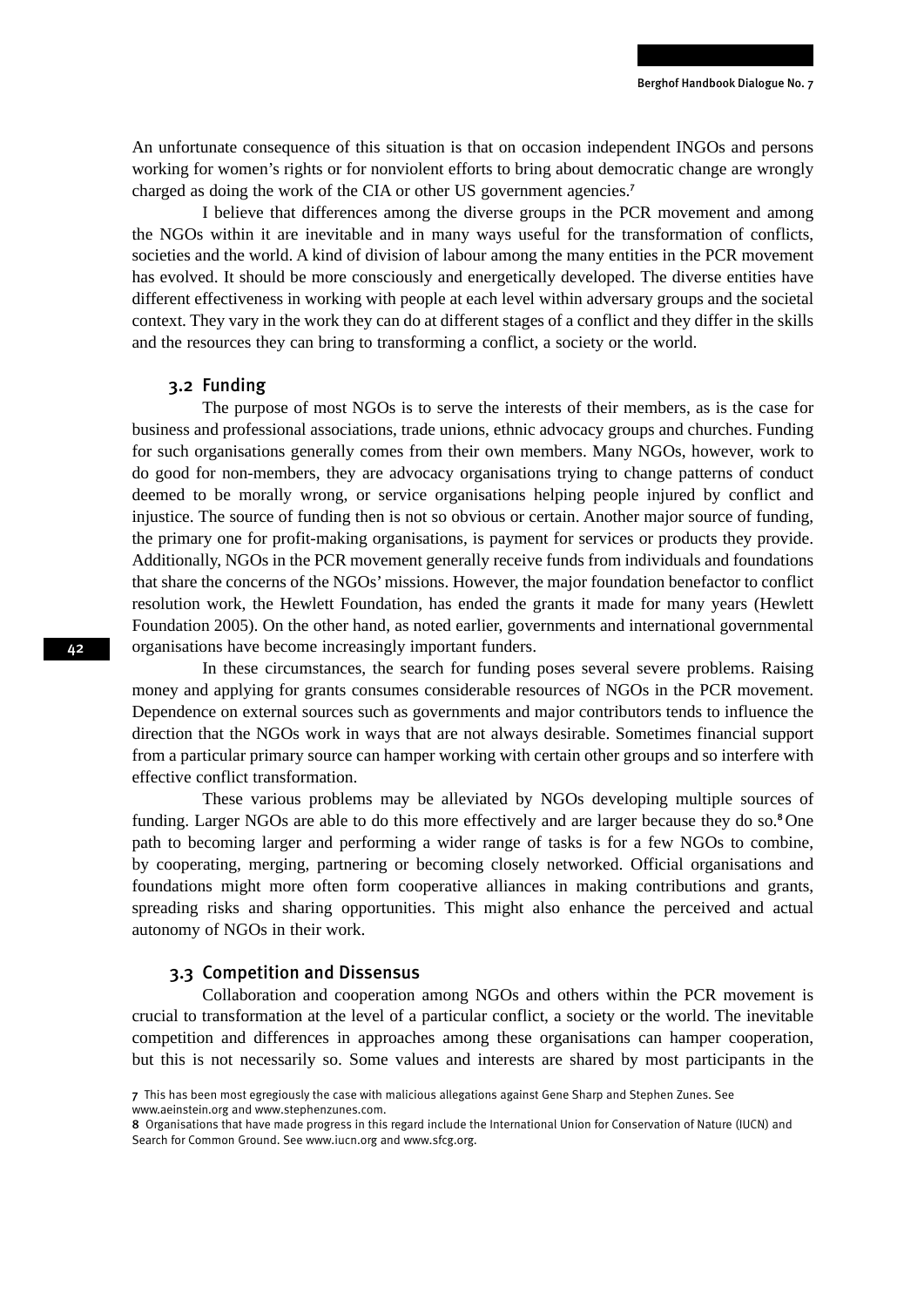movement, such as believing in the importance of respecting all humans and of minimizing violence. Furthermore, they can engage in ways that foster mutual understanding and joint as well as complementary actions.

As more and more intervening governmental and non-governmental organisations appear at the scene of major conflicts, the relations among them and the impact of their relations expand and would benefit from coordination (Kriesberg 1996; Nan 2008). The engagement of many organisations allows for specialized and complementary programmes, but can also produce unwanted rivalry, redundancy and confusion. Adversaries may try to co-opt some intervening organisations or exploit differences among them. To enhance the possible benefits and minimize the difficulties, various coordinating steps may be taken, including informal ad hoc exchanges of information, regular meetings among organisations in the field and having one organisation serve as 'lead' agency.

Overall, as Fisher and Zimina discuss, there is a need for greater interaction and exchange of ideas among members of INGOs and other organisations engaged in building peace. The infrastructure for such relations began to be built many years ago – for example, the International Peace Research Association (IPRA) was established in 1964. National associations of practitioners, researchers and teachers in the field of peace and conflict resolution have been established in many countries and regions.<sup>9</sup> In addition, numerous workshops, conferences and other gatherings focus on particular topics in this field.

Many institutions foster transnational work, bringing people from many countries to work together for extended periods. For example, the UN's Bureau for Crisis Prevention and Recovery, which was created in 2001, works toward preventing violent conflict and natural disasters and supports recovery efforts from conflicts and disasters geared towards establishing the foundations for sustainable peace and gender equality. The UN for many years has sponsored international conferences pertaining to particular problems which have also generated forums for INGO gatherings. These activities need to be more visible to the public at large; that visibility would make the use of the peace and conflict resolution approach seem more plausible and attractive.<sup>10</sup>

### 3.4 Vision and Values

This Dialogue and related discussions reflect important developments in the PCR movement and particularly within the field of peace and conflict research. There is greater attention to conflict prevention and to establishing new systems of participatory governance to minimize unproductive and destructive conflict. These developments are related to the elements of a shared vision and common values that are emerging and to the growing view that conflict transformation is central to the field of CR (Botes 2003; Kriesberg 2006; Lederach 1997).

As Fisher and Zimina point out, however, peacebuilders' research in the North tends to look at the sources of wars in distant countries, ignoring the role of multinational corporations and the militarised policies of the Northern governments. I certainly concur that much more research needs to be done on the military-industrial-political-media complex in the United States and in other major countries, including China and Russia. I think the research should also examine efforts to counter the policies favouring the dominance of leading circles in those countries.

The peacebuilding work of INGOs based in the North has not been well linked with what NGOs and others in the North try to do in order to change the structures that support policies that are conducive to violence and injustice at home and internationally. For transformation to occur at the societal and global levels, NGOs and other organisations in the PCR movement should be more

9 In the US, there is for example the Association for Conflict Resolution; see www.acrnet.org.

10 *Editors' note:* For the European Union context, see also Martina Weitsch's contribution to this Dialogue (59-67).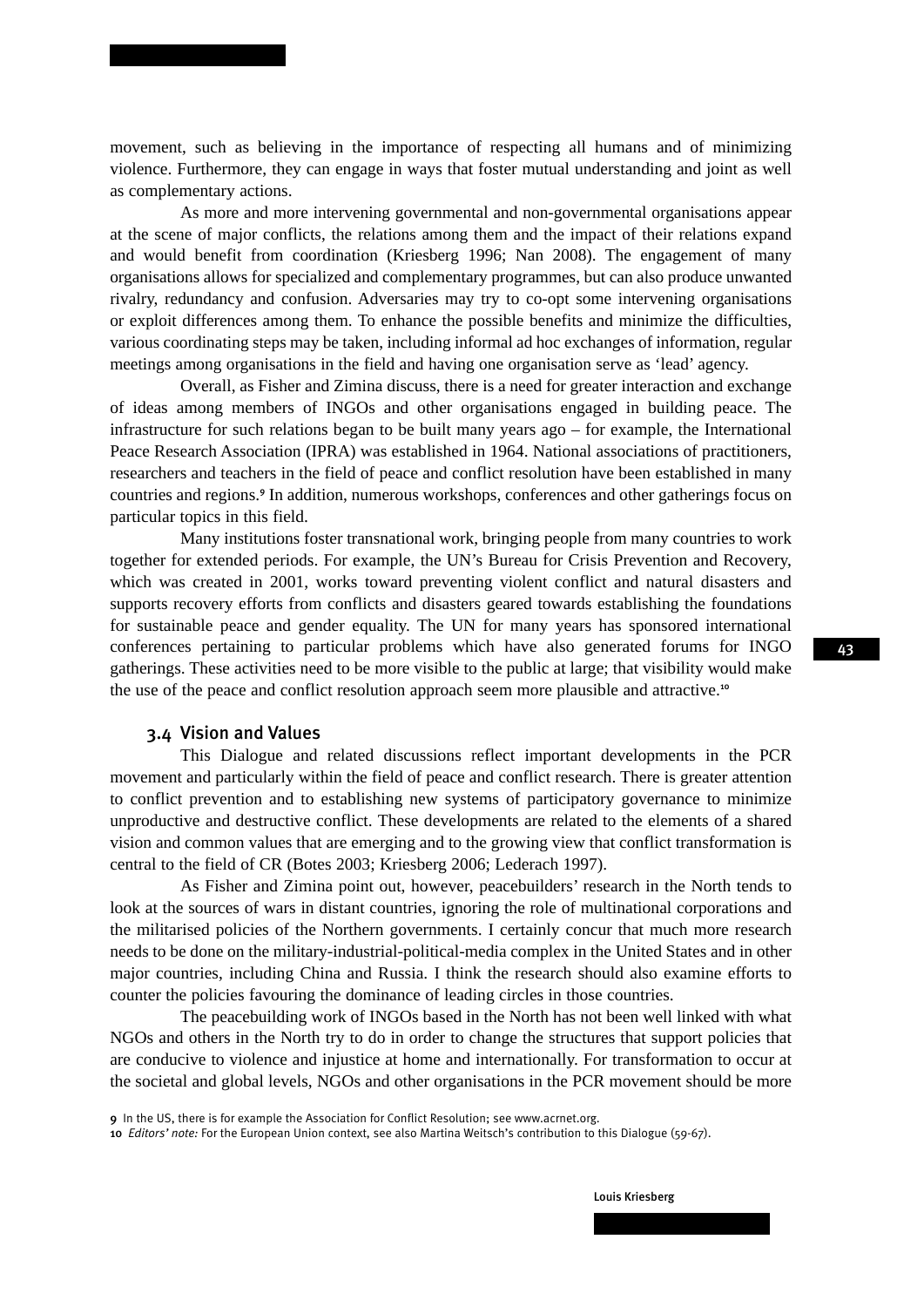closely connected. They should also reach out to organisations that do not regard themselves as being in the PCR movement but that have interests and values which make them possible allies. The civil society includes traditional NGOs, such as trade unions, farmers' organisations, churches and other voluntary associations that need to be part of transformations. The role of governments and of armed national and transnational organisations cannot be wished away in dealing with large-scale conflicts. Differences within and among them deserve attention and relations with them should not be ignored.

Finally, I want to make some comments about the possible role of academia in the transformation process. Faculty members of colleges and universities can expand the roles that they play in that process. They may not produce the major visionaries in this movement, but they can educate the future generations so that they know alternative ways of meeting the crises that confront them. They can play the indispensable bridging roles between the various groups in the PCR movement and those adhering to traditional thinking and practices. They can undertake the muchneeded research about societal and global transformation and how resistance to the transformation is overcome. This will be aided by close connections with the rapidly evolving practices within the PCR movement. One way that this may be facilitated is by helping to provide the advanced training and experience that Fisher and Zimina identify as being needed by NGO peacebuilders. Mid-career programmes and advanced fellowship opportunities for practitioners may be useful instruments in this regard.

## 4. Conclusion

As must be evident, I believe that great progress has been made and continues to be made by INGOs and other NGOs in the work of building peace. I think there are reasons to believe that progress will continue, perhaps even more rapidly, and I have suggested some ways that progress might be enhanced. It is true that we humans face great challenges and threatening crises, even if people in the world disagree about the nature and priority to be assigned to them. What is distressing at present is that many of the huge threats have been generated by humans, but that means they can be overcome by humans. There are better ways to meet the challenges than are generally being applied. The evident failure of extremism and reliance on violence in the last few years should provide an impetus to turn away from the policies that have proved to be so disastrous and begin to adopt the approach pursued by the PCR movement.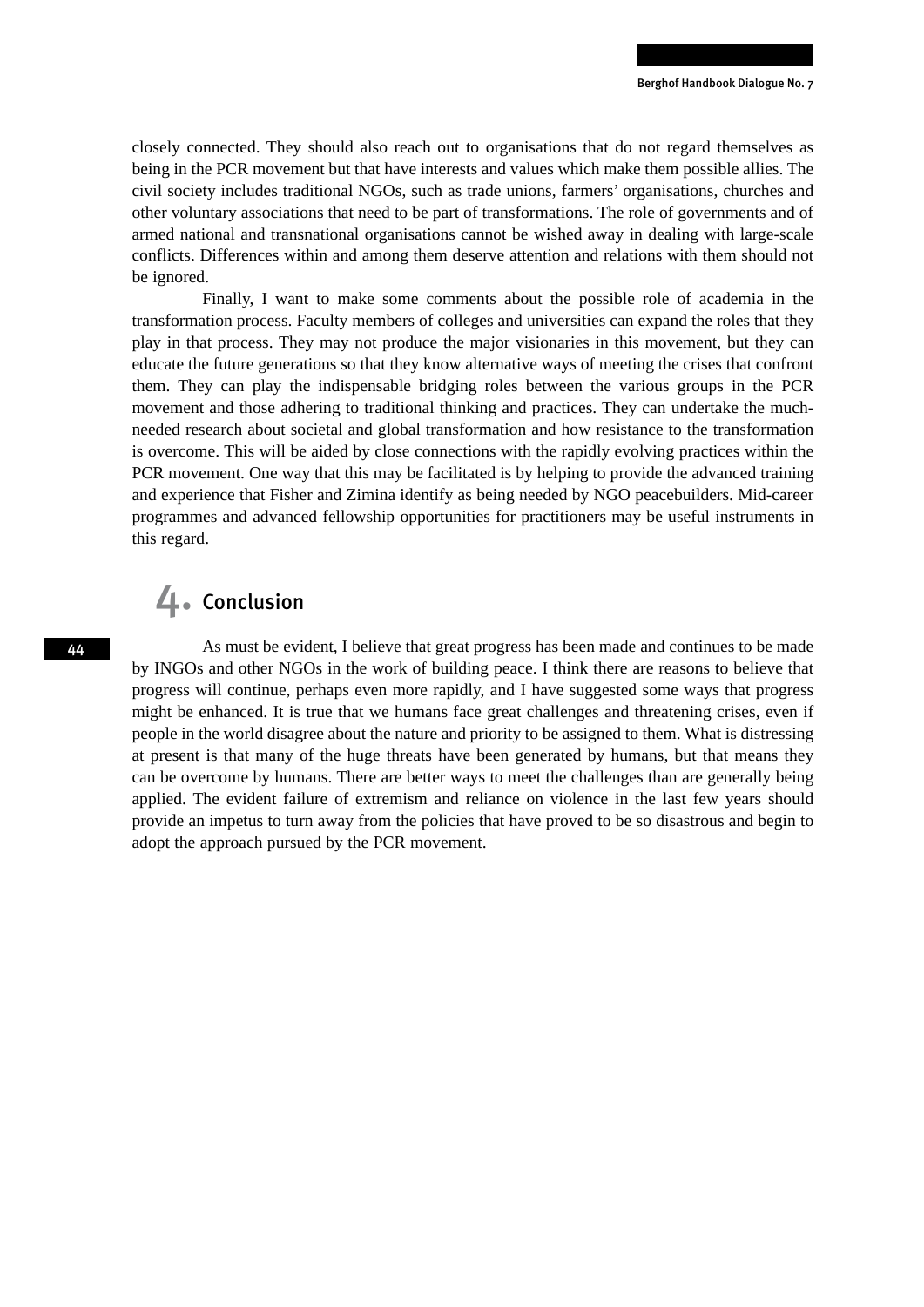## 5. References

- American Anthropological Association 2007. *Final Report, AAA Commission on the Engagement of Anthropology with the US Security and Intelligence Communities.* Arlington: American Anthropological Association. Available at www.aaanet.org/\_cs\_upload/pdf/4092\_1.pdf.
- Botes, Johannes 2003. Conflict Transformation: A Debate Over Semantics or a Crucial Shift in the Theory and Practice of Peace and Conflict Studies?, in: *International Journal of Peace Studies* 8 (2), 1-27.
- Cortright, David 2008. *Peace: A History of Movements and Ideas*. Cambridge, UK: Cambridge University Press.
- Crocker, Chester A., Fen Osler Hampson and Pamela Aall (eds.) 2005. *Grasping the Nettle: Analyzing Cases of Intractable Conflict*. Washington, DC: United States Institute of Peace Press.
- Dudouet, Véronique 2008. Nonviolent Resistance and Conflict Transformation in Power Asymmetries, in: *Berghof Handbook for Conflict Transformation*, Online Version. Berlin: Berghof Research Center. Available at www.berghof-handbook.net/uploads/download/ dudouet\_handbook.pdf.
- Evangelista, Matthew 1999. *Unarmed Forces: The Transnational Movement to End the Cold War*. Ithaca and London: Cornell University Press.
- Fischer, Martina 2006. Civil Society in Conflict Transformation: Ambivalence, Potentials and Challenges, in: *Berghof Handbook for Conflict Transformation,* Online Version. Berlin: Berghof Research Center. Available at www.berghof-handbook.net/uploads/download/ fischer\_cso\_handbook.pdf.
- Fisher, Simon and Lada Zimina 2009. Just Wasting Our Time? Provocative Thoughts for Peacebuilders, in: Beatrix Schmelzle and Martina Fischer (eds.). *Peacebuilding at a Crossroads? Dilemmas and Paths for Another Generation.* (Berghof Handbook Dialogue No. 7.) Berlin: Berghof Research Center, 11-35. Also available at www.berghofhandbook.net/std\_page.php?LANG=e&id=5. [A longer version was published in March 2008 as *Just Wasting Our Time? An Open Letter to Peacebuilders*, available online at http://lettertopeacebuilders.ning.com.]
- Gusterson, Hugh 2007. Anthropologists and War: A Response to David Kilcullen, in: *Anthropology Today* 23 (4), 23.
- Hewlett Foundation 2005. *The Hewlett Foundation's Conflict Resolution Program. Twenty Years of Field-Building 1984-2004.* Report by David Kovick. Menlo Park: William and Flora Hewlett Foundation. Available at www.hewlett.org/Publications/confictresolutionbrief. htm.
- Human Security Centre 2005. *Human Security Report 2005*. New York: Oxford University Press.
- Human Security Report Project 2008. *Human Security Brief 2007.* Edited by Andrew Mack. Vancouver: Simon Fraser University.
- Kriesberg, Louis 1996. Coordinating Intermediary Peace Efforts, in: *Negotiation Journal* 12 (4), 341-352.
- Kriesberg, Louis 2006. Assessing Past Strategies for Countering Terrorism in Lebanon and by Libya, in: *Peace and Conflict Studies* 13 (1), 1-20.
- Kriesberg, Louis 2007. Long Peace or Long War: A Conflict Resolution Perspective, in: *Negotiation Journal* 23 (2), 97-116.

45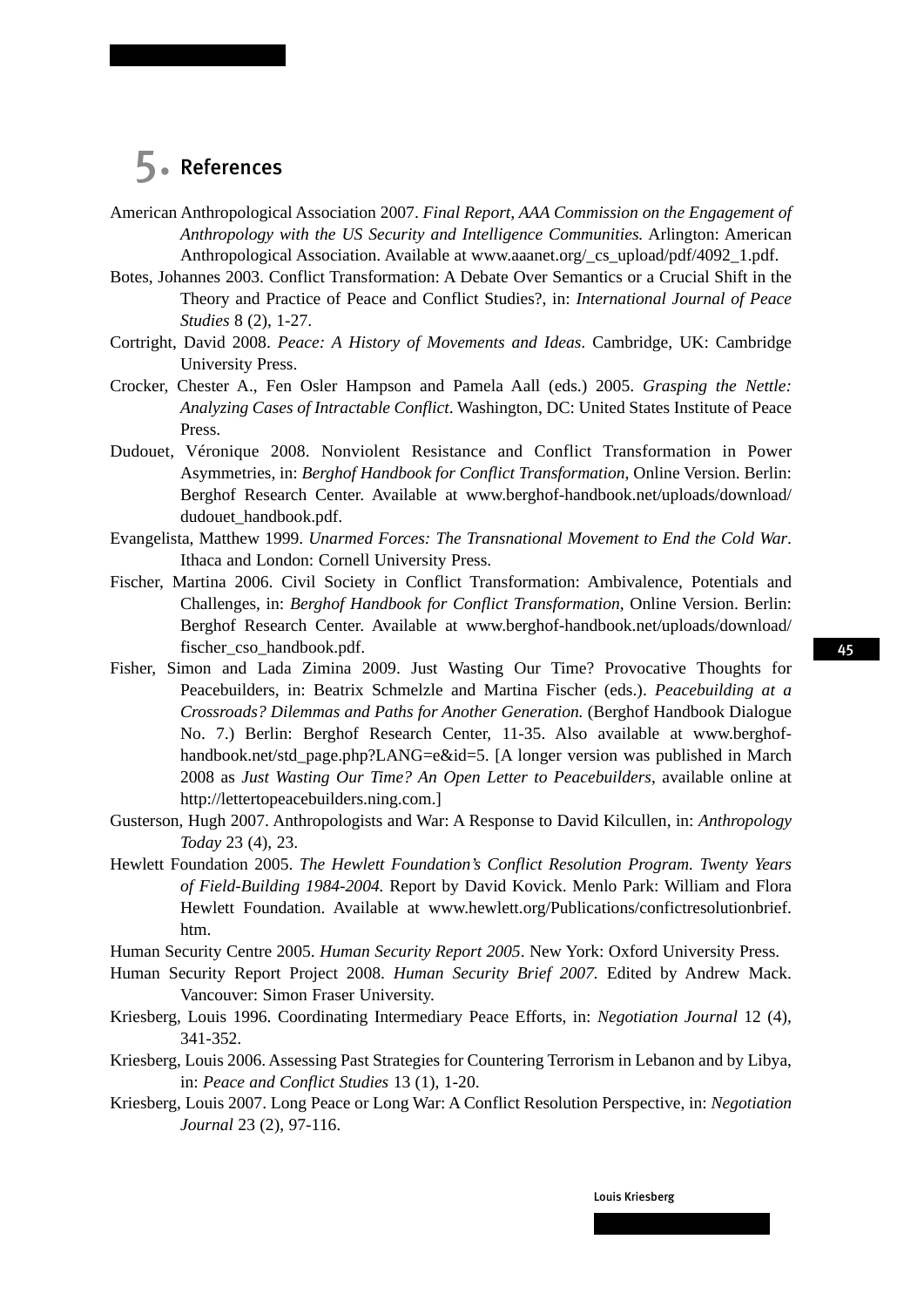- Kriesberg, Louis 2008. The Evolution of Conflict Resolution, in: Victor Kremenyuk, I. William Zartman and Jacob Bercovitch (eds.). *Sage Handbook of Conflict Resolution*. London: Sage, 15-32.
- Kriesberg, Louis, Terrell A. Northrup and Stuart J. Thorson (eds.) 1989. *Intractable Conflicts and Their Transformation*. Syracuse: Syracuse University Press.
- Lederach, John Paul 1995. *Preparing for Peace: Conflict Transformation Across Cultures*. Syracuse: Syracuse University Press.
- Lederach, John Paul 1997. *Building Peace. Sustainable Reconciliation in Divided Societies*. Washington, DC: United States Institute of Peace Press.
- Nan, Susan Allen 2008. Conflict Resolution in a Network Society, in: *International Negotiation* 13, 111-131.
- Paris, Roland 2004. *At War's End: Building Peace After Civil Conflict*. Cambridge, UK: Cambridge University Press.
- Rubenstein, Richard E. 2008. Conflict Resolution in an Age of Empire: New Challenges to an Emerging Field, in: Dennis Sandole, Sean Byrne, Ingrid Staroste and Jessica Senehi (eds.). *A Handbook of Conflict Analysis and Resolution*. London: Sage, 495-507.
- Sharp, Gene 1973. *The Politics of Nonviolent Action*. Boston: Porter Sargent.
- Smith, Jackie, Charles Chatfield and Ron Pagnucco (eds.) 1997. *Transnational Social Movements and Global Politics: Solidarity Beyond the State*. Syracuse: Syracuse University Press.
- Stephenson, Carolyn M. 2008. Peace Studies, Overview, in: Lester Kurtz (ed.). *Encyclopedia of Violence, Peace, and Conflict,* 2nd Edition. Oxford: Elsevier, 1534-1548.

[All weblinks accessed 8 January 2009.]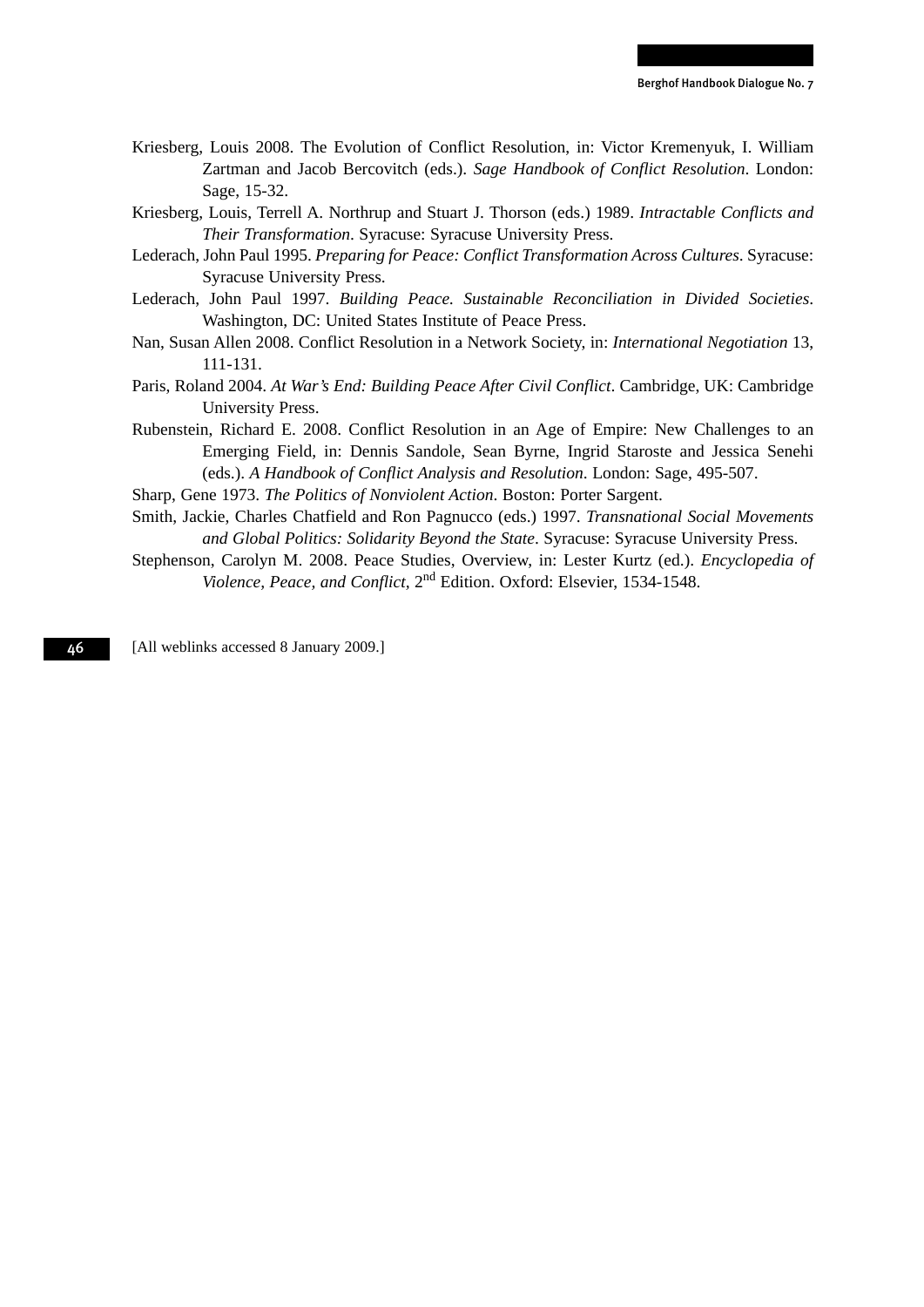**Berghof** Research Forschungszentrum für konstruktive **Conflict Mana** Konfliktbearbeitung

# Envisioning and Pursuing Peace Writ Large

## A Response by Diana Chigas & Peter Woodrow

## 1. Introduction

Peace Writ Large, as Simon Fisher and Lada Zimina note, is a term introduced by CDA Collaborative Learning Projects because of the absence of vocabulary to describe this idea of societallevel peace. Five years since the publication of *Confronting War* – the conclusions of the first phase of the Reflecting on Peace Practice (RPP) project, an experience-based collaborative learning effort to understand what is effective and not in peacebuilding, and how we can improve our impacts on Peace Writ Large – the notion is widely discussed. But as Fisher and Zimina also note, the results are still meagre. They issue a needed call to the peacebuilding community to think hard about *why* peacebuilding is not living up to the transformative goals it professes, and to do something about it.

The lead article talks extensively about the need for and potential elements of a less 'narrow' and more robust agenda for Peace Writ Large connected to economic justice, environmental and human rights agendas, as well as about agencies joining together to promote it. The question is *how* to develop a vision and conception of Peace Writ Large that will help shape action in ways that improve the impacts. Similarly, how can the reality of very diverse practice, goals and methods combine, or 'add up', to generate momentum? In this response article, we would like to share experience on these questions gathered through the RPP project, which has been running since 1999.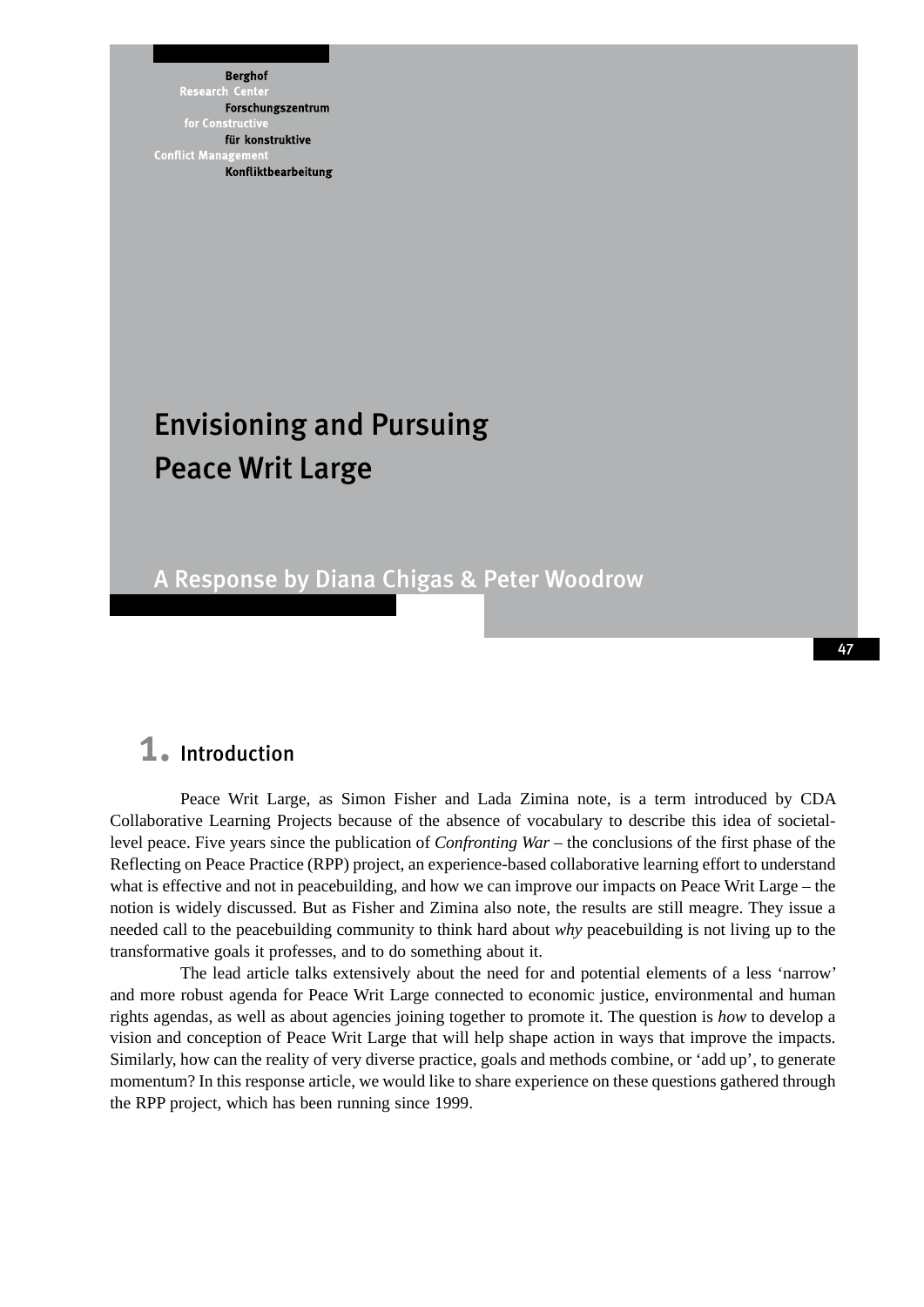## 2. Promoting a Broader and Integrative Vision of Peacebuilding

The lead authors lament the lack of interconnectedness and integration amongst issues, actors and efforts. RPP's findings mirror Fisher and Zimina's; peacebuilding efforts are indeed not 'adding up', due in part to a lack of linkages and synergies amongst efforts, and a failure on the part of programmers and donors to see how the efforts fit into the 'bigger picture'. Their explanations of *why* and their prescriptions for *what* to do, however, do not go far enough in helping us reflect on *how* to do it.

### 2.1 Encouraging an Integrative Understanding of Conflict

Fisher and Zimina accuse the peacebuilding field of being too narrowly "focused on war and the drivers of war" (Open Letter, Chapter 1, 6; see Fisher/Zimina 2009) and call for integration of peacebuilding efforts with those addressing other major threats to survival and security.

RPP is finding that peacebuilding work is not having transformative effects on Peace Writ Large, but not because, as the authors suggest, people are too narrowly focused on the drivers of conflict. On the contrary, it is because programme strategies are not sufficiently linked to the key driving factors of conflict.

The interconnectedness of economic justice, environment, human rights, governance and peace has been recognized since the *Agenda for Peace*, and has led to a dramatic expansion of the notion of peacebuilding in the last 15 years. In the context of the influential Development Assistance Committee within the Organisation for Economic Co-operation and Development (OECD-DAC), the most recent articulation of what peacebuilding is refers to "interrelated areas of intervention that are required to promote sustainable peace" (OECD-DAC 2007, 17). That includes poverty reduction, equitable access to services, sustainable and equitable access to natural resources, protection of human rights, participation in governance and justice, among others.

Fisher and Zimina are correct that this broader understanding of peacebuilding has not led to serious rethinking of what is required for sustainable peace and how peacebuilders can affect the bigger picture. Why is this so? Ironically, an unintended consequence of the very broadening of the concept and practice of peacebuilding has been a loss of strategic rigour in practice. People assume that because they are doing work on these issues, they are contributing to peace. For instance, if they are working on poverty, they are building peace. Youth work is building peace, because 'youth are critical to peace'. People assume that, because all these issues are linked, their work contributes *ipso facto* to peace. Consequently, they think that they do not need to do anything differently, or to think rigorously about what Peace Writ Large means in their context. Programmes often therefore miss the mark; they may be good programmes, but they are not automatically good *peacebuilding* programmes.

One of the reasons programmes are missing the mark is that conflict analyses – where they are done at all – are inadequate. Despite the proliferation of conflict analysis frameworks, RPP has found that agencies perform only enough conflict analysis to justify their proposals, to affirm that what they know how to do best is needed. Or they pursue programmes based on their generalized theories of change about how to achieve peace, rather than really analysing the situation. The frameworks for analysis themselves are often elaborate and comprehensive, and integrate, as Fisher and Zimina recommend, analysis of economic, environmental and other factors. But such analyses had not led to more effective peacebuilding strategies. The analyses too often aim to be *too comprehensive* and produce *long lists* of factors, in fairly general terms (such as 'corruption',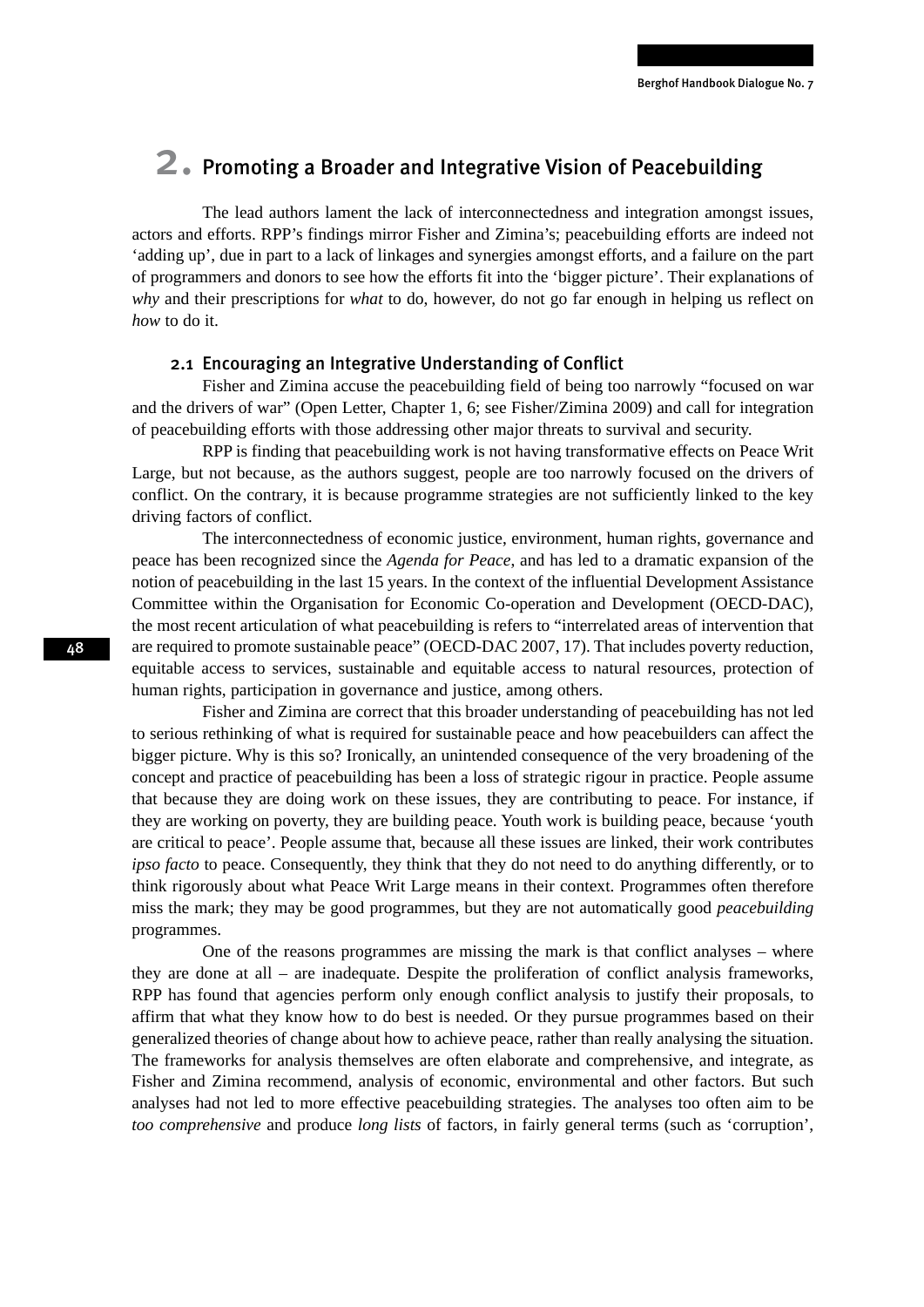'lack of rule of law', 'discrimination'), without showing the *interactions and dynamics* among the various factors, without identifying the *most important* factors in that particular context and without reflecting on the influence of the interventions themselves on the conflict (Woodrow 2006). As a result, every peacebuilding programme assumes equal validity and importance, because it can be justified by an analysis that does not differentiate among the myriad of conflict factors. Programme strategies remain disconnected from analysis and are often 'off-the-shelf' approaches, with some variations to adjust to the particular conflict context in which agencies are working.

These findings do not contradict the authors' argument that a more integrated and broader conception of conflict – beyond war – is needed. However, they do suggest that peace practitioners need to consider how other threats related to security and survival relate to the conflict and how they play out in a particular context. Specifically, peacebuilders need to identify key driving factors of conflict (not just triggers of violence), understand the dynamics amongst the various factors as a conflict system, including the effects of their (and others') interventions on that system, and identify priorities and points of leverage for shifting it. Analysis must move beyond generalities and provide specifics about what is happening in *this* conflict, at *this* time (and over time) and why.

## 2.2 Technical vs. Transformative Peacebuilding: Defining the 'Peace we are working for'

Fisher and Zimina situate most peacebuilding work in the dichotomy between 'technical' and 'transformative' approaches to peacebuilding. They suggest that "programmes […] often seem to amount […] to little more than 'patching' – attempts to create the minimal stability that would allow the current world order, driven by market forces and geopolitical power constellations, to step in" (in this volume, 19).

Their constructively provocative contention echoes what CDA's newest project, the Listening Project, is hearing. This project has been listening to people in countries that have received or are receiving international assistance about their experience, over time, of all kinds of aid (not just concerning peacebuilding). People have noted that aid provision – whether from governmental donors or international non-governmental organisations (INGOs) – has evolved into an 'industry', 'a business, not a commitment'. Agencies are spending less time in communities, listening less to people, and are increasingly described as 'inflexible', offering 'pre-packaged' aid. This has resulted in an increasing emphasis on improving efficiency, on producing 'results' quickly and on measuring those results (Brown 2007). Recipients see no means of holding agencies accountable for badly done or even harmful work.

However, we have some concerns that what Fisher and Zimina suggest to broaden and refocus the vision for peacebuilding will not necessarily fill the gap that they correctly observe. Several questions need further exploration:

### Whose Agenda?

The authors suggest that peacebuilders should be responsive to the needs of the least powerful and to 'the community'. The description of the transformative approach (*Table 1*, in this volume, 21) contains repeated references to the community as the focus and partner in peacebuilding work.

The crucial question is: who is 'the community'? What does the wellbeing of communities mean, and how is that determined? We all face choices regarding whom we include, whom we choose as partners, to whom we are accountable, whom to involve in setting priorities or programme directions and so forth. In many cases, we are selective about the community we relate to; 'the community' is often taken to mean those elements of the society who happen to agree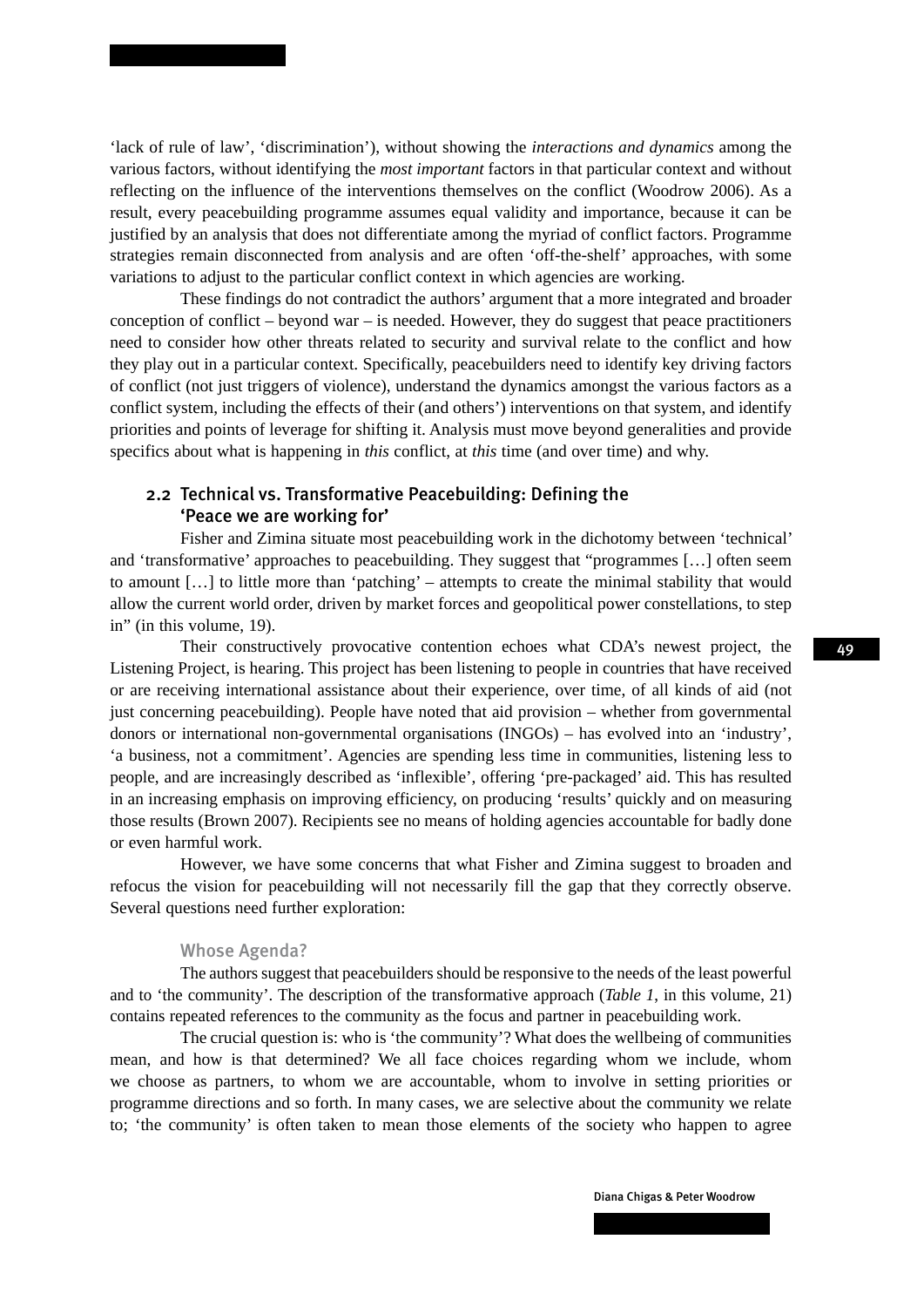with our agenda for change and who are comfortable with the methods that we are likely to use. Conservative religious leaders, arguably key elements of civil society, are not necessarily sought as allies for change. Those who employ militant means to effect change – even the same changes we might espouse – are avoided, unless they are engaged as 'spoilers' to a peace process. Government agencies of all stripes are viewed with suspicion. These groups and individuals are all part of the host society in the conflict zones in which we work, but somehow we are not accountable to these members of the community; we are only willing to submit to the will of the 'right' members of the community – meaning the 'left' members.

Many organisations extol the virtues of the grassroots and identify people at that level as those to whom we should be most responsive and accountable. But at the grassroots level, the picture is complex. Entrenched traditional, paternalistic local power structures hold decision-making authority – in the African context this is usually a local chief and a group of male elders. Village members must adhere to norms and rules of behaviour, defer to authority and submit to arbitrary decisions about allocation of resources, such as land. Again, this begs the question who, concretely, are the grassroots? Only those members of the community who are resisting the local micro-power elites? Compared to the rich man in the city, the local chief may be desperately poor and relatively powerless, but in his own sphere he is a minor despot. And to add another layer of complexity: in many West African villages, discrimination/exclusion is often exercised against the richest person in the community – the money lender, who is usually from a different ethnic group that engages in trade throughout the region.

In sum, there are deep divisions at the grassroots, and simply referring to the 'grassroots' or 'community' as the group whose 'peace' we should be working towards and to whom we should be accountable glosses over complex situations that require careful study and differentiation by outsiders seeking to help. We need to acknowledge that none of us enters a conflict zone with a blank slate. We bring values, philosophical views and favourite methodologies. We also look for partners who will 'fit' our profile. This is natural. But we should not suffer the illusion that we have entered as empty vessels waiting to be filled with the will of the people (whoever they are!). Fisher and Zimina implicitly recognize this in their suggestion that we *should* adopt an *explicit* agenda for change. This agenda may be more valid and more effective than the 'liberal peace' agenda, but again we must not discount local people who may see it as just as alien and externally imposed as liberal democracy, human rights and free market economies. We need to ensure that we remain open to other information and views and the realities on the ground.

### How Big an Agenda? An Ethical Stance or a Theory of Change?

Fisher and Zimina exhort us to join peacebuilding with addressing the key, linked global issues of economic injustice, environmental destruction and oppression, i.e. the denial of rights and participation (in this volume, 25), in part because they see a need for rethinking and restating what is meant by positive peace.

We would caution, however, against relying on a broad rethinking of the notion of Peace Writ Large to improve the transformative quality of peacebuilding practice. We do need to rethink the nature of sustainable peace – in order to test, and challenge where appropriate, the liberal democratic paradigm that comprises the default conception. But a general rethinking risks producing a generic definition of peace assumed to be applicable in all places. The determination of what we mean by Peace Writ Large must be done *in context*, with people *in context* and with reference to the drivers and dynamics of conflict *in context*. In fact, in its earlier phase, RPP attempted to identify a more precise general definition, but participants concluded decisively that Peace Writ Large must be generated in context.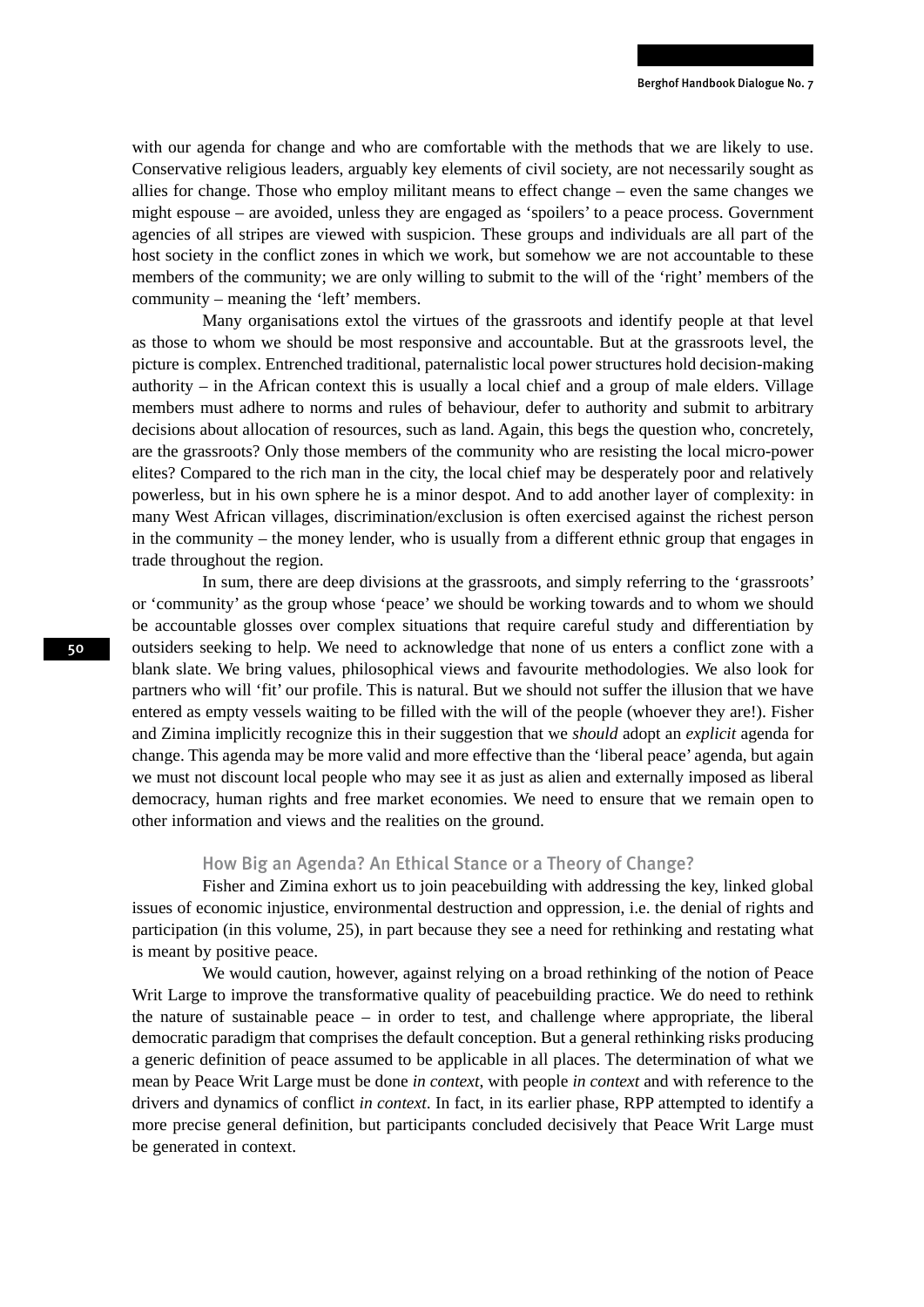This is why we would place greater importance on theories of change than do the authors, who refer to them in passing. The theory of change is the conceptual link between peacebuilders' understanding of the conflict, their activities and Peace Writ Large – and the basis for most practitioners' planning (see also Shapiro 2006). As the authors mention and our project has also found, these theories are most often implicit, unclear or incomplete, and unexamined and untested. Practitioners must become clearer, more explicit and more rigorous about their theories of change and incorporate processes (and joint conversations) for testing those theories. Over time, these steps will lead to increased effectiveness. Greater clarity about theories of change will promote greater honesty, rigour and clarity about overarching goals, as the authors correctly call for, and would help practitioners become more strategic in connecting their work to these goals. Perhaps even more importantly, testing these theories of change can help us learn from our own experience about what works and what does not in promoting the kind of transformations required, in each context, to make peace sustainable.

### Organisations' Roles and Relations to Peacebuilding: Unity or Diversity?

Fisher and Zimina correctly urge organisations in the peacebuilding field to reflect on "the obstacles to bringing transformative elements more to the fore" (in this volume, 20). An underlying question is whether we in the field need to or can agree on the parameters of Peace Writ Large, and whether we collectively *should* take a stand on issues, confront government and business and link more explicitly to "emerging alternative(s)" (in this volume, 28). Does a transformative approach require that we do?

There are different conceptions within the peacebuilding field of the work we do and differences of views about useful roles that organisations can play. Some of these differences are the result of the eclectic and interdisciplinary nature of the field itself. For example, some came to peacebuilding from the 'peace movement' or 'social change movement' arena, while others entered the field from professional training in negotiation, mediation and other conflict resolution skills.<sup>1</sup> Still others, including the big INGOs (Oxfam, CARE, Catholic Relief Services, Save the Children, etc.), come from a humanitarian or development mandate. Those coming from peace movements have learned the skills of the negotiation and mediation field as well, but harbour leanings towards social transformation. Negotiation and mediation professionals have, in many cases, come to appreciate that deeper resolution of the conflicts we are working with will require structural changes. Development and humanitarian agencies have come to accept that their aid has political impacts, intended or not; they have come to appreciate the need for social transformation, dialogue and cooperative processes and try to incorporate elements of peacebuilding into their programming. Each has come to appreciate, and in some cases practice, the perspective and skills of the other. We are not that far apart, in the end, but our orientation and work often revert to our origins as activists, facilitators and mediators or development/humanitarian workers. For the latter, who now manage much of the funding given for peacebuilding, it is a major stretch to do *any* sort of peacebuilding, even in the form of conflict sensitivity, much less peacebuilding that is explicitly political and explicitly works for fundamental changes in power structures.

Is this a bad thing? Does it undermine the impact of peacebuilding? Perhaps it merely reflects a healthy division of labour. In many situations there is a need for someone to take on the role of intermediary: an impartial, bridging facilitator to bring contending groups together for dialogue and negotiation. Groups that have wholeheartedly plunged into overt advocacy for

<sup>1</sup> The two of us writing this response represent those two backgrounds, in fact. Peter was a nonviolent social change activist who 'converted' to work as a mediator and conflict resolution trainer. Diana encountered the negotiation field in law school and joined Conflict Management Group, an NGO founded by Roger Fisher, co-author of the negotiation classic *Getting to Yes* (1981).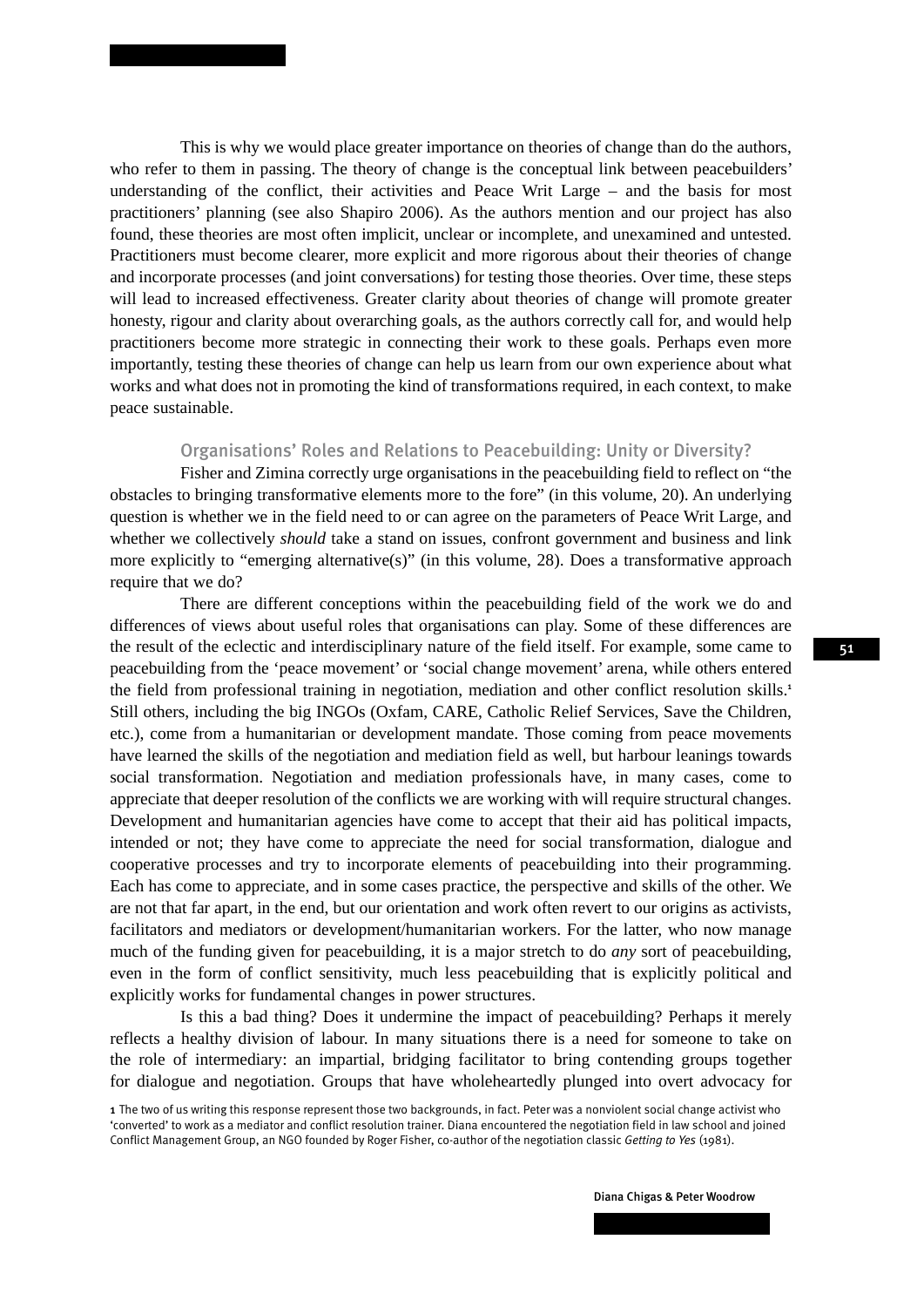fundamental change will be seen by some parties as biased, untrustworthy and unacceptable as a third party. Some groups in the peacebuilding field have deliberately set themselves up as specialists in providing support for Track I or Track II negotiations – as conveners, facilitators or mediators. Such groups carefully and deliberately avoid any (public) contact with their more ideological brethren who are actively promoting change. Fisher and Zimina make an important point in urging resistance to oppressive governments and greater advocacy in relation to INGOs' own governments. These are forms of peacebuilding that need to be practiced more widely and supported more fully. However, we should not so easily dismiss the value of the 'professional' activities of INGOs (in this volume, 22ff.). We would argue that there is a need for the professional impartials – not all of us need to be strong advocates for change.

Diversity of roles, goals and agendas may be as important to Peace Writ Large as commonality of vision and understanding. RPP is finding that cumulative impacts of peacebuilding occur when there is progress in several domains simultaneously, including changes in policies, in structural issues, in the social fabric and with regard to political dynamics. Early evidence also suggests that progress in the different domains needs to remain in relative balance with each other, i.e. one domain should not get far ahead of the others (CDA 2008a). Transformation in each of these domains requires different approaches and different roles for peacebuilding organisations. Similarly, convergence of *different* agendas appears to propel cumulative impacts; the convergence might involve one agency building on what others have done previously. There is thus room – and a need – for role differentiation.

There is also room – and a need – for differentiated relationships with government and corporations. The authors raise an important point about the dangers of a too cooperative (even complicit?) relationship with governments and corporations. But are civil resistance movements always more effective than more cooperative engagement by civil society or non-governmental organisations with these actors? The evidence gathered through our project suggests not; sustainable peace often requires the involvement, not exclusion, of those people who hold power as they are the ones who must either agree to changes required for peace, or support (or not oppose) the systems to sustain peace and justice (Anderson/Olson 2003, 57/58 and 69).

A good analysis, and good strategic planning, should consider the various paths to transformation, who will resist change and how to deal with them – including, but not limited to, civil resistance. As we have seen in Nepal, Cyprus, Ukraine and elsewhere, pressure, advocacy and civil resistance vis-à-vis governments and corporations can be very effective in achieving significant political change. Citizens' movements have shown repeatedly that they can shut down corporate operations through even the most disorganised of nonviolent actions, and lead them to recognize that they need a 'social license to operate' in the societies where they are exploiting resources. In this sense, Fisher and Zimina's call to INGOs to reflect on their relation to these civil movements is important, lest they overlook possibilities for having real impact (see also Dudouet 2008).

But there are other ways of engaging with government and corporations in furtherance of Peace Writ Large that should not be dismissed out of hand. Where there is overlap between a government or corporate agenda and civil society's, collaboration can enhance impact. Civil society can also identify and strengthen pro-peace elements of governments or corporations.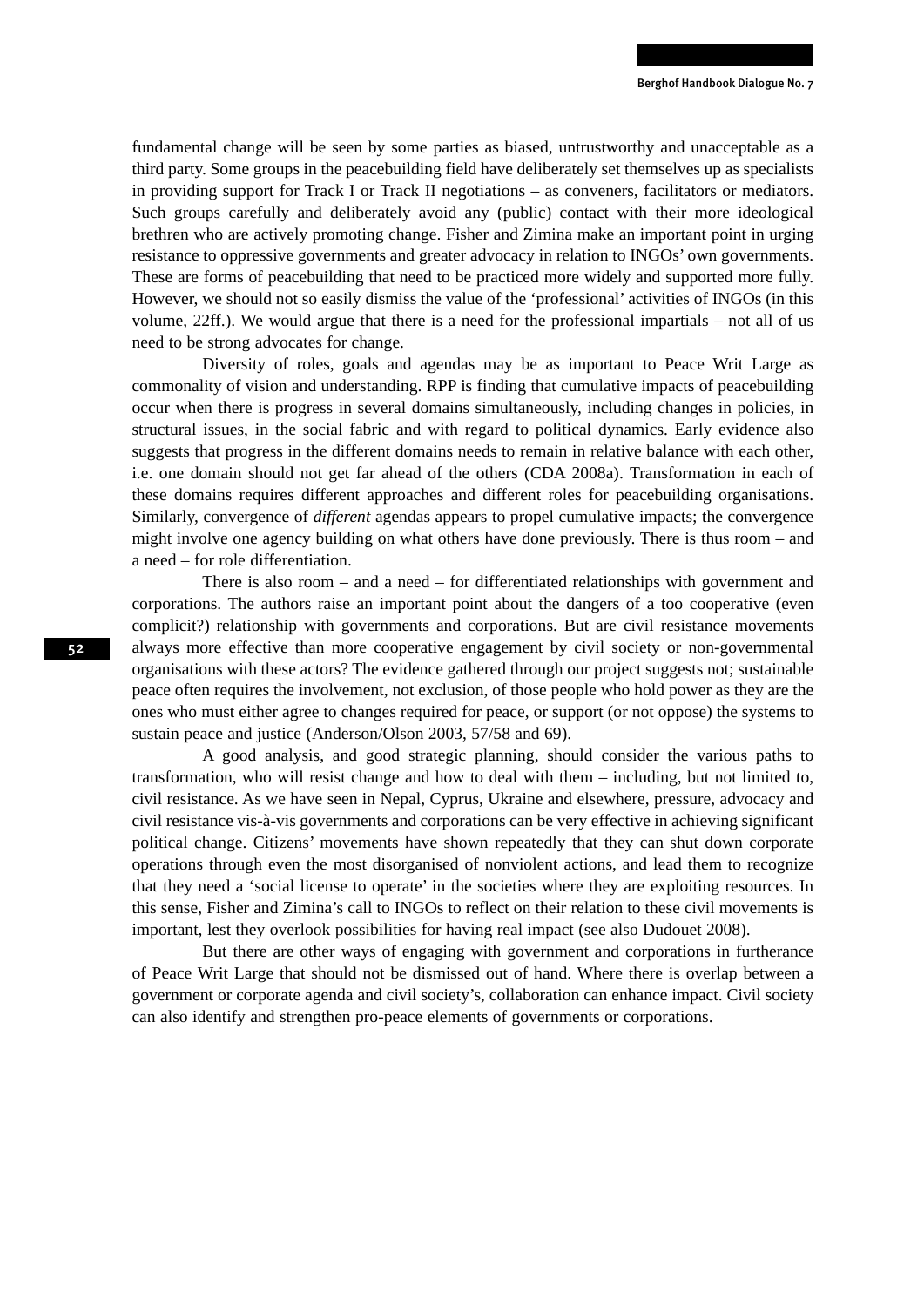### Box 1: Civil Society Work with Governments and Corporations

In many circumstances, ways of engaging with government or corporations other than civil resistance can enhance civil society's capacity to influence Peace Writ Large. For example, in Sri Lanka a parliamentarian who was committed to vocal and practical engagement in peace issues, even when the political parties were promoting war, became involved with a civil society organisation to raise key issues relating to peace that he could not raise in Parliament (Abeygunawardana/Haniffa 2008, forthcoming). Civil society provided a useful forum for silenced voices within government to be heard.

Civil society can also strengthen pro-peace elements of governments or business by working cooperatively with them. International conflict resolution NGOs provided negotiation training and support for government ministries in apartheid South Africa at the request of pro-negotiation elements of the Ministry of Constitutional Affairs. This enhanced their credibility and helped them overcome the opposition of more reluctant parties within government. A programme in Burundi reviewed existing human rights promotion institutions, provided computers and office equipment for the government's human rights agency, and placed a project officer to work with the governmental and NGO human rights institutions to develop local human rights materials. This provided attention and support that the ministry might not otherwise have received (Wohlgemuth 2001).

Finally, where agendas overlap with business or government, alliances can enhance the influence of civil society on Peace Writ Large. In Northern Cyprus, it was not until public service (including peace) NGOs formed a coalition with the Chamber of Commerce that significant progress was made toward peace. The coalition, allying itself also with the main political party in opposition to government, mobilized society-wide demonstrations in favour of the UN proposal for reunification of Cyprus, ultimately achieving the election of the pro-peace opposition and removing one of the major obstacles to a negotiated settlement (Hadjipavlou/Kanol 2008). In El Salvador, the business community's decision to support the peace process and to pressure government to engage seriously in it was critical to the achievement of an agreement; civil society organisations identified this potential role early on and played their part in quietly working with business people to persuade them to support negotiations actively.

Limiting ourselves to one strategy and one kind of relationship with government and corporations – an adversarial one – can undermine our own effectiveness. The pressure of human rights organisations on corporations has led them to reconsider their roles, responsibilities and impacts in the societies in which they work. The more cooperative work of 'professionals' has helped corporations, and those within corporations who want to be good corporate citizens, to reflect on and implement needed changes. These roles are complementary; if peacebuilders were to be forced into just one mode or another, their cumulative impact would be reduced.

In each particular situation, we therefore need to be able to assess exactly what different governments (or corporations) are about – both those in the countries in conflict, which are mostly in the global South, and those in the North, which get a lot of criticism from Fisher and Zimina, much of it deserved. Not all Northern governments are pushing the same agenda, and within governments one will find quite different attitudes and policy interpretations in the defence ministry,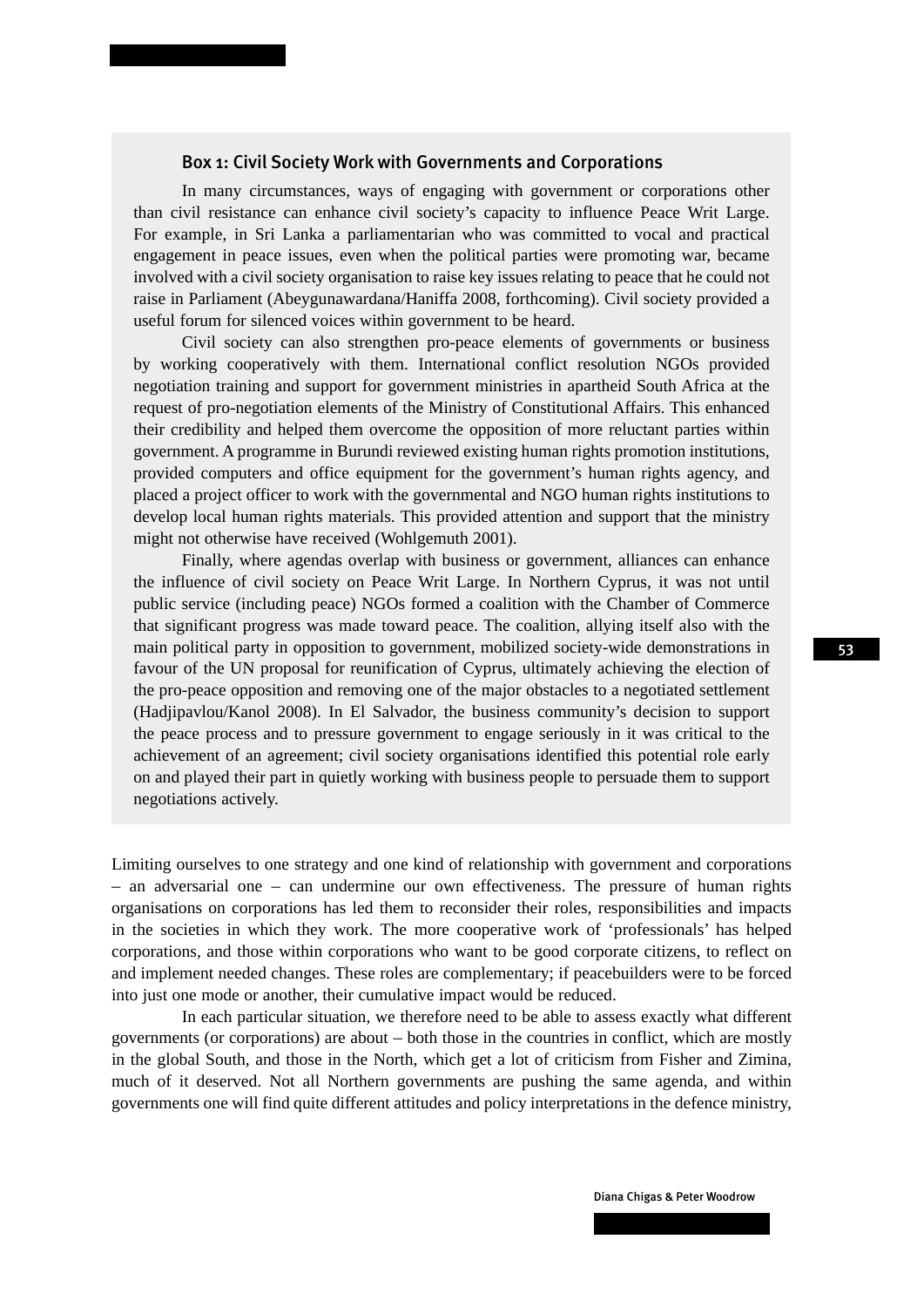the ministry of foreign affairs and the development ministry. Governments are not monolithic, as the authors themselves recognize, and the development ministries in particular are full of former NGO staff. The fact that they operate under real constraints of sovereignty does not mean that many in those governments and United Nations agencies do not acknowledge the need for the kinds of basic change that the authors advocate, and cannot engage cooperatively to further a transformative agenda within the limits of their mandates and capacities.

## 3. Promoting Synergies among Activities: 'Joined-up' Efforts or Linkages?

How can this diversity of roles, goals and agendas lead to synergistic and transformative efforts? Fisher and Zimina blame the "lack of cooperation, both horizontally and vertically" for preventing the peacebuilding community from achieving its potential (in this volume, 25). The assumption appears to be that more "joined-up work with others" will lead to more transformative impacts, in part through challenging the vision of peace of the world's power elites (in this volume, 17). These are significant assumptions. Are they supported by evidence?

Based on the evidence gathered by RPP to date, our answer is: "partly". Lack of coordination and outright competition do often weaken the potential effects from multiple efforts; they spawn useless duplication of efforts and, worse, can increase tensions within communities. But the evidence on the need for coordination for effective peacebuilding is mixed at best, and in practice raises a number of difficult questions. We have seen coordination and coherence – not just within government – lead to negative impacts. Whose coordination and coherence is being assessed? The Listening Project has heard from people in communities around the world that coordination amongst INGOs has at times led to their own disempowerment, as they feel they have no choice regarding who works in their community and what is provided. Division of territory, a common form of 'coordination', has limited the types and quantities of assistance available to communities (CDA 2008b). And what if efforts are aligned in the wrong direction?

More importantly, cooperation and coordination may not be required at all for cumulative impact. There is evidence that uncoordinated and unconnected activities can 'add up', as they have in Northern Ireland and South Africa, where significant progress toward (although clearly not achievement of) Peace Writ Large has been made (CDA 2008a). There is a need to think more broadly than coordination, cooperation and joint efforts. We recommend thinking in terms of *linkages*, which would include coordination and joint efforts, but also much more, such as:

- Promotion of balanced and synchronous progress in different arenas;
- Identification and linkage (explicit, through coalitions, or not) of convergent agendas;
- Funding mechanisms and processes that broaden participation and offer mechanisms for people to see themselves as 'actors' in the peace process (such as a Peace Fund in Northern Ireland offering grants to small projects, the Peace Committees in South Africa, televised proceedings of reconciliation processes, etc.);
- Linkage of efforts promoting individual/personal-level change (attitudes, skills, behaviours) to activities and efforts at the socio-political level (policies, structures, processes, collective action), either within programmes, through cooperation or by building on work done by others;
- Conceptual linkage, promoting greater understanding of the complementarity of roles and activities;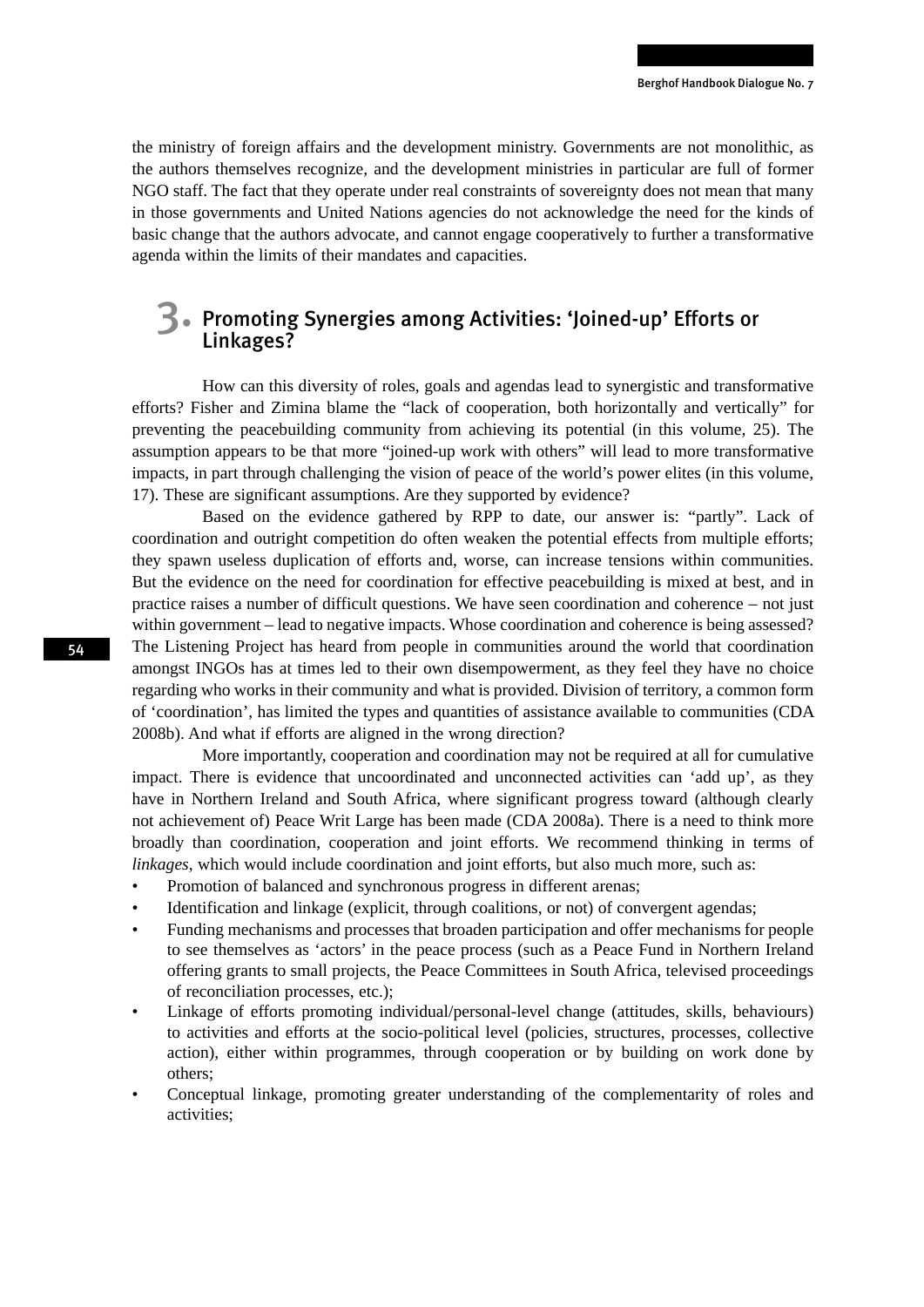Linkage of 'more people' to 'key people'. Civil society peacebuilding efforts often work with 'more people' – the grassroots, local communities, citizens, civil society. Some also work with 'key people' – people or groups who are key to the continuation or transformation of a conflict. These may include government officials or agencies, corporations, militias, religious leaders, youth or others, depending on the context. RPP has found that the failure to link efforts and processes with more and key people, and failure to link Track II and Track I efforts are major contributors to the failure of peacebuilding to 'add up'. These linkages can take a variety of forms – from parallel efforts at the political and community levels, to 'peace committees' such as those in South Africa involving citizens with government and other actors in dealing with violence, to 'peace funds' such as those implemented in Northern Ireland, in which European Union money was made available (through government) for peace related activities while the negotiations were taking place and afterwards (Fitzduff/Williams 2007).

## 4. Conclusion

It is clear that the consensus that RPP found about what Peace Writ Large is – encompassing both stopping violence and promoting just and sustainable peace through social change – is too broad and vague to drive effectiveness. In this article, we have tried to emphasize the importance of the way practitioners engage with these questions for turning these reflections into action, given the reality that peacebuilding practice is 'all over the map' both literally, in terms of places, types of conflict, levels and sectors of action, methodologies and activities, and figuratively, in terms of the motivations and goals of programmes. It is important to engage deeply in reflection and discussion about the peacebuilding agenda. But we also need to be much more specific and much more focused on the context. We need to talk not only about *what* the agenda is, but also *how* the agenda is developed. Have we done an adequate analysis of the conflict and are we working on things that will really make a difference? Have we thought through difficult questions of who the 'community' is and who is being served (and not) by the agenda? Have we fully utilised the resources available to peace practitioners? Have we developed synergies between diverse roles of different actors? Have we explored linkages, and thought about where joint action would be appropriate and useful?

These are the types of questions that need to be thought through in practice. There is no one right answer. There is still much to learn – both about what kinds of changes bring about true transformation, and about how the myriad and diverse peace efforts of peacebuilders can 'add up' to Peace Writ Large.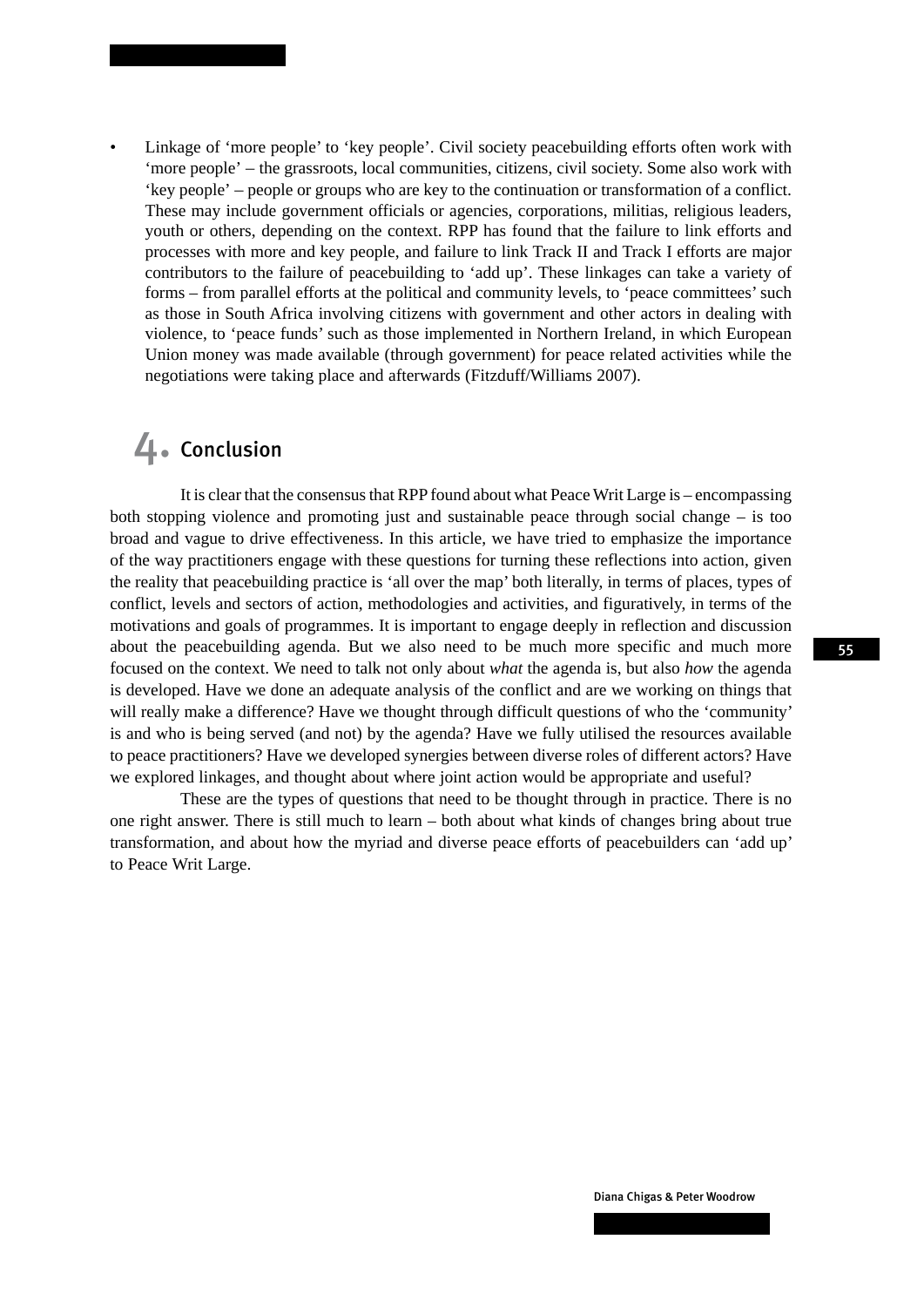## 5. References

- Anderson, Mary and Lara Olson 2003. *Confronting War. Critical Lessons for Peace Practitioners.*  Cambridge, MA: CDA Collaborative Learning Projects.
- Abeygunawardana, Kanaka and Farzana Haniffa 2008 (forthcoming). "Cumulative Impact of Peace Work in Sri Lanka: Conceptualizing Peace beyond Parties to the War." RPP Case Study. Cambridge, MA: CDA.
- Anderson, Mary, Diana Chigas and Peter Woodrow 2007. "Encouraging Effective Evaluation of Conflict Prevention and Peacebuilding Activities: Towards DAC Guidance." Paris: Organisation for Economic Co-operation and Development/Development Assistance Committee (OECD-DAC). Available at www.oecd.org/dataoecd/52/3/39660852.pdf.
- Brown, Dayna 2007. *L'ecoute, premier gage de qualite de tout projet humanitaire,* in: Newsletter of Le Groupe Urgence - Rehabilitation - Developpement (Groupe URD), April 2007.
- CDA 2008a. "Consultation Report: Understanding Cumulative Impacts." Report of the first Consultation of a Collaborative Learning Effort on Understanding Cumulative Impacts. Cambridge, MA: CDA.
- CDA 2008b. "Relationships in the Aid System." Listening Project Issue Paper. Cambridge, MA: CDA (Unpublished).
- Chigas, Diana 1997. Unofficial Interventions with Official Actors: Parallel Negotiation Training in Violent Intra-state Conflicts, in: *International Negotiation* 2, 409-436.
- Dudouet, Véronique 2008. Nonviolent Resistance and Conflict Transformation in Power Asymmetries, in: *Berghof Handbook for Conflict Transformation,* Online Version. Berlin: Berghof Research Center. Available at www.berghof-handbook.net/uploads/download/ dudouet\_handbook.pdf.
- Fisher, Roger and William Ury 1981. *Getting to Yes. Negotiating Agreement Without Giving In.* New York: Penguin Books.
- Fisher, Simon and Lada Zimina 2009. Just Wasting Our Time? Provocative Thoughts for Peacebuilders, in: Beatrix Schmelzle and Martina Fischer (eds.). *Peacebuilding at a Crossroads? Dilemmas and Paths for Another Generation.* (Berghof Handbook Dialogue No. 7.) Berlin: Berghof Research Center, 11-35. Also available at www.berghofhandbook.net/std\_page.php?LANG=e&id=5. [A longer version was published in March 2008 as *Just Wasting Our Time? An Open Letter to Peacebuilders,* available online at http://lettertopeacebuilders.ning.com.]
- Fitzduff, Niall and Sue Williams 2007. "How Did Northern Ireland Move Toward Peace?" RPP Case Study. Cambridge, MA: CDA.
- Ghali, Boutros Boutros 1995. *An Agenda for Peace.* New York: United Nations Department of Public Information. Available at www.un.org/Docs/SG/agpeace.html and www.un.org/ Docs/SG/agsupp.html.
- Hadjipavlou, Maria and Bulent Kanol 2008. "The Impacts of Peacebuilding Work on the Cyprus Conflict." RPP Case Study. Nicosia and Cambridge, MA: CDA.
- OECD-DAC 2007. *Guidance on Evaluating Conflict Prevention and Peacebuilding Activities*. Paris: OECD-DAC. Available at www.oecd.org/secure/pdfDocument/0,2834,en\_21571361\_340 47972 39774574 1 1 1 1,00.pdf.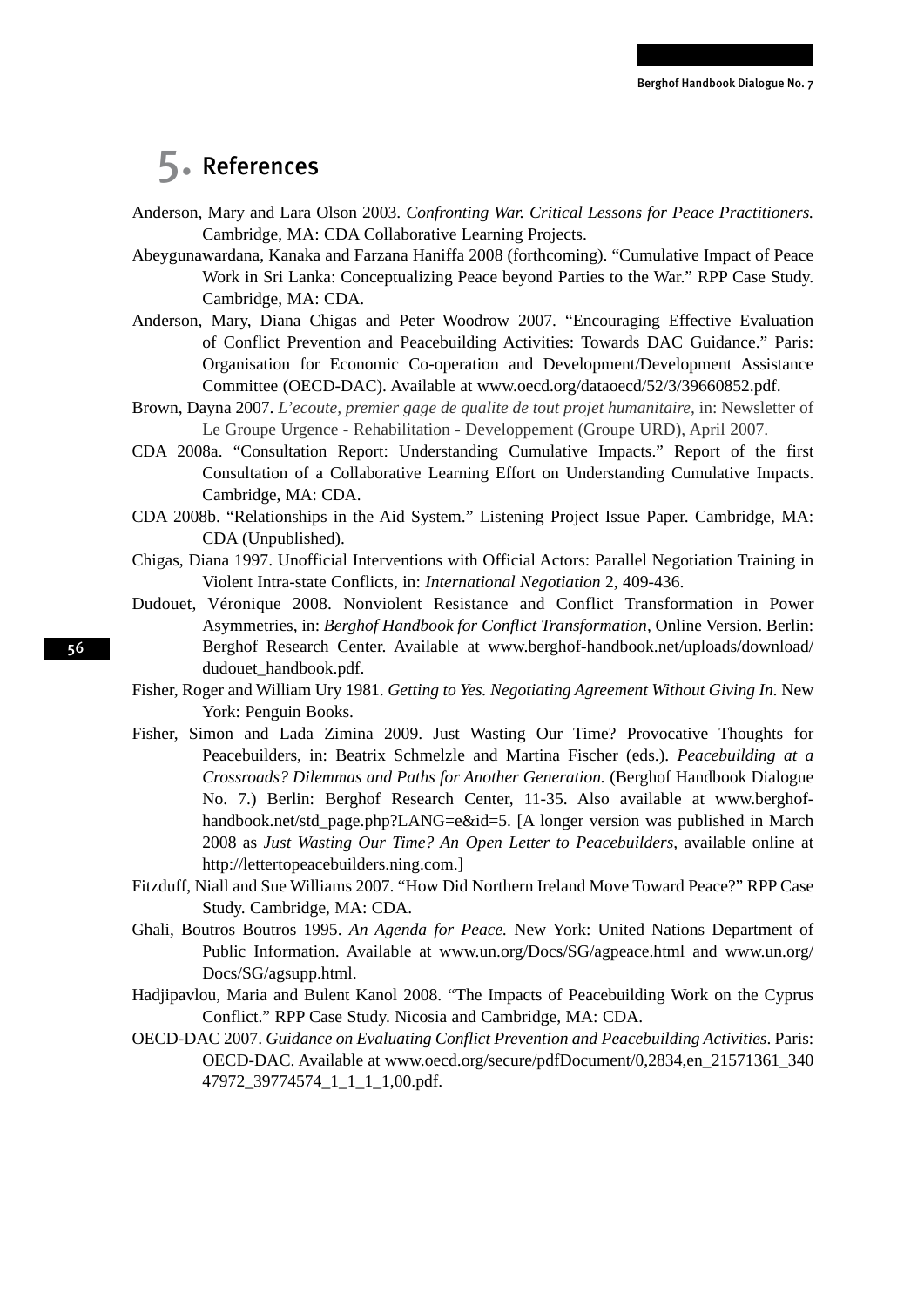- Shaprio, Ilana 2006. Extending the Framework of Inquiry: Theories of Change in Conflict Interventions, in: David Bloomfield, Martina Fischer and Beatrix Schmelzle (eds.). *Social Change and Conflict Transformation.* (Berghof Handbook Dialogue No. 5.) Berlin: Berghof Research Center, 61-68. Available online at www.berghof-handbook.net/uploads/ download/dialogue5\_sochange\_complete.pdf.
- Wohlgemuth, Lennart 2001. "NGO Participation in Conflict Prevention in Burundi." RPP Case Study. Cambridge, MA: CDA.
- Woodrow, Peter 2006. "Advancing Practice in Conflict Analysis and Strategy Development." Cambridge, MA: CDA. Available at www.cdainc.com/cdawww/pdf/article/RPP%20 Article%20Conflict%20Analysis%2020060101.pdf.

All CDA material is available at www.cdainc.com.

[All weblinks accessed 8 January 2009.]

57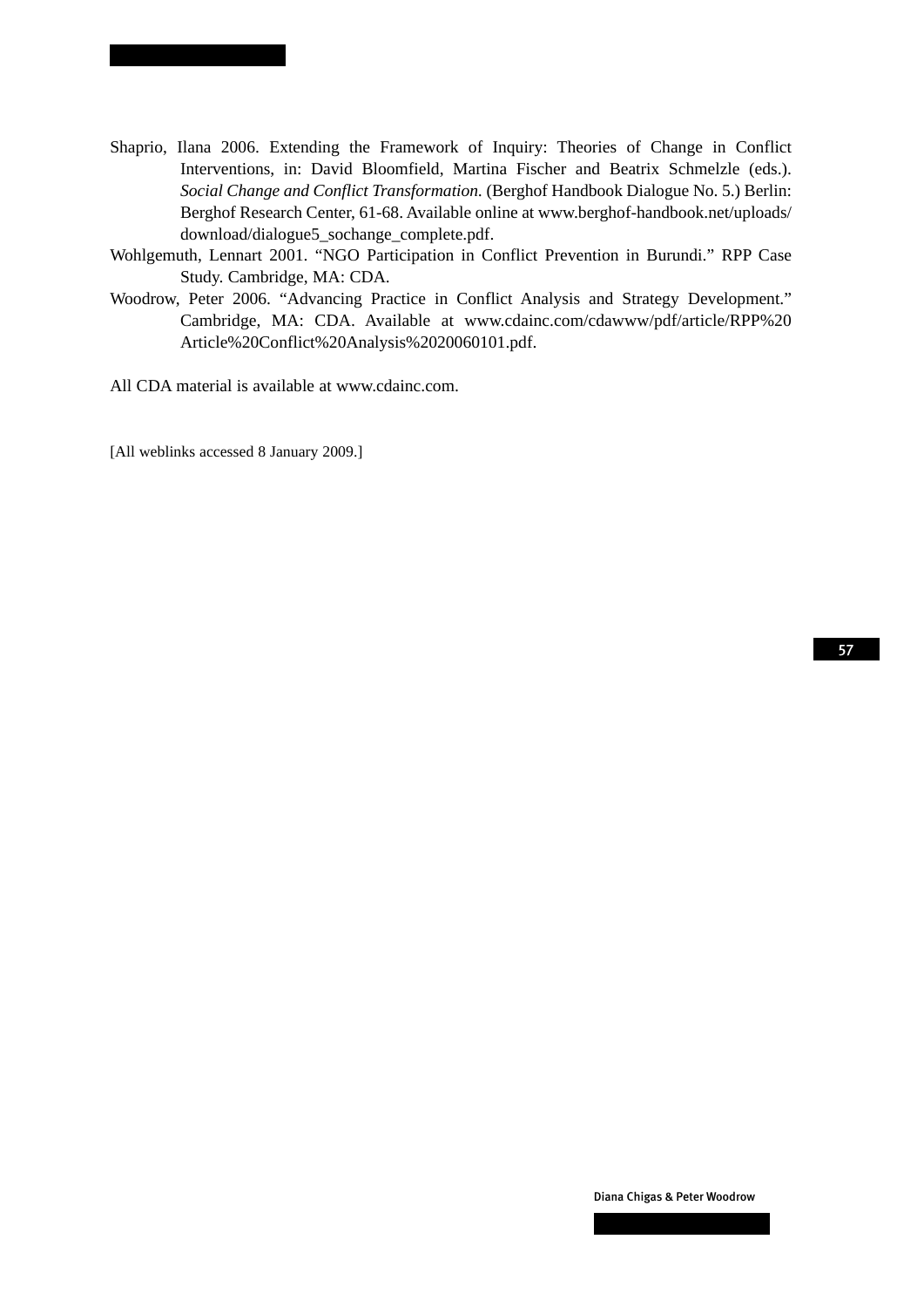**Berghof** Research Forschungszentrum für konstruktive **Conflict Mana** Konfliktbearbeitung

# Mobilizing Public Opinion for Peace: The Next Challenge for the Peacebuilding Communities

A Response by Martina Weitsch

## 1. Introduction

Simon Fisher and Lada Zimina raise a lot of important and timely questions. Their paper is a helpful stimulus for peacebuilders and it has certainly set off discussions. My response aims to contribute to these and if it appears, at least in part, controversial and even hard-edged, this is in the spirit of the provocation of the paper.

While heartily welcoming the arrival of this provocative text, I see two major shortcomings in the authors' argument which I want to address in my comment. First, I want to unpack the conceptualisation of peacebuilding, especially Fisher and Zimina's use of terms like 'peacebuilding community', 'global society' or 'change agents' (*Section 2*). The second deficit I detect is with respect to important actors and dimensions of action. In particular the European Union, which has set up a variety of peacebuilding activities in the past two decades, is completely absent from the analysis. The same applies for activities of civil society actors at the EU level. There is scant reference to the role of NGOs working in this regional setting, nor is there any reference to the EU as a distinct and important actor for them to relate to. I argue that the experiences of these actors have to be analysed more carefully, and present some of them in *Section 3*. In the final section, I will address what I see as a crucial next step in building peace and achieving greater social justice: how to galvanise public opinion, take personal responsibility and thus help to generate political will.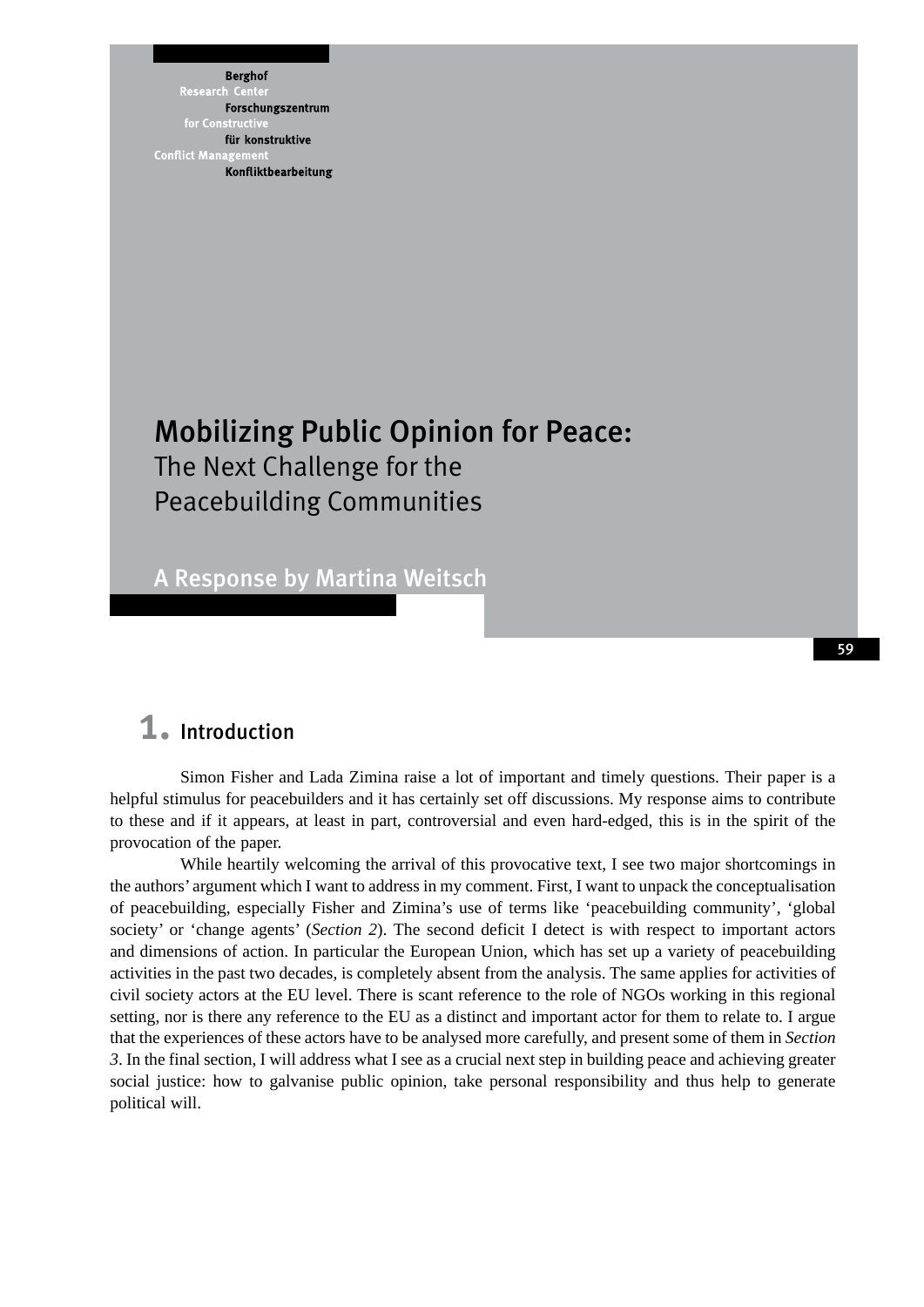# 2. Clarifying Terms: Success or Failure of 'Peacebuilding Communities'

I want to question, first, the conceptualisation of peacebuilding that is suggested by Fisher and Zimina. At a first glance the distinction between a technical and a transformative approach seems helpful. But on closer inspection, it appears too short-sighted. There are many other categories according to which the peacebuilding communities might be distinguished: along a spectrum from peace movement to peace industry, from grassroots to international focus or origin, from a personal to a political approach and from a local to an external intervention concept. Each of these 'peacebuilding communit*ies*' will define their concepts differently.

Clarification is also needed when it comes to the term 'change agents'. Fisher and Zimina use it in a way that implies that change agents are always a force for good. I think this is too simplistic. In many conflict settings we can observe strong actors that strive for social change, but in a way that serves their own particular interests and does not respond to social needs. We need to be clear whenever we use such a term that we specify change agents *for what*.

I see a need to clarify what different peacebuilding communities there are and where the concrete fault lines may lie which impede our success.<sup>1</sup> I have said above that I see peacebuilding communities as a highly differentiated range of groups and organisations with different origins and focal areas – which needs to be taken into account to aid analysis of successes or failures. A full description of all the different facets of the peacebuilding communities is beyond the scope of this short response, so I will only talk about one of the key distinctions that could be made. It is what I will call the division between the 'peace industry' and the 'peace movement'.<sup>2</sup>

### 2.1 Peace Industry and Peace Movement

The difference in the definitions of success and failure between these two communities relates first to the time frame: the peace industry plans within a shorter term framework; the peace movement uses a longer term one. Second, they use different types of measures: in the peace industry they are related to project cycles and project output; in the peace movement they are related to changes in social paradigms.

The peace industry, in its extreme form, characterises the groups and organisations which are criticised by Fisher and Zimina as taking a too technical approach. The focus is on projects, on donors and on achieving the objectives of contracts. It can attract people who see peacebuilding 'out there' as a bit of an adventure, as a better lifestyle than could be achieved elsewhere. This attitude is not limited to international (for which read: Northern) NGOs, but there are a lot of such NGOs among this section of the peacebuilding communities. They are as likely as anyone else to have good intentions and good ideas; but the constraints of the funding proposals and contracts, and the fact that a lot of the money that is available comes in huge amounts which require elaborate management and administration, all militate against implementing organisations being anchored in local communities affected by violence.<sup>3</sup>

<sup>1</sup> By talking about 'our' success, I am clearly aligning myself with these peacebuilding communities and am looking at them from the inside. That has risks – one of which is that one is too critical; the other that one is not critical enough. I recognize this and have attempted to minimize both faults.

<sup>2</sup> I recognize that some will feel offended by this division. It is one which I use to make a point. It is not intended to denigrate anyone's effort. It is, in some ways, a caricature and therefore prone to the potential failure of caricatures.

<sup>3</sup> *Editors' note*: See also the contribution of Goran Bozicevic to this Dialogue (69-76).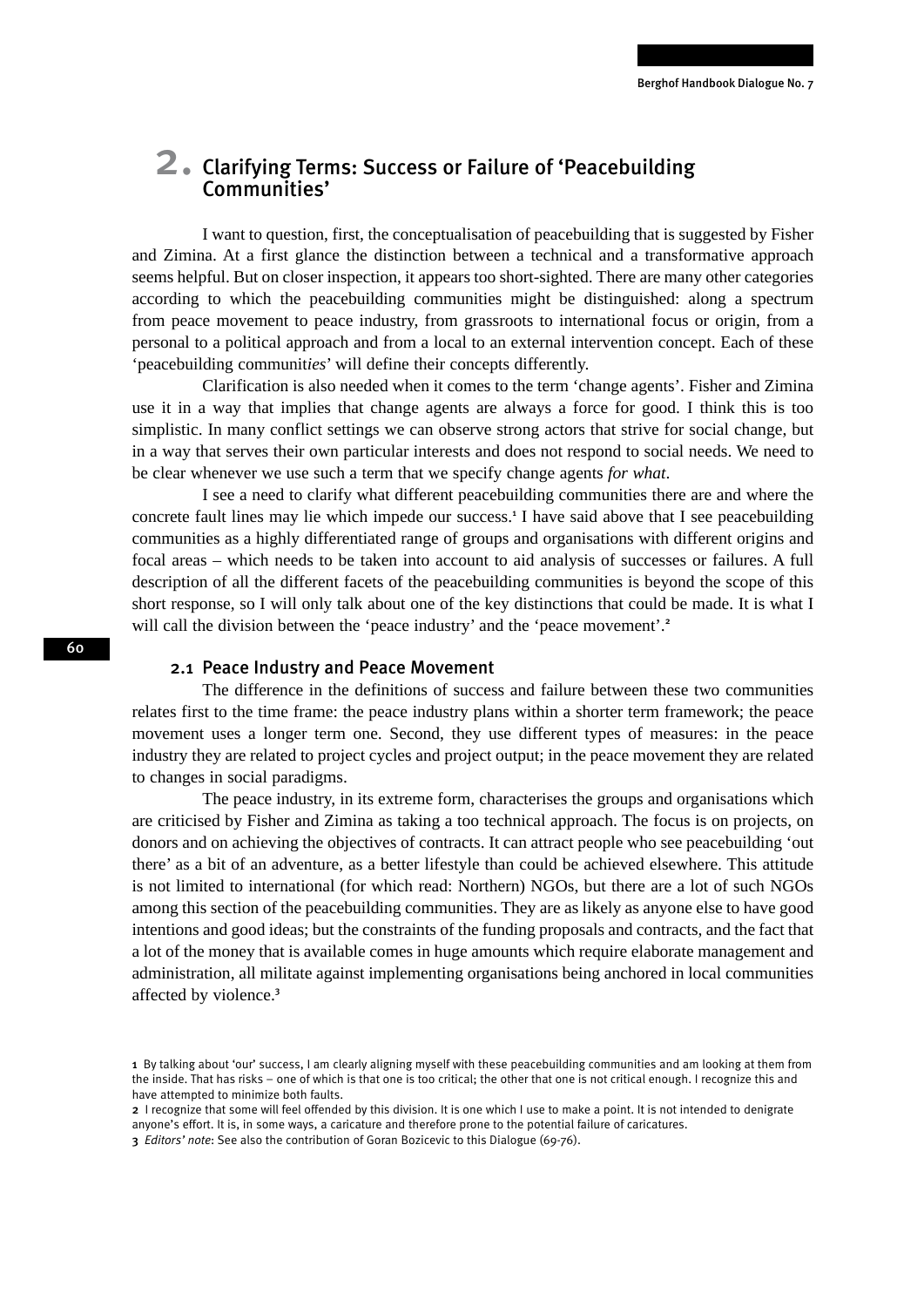These organisations are also more likely to be seen as being co-opted by the powers that be. For example, there is much effort in some quarters to buy them into high-tech security and surveillance equipment for their own safety, which would in turn give the security technology industry (an industry heavily based in the arms industry) a 'good guy' image.<sup>4</sup> It has to be said that this attempt has met with only limited success among the NGOs concerned; but even a limited buy-in to the thinking that comes from this sector involves serious risks.

There is the question of how engaged and connected with local societies such organisations are or can be on the ground. Again, experience varies and there are peacebuilders in this type of NGO who are working on a small scale at local level, living with local people and experiencing the privations of life in areas of actual violent conflict or the immediate aftermath of such conflict. But there are also those who live comfortably in ex-pat enclaves.<sup>5</sup>This, too, is a risk for this part of the peacebuilding communities, because the knowledge of those who are working in conflict or post-conflict situations is invaluable to those who are working on advocacy or more technical aspects. Isolating oneself from the experience of conflict can seriously undermine both valuable knowledge and credibility.

The peace movement, on the other hand, has lost its momentum, thus affecting the outreach and impact of peacebuilding activities. We had a sense of direction in the anti-nuclear marches, the marches protesting against the Vietnam War – it seemed so easy back then. But the nuclear arsenals are still there, even if they are smaller. Where have the drive and the energy gone? Today there is a sense of fragmentation. The anti-war protests in 2002 and 2003 did not have enough of a unifying impact (even though they were impressive), because there were too many different groups focusing on their issues. Despite the fact that they were essentially about saying 'no' to an illegal war about to be started by 'our' governments, I remember being uncomfortable about the range of slogans represented on the march in Brussels – there were many different voices demanding many different things. The message that this was first and foremost about peace and not about being 'anti-UK' or 'anti-US' got drowned out. (This was also one of the ways in which the media were able to sideline the focal message.)

That fragmentation has also meant that it has been difficult to keep the momentum of these marches going in other ways; of keeping up the pressure on our governments so that it would result in action. Marches are not the only way that the peace movement can be effective; but in order to be effective as a long-term factor in changing the political landscape, it has to have some common focus. A commitment to nonviolence, for example, could serve as a common focus and foster the credibility of peacebuilding activities.

### 2.2 Peacebuilding and the Corporate Sector

Apart from the need to join in social movements, linkages with the corporate sector will be essential for long-term strategies.

In a globalised world, the corporate sector, often but not always in the form of multinational companies, wields power in a way that is quite alien to old-style political engagement. Getting a message across to a member of a national or the European parliament has little tangible effect in that context. Industrial and commercial lobbies, connections between political and economic power bases all mean that even governments have less power than we might think. The ability of business to move capital and production from one part of the world to another implies that a different relationship with business is necessary.

<sup>4</sup> For example, at a conference in Brussels in 2005 called "Faster and More United – The Debate about Europe's Crisis Management Capacity" the high-tech industry was out in force, getting excited about all manner of hardware and software which would guarantee the safety of actors in the field – with some passing reference to the spin-off into open source intelligence thus available to decision-makers.

<sup>5</sup> One young man I spoke to, who recently returned from an assignment in the field, stated that, "Europeans just wouldn't be able to cope with living with the deprivations of local people" – this with reference to certain countries in Africa…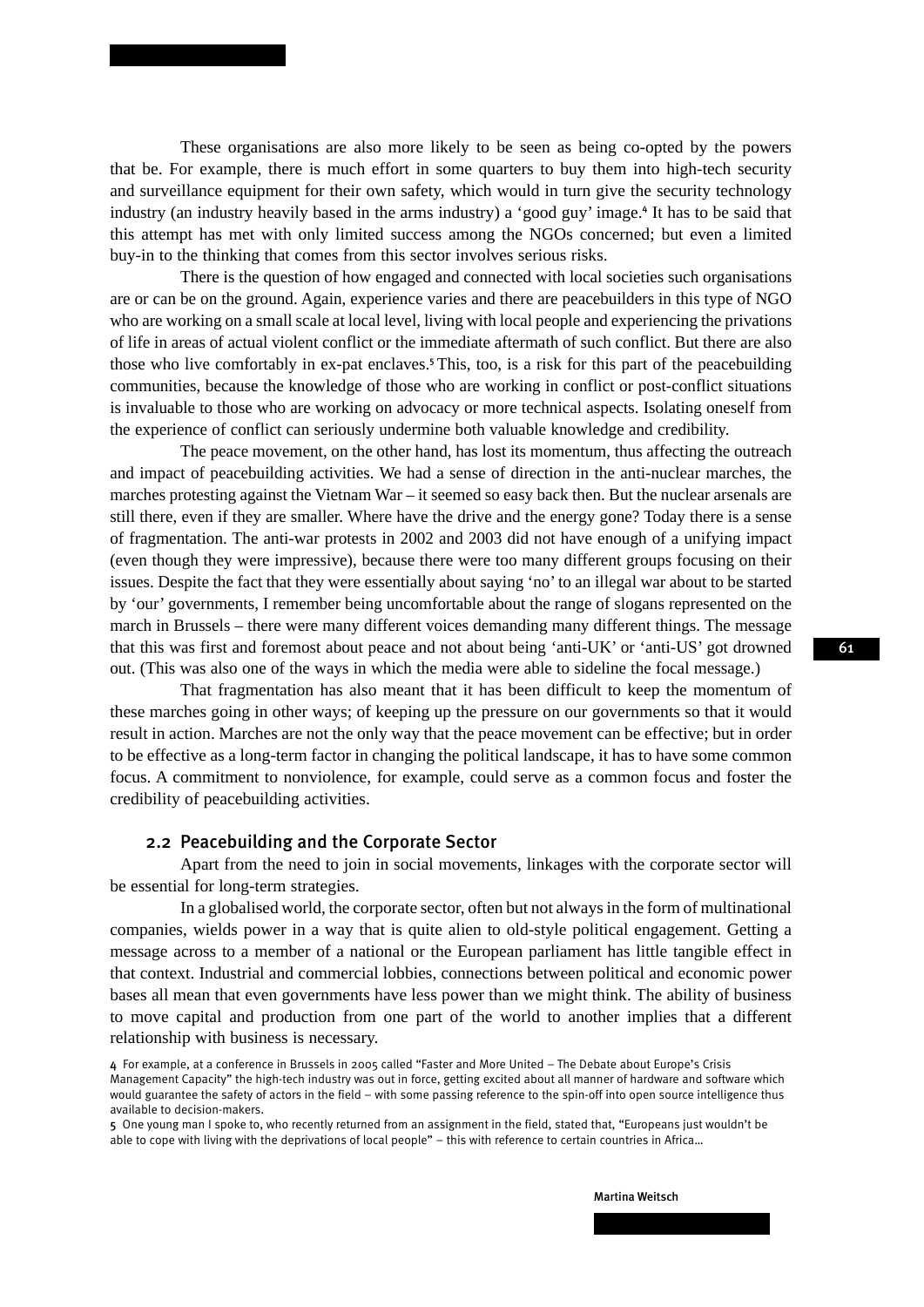The peace movement has not had a good track record of engaging here. Business, even more than governments, is seen as 'the enemy' and engaging with it is seen as quite close to selling out. So we need to develop ways of engaging with business that do not involve selling out. Fisher and Zimina's point about the role of business going well beyond a bit of Corporate Social Responsibility (CRS) is well made – but we have to start somewhere. If engaging with business at the CSR level gets us and our ideas in through the door, then that may be worth it. Just as in government, in business there can be insiders who are looking for alternatives; it is important to find them and to network with them.

In this context, the peace industry might have a better starting point, as the actors in such organisations are more likely to come across as 'professional'. But there is a risk that the peace industry, too, has too narrow a view of the private sector. They might see private sector actors primarily as potential donors and therefore only important as sources of money. Or they might see them primarily as competitors: if the private sector engages in peacebuilding directly, working with local populations (who may well be their employees) then where does that leave the NGOs? In some cases, the private sector also operates as a contractor on major reconstruction projects where government money is flowing (potentially away from NGOs).

Clearly, this is an area where peacebuilding communities need to proceed with caution and with good analysis; where we need to avoid getting involved with those corporate actors who want to maintain the status quo which guarantees them maximum profit. But some engagement is important and unavoidable.

At the end of the day, despite the differences, there also are synergies: the different communities need each other and we should build on differences as being a strength.

## 3. NGO-Cooperation at the European Regional Level

In this section, I want to fill a blind spot in Fisher and Zimina's analysis and present some experiences of NGO-networking at the European Union level. For the last 8 years, peacebuilding NGOs focusing some or all of their work on advocacy within the EU decision-making structures have developed a platform within which they cooperate and collaborate. The platform, formally established in 2001, is called the European Peacebuilding Liaison Office (EPLO). It has, in July 2008, some 25 member organisations ranging widely across the peacebuilding communities.<sup>6</sup>

EPLO was founded as a result of the initiative of a number of NGOs, the history of which goes back to 1997. 17 organisations were listed as founding members in the founding document. The express purpose of the organisation was and is twofold: to provide advocacy towards EU institutions on issues relating to conflict prevention and peacebuilding, and to ensure that member organisations have the necessary information about conflict prevention and security policy approaches of the EU to enable them to engage effectively at that level.

Starting with a secretariat of one person, the organisation has grown to a small office of 6 staff. It works predominantly through a number of thematic working groups and continues to make its decisions in a democratic and transparent way. It produces policy papers and reports, advocates at all levels in the European institutions, and has, in the last few years, participated in EU- and Member State-funded projects on conflict prevention and peacebuilding.

Why is this relevant to the discussion? The most important reason is because EPLO is, at least in part, a response to Fisher and Zimina's comments on the issue of 'jealous autonomy'.

6 Further information on the current membership of EPLO and its organs can be found at www.eplo.org.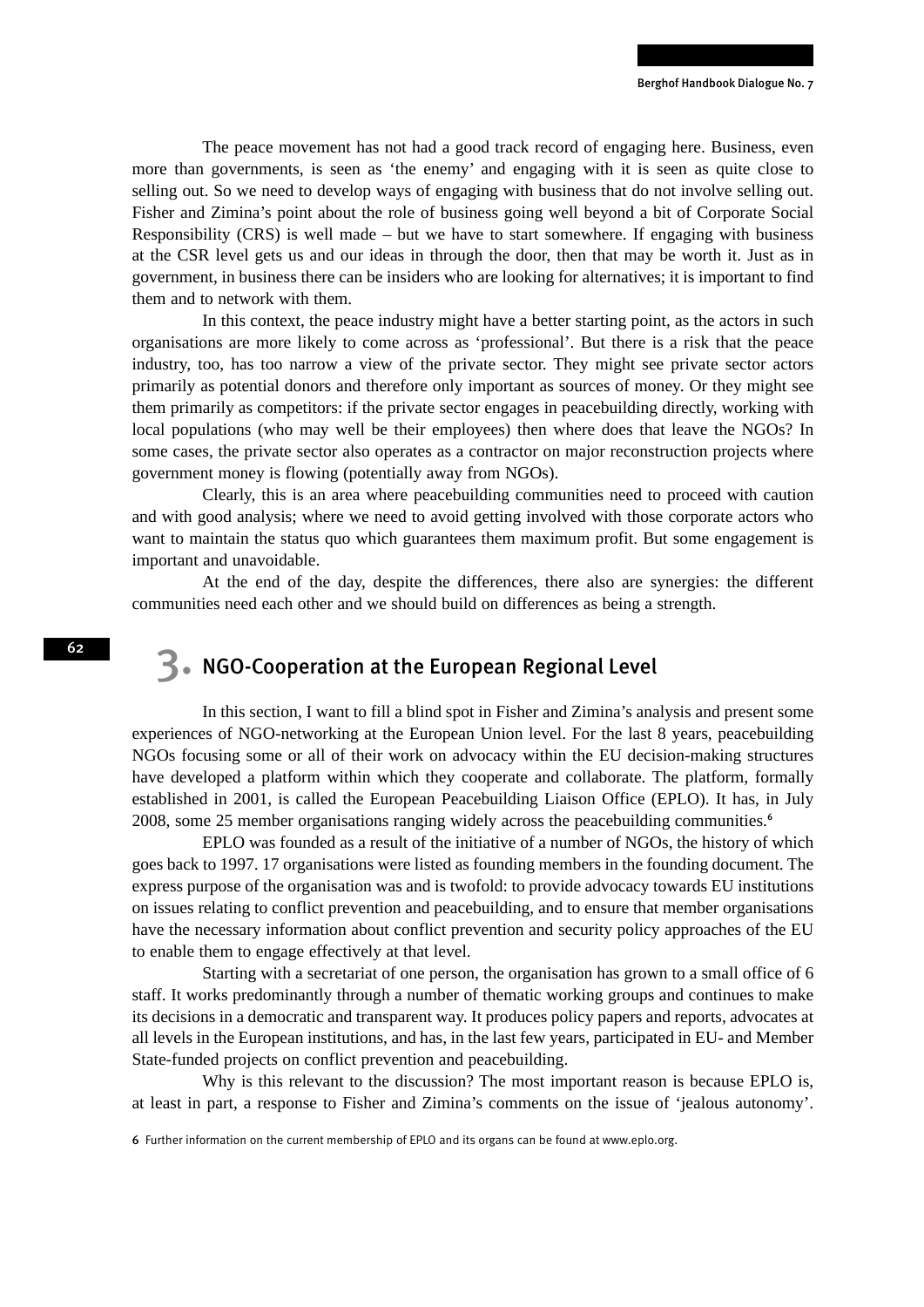EPLO is a platform which for the first four years of its existence survived entirely on contributions from member organisations. Its members have made a commitment (reinforced again and again in decisions of the General Assembly) to retain sufficient financial independence to survive without external funding. It has worked successfully on joint projects with funding from governments and from the EU and has thus overcome the implicit jealousies regarding funding and political visibility. It is, in short, a model which shows that 'jealous autonomy' is not inevitable.

It is also important to say that EPLO is a significant part of the inter-platform dialogues at the European regional level, where NGOs from different sectors (development, environment, peacebuilding, human rights, etc.) come together to develop joint positions and joint approaches on relevant issues. So there is a degree of developing connections between people thinking about the drivers of conflict from different angles, also a point urged by Fisher and Zimina.

Of course, EPLO is not the only network or platform of peacebuilding NGOs. For example, the European Centre for Conflict Prevention (ECCP)<sup>7</sup> and the Global Partnership for the Prevention of Armed Conflict (GPPAC)<sup>8</sup> both seek to connect peacebuilding organisations and help them to work together more effectively. The reason EPLO is highlighted here is because it is the one and only network which focuses exclusively on the European Union (EU) and thus brings into focus the important role the EU itself plays in the area of peacebuilding.

### 3.1 The Significant Role of the EU in Peacebuilding

The EU undertakes a significant amount of external action and some foreign policy on behalf of the Member States.<sup>9</sup> It acts for the Member States in international fora, for example the World Trade Organization (WTO). As trade is an important factor in terms of economic justice, and as such can be a conflict driver as well as a force for good, the EU's action can have a clear impact on issues of social justice. Furthermore, the EU's much criticised Common Agricultural Policy, its fisheries policy, its emerging energy and more developed environmental policies all have a bearing on the question of how to build sustainable peace globally.

The EU has also developed policy approaches which could be a model in being change agents for peace. The EU is, after all, in itself a peace project and as such exceptionally successful, in the sense that it has contributed to reconciling countries that confronted each other as enemies in the Second World War. For those of us old enough to remember this war itself or, as in my case, the immediate aftermath, this is a point which cannot be made too often.

But even more recently, the Cotonou Agreement (on cooperation with African, Caribbean and Pacific states) agreed in 2000, the Göteborg Programme (on conflict prevention) agreed in 2001 and the establishment of the Peacebuilding Partnership under the Stability Instrument (in 2007) are all steps towards a more conflict-sensitive approach on the part of the EU. This does not mean that the EU has already successfully mainstreamed its policies according to peacebuilding necessities. It has to be said that EU policies in themselves are very often contradictory. But there are signs that the political discourse at the EU level is more conflict-sensitive than the discourse in some of the European capitals. This is also where points of entry can be found for NGOs and their networks in mobilizing for peace.

8 For more information see: www.gppac.net/page.php?id=1.

<sup>7</sup> For more information see: www.conflict-prevention.net/page.php?id=76.

<sup>9</sup> This comment is too short to go into detail about the role of the EU in conflict prevention and peacebuilding. For a detailed analysis of this see QCEA 2007, available at www.quaker.org/qcea/archive/index.html#download or www.eplo.org/index. php?id=225.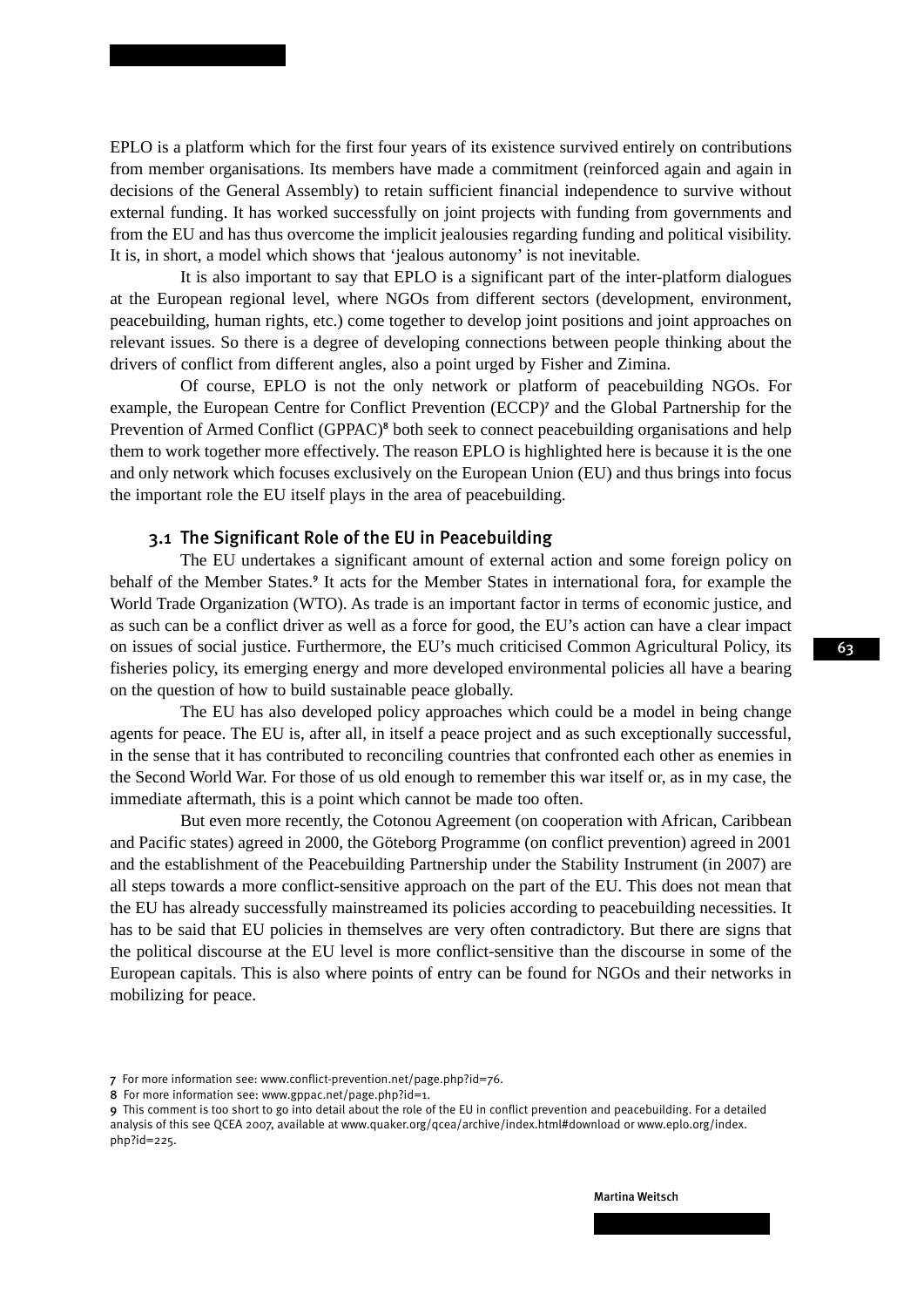### 3.2 Achievements and Limits of NGO-Cooperation and Lobbying at EU Level

In many ways the peacebuilding communities are relatively new in the EU environment. Development and humanitarian NGOs are much more firmly established in the minds of decisionmakers. That said, the peacebuilding community as represented by EPLO (and a number of other NGOs who work in project partnerships with EPLO) has made some significant steps in the right direction. Some examples are:

- the successful negotiations surrounding the establishment of the Peacebuilding Partnership<sup>10</sup> in the context of the Stability Instrument;<sup>11</sup>
- the development of an ongoing dialogue with the Council Secretariat of the EU and with actors responsible for crisis management;
- the establishment of EPLO as a partner in dialogue about the development/security nexus and issues of conflict sensitivity;
- the successful discussion with the European Investment Bank on their approach to conflict sensitivity in their lending decisions.

More specifically, in a process pursued by EPLO over the last four or so years, dialogue with the EU on civilian crisis management has also evolved from a position where NGOs were not even considered as being part of the picture to a position where we have built enough trust with decisionmakers to have ongoing dialogue.<sup>12</sup> This process is an important part of working with people within the policy and decision-making frameworks who might be looking for alternatives; though in this case the people concerned (the Member States' representatives within the relevant decision-making structures) might not have realised from the start that they were looking for this. But in the medium term, it has been acknowledged both by them and in an unpublished independent external assessment of EPLO's work that minds are being changed.

What works in this context is persistence (we are dealing with busy people and we are not usually at the top of their list of priorities), a professional approach (if we say we will deliver something, then we do), engagement at the right level (we inform ourselves well before we engage about the issues which are important to the people we talk to, we understand where they fit into the big picture and we respond to this), and an attitude of partnership (we all want to make a positive impact and there is no 'us and them' attitude). In other words, we try to act in a peaceful and nonviolent way.

Nevertheless it has to be admitted that more must be done in order to enhance effective networking among CSOs and between those actors and the EU agencies. And as so often, the very aspects that work also present some of the difficulties:

- sometimes the demands made on us make delivery very difficult short time-scales, lack of funding and difficulties with the bureaucracy of visa requirements, for example, make it difficult to bring local actors from the field into the discussions, and we have to deal with the credibility dilemma which this presents;
- those of us, like me, who sometimes want to be more radical than is helpful in discussions with policy makers have to accept that we have to curb those instincts, and we have to accept that this can leave us with questions of integrity;
- the ongoing failure to reach the highest levels of decision-makers also means that we may not quite be getting our message to where it is most needed. Talking to the people we talk to

<sup>10</sup> For more information about the Peacebuilding Partnership see: http://ec.europa.eu/external\_relations/ifs/pbp\_en.htm.

<sup>11</sup> For more information about the Stability Instrument see: http://ec.europa.eu/external\_relations/ifs/index\_en.htm.

<sup>12</sup> This process has been documented by QCEA and EPLO in the joint paper *People are Party to Building Peace*. Accessible at: www.quaker.org/qcea/archive/index.html#download or www.eplo.org/index.php?id=224.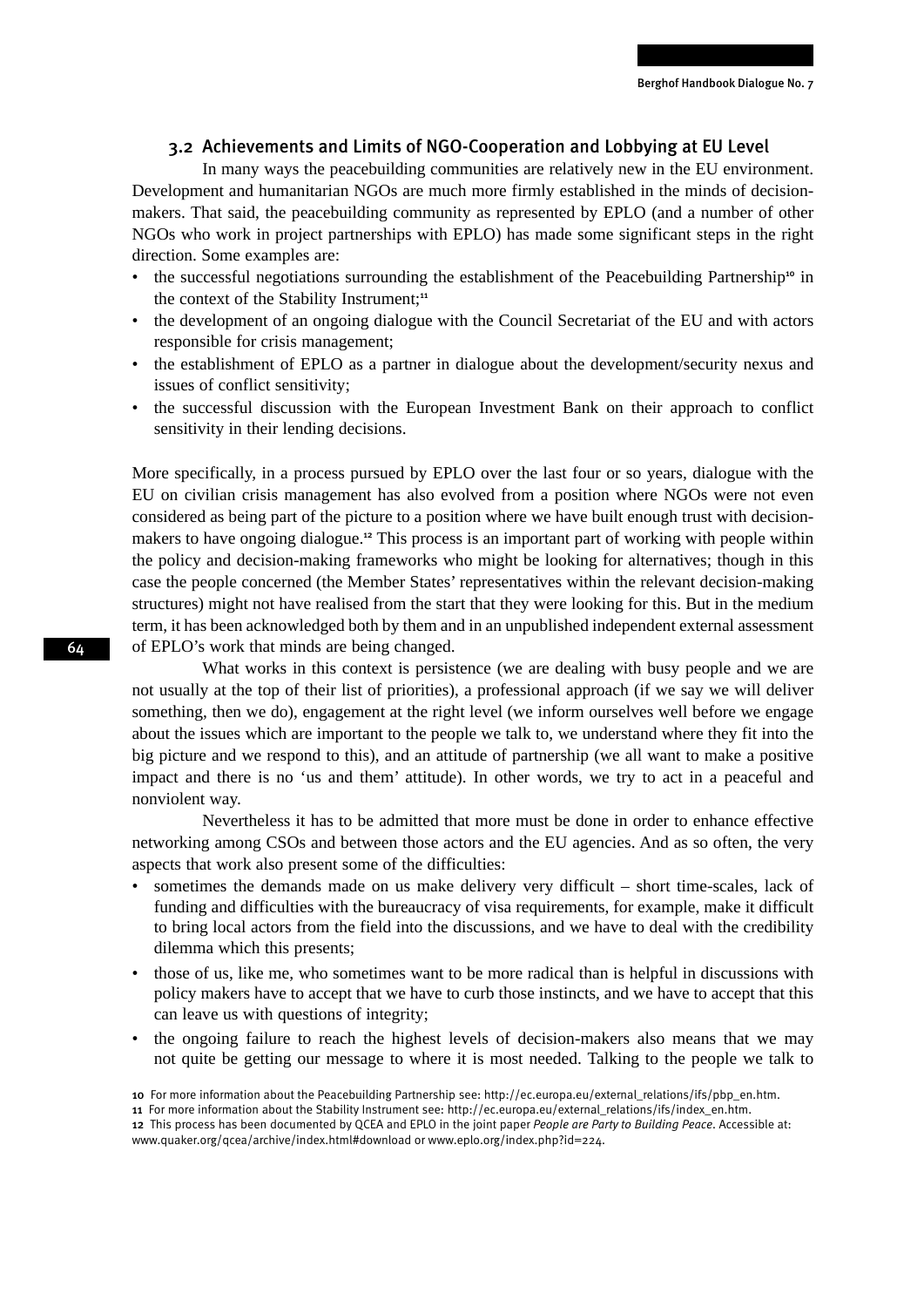can sometimes feel like preaching to the choir. They are already convinced. We might have to comfort ourselves with the sense that we provide them with the information and analysis they need to influence policy at higher levels.

## 4. Mobilizing Public Opinion and Generating Political Will

As has been outlined in the previous sections, mobilizing representatives of the corporate sector and political decision-makers is essential for peacebuilding. But this in itself is not enough, although without it nothing else will have lasting effect. We live in a globalised world where powerful interests are at work guarding the status quo for themselves and for their profits – those powerful interests include us, but equally importantly also the corporate sector, political elites, groups and individuals everywhere who benefit directly from violence and war. In order to change the status quo, it is therefore imperative to get public opinion galvanised.

What I mean by public opinion in this context is the response of the general public in the global North to the issues which the peacebuilding communities are trying to address. My own – maybe slightly caricatured – view of public opinion is that people are affected to a certain extent by what they see in the media about conflict in other countries (the nearer to home the more affected they are likely to be), but they tend to forget the issues when they have faded from the headlines. They are not very likely to see the connections between their relatively privileged lifestyle and the conflicts they hear about. They are not willing to change their own lifestyles to contribute to changing the glaring inequalities in the world. And they would not readily vote for politicians who focus on peacebuilding mainly because elections tend to be focused on domestic issues.

The media have a role to play here, but they, too, cater for what they perceive to be the things that the public is interested in. So the peacebuilding communities need to focus on how to get their message into the media *and* how to make it resound with the general public. One can imagine several ways to tackle this: not just by focusing on documentaries and news programmes, but for example by getting our message into the story lines of soap operas. Maybe we should develop some sort of reality TV competition which picks up on our issues. Some of the organisations in the peacebuilding communities have extensive experience in working with and through the media;<sup>13</sup> we need to encourage them to also look at how to shift the thinking in the global North. Furthermore, there are some political allies in political parties who might give us a platform; we should use those. If we can identify a common product which many people buy regularly which is connected to fuelling specific conflicts, then a mass campaign for their boycott might contribute to a shift in thinking (South African grapes, Barclays Bank – both during the Apartheid years – are good examples). Finally, another way of shifting public opinion can be to engage young people: getting peace education into schools can help to sensitise children to the *local* issues of bullying and how to deal with them; such steps can then also develop awareness of more global concerns.

In short, politicians and the corporate sector listen to public opinion if it affects the ballot box or the bottom line. That has been demonstrated if nowhere else then in South Africa (in terms of the bottom line).<sup>14</sup> To effect real change, public opinion has to be part of the equation so that there is an intrinsic wish on the part of politicians and corporate interests to change their behaviour and thus change the world. That is the greatest challenge the peacebuilding communities face in the global North. It is the next task the peacebuilding communities must tackle jointly, by developing approaches which build on all of our strengths. We all have something to bring to that task; we all

13 One example is Search for Common Ground; see: www.sfcg.org.

14 The boycotting of South African imports and companies during the Apartheid years at least contributed to the end of Apartheid.

Martina Weitsch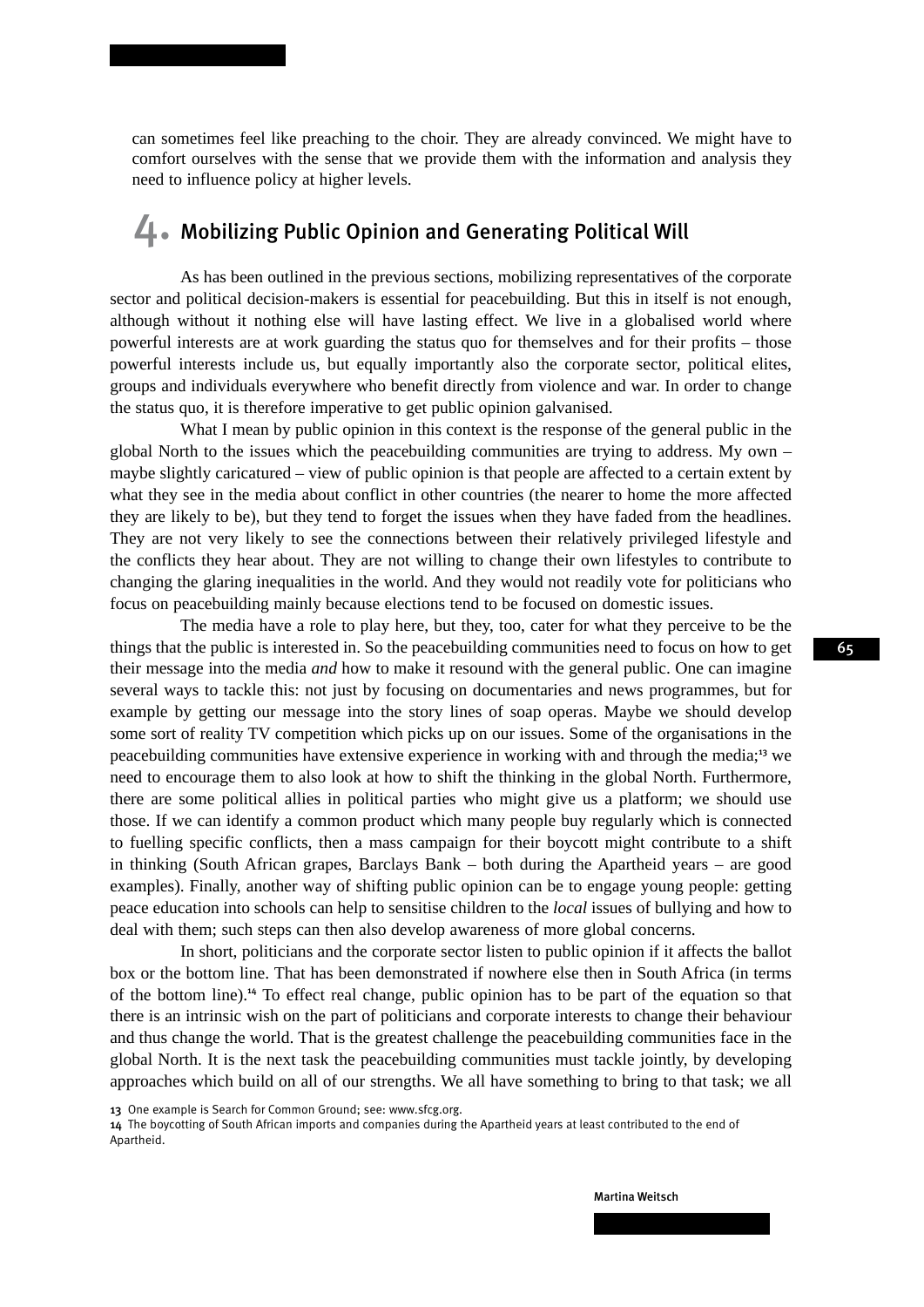need to share our dreams, our technical and political knowledge, our networks, our influence and our financial resources. If we can do that, not only will we no longer be wasting our time, we will be the change we want to bring about.

In addition, we have to take personal responsibility in our daily lives and improve our private capacities for peace. Peacebuilding should be based on the firm foundation of seeking to achieve appropriate nonviolent, political systems for conflict resolution everywhere. But a lot of conflict is driven by global inequalities; in order to gain credibility in peacebuilding, those who benefit from that inequality (in particular in the global North) first of all have to focus on political change of their own policies. The feminist movement of the 1970s postulated that the personal is political. It is. But that also implies that the political is the personal. We cannot hide our own affluence behind either political or technical activism. Are we prepared to do that?

It means that we – who consider ourselves part of the peacebuilding communities – accept that we are part of the problem. We have to shift our view and accept that 'us' going off to help 'them' is unlikely to be the complete or even necessarily an appropriate answer. We need to see ourselves less as the 'decision-makers' in terms of what is 'good for them' but rather as listeners to the solutions which are developed by those people who are suffering under the current political status quo. And, as a consequence, we have to be prepared to give up our enormous privileges. We need to consume less (energy, water, food, other resources). We also have to ask ourselves where our own complicity is. Are our pension funds invested in companies that are complicit in holding up a globally or locally unjust system? Do we hold shares in these companies directly? How are our organisation's funds invested? Do we bank with the financiers of companies who work directly against the interests of peace?

As long as we think of 'global society' as 'the powerful', we are still a long way from recognizing that we are all part of global society. We – as groups and individuals – have some room to manoeuvre and a certain responsibility to act for a secure and just global society. Security is indivisible. As long as there is anyone in the world who suffers injustice and insecurity, none of us has security and justice. I believe that only the incorporation of this radical recognition will allow us to adopt an approach that will lead to significant (global) change.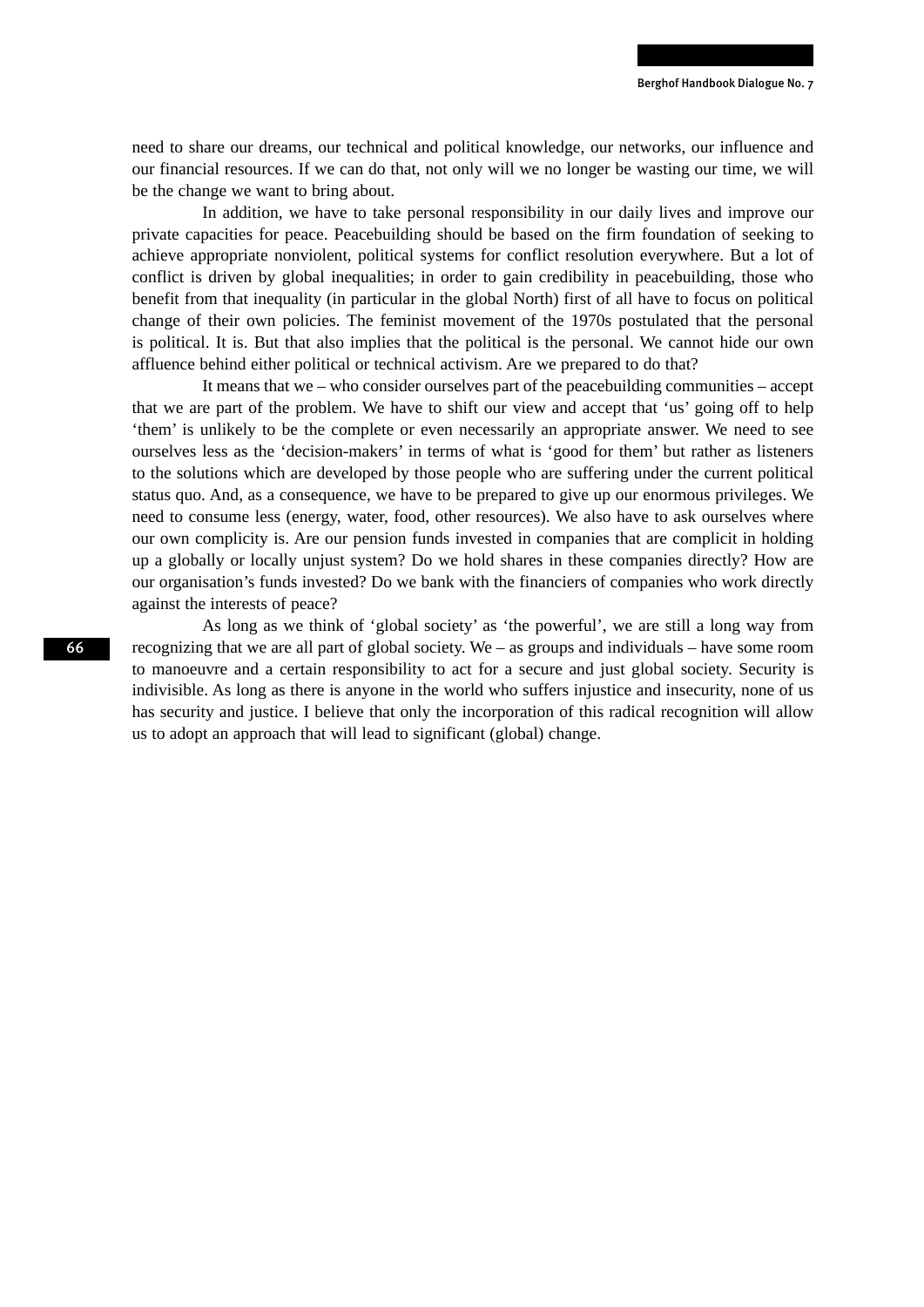## 5. References

- Fisher, Simon and Lada Zimina 2009. Just Wasting Our Time? Provocative Thoughts for Peacebuilders, in: Beatrix Schmelzle and Martina Fischer (eds.). *Peacebuilding at a Crossroads? Dilemmas and Paths for Another Generation.* (Berghof Handbook Dialogue No. 7.) Berlin: Berghof Research Center, 11-35. Also available at www.berghofhandbook.net/std\_page.php?LANG=e&id=5. [A longer version was published in March 2008 as *Just Wasting Our Time? An Open Letter to Peacebuilders*, available online at http://lettertopeacebuilders.ning.com.]
- Quaker Council for European Affairs (QCEA) 2007. *Peace and Peacebuilding. Some European Perspectives.* Papers from the QCEA/QPSW/QUNO Conference in October 2006. Brussels: QCEA. Available at www.quaker.org/qcea/archive/Peace%20and%20Peacebuilding%20 -%20Some%20European%20Perspectives.pdf.
- Quaker Council for European Affairs (QCEA) and European Peacebuilding Liaison Office (EPLO) 2008. *People are Party to Building Peace. What Role Can and Do Non-governmental Organisations Play in Relation to the EU in the Context of Conflict Prevention?* Brussels: QCEA & EPLO. Available at www.eplo.org/documents/QCEA\_EPLO\_paper.pdf.

[All weblinks accessed 8 January 2009.]

67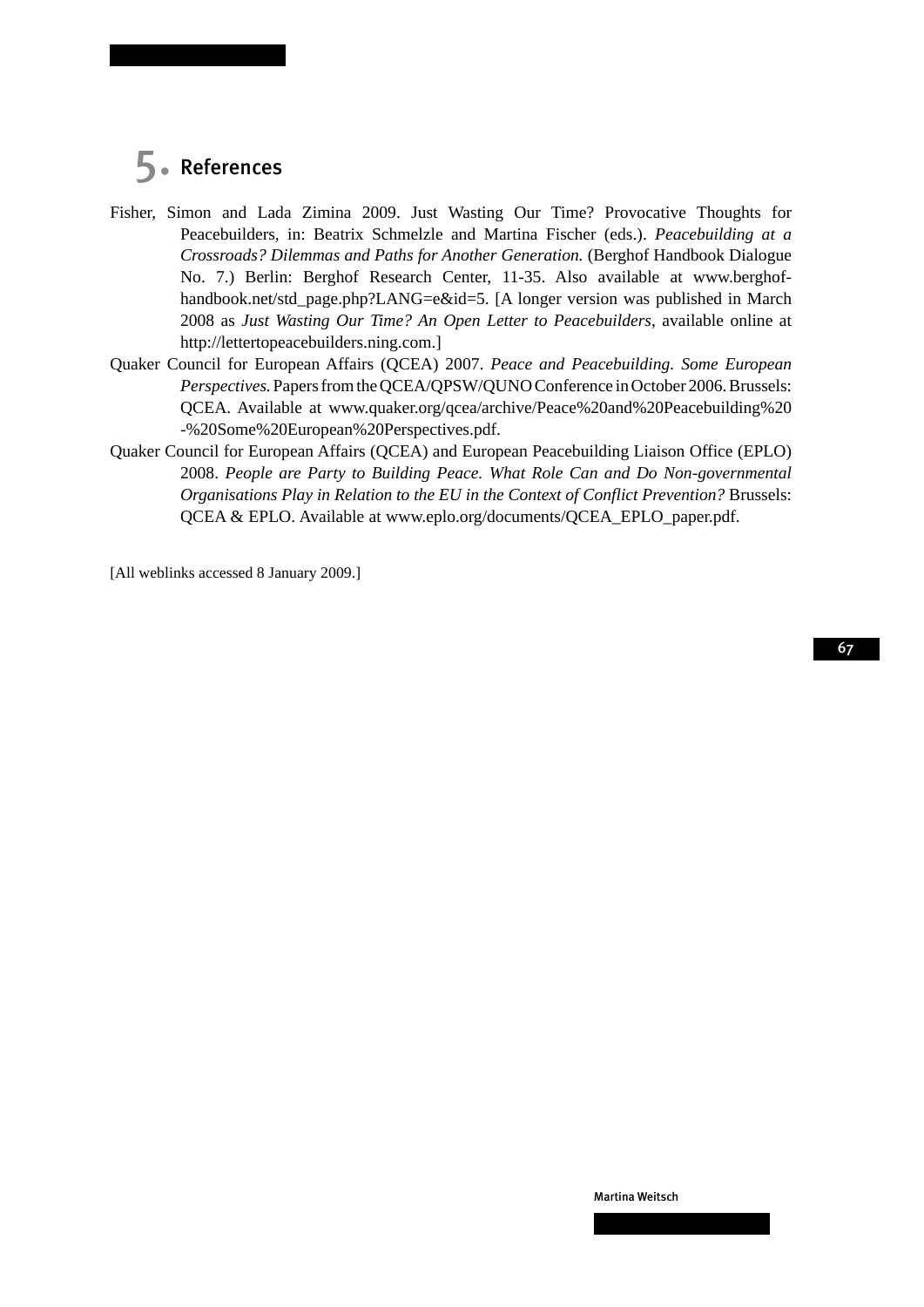**Berghof** Research Forschungszentrum für konstruktive **Conflict Mana** Konfliktbearbeitung

# Reflections on Peacebuilding from Croatia

A Response by Goran Bozicevic

## 1. Introduction

Writing a comment to Simon Fisher and Lada Zimina's article is both an honour and a challenge. Fifteen years after the term was introduced in the *Agenda for Peace*, the 'peacebuilding' community is being tested. "Whose peace are peacebuilders working for?" is for me the most important question raised by Fisher and Zimina.

I loved the text immediately.<sup>1</sup> "This is real food for thought", I thought, "the most important contribution to this field after Lewer/Ramsbotham's *"Something must be done"* from 1993 and Lederach's *Building Peace* in 1997". I know that I am not doing justice to many other important books and texts, but I am just naming my personal cornerstones. This text unexpectedly joined them this year.

Why, you may wonder, did I so much welcome its arrival? Probably because the authors clearly articulated many concerns and sources of headaches which I have had in my own peacebuilding work during the past decades. The distinction between 'technical' and 'transformative' peacebuilding, in particular, resonated with my own experiences.

<sup>1</sup> When I read the longer version of this text, first published as an 'Open Letter to Peacebuilders' on the web (available at http:// lettertopeacebuilders.ning.com), I signed up to the forum right away and I decided that we should translate the text into Croatian.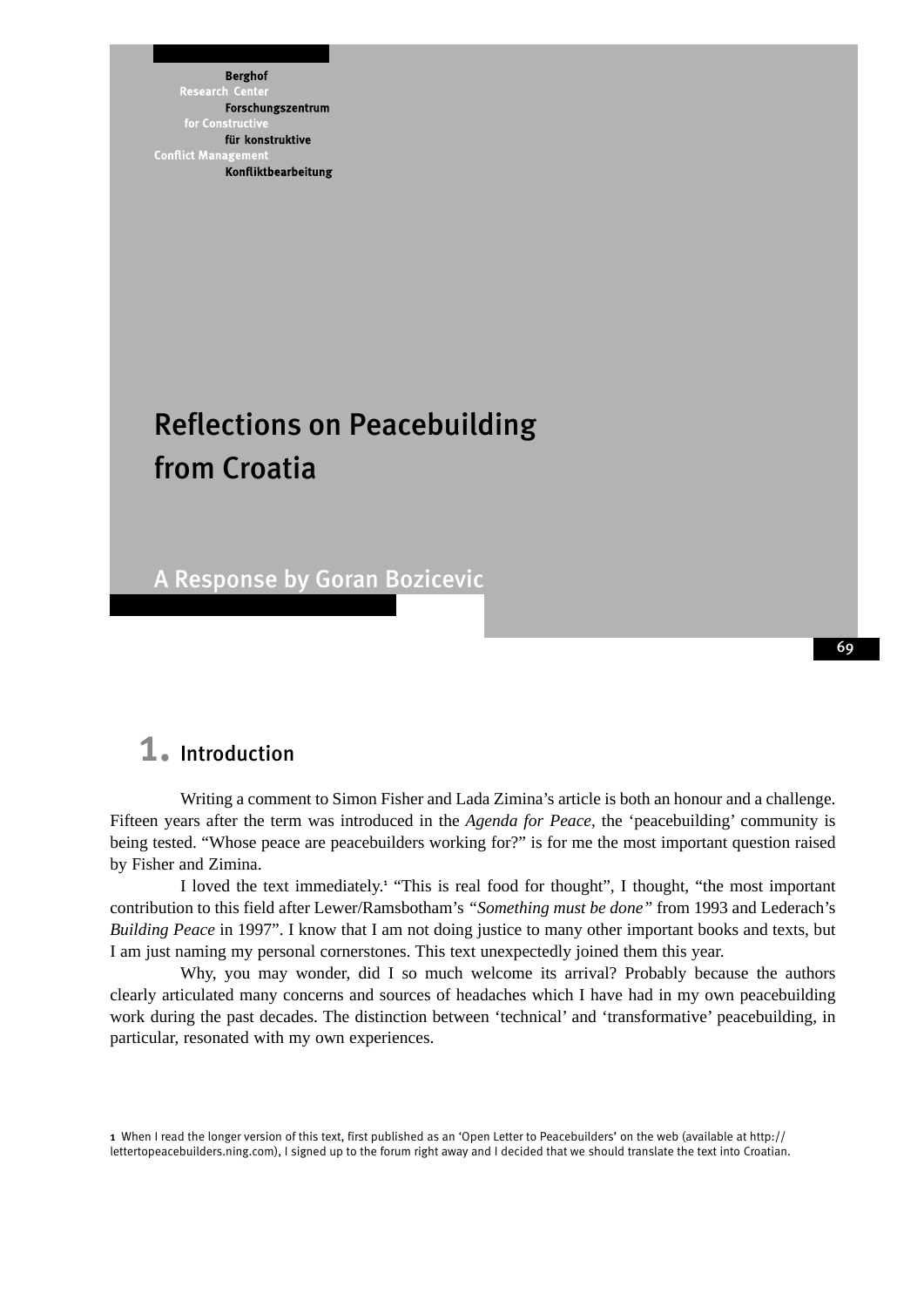# 2. 'Technical' vs. 'Transformative' Peacebuilding: From Personal Experience

Five years ago, one participant on the Peace Studies programme in Zagreb asked me what had been most difficult in my work at the Volunteer Project Pakrac, in the destroyed and divided town of Pakrac, Croatia between 1993 and 1995.<sup>2</sup>My answer then was: "peace activists/workers coming from the West and telling me/us what we should do and what local people need. Coming with brilliant instant solutions and ideas, ready to be recorded with their cameras."

Fisher and Zimina are not exactly talking about this bunch of people – naive idealists who are sometimes a danger with their lack of cultural sensitivity, but mostly lack the resources or influence to do real harm. Still, these people were able to suck away energy while visiting others like us, who were living and working on the ceasefire line, fixing ruins while actually using that as an entry point to a wounded community and for trust-building.

But to tell the truth, my most difficult conflicts were not with these visiting idealists. Surprisingly, they were not even with political extremists, radicals, aggressive war veterans suffering from Post-Traumatic Stress Disorder (PTSD) or anyone else who expressed hate towards me/ us – people working across the line of separation, working on peace with former enemies, helping the other side who had hurt them most. The relationship with them, my value-system opponents, was not always smooth or caring, but I always looked at 'them' as one of the main reasons for my peacebuilding work.

No, the deepest wounds were inflicted by conflicts with colleagues subscribing to a 'technical peacebuilding' approach. I will give you two examples describing the tensions that may result from different and incompatible approaches.

### 2.1 Flexibility and Planning

In spring 1999, the peacebuilding organisation I worked for was contracted by a big United Nations (UN) agency to conduct a series of peacebuilding trainings for municipality leaders in Bosnia. Problems (with the UN agency) started during the first three-day training. Half an hour before the start of the training, we (i.e. the trainer team) were warned by UN staff (i.e. the organisers) that when the participants from the two towns had arrived, something bad had happened: "they didn't greet each other at all in the hotel lobby (even though they know each other). It was a bad idea to organise this seminar…" After a day and a half of training, the participants themselves asked us: "is it okay if we *all* go to visit town B today after lunch? We've realised that many people haven't been there since the war. They are still afraid, but we invited them to show it is safe for them to come. If we are late for the afternoon session, we could always finish later this evening…" (The topic of the session was 'Nonviolent Conflict Resolution'!)

We – all participants and trainers, some 23 people in five cars – made the visit to the nearby town. In my opinion, it was the best part of the whole training. People were entering shops and cafes, we all had a drink together on the terrace of one cafe. It was an important visit, not only to break down

<sup>2</sup> The Volunteer Project Pakrac (VPP) was the largest project of the Antiwar Campaign Croatia. It started in July 1993 and finished in February 1996. In that period, over 400 volunteers from over 20 countries came to Pakrac, mostly for three-week shifts, to work on social reconstruction projects. Pakrac at that time was a town of 2000 to 3000 inhabitants, located in the UN Protected Area – Sector West in Croatia, divided into a 'Croatian' and a 'Krajina' side by the UN ceasefire line. 75% of it had been destroyed in the war in 1991. VPP worked in cooperation with the UN Office Vienna (UNOV) and, on the 'Krajina' side, the Centre for Antiwar Action, Belgrade, Serbia – at the time perhaps the only cooperation between Croatian and Serbian organisations. The founders and first coordinators of the project were Wam Kat from the Netherlands, Vanja Nikolic and myself from Croatia. Philip Peirce, in cooperation with UNOV and the United Nations Development Programme (UNDP), later transferred VPP experiences to the Bosnian towns of Gornji Vakuf-Uskoplje and Travnik.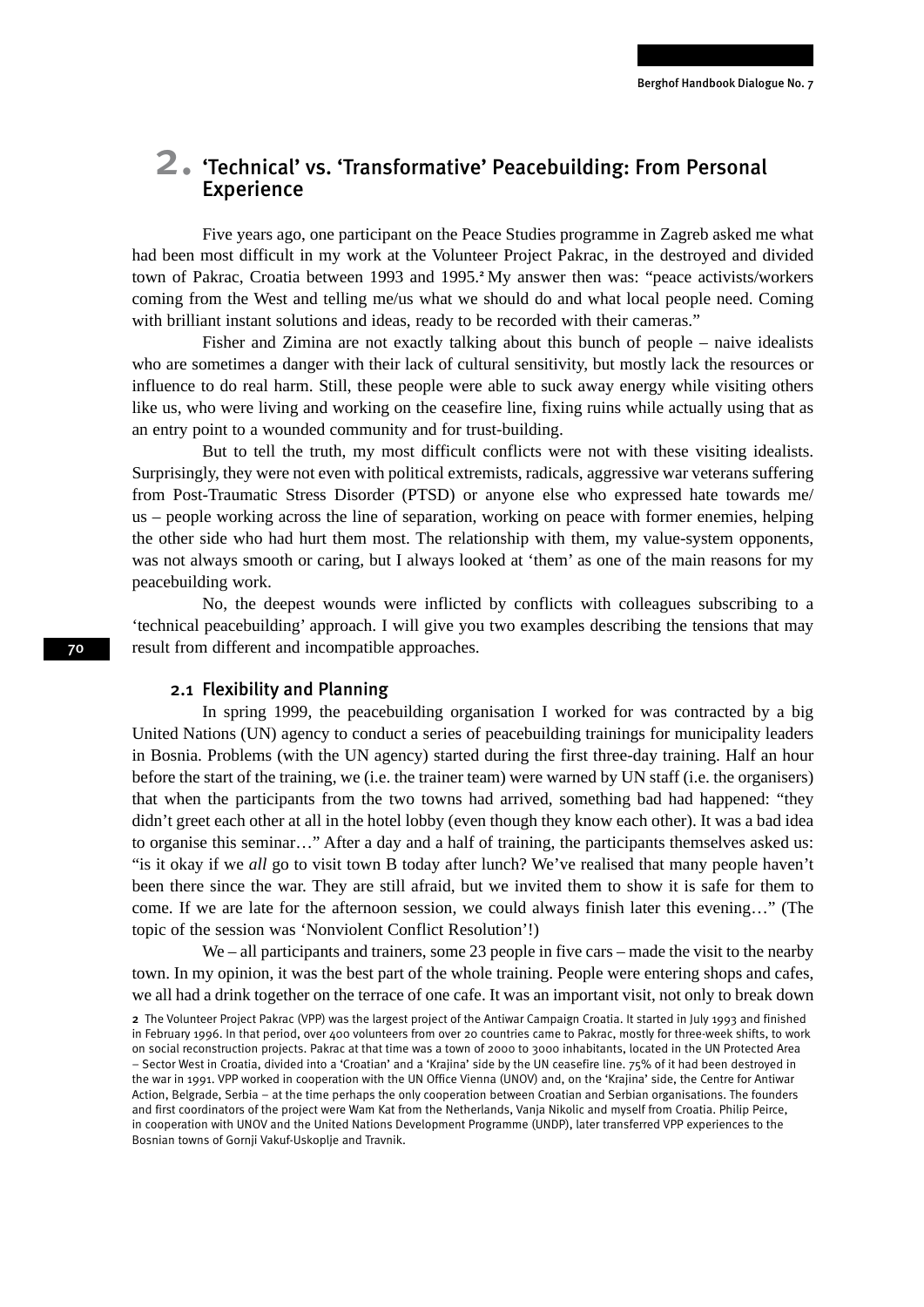fear, but to put the hosts in the active role of prejudice- and fear-breakers. We all felt excited, fulfilled and proud. We returned to the hotel and continued the training with a new group spirit.

The 'punishment' came after dinner: a senior UN official confronted us trainers for changing the agenda and schedule of the training. We were not supposed to go for that trip and just have a good time there. Our common task, as he put it, was to work on agreed workshop topics. We argued with him: "don't you see the value of this single trip to the whole group? What is the point of having a session on conflict transformation in the hotel, while avoiding any group initiative and a real test of trust?"

He was not prepared to accept our arguments. In the end, participants from the group got involved, defending the trainers' decision passionately. "Don't you see the training is a big success already?" participants asked. But he could not. This UN official had been under great pressure for months, and now he could not cope with the fact that not all was going exactly as planned.

This example of cooperation between a local/Croatian NGO and international/UN agency shows a heavy clash between the two approaches Fisher and Zimina contrast in their article: a strictly 'technical' and a flexibly 'transformative' one. Most issues were resolved after a common meeting, but the question remains: what is the relationship between technical and transformative approaches in peacebuilding? If it is coexistence, what kind of coexistence can it be – peaceful or with latent aggression? Competitive? And if it is competitive, what are we competing for – money or glory?

I see a very profound dilemma here: how can someone with limited resources but infinite commitment trust others with limited commitment and infinite resources?

### 2.2 Cooperation and Funding

Let me share another personal story, one of my first experiences with this form of conflicting approaches. It could be labelled 'form' vs. 'content' or 'bureaucracy' vs. 'field work', but in light of this Dialogue I see it as 'technical' vs. 'transformative'. The Volunteer Project Pakrac employed shifts of volunteers, who worked on physical and social reconstruction. They stayed for three weeks per shift. There were always between 15 and 25 people working in the project (a lot for a town with 2000 to 3000 inhabitants). We had been told that we were a pioneering peacebuilding project and that the UN was very proud of us. That was flattering to hear, but still most of the money for project needs (food, accommodation, utilities, travel, project coordinator's fee, etc.) was coming from the volunteers themselves, who were engaged predominantly through Service Civil International<sup>3</sup> and paid 200 German marks<sup>4</sup> for food and accommodation.

Many representatives of INGOs visited – and admired – us: "what a great job you do, amazing, working in a divided town, across the line, re-establishing broken communications, wonderful. Bravo! Why don't you send us a project proposal, we can fund you." To which we would reply: "why would we write and send a project proposal to you when you can see, here on the spot, what we do, what we need the money for, how we spend it, how we manage our work? On paper we can write anything, but here – an hour and a half's drive from the capital, Zagreb – you can always come and check directly, on the spot, our work and the way we use the money."

I know many of you will laugh now, reading about naive peace activists who are ready to get up at 6 am to work on building sites, cleaning bricks from destroyed houses along with local people. This also includes many 'pausa' – coffee pausa, cigarette pausa, rakija pausa, lunch pausa… But what it means in reality is also that you bring the breeze of normal life to a devastated post-war community. In the afternoons, there were children's activities, women's groups and a lot of listening and talking to each other. Looking back, I have to say: we were really good at field work, but bad at bureaucracy.

Goran Bozicevic

<sup>3</sup> Service Civil International (SCI) is a peace organisation that coordinates international voluntary projects for people of all ages, cultures, religious and economic backgrounds. For more information, see www.sciint.org.

<sup>4</sup> At that time, in 1993, a teacher in Croatia would have earned half of that (100-150 German marks) in monthly salary.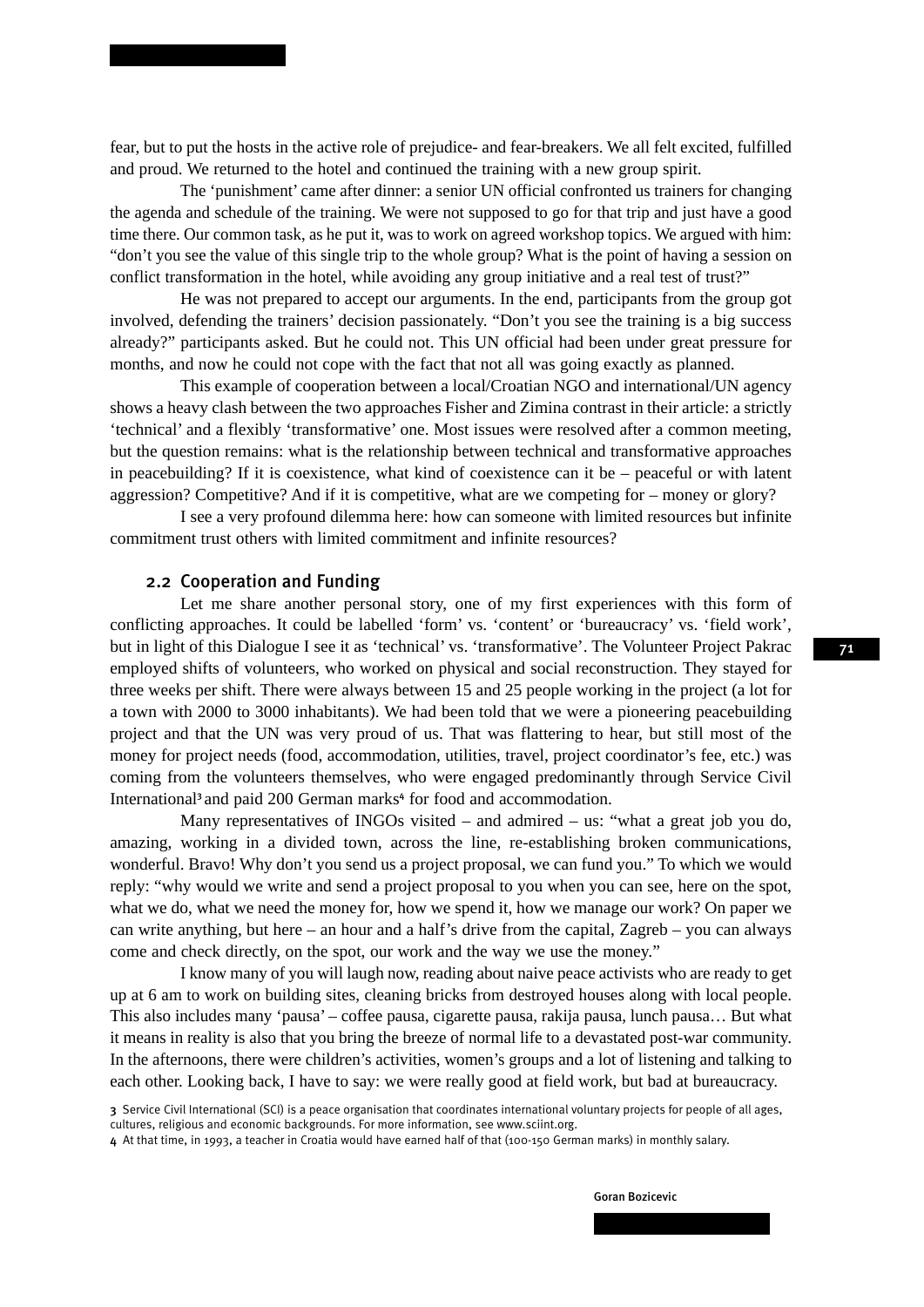Later this did change, and a skilled manager and fundraiser turned up from one volunteer group. However, the story about the two paradigms which never meet remains: "if you want us involved, you need to follow *our* procedures" was actually the message coming from both sides.

## $\mathbf{B}_{\bullet}$ . Who Belongs to the Peacebuilding Community – and Why?

There are many people who do not see their actions as peacebuilding, yet they are peacebuilders, because they change existing relationships. I have met dozens of people in Bosnia-Herzegovina who were naturally born peacebuilders. Some were returning hundreds of displaced persons/refugees to villages with no resources, no phone at home, no office, no NGOs, no cars. They made up for it with a lot of personal determination: "when you need a phone, you will find it and use it." I heard from a woman in Derventa, Bosnia-Herzegovina, in 1999, whispering to me in order not to be heard by the leaders of returnee-NGOs: "if you want to prevent displaced persons from returning – create an NGO." It was meant as a joke, but at the same time it was not just a joke.

Peacebuilding nowadays requires a shift from *what* towards *how*. It is about changing unjust relationships, recognizing hidden oppression, empowering and enabling people to start getting at the roots of conflict. Transformative peacebuilding, in my opinion, deals with the roots of conflict; technical peacebuilding (too often) deals only with consequences.

I agree with Fisher and Zimina that there is a peacebuilding community – one whose purpose is to be open, open to everyone "who can make a change".<sup>5</sup> Open to include all parties involved in conflict: they are not 'clients' or 'beneficiaries' – they are all potential partners/allies. I know that often there is a huge amount of traumatisation, simplification and political extremism among victim groups, war veterans, returnees, local authorities and youth. But if we look at these obstacles as a heavy mist, interfering with our communication and cooperation – perhaps soon we could start seeing human beings eager to learn how to deal with violence constructively. We can start seeing our future colleagues in the peacebuilding field.

### 3.1 Professionalisation: 'Peacebuilders International'?

These days, we encounter many more 'peacebuilding professionals' than we used to... Many of them enter the field with great dedication and willingness to learn. At the same time, we hear the term 'peacebuilding industry' referring to those for whom it is 'just a job'. I am asking myself why it is so attractive for 'internationals' (meaning: those who do not come from post-war areas, but usually from developed countries) to work in the peacebuilding field. I have come up with a list of potential features:

- a) Peacebuilding is a new field, not many people are even aware of its existence so activists can consider themselves as pioneers, even as making history.
- b) Peacebuilders are supposed to bring about change, or at least manage it, which gives a powerful feeling.
- c) We can earn quite a good income from working 'in peacebuilding'. Plus, if we count more than money, we earn huge benefits: experience, exposure to different cultures, contacts…
- d) Peace work takes place in situations at the edge of danger, which means that it is emotionally demanding (so we have the rewarding feeling that we are doing a hard job).

<sup>5</sup> I am quoting Brian Phillips, Joseph Rowntree Trust Fellow in 2002. The qualities he names in the internal paper *Five Defining Qualities of Quaker Global Witness in the 21st Century* are: 1) Identifying those who can make a change; 2) A ministry of presence; 3) Continuity of commitment; 4) Acts of faith; 5) Pragmatic approaches to reconciliation.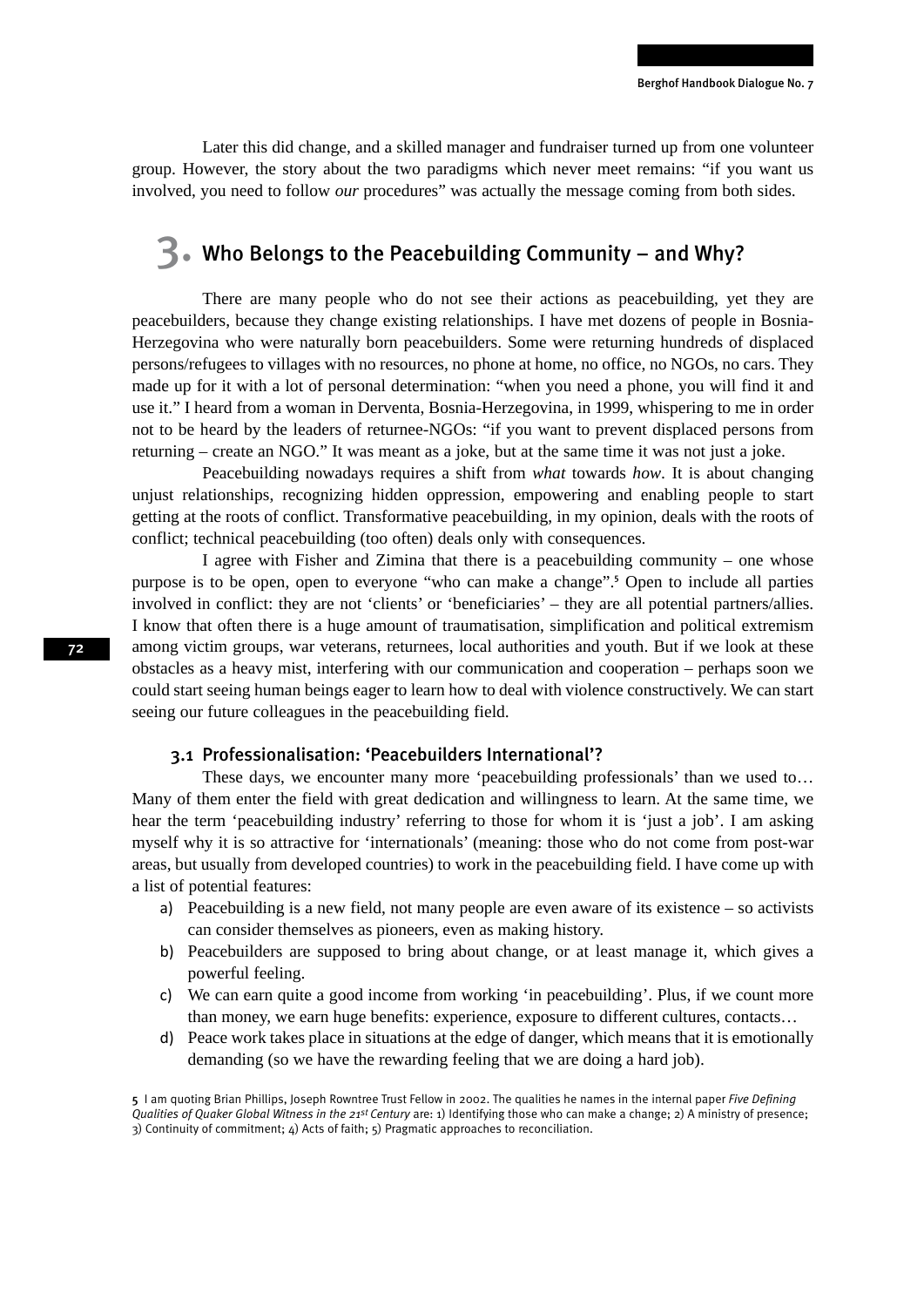- e) We have the privilege of being part of big, powerful, dominant structures, but we are also distant from them. What I mean is that our passport is – often – protecting us; established, functioning, efficient health and social care systems are backing us up. If the situation should worsen, evacuation will be organised for us. Our kids have access to all the resources 'those kids in the field' do not have. We are/feel like 'normal' people – but in the 'field' reality, we are not.
- f) We consider ourselves as 'good guys', even though we never say so. As we are fixing what 'bad guys' have done, we must be the good ones. This feeling creates individual and collective 'identity'.
- g) Wherever you work, whatever conflict you are managing (they are *'all the same'* or well – *'similar'*) you always find someone you know from some other crisis – an old friend. The more you work and travel, the more people you know. In the end, we are one (relatively small) community.

## 3.2 The Unusual Suspects: Working with War Veterans

This year's *Miramidani*, the Peacebuilding Days in Groznjan, Istria (Croatia) dealt with the potential of former combatants for peacebuilding. The title of the gathering, held from 11 to 14 September 2008, was: "The role of war veterans in peacebuilding: inclusion, linking and dialogue inside civil society".<sup>6</sup>This topic is still unusual for great parts of the peacebuilding community. Most of the work that has been done with war veterans is about DDR (Disarmament, Demobilization, Reintegration). But here, in the post-Yugoslav countries, we have actually moved some steps ahead. War veterans are active in peacebuilding, at least in Croatia, Serbia and Bosnia-Herzegovina.

Some readers may ask: what do war veterans have to do with peacebuilding? Are they not the ones carrying the main responsibility for violence in the conflict, the use of weapons, the killing? But the role of war veterans can also be looked at from quite a different angle: many of the war veterans joined the army due to their strong interest in peace. Their motivation was usually about confronting some other (enemy) army, about defending a home country or at least a village, a home, family and friends. If they have been lucky and survived, their PTSD is allowing them to function no worse than the majority of the population. Most of them did not commit war crimes. After losing their illusions about the noble causes they fought for (few fight for bad causes), most have started thinking about what sense their course of action made.

If 'the peacebuilding community' is not automatically excluding them, these war veterans may become curious. If the doors of peacebuilding are open, war veterans may want to come and join in. And sometimes, they turn very unexpectedly into most motivated peacebuilders. Here are three examples:

The first example is that of a war veteran and participant in a 1998 peacebuilding training in Travnik, Bosnia-Herzegovina, who said: "I came on the first day to destroy your training. What, [I thought], can people from Croatia tell me about peace? Then I realised that you [the team of trainers] are enabling us [the participants] to talk about our war experiences and peace dilemmas and that mostly you are staying aside. Now I get up one hour earlier, so I can finish my work and come on time to our workshops."

The second example concerns one of the strangest presentations I have ever given of my peacebuilding work. It took place on the ceasefire line in Pakrac, in spring 1994. At the time the Volunteer Project Pakrac was renting a house in an isolated street on the line of separation between

<sup>6</sup> Themes addressed during *Miramidani* included: "What is peace work nowadays?", "The relationship of dealing with the past and peacebuilding", "Visibility of peacebuilding and struggle against elitism: Peacebuilding which includes all of us", "Working on war trauma as enabling potentials in peacebuilding", "War veterans and peace workers: similarities and differences".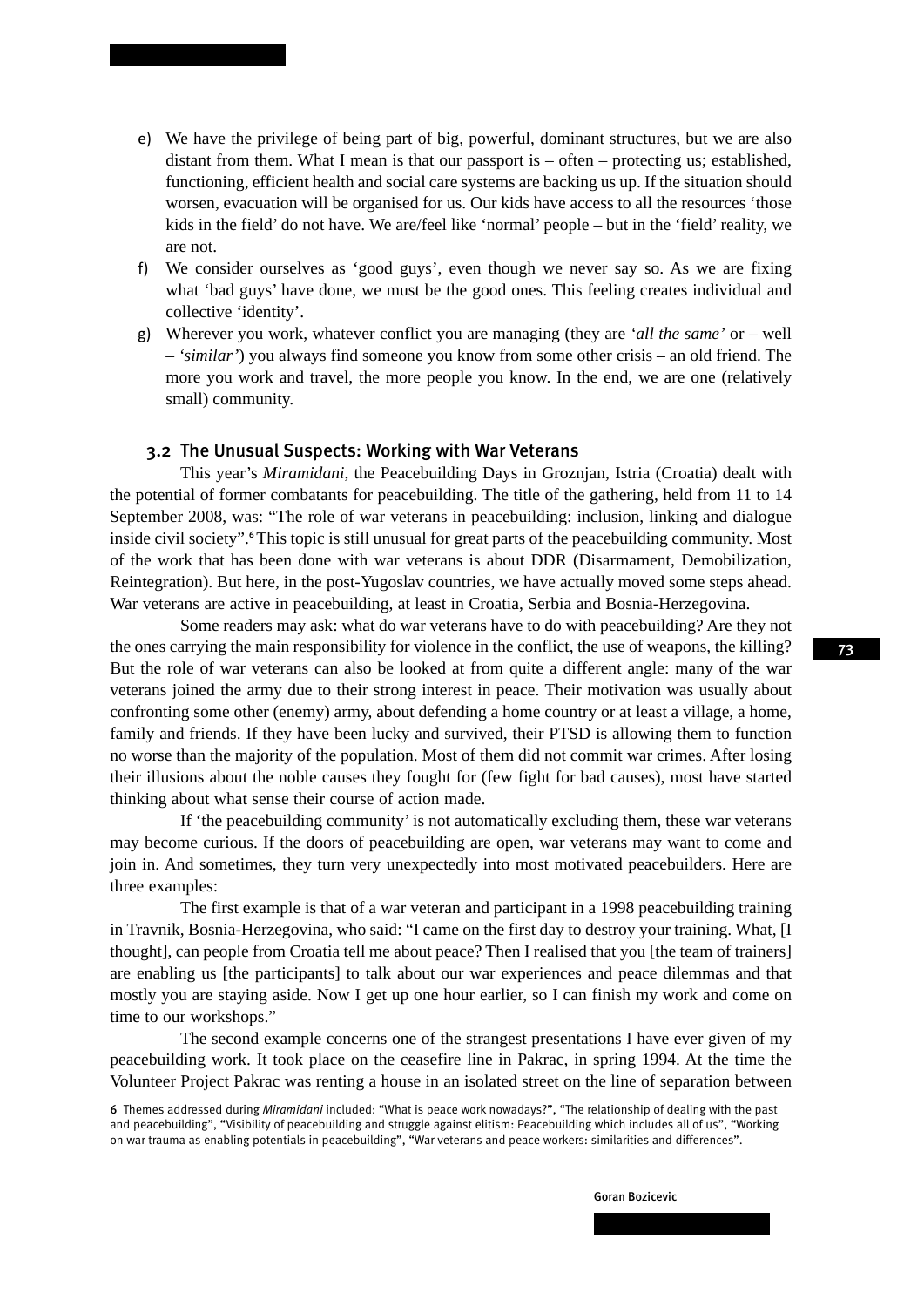the communities, near the forest. We and a dozen Croatian policemen were the only residents of that street. As those men had no other job besides watching the mined forest and deterring intruders, they became curious about our peace project. As they were bored and obviously missing information, there was also increasing tension between us. One day I decided to approach them and present our work, ideas, beliefs and values. I was talking for about one hour – about nonviolence, conflict transformation, pacifism, peacebuilding, who knows what – to a group of fully equipped, armed men in uniforms who were on two-week, 24/7 shifts, far away from their homes and families. When I finished, there was silence. I immediately regretted my stupid naivety – why was I talking to them about these things? After all, they were armed soldiers. Their response took me by complete surprise: "what you were telling us is amazing. Thanks a lot. We guess that we can't fully follow what you were saying now – our reality is very different. But we see the value in what you are doing for our children, for building a peaceful future. Go ahead. Don't give up." That was perhaps the first encouragement I personally had from men in uniform.

Finally, in April 2005 in the Croatian coastal town of Selce, Gordan Bodog and myself, supported by Quaker Peace and Social Witness (QPSW) and a few other colleagues, organised a gathering called "The Role of Croatian War Veterans/ Defenders in Peacebuilding in Croatia and its Neighbourhood". The Selce meeting attracted some 35 people, from the left to extreme right, across the whole spectrum of political opinions, war experiences and roles. These included many true leaders, some of them heading influential NGOs and associations, some of them public figures, highly ranked in military terms or award-winning in the peacebuilding field – all of them were capable of ensuring that the impulse of the meeting in Selce would be carried on into other organisations and levels of society. For about two days we were on the brink of a physical incident. Tensions were extremely high. It remains the most difficult meeting I ever attended (and even facilitated). Some people were shocked to realise that there were participants from Serbia among us. Others were astonished at the intensity of hatred stated by some individuals. But on the third and last day we all realised that only two people had left the group (who had not been active in discussions anyway); all the others were still sitting and talking.

Immediately after the Selce meeting came an invitation from the war veterans' side: "could you please teach us how to do this?" "To do what exactly?" was our response. "To communicate with other people who don't share our values. This was happening in Selce, wasn't it? It was amazing. Such a diverse group and we were listening to each other." This is the beginning of the story of IZMIR – Initiative for Peacebuilding and Cooperation. One of the participants in Selce was Bruno Cavic. He remembers: "we were curious to see who was talking about Croatian war veterans and about peacebuilding – after noticing the announcement on the Internet. So we sat in a car and went to Selce, ready to return that very same day. Instead we stayed. After Selce, I was asked by the fellows from my own war veteran organisation: 'so, how was it there, among our 'enemies', the peace activists and Serbs?' I responded simply: 'guys, we've got a lot to learn from peace/ civil initiatives'." Bruno, who is a retired Croatian Army Brigade Commander, has since finished a programme in Peace Studies in Zagreb. Now he is president of IZMIR, an NGO gathering together Croatian war veterans and peace activists. He keeps repeating: "this is exercising democracy. This is what we do. This is what we have to do. There is no other way."

At the end of the day, peacebuilding is done by many individuals and groups. Most of them would not call it 'peacebuilding', most of them are not even familiar with any concepts of peacebuilding. But they do transform social relations, they do contribute to shifting the power distribution, they do widen the space for dealing with the past, for truth and tolerance, and they challenge authorities. If we think deeper, the 'peacebuilding doors' have only one purpose – to be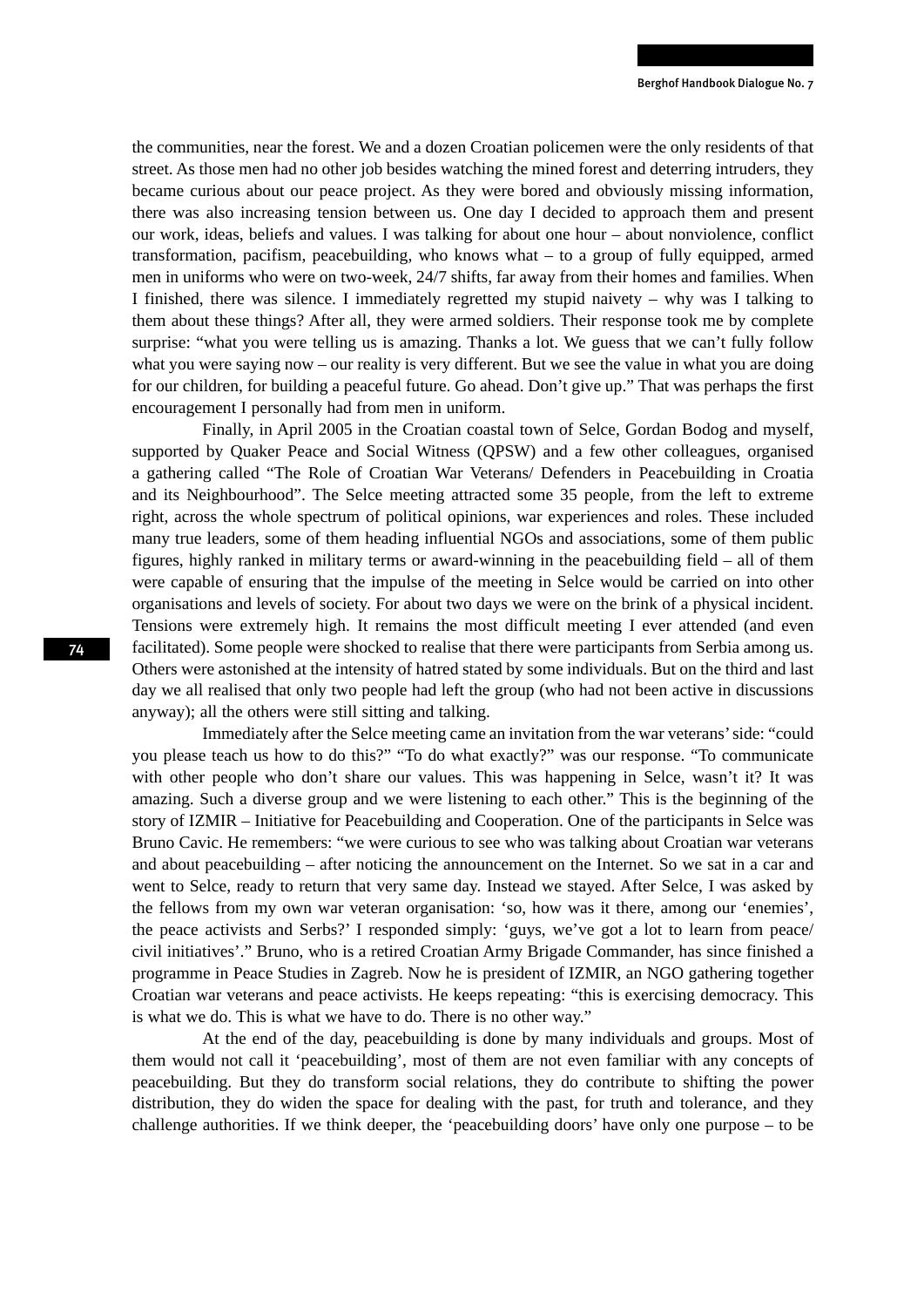open. Because peacebuilding must be open for everyone. Otherwise it is not peacebuilding.<sup>7</sup>

## $\Box$ . How Do we Deal with the Dilemmas?

I like Fisher and Zimina's article because it is so provocative. At the same time, I think that the authors are still not critical enough towards technical peacebuilding. Writing this comment I realised what is missing in the field of peacebuilding: a minimum of accepted standards. Some kind of base: "from here you start. But you don't start before here, okay?!"

Peacebuilding has to be guided by the 'Do No Harm' principle, the ethics of n+1 party intervention and a clear commitment to nonviolence. It should include the courage to resist and challenge power structures, no matter whether these are based on economic, cultural or gender differences. And peace work needs to build on individual conflict transformation skills.

I remember very vividly the messages from Lewer/Ramsbotham's book *"Something must be done"*. I was lucky to be given one page from it only a few weeks after the book was published in 1993 ("Some Questions Non Official Intervenors Should Be Asking Themselves"). It has been my 'Holy Page' ever since.<sup>8</sup> Let me share some of the questions with you:

- Have I the right to intervene (i) without being asked. [and] (ii) without being 'wanted'?
- Is my methodology appropriate to cultural traditions?
- What are my motivations, e.g. religious, political, humanitarian? What difference does that make? […]
- Have I considered the broader implications of my intervention?
- Have I long-term commitment?
- For interventions such as 'active mediation' can I guarantee confidentiality, e.g. pressure from funding/academic institutions?
- How covert/manipulative can I be?
- To whom am I accountable for my actions, e.g. need for support/advisory/evaluation group?
- How closely should I become involved with the 'official' level?
- Is there any point at which I should withdraw from the conflict? [...]
- What are motives of protagonists in inviting external intervention?
- Is my intervention 'content' or 'process' based?
- Do I consider myself truly impartial or have I sympathy with one side? [...]
- Why have I chosen this particular conflict, at this time?

#### Source: "Something must be done". Nick Lewer and Oliver Ramsbotham, Peace Research Report No. 13, Department of Peace Studies, University of Bradford, August 1993, page 72.

These questions are amazing, but they are still – questions. One may hope that peacebuilders will continue to strive to find innovative, creative, transformative and constructive answers to them. Yet let us be real: a readiness to constantly raise questions and at the same time being a good active listener is more than a good start.

<sup>7</sup> Here, a clarification is necessary: I am not saying that mere will for peacebuilding is enough. It is welcome, but far from enough. I am saying that anyone who wants to be involved in peacebuilding has to have an opportunity to do so. 8 Oliver Ramsbotham, one of the authors, responded half-jokingly after I told him how often I use that page: "well, this is bad feedback – you use only one page out of the whole book."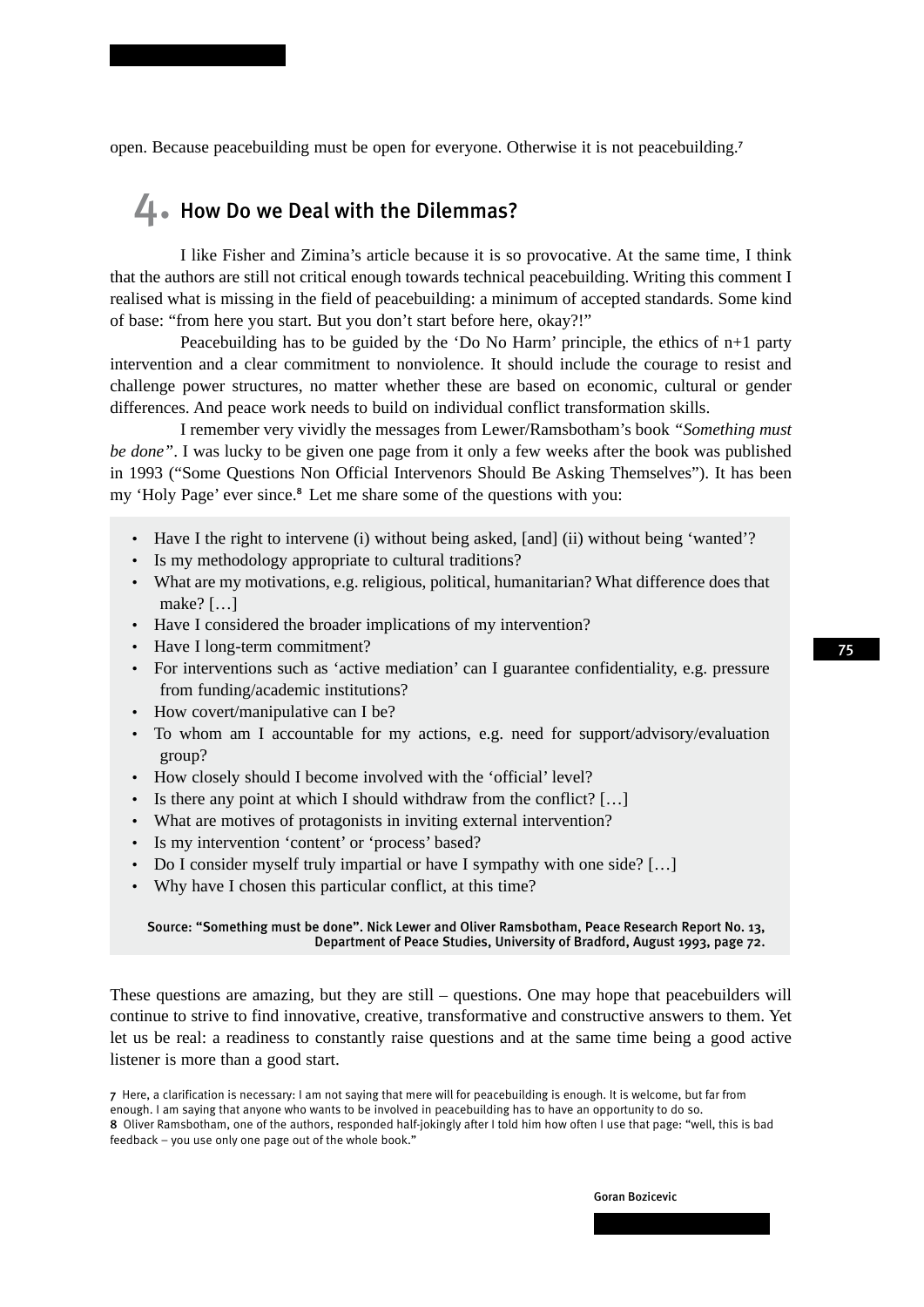## 5. References & Further Reading

- Anderson, Mary B. 1999. *Do No Harm. How Aid Can Support Peace or War.* Boulder: Lynne Rienner Publishers.
- Bozicevic, Goran 2007. Is Dealing with the Past Slow and Difficult in Our Regions?, in: Helena Rill, Tamara Smidling and Ana Bitoljanu (eds.). *20 Pieces of Encouragement for Awakening and Change. Peacebuilding in the Region of Former Yugoslavia.* Belgrade/Sarajevo: Centre for Nonviolent Action, 127-136.
- Fisher, Simon and Lada Zimina 2009. Just Wasting Our Time? Provocative Thoughts for Peacebuilders, in: Beatrix Schmelzle and Martina Fischer (eds.). *Peacebuilding at a Crossroads? Dilemmas and Paths for Another Generation.* (Berghof Handbook Dialogue No. 7.) Berlin: Berghof Research Center, 11-35. Also available at www.berghofhandbook.net/std\_page.php?LANG=e&id=5. [A longer version was published in March 2008 as *Just Wasting Our Time? An Open Letter to Peacebuilders*, available online at http://lettertopeacebuilders.ning.com.]
- Ghali, Boutros Boutros 1995. *An Agenda for Peace.* New York: United Nations Department of Public Information. Available at www.un.org/Docs/SG/agpeace.html and www.un.org/ Docs/SG/agsupp.html.
- Lederach, John Paul 1997. *Building Peace. Sustainable Reconciliation in Divided Societies*. Washington DC: United States Institute of Peace Press.
- Lewer, Nick and Oliver Ramsbotham 1993. *"Something must be done": Towards an Ethical Framework for Humanitarian Intervention in International Social Conflict.* (Peace Research Report No. 13.) Bradford: Department of Peace Studies, University of Bradford.

[All weblinks accessed 8 January 2009.]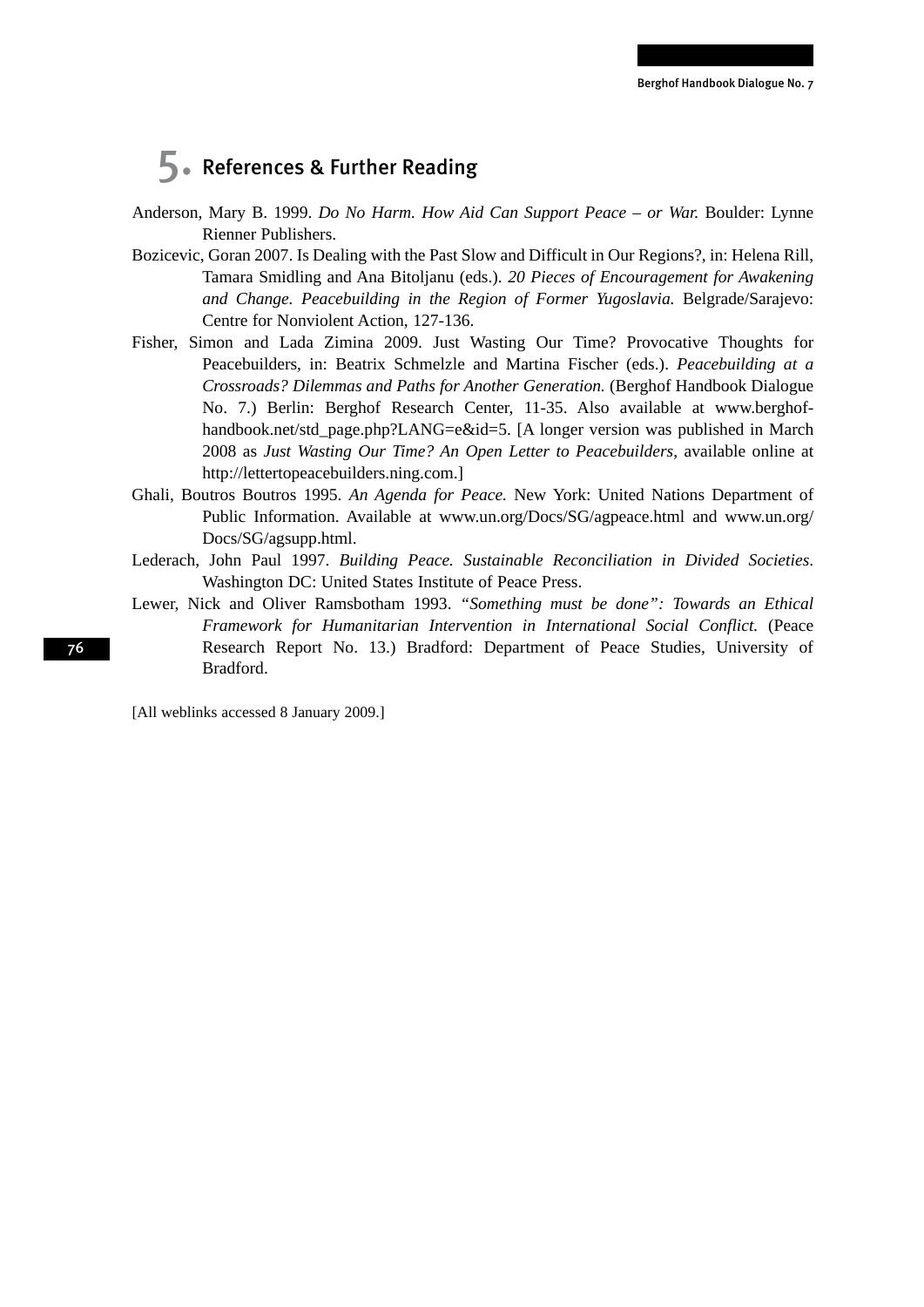**Berghof** Research Forschungszentrum für konstruktive **Conflict Mana** Konfliktbearbeitung

### Time to Learn: Expanding Organisational Capacities in Conflict Settings

A Response by Ulrike Hopp & Barbara Unger

### **1.** Stop – and then what?

When Simon Fisher and Lada Zimina's initial Open Letter to Peacebuilders<sup>1</sup> reached us, we were excited: finally somebody had raised the questions we have been struggling with, expressed doubts which we have experienced ourselves, and called upon us to do things differently! We were inspired by the questions and concerns and immediately agreed that we would like to contribute to the debate. We were glad that our colleagues from the Berghof Handbook Dialogue Series had offered this opportunity. But something strange seemed to happen: whenever we went through the refreshing article, we felt that something was missing. At first, each of us thought that maybe we had not read thoroughly enough, or that our reaction to the painfully accurate diagnosis was led by self-criticism, guilt and withdrawal. Then again, another explanation could simply be that the path from where we are to where we would like to be has still to be traced, and maybe in more detail than one single article can do.

77

We take Fisher and Zimina's ideas for an "agenda for transformative peacebuilding" (in this volume, 28-31) as being one of many necessary contributions to a discussion which is far from finished. We will not attempt (despite being tempted) to go into all the inspiring and sometimes provocative thoughts, but rather focus on one aspect in which we have become increasingly interested in our work

1 *Editors' note:* the lead article in this volume is based on *Just Wasting Our Time? An Open Letter to Peacebuilders* which Simon Fisher and Lada Zimina circulated widely in March 2008.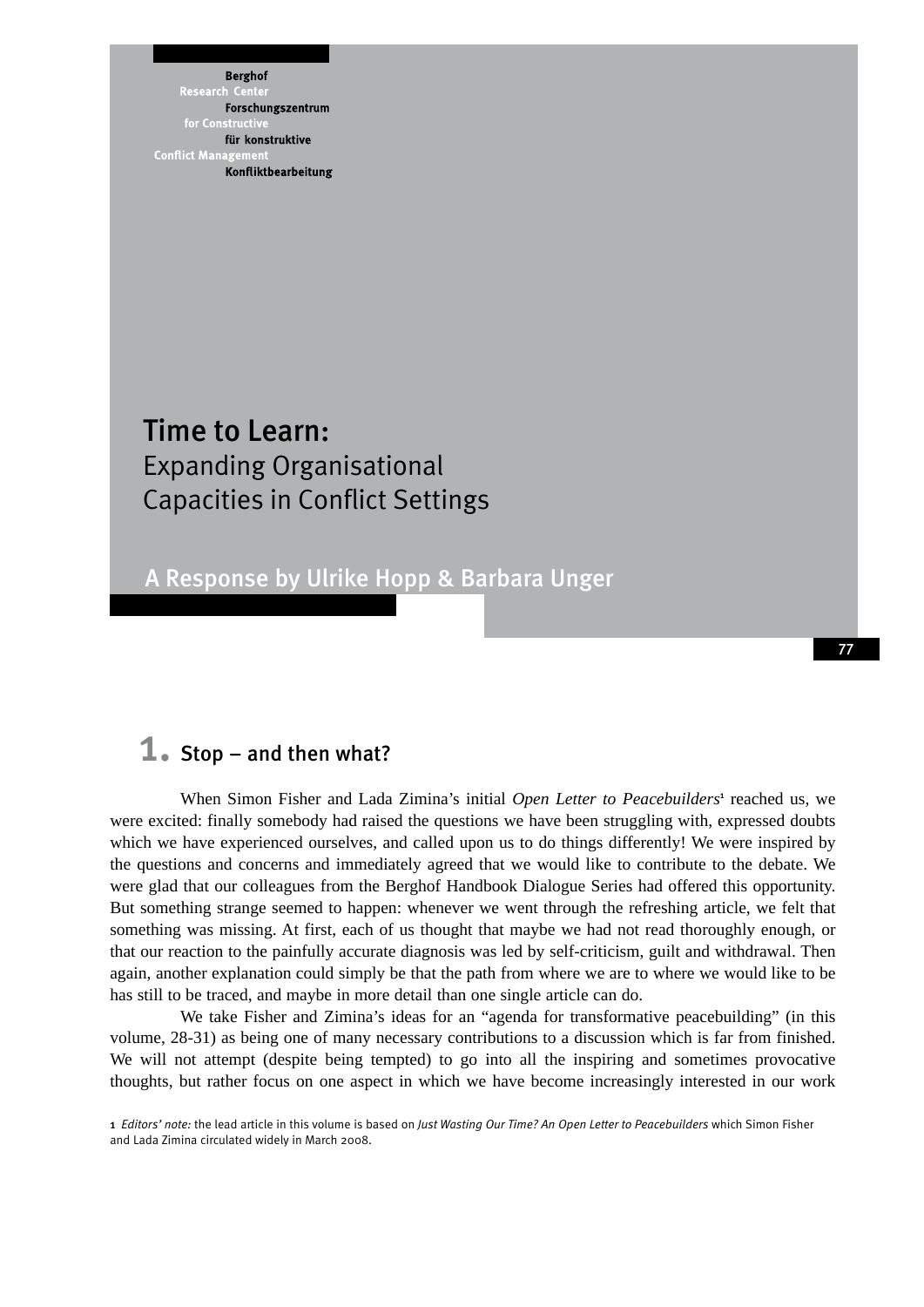as practitioners: the observation that, as Fisher and Zimina put it, creating change requires "a high degree of reflexive learning and adaptability, at personal and institutional levels [which] calls for a willingness to learn from the work of peacebuilding and other sectors, and bring those insights back into practice" (ibid., 31).

Fisher and Zimina ask us to stop and think together about what change we would like to see. They go on to outline an agenda for transformative peacebuilding with six intertwined areas. We would like to refer to three of them here: their ideas for improving networks and linkages, delivering change and action learning. Fisher and Zimina offer suggestions on how to connect isolated project approaches to the wider context through building alliances and networks; they ask how to craft truly transformative interventions that require creativity, finesse, long-term engagement and collaboration with others; and, lastly, they suggest investing in specialized education and engaging in action learning in order to take peacebuilding work to a new and innovative level.

We will use the opportunity of the rhetorical pause which they call for to reflect specifically on how to improve our learning, i.e. the *way* in which we are learning.

### 2. Why We are Interested in Learning

Both of us joined Berghof Peace Support (BPS)<sup>2</sup> after roughly 10 years of practice in development, human rights and peacebuilding, working in different – also governmental – organisations (and thus, incidentally, we have difficulties with Fisher and Zimina's dichotomy of practitioners working in peacebuilding vs. those employed by government). In Berghof, we found an organisation with a unique appetite for learning from research and practice and were excited to be, among other things, part of the development of a systemic approach to conflict transformation – something we consider more an attitude than a tool or a new school (Wils et al. 2006; Koerppen et al. 2008).

At the heart of this systemic approach lies learning – by individuals and organisations, as part of the system – since the learning process will enable actors to become peaceful agents for change, or the "critical yeast" as John Paul Lederach would call them (Lederach 2005, 91). However, both of us have come to realise in our work with civil society organisations and stakeholders in different conflict settings that we do not know enough about how these learning processes really work. How can we, in fact, best support civil society organisations in reflecting on their work? How about our own learning?

We do not agree with Fisher and Zimina's assessment that values are generally missing in peacebuilding work today, but we do agree that we do not sufficiently reflect on our explicit and implicit theories of change. According to Susanna Campbell, "organizational learning determines the degree to which an organization is able to identify and assess the relevance of its theory of change. Regular assessment of the relationship between theory of change (intention) and the impact of the resulting programs on the conflict (outcome) is […] essential for successful peacebuilding" (Campbell 2007, 6).

2 Berghof Peace Support (also: Berghof Foundation for Peace Support) was established in 2004 with the aim of making a practical, hands-on contribution to transforming violent conflict. Its mission is described as threefold: (1) advocating and applying a systemic approach to conflict transformation; (2) supporting peace processes by enhancing networks of internal and external organisations in both politics and civil society; and (3) fostering creative, effective and durable peace initiatives. BPS was set up with the vision of being a complementary sister organisation to the Berghof Research Center for Constructive Conflict Management (as of November 2008 Berghof Conflict Research), which was established by the Berghof Foundation for Conflict Studies in 1993. For more information on BPS, see www.berghof-peacesupport.org. For more information on the Research Center, which also publishes the Berghof Handbook and its Dialogue Series, see www.berghof-center.org. Both organisations are located in Berlin, Germany.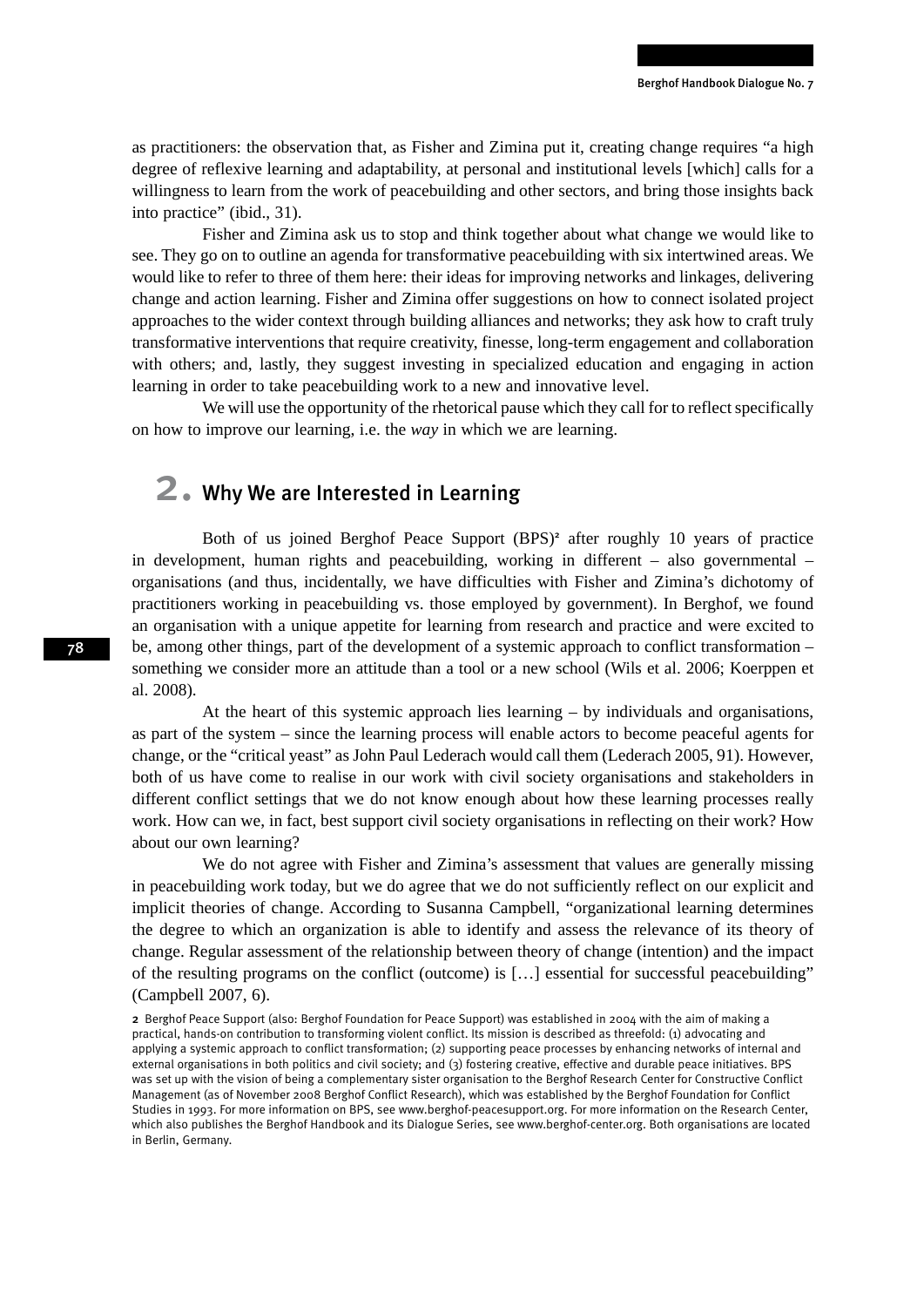Yet there seems to be something in the growing 'project mentality' and the ever-urgent work in the context of crisis and violence that hinders us from moving beyond technicalities and makes us stop short of transformation. To break this invisible barrier we will have to look more closely at how individuals work and learn, how change and learning happen within organisations and how this can lead to change in large systems. Considering these links, we believe that our field should look closer at two questions: *where* does change need to happen, and *how well* are we – and our organisations – *equipped* to inspire that change?

We have found that planned, built-in learning loops have enriched our own thinking and development, our organisation(s) and our work. For example, during the engagement of the Berghof Foundation in Sri Lanka,<sup>3</sup> we had the opportunity for repeated self-reflection processes which we linked to our evaluation and planning cycles. These facilitated spaces for reflection, and – not to be neglected – the glass of wine or cup of tea with colleagues in the evening, to revisit our personal and the organisation's commitment and to check those against the quagmire of practical every-day decisions, proved indispensable. And we wonder: is this something that can be developed further, as an on-going learning process and as a recommendation for other organisations?

### 3. Learning about Learning

Thinking outside the box of daily routines is one of the main challenges for anyone who has a busy schedule – but peacebuilding requires exactly that. Lederach captured the challenge well in his call for peacebuilders to continuously "have one foot in what is and one foot beyond what exists" (Lederach 2005, x). This challenge goes far beyond effective time management; it is not only about finding time and resources for reflection. It is more about getting the process right so that reflection is followed by action – this is when learning really happens. In the tradition of Gregory Bateson (an anthropologist and linguist, among other things, and co-creator of the science of cybernetics), as well as Chris Argyris and Donald A. Schoen (who have written extensively on organisational learning and 'the learning organisation') we define learning as adaptation to external change. Learning in organisations is thus not only about acquiring knowledge, but about changed practice. New insights have to bring about changed action and new routines.

There is a vast body of expertise and literature on organisational learning, the learning organisation, change management and organisational development. Some of it resembles 'how to …' management bestsellers. Some of it also seems too narrowly focused on private-sector experiences to be instructive here, as many authors and practitioners have found that learning in nonprofit organisations differs from that in business: it is more value-driven, has other accountability references and works in highly complex contexts (Roper et al. 2003, 8ff.).

However, many of the insights are based on concepts and theories that seem closely aligned with peacebuilding values and can be very useful. A summary of the underlying thinking guiding Peter Senge's *Fifth Discipline Fieldbook* (Senge et al. 1994), for example, characterizes the findings so far: "Organizations are products of the ways that people in them think and interact. To change organizations for the better, you must give people the opportunity to change the ways they think and interact. No one person, including a highly charismatic teacher or CEO, can train or command someone else to alter their attitudes, beliefs, skills, capabilities, perceptions, or level of commitment. Instead, the practice of organizational learning involves developing and taking part in tangible activities that will change the way people conduct their work. Through these new governing 3 The project Resource Network for Conflict Studies and Transformation (RNCST) was established in 2001. Co-funded by the Swiss and German governments, it ran until the end 2008. For more information, see *Space for Peace* (2008).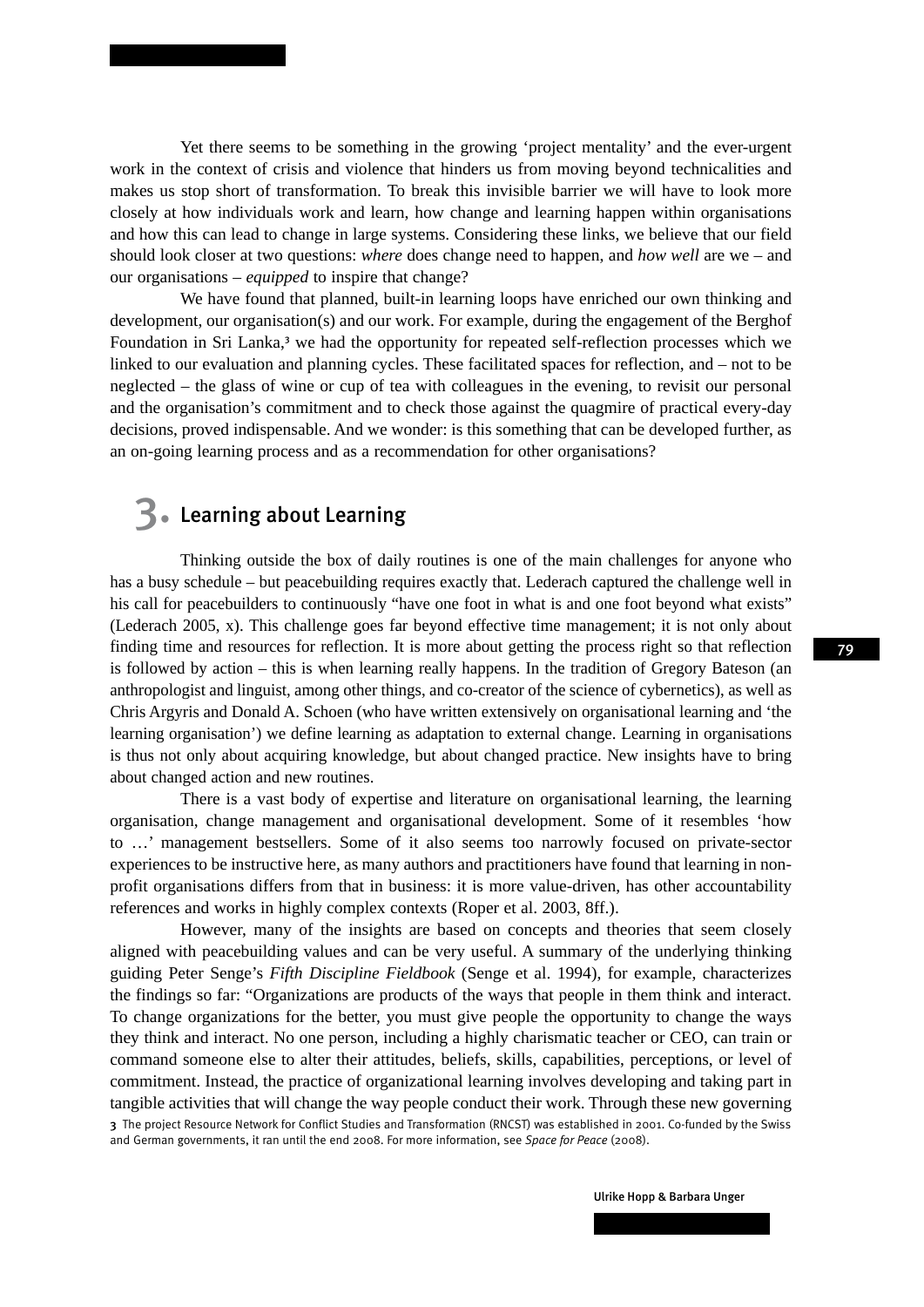ideas, innovations in infrastructure, and new management methods and tools people will develop an enduring capability for change. The process will pay back the organization with a far greater diversity and intensity of commitment, innovation, and talent."<sup>4</sup>

In this context, it is useful to make the distinction between first-, second- and third-order learning. First-order learning, the most widely known, refers to learning from the 'gap' between expectation and outcome. It is also called 'incremental learning' which happens, for example, when an organisation changes its programme agenda. Monitoring and Evaluation (M&E) often bring about first-order learning.

Second-order learning (or 'double loop' learning) introduces another level, namely reflection on the rules and values that guide our action. In peacebuilding, this would refer to the reflection of theories of change that are guiding our work. Our M&E can bring about reflection on that level, as long as it is well conceived.

The third-order (or 'triple loop') learning refers to learning how to learn. Also called 'transformational learning', it aims at changing underlying patterns and designing new learning processes.

Within this framework, our interest centres less on what our field still has to learn with regards to 'content' – the *what* to do – but on *how we learn to learn* and adjust our action accordingly, specifically in the field of peacebuilding and conflict transformation. In our experience, this learning about learning is crucial, since even our best efforts in transformative peace work might be ineffective if we fail to learn lessons offered to us.

While neither the learning theories and nor the discourse about learning organisations are particularly new in the peacebuilding world, it seems to us that they have not been fully used. A recent research project of the Global Public Policy Institute looks into learning within the UN and appears to arrive at similar conclusions (Benner/Rotmann 2008, 44). Therefore, we are asking ourselves: firstly, whether we have sufficiently valued the insights from all the volumes written on organisational development and learning; but secondly, and more importantly maybe, whether there might be specific challenges for organisational learning and learning organisations in the context of conflict transformation that we need to consider in order to improve our effectiveness?

### 4. Challenges of Learning

During the last few years, we have seen the development and testing of various planning, assessment and evaluation tools and guidelines. Many of them are very useful and inspiring for our work and they are based on a growing body of practical experience. Ministries and multilateral agencies have been engaged in learning within their organisations, deploying personnel and creating new structures. The extent to which 'mainstreaming' efforts of peace and conflict related work have taken root in the development world is illustrated, for example, by the recent debate on aid effectiveness in fragile states and conflict situations on the occasion of the high level forum on aid effectiveness in Accra/Ghana, however 'technical' these discussions may seem.

Also, in the conflict transformation and peacebuilding field, collaborative learning exercises have provided us with stimuli and results. The Reflecting on Peace Practice project of the US-based organisation CDA – Collaborative Learning Projects and other processes have broadened our understanding and have called for more focus on peace writ large, beyond the project horizon.<sup>5</sup>

<sup>4</sup> Source: www.fieldbook.com [accessed 3 November 2008].

<sup>5</sup> *Editors' note*: see also the contribution of Chigas/Woodrow to this Dialogue (47-57).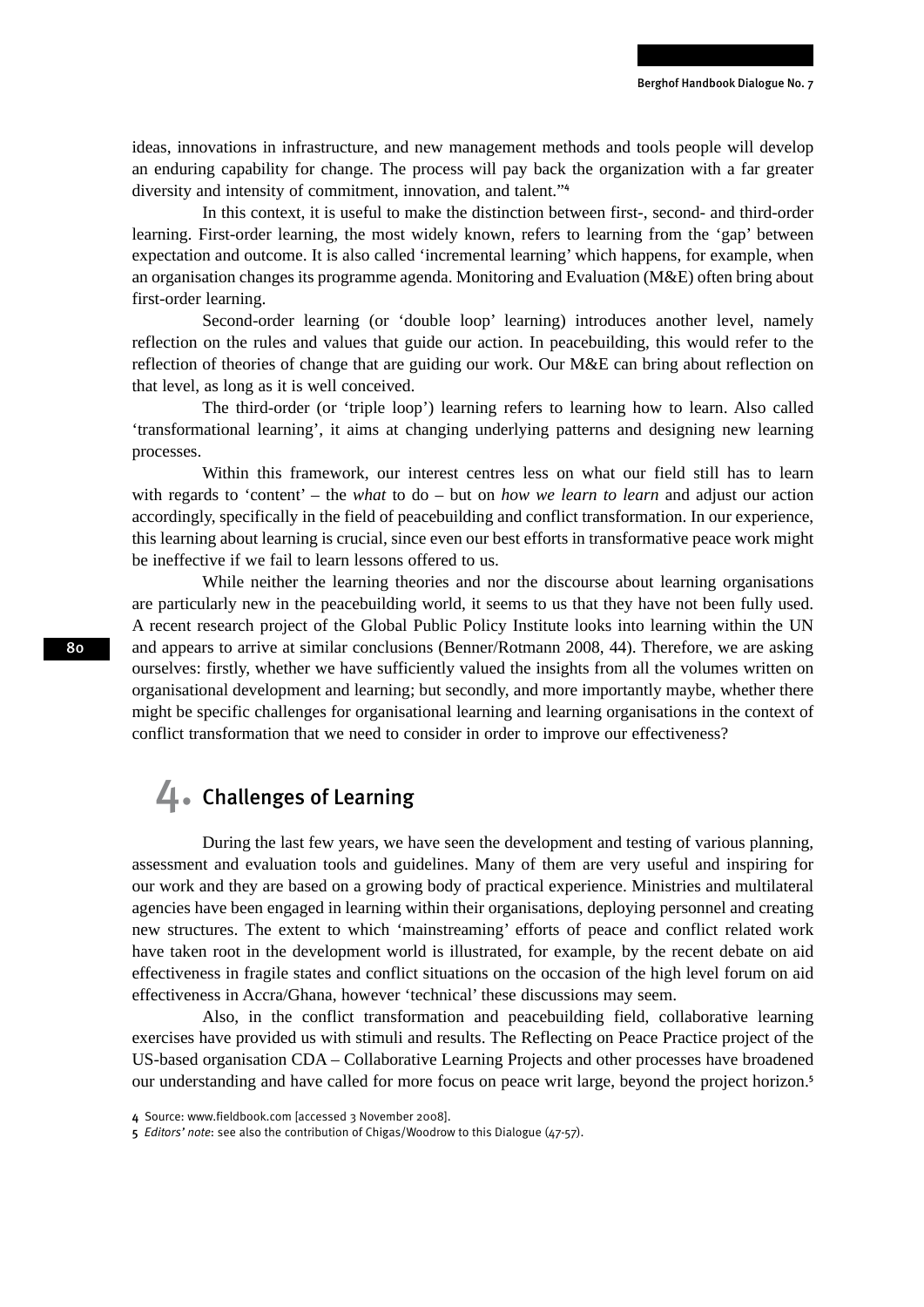However, many of us find it difficult to integrate the knowledge provided by these collaborative learning efforts into our own day-to-day work and to accompany it with internal learning.

In our own work, we have repeatedly confronted a number of challenges and questions, and we wonder how other practitioners have experienced the following six interrelated aspects:

#### 1) What is specific about learning in conflict?

Since any organisation in a conflict situation is part of the conflict system, intraorganisational dynamics are shaped by the conflict context and thus affect learning. How teams communicate and work together, how they deal with problems and how they react in order to adapt their action is informed by the team members' individual and collective experiences in the conflict. We therefore propose that learning and change in organisations in conflict need to consider the team dynamics and individual background of team members much more than this is done in current practice. This, of course, begs the question: what does this imply for the guidelines and toolboxes in use, which often are modelled on organisations in peaceful environments? We believe that we need to invest more into tailor-made approaches to team-building and learning within our organisations in conflict.

Most peacebuilding organisations unite individuals with different political, gender, ethnic and cultural backgrounds. Some of the colleagues are nationals, others not. We find that in conflict, there is much more insecurity around what issues can be raised, how criticism can be expressed or how personal opinion is influenced by group affiliation and loyalty. How can this diversity and sensitivity be used constructively for peacebuilding, and what pitfalls have to be avoided? Team-building, we suggest, is becoming much more important in order to enable and empower the team for joint learning and for advocating peace and reconciliation in the society. This consumes considerable time and energy, yet "efforts to deal with internal dynamics *is* the work as it prepares a multicultural group to address the deep social divisions in their society" (Woodrow et al. 2008, xi). It thus, in fact, enables them to carry out their peacebuilding work.

#### 2) How to integrate learning into the project cycle…

When trying to inspire change in organisations, we face a dilemma. We have learned that peacebuilding has to be as well planned as any other activity, and this requires analysis and strategic planning exercises bound to timeframes – however flexible these might be. Often, we therefore tend to slot in 'reflection' around specific dates: the monitoring midpoint, the board meeting, an external evaluation – which allows us to integrate what we have discussed directly into new planning. Many of us organise workshops and retreats with the assistance of external resource persons, or serve in this way as external facilitators ourselves, thus again scheduling reflection to a fixed time slot.

While scheduling time for reflection is important, such cordoned-off periods should not be seen as sufficient nor should they restrict other, rather ad-hoc forms of reflection and learning. Have we not all heard it said, or said ourselves: "too bad, this good insight should have informed our work plan or change process design; but we just finished it two weeks ago…"? We must not only allow for learning every couple of months or years, at the end of a project or programme cycle – we have to find ways to adjust our technical frameworks, logframes, etc. so that seeds of insight can be nurtured and can inspire our action all the time.

In practice, this means systematically allocating specific times for learning, for example regular debriefings after each activity, team retreats, participation in learning projects and exchange within the peacebuilding community, but also leaving room for 'the spark of the moment'.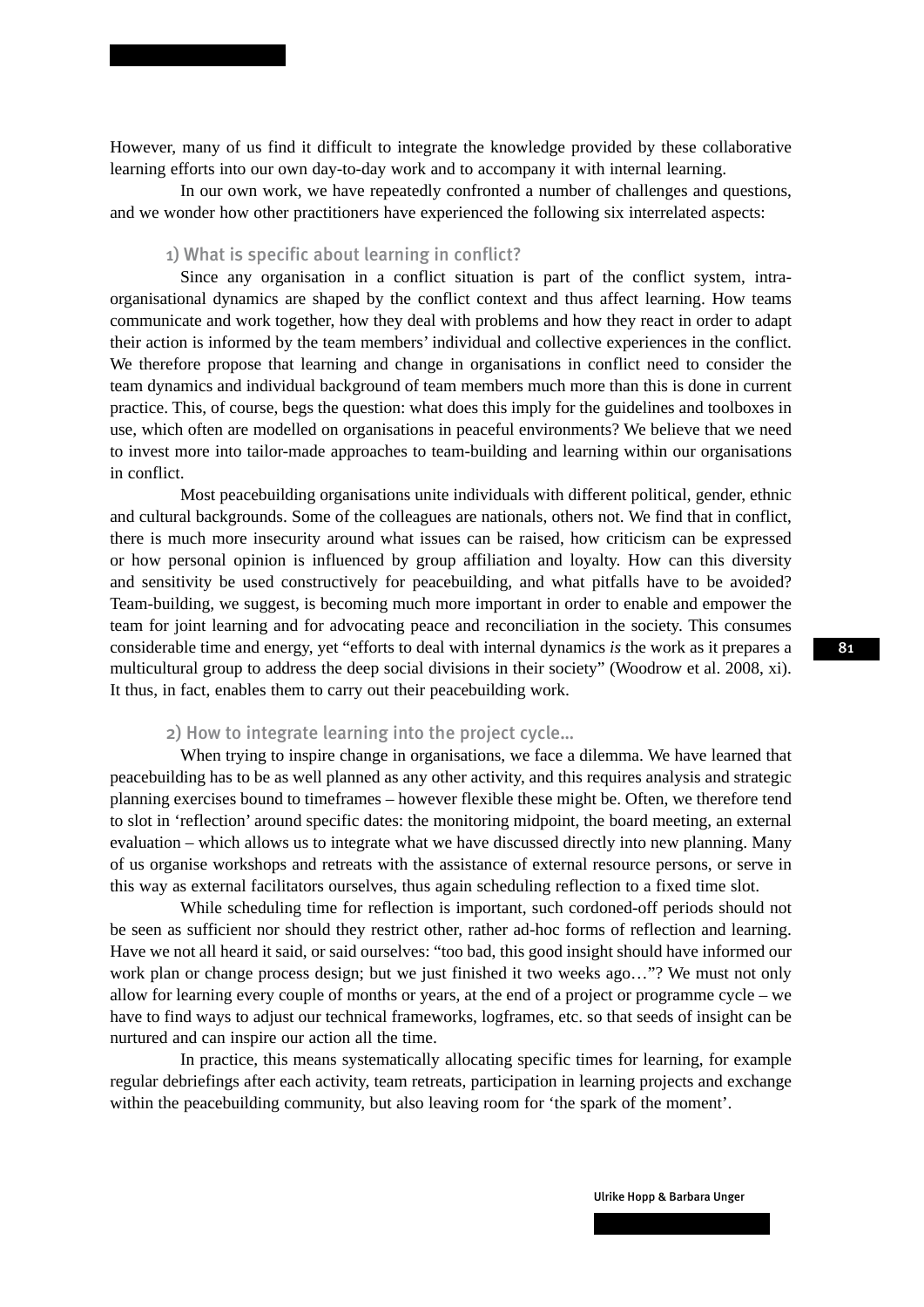#### 3) … and how to foster an understanding of learning as 'the work'?

Often, we face constraints in allocating the extra time for learning and feel a stronger urge to return to our peacebuilding activities instead. It seems that there is a fundamental misunderstanding regarding what opportunities for learning in our organisations are about. They are not a distraction from work – we believe they are 'the work'.

This misperception does not only occur in peacebuilding organisations, but an environment of violence and conflict creates even greater pressure on individuals and teams to make a difference in daily life and not 'waste their time in reflection workshops'. Partly, this notion of unnecessary 'navel-gazing' might stem from workshop design that does not tackle the 'real' issues. However, we believe that there is more to this phenomenon. It might also be related to our way of dealing with cognitive dissonances: when insights from workshops and discussions are contrasted with our routine activities, we may notice rather painful gaps and tensions, and instead of dealing with them, we just push those dissonances aside. The same phenomenon might be another reason for something that has occurred time and again in meetings and discussions with colleagues: an interesting thought emerges, but we move on according to schedule and the momentum is lost.

It seems that a bit of free time, or a little-longer-than-usual chat 'at the watering hole' with a like-minded colleague, is all it takes for a spark of insight to fly. We need to be flexible enough to allow for this – something that probably cannot be captured by rules but in effect reflects an attitude.

#### 4) How to translate external stimuli into internal practice?

Often, a stimulus from outside the organisation is needed to start reflecting on our own peacebuilding practice. As peacebuilders we read reports, we participate in learning projects and we invite external support to help improve our work. Bringing resource persons to a workshop or conducting seminars with trainers from abroad is also a task which many peacebuilding organisations undertake for local partners in conflict regions. Often, the live experiences from other conflict contexts and the fresh views add value to the topical contribution in question. However, this 'parachuting' of resource persons also has its shortcomings, since the stimulus provided often seems short-lived and translating it into 'real life' and changed routines proves difficult.

Change depends on sustained action within the organisations themselves. Only sufficient resources, motivation and energy can make change happen, and for that, more commitment is required than for the initial consumption of provided input. An effective learning opportunity will prepare its participants and their organisations for these requirements and help the transition. In the same way that we include reflection and transfer modules when training individuals (Schmelzle 2006), we can also help to support learning in our organisations. Although this insight, again, is not new, in practice we still find a lot of capacity-building focusing on content only. Yet in our experience – and to use the Sri Lanka example again – supporting effective institutional capacity-building in peacebuilding organisations is often more about helping them to design their own learning and change process, rather than about assisting the content-related learning.

#### 5) Can the donors be blamed for everything?

Fisher and Zimina argue that our field's actions and development are determined to a significant extent by the fact that our work is funded by few and mostly government donors. And, clearly, this situation also affects how we learn – or that we often do not allow ourselves to learn, i.e. interrupt and change our ongoing action as agreed in the funding proposal. This poses a great challenge, especially in a situation where our field seems to have to prove its value added and potential for impact in a world of turmoil and destabilization. However, in our work in Sri Lanka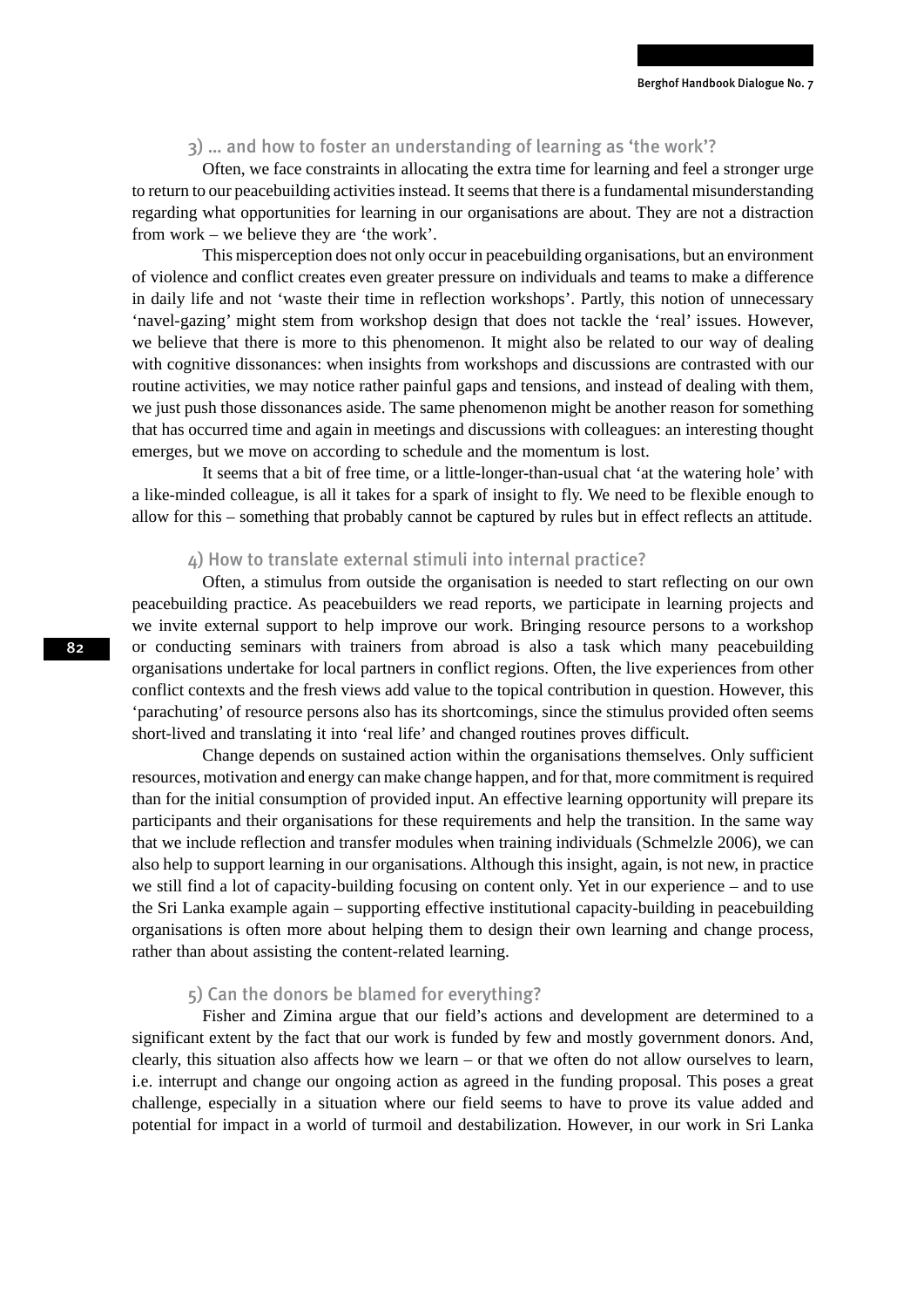we found that donors could be engaged not only in more flexible planning but also in joint learning processes. This was made possible through extensive reporting and documentation, relatively frequent and regular meetings on both the embassy and the headquarter levels, participation of the donors in all evaluation missions and generally open and trustful communication. Such cooperation required clarity of roles and expectations, and an understanding that peacebuilding is a young field of work in progress.

Often, profound learning happens out of the experience of crisis. We found that openness in dealing with difficulties and 'failure' both in ourselves, within the team and with our donors was key. When the Sri Lanka project was attacked in the local media, it was exactly the joint reflection and learning from that tense situation that helped us to adjust our strategies and adopt joint responses with the donors. Conceptual learning – for example on systemic approaches to conflict transformation – was also inspired by difficulties experienced in our actual work, and facilitated by sponsors and donors also wanting to learn and therefore allowing an open, explorative approach.

We are encouraged to see that this thinking has already developed strong roots during the last few years, both among private and governmental donors. As the Berghof Foundation expressed it recently: "support for peacebuilding work must span generations. There is no quick fix, no certain formula for success, when it comes to making peace. But people can and do learn. Through this, they change. And learn to make more change" (McGuinness/Zundel 2008, 66).

However, we also see it as our responsibility to engage with our donors and to draw new funders, e.g. philanthropic entrepreneurs, to the field who understand that peacebuilding work has to be based on learning. This will include long-term engagement to identify the 'champions' among and within the donors who are ready to explore, for example, more learning-orientated funding arrangements. In this area, too, the task is to inspire change and to operationalise our requirements so that donors can relate to them.

### 6) How to operationalise learning as a collective process?

An African proverb says, "none of us knows as much as all of us know": reflection and learning among and between organisations is often most successful in the company of others and when facilitated in a systematic manner. However, Fisher and Zimina draw our attention to the fact that we indeed operate in a competitive environment and that rivalry often hinders joined-up work. While we personally are lucky to have experienced open exchange and collective learning, be it with local partners, other INGOs or donors, we also know of situations where the actors have failed to collaborate and learn together.

Particularly in conflict environments, mistrust and rivalry seem to stand in the way of a lot of collaboration that, from the outsider's perspective, would appear so easy. The experience of the Berghof Foundation in Sri Lanka shows that, sometimes, an outsider perspective and role can help to overcome this obstacle and bring local peacebuilders to one table. While much of our facilitation work obviously focused on joint problem-solving and dialogue, it could also be used to offer learning opportunities for actors that otherwise did not communicate or share their experiences. It seems that in that situation we were seen as an honest broker who could enable and inspire collaborative processes.

Sometimes, these moments of sharing just happen by surprise, for example when a workshop is 'hijacked' by the participants who want to discuss their theories of change much more extensively than planned. If there is, then, maybe much more appetite for sharing than expected, how can we use this to inspire more collective learning?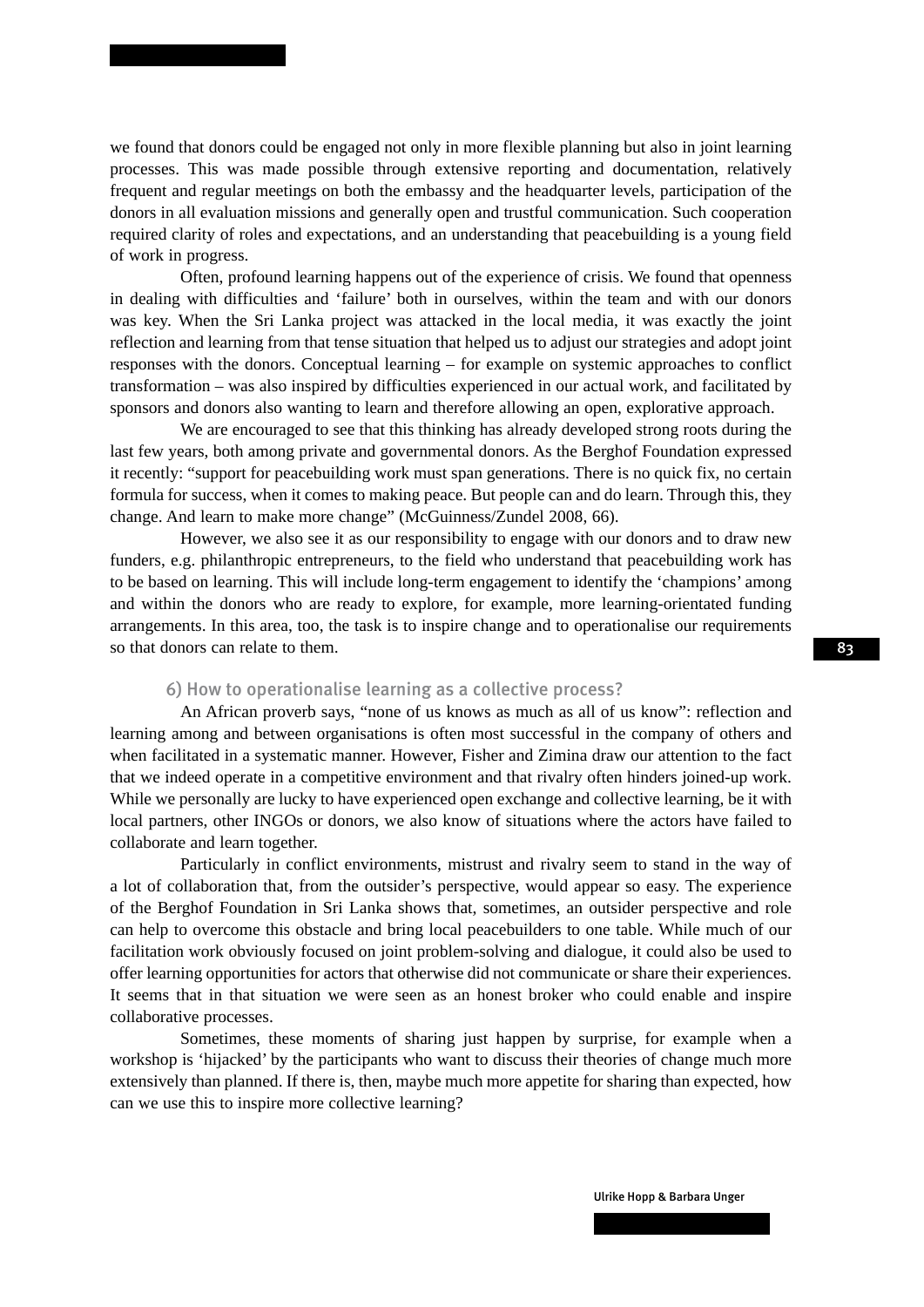We suggest that trust and confidence for joint efforts can be built more easily when starting an exchange among staff on topics of mutual interest, without much institutional involvement. Avoiding the institutional politics of engaging the heads of organisations until a later stage can help to make the initial and crucial first steps, as we learned when supporting a civil society network for information sharing in Sri Lanka. In this case, a few staff members of some organisations went ahead with the networking and others joined later, when they saw the benefits of the collective. In our own professional experience, small informal groups of trusted individuals, sometimes friends, across organisations (governmental and non-governmental, on the donor and on the receiving side) have been able to openly discuss dilemmas and to further individual thinking as well as inspire organisational changes.

### 5. Outlook

Facing the challenges outlined above, learning to learn more effectively seems an overwhelming task for us as individuals and our organisations. Fisher and Zimina suggest that in order to learn for improving our practice, one important requirement is "a change of culture towards a more proactive and open sharing of successes and failures" (in this volume, 31).

To foster a 'triple loop' learning community that addresses specific challenges in peacebuilding organisations and in the wider field, we would like to encourage other practitioners to join us in learning about our learning – the third-order learning – starting with our own individual and organisational experiences and thus reflecting on the peacebuilding community in general. This group – or possibly various sub-groups according to interests, trust and backgrounds – could build on today's experiences and challenges in a very practical way and look for answers that enrich our efforts in capacity-building and empowerment as much as in creating momentum for peaceful change. This Berghof Handbook Dialogue or the web-platform that Fisher and Zimina have created for discussion of the *Open Letter to Peacebuilders*<sup>6</sup> provide possible forums for virtually meeting interested colleagues and thus form stepping stones for such an endeavour.

We are not envisioning to start with a fixed and stable group that necessarily has to mirror other networks and include all the relevant organisations. What we actually have in mind is a 'seedling' group that would begin exploring the issue, believing that individuals can then take strength and inspiration back to their organisations, to help them in learning and reflecting.

Such a group, or groups, would ideally emerge from informal communication, and then decide together on what process and structure would best fit their aspirations and resources. Possible options include interdisciplinary and intercultural workshops, web-based peer discussions, and – not to be neglected – the seizing of informal and ad-hoc moments of sharing and exchange. Thus, this form of learning would be inspired by scholarly teaching and literature as well as by good and not-so-good practice from the field and the headquarters of peacebuilding organisations in many parts of the world. It would produce concrete suggestions on how to improve learning and help participants with their own learning. It would help create inspiration for a difficult job in a daunting environment.

6 See http://lettertopeacebuilders.ning.com.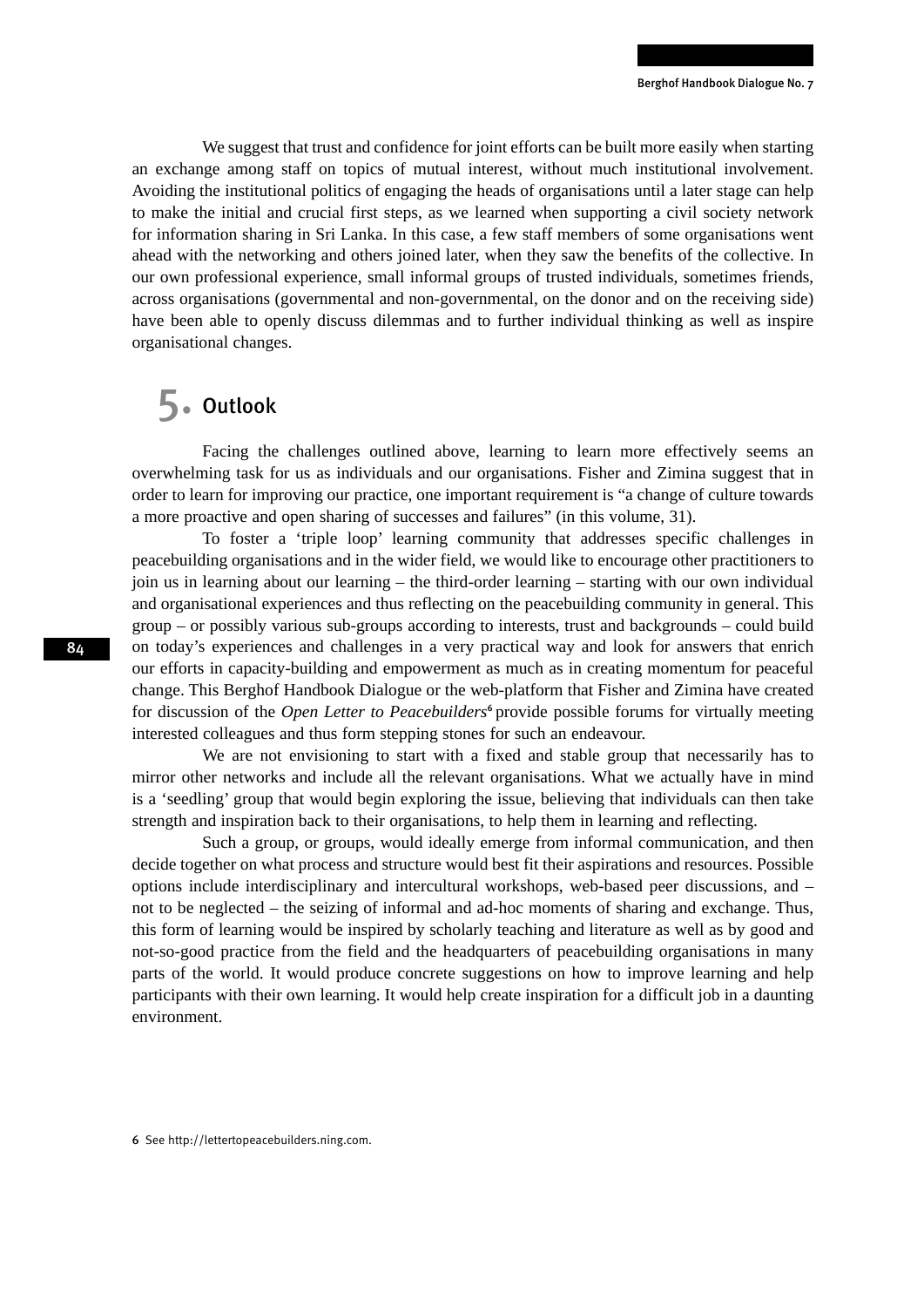# 6. References & Further Reading

- Argyris, Chris and Donald A. Schoen 1978. *Organizational Learning: A Theory of Action Perspective.* Reading, MA: Addison-Wesley.
- Bateson, Gregory 1979. *Mind and Nature. A Necessary Unity.* New York: Dutton.
- Benner, Thorsten and Philipp Rotmann 2008. Learning to Learn? UN Peacebuilding and the Challenge of Building a Learning Organization, in: *Journal of Intervention and Statebuilding,* 2 (1), 43-62.
- Campbell, Susanna 2007. "Organizational Learning: The Gateway to Peacebuilding Success?" Paper presented at the annual meeting of the International Studies Association 48<sup>th</sup> Annual Convention, Feb 28, 2007. Available online at www.allacademic.com/meta/p180913\_ index.html.
- Fisher, Simon and Lada Zimina 2009. Just Wasting Our Time? Provocative Thoughts for Peacebuilders, in: Beatrix Schmelzle and Martina Fischer (eds.). *Peacebuilding at a Crossroads? Dilemmas and Paths for Another Generation.* (Berghof Handbook Dialogue No. 7.) Berlin: Berghof Research Center, 11-35. Also available at www.berghof-handbook. net/std\_page.php?LANG=e&id=5. [A longer version was published in March 2008 as *Just Wasting Our Time? Open Letter to Peacebuilders* online at http://lettertopeacebuilders. ning.com.]
- Koerppen, Daniela, Beatrix Schmelzle and Oliver Wils (eds.) 2008. *A Systemic Approach to Conflict Transformation. Exploring Strengths and Limitations.* (Berghof Handbook Dialogue No. 6.) Berlin: Berghof Research Center. Available online at www.berghof-handbook.net/ uploads/download/dialogue6\_systapp.complete.pdf.
- Lederach, John Paul 2005. *The Moral Imagination. The Art and Soul of Building Peace.* New York: Oxford University Press.
- McGuinness, Kate and Johannes Zundel 2008. Peace-enabling Philanthropy, in: UBS Philanthropy Services. *Viewpoints 2008: Building Change Communities.* Zurich: UBS, 62-67. Available at www.ubs.com/1/e/ubs\_ch/wealth\_management\_switzerland/exclusive\_services/ philanthropy\_services/downloads.html.
- Roper, Laura, Jethro Pettit and Deborah Eade (eds.) 2003. *Development and the Learning Organisation.* Oxford: Oxfam GB.
- Scharmer, C. Otto 2007. *Theory U: Leading from the Future as it Emerges.* Cambridge, MA: The Society for Organizational Learning.
- Schmelzle, Beatrix 2006. Training for Conflict Transformation An Overview of Approaches and Resources, in: *Berghof Handbook for Conflict Transformation,* Online Version. Berlin: Berghof Research Center. Available at www.berghof-handbook.net/uploads/download/ schmelzle\_handbook.pdf.
- Senge, Peter 1990. *The Fifth Discipline. The Art and Practice of the Learning Organization.* New York: Doubleday/Currency.
- Senge, Peter, Art Kleiner, Charlotte Roberts, Richard B. Boss and Bryan J. Smith 1994. *The Fifth Discipline Fieldbook. Strategies and Tools for Building a Learning Organization.* New York: Doubleday/Currency.
- *Space for Peace. The Work of the Berghof Foundation for Conflict Studies in Sri Lanka, 2001-2008.* Colombo: Berghof Foundation for Conflict Studies – Sri Lanka Office, 2008. Available online at www.berghof-peacesupport.org/publications/Space\_for\_Peace.pdf.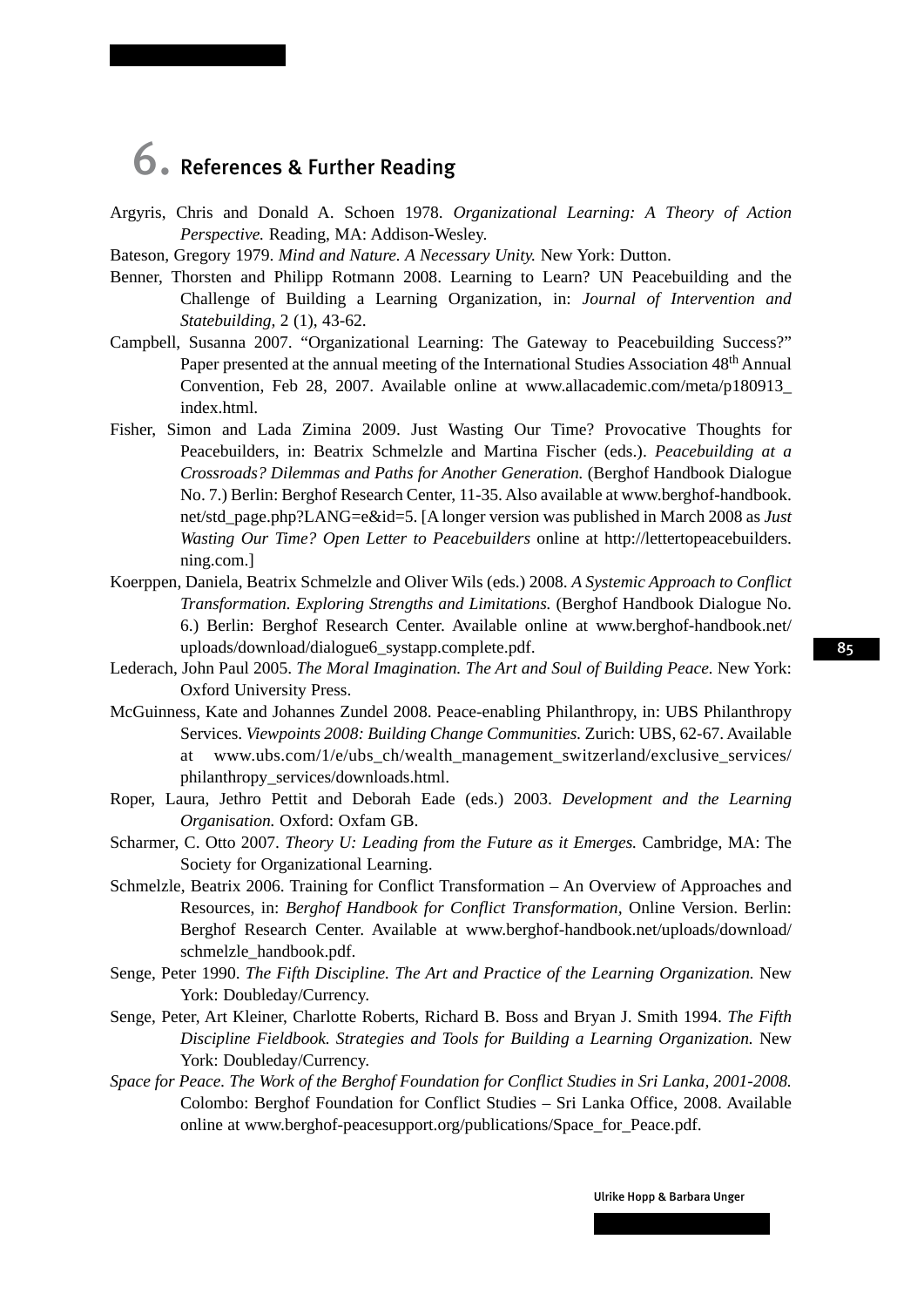- Swedish International Development Cooperation Agency (SIDA) 2007. *SIDA Evaluation 07/11. Collaborative Learning Projects, Final Report.* Stockholm: SIDA. Available online at www.sida.se/sida/jsp/sida.jsp?d=118&a=32852&language=en\_US.
- Wils, Oliver, Ulrike Hopp, Norbert Ropers, Luxshi Vimalarajah and Wolfram Zunzer 2006. *The Systemic Approach to Conflict Transformation – Concept and Fields of Application.*  Berlin: Berghof Peace Support. Available online at www.berghof-peacesupport.org/ publications/systemic\_conflict\_transformation\_complete.pdf.
- Woodrow, Peter, Christopher W. Moore, Ines Reinhard and Peter Aeberhard 2008. "The Berghof Foundation in Sri Lanka: Resource Network for Conflict Studies and Transformation. Lessons Learned Evaluation Report." Unpublished document.

[All weblinks accessed 8 January 2009.]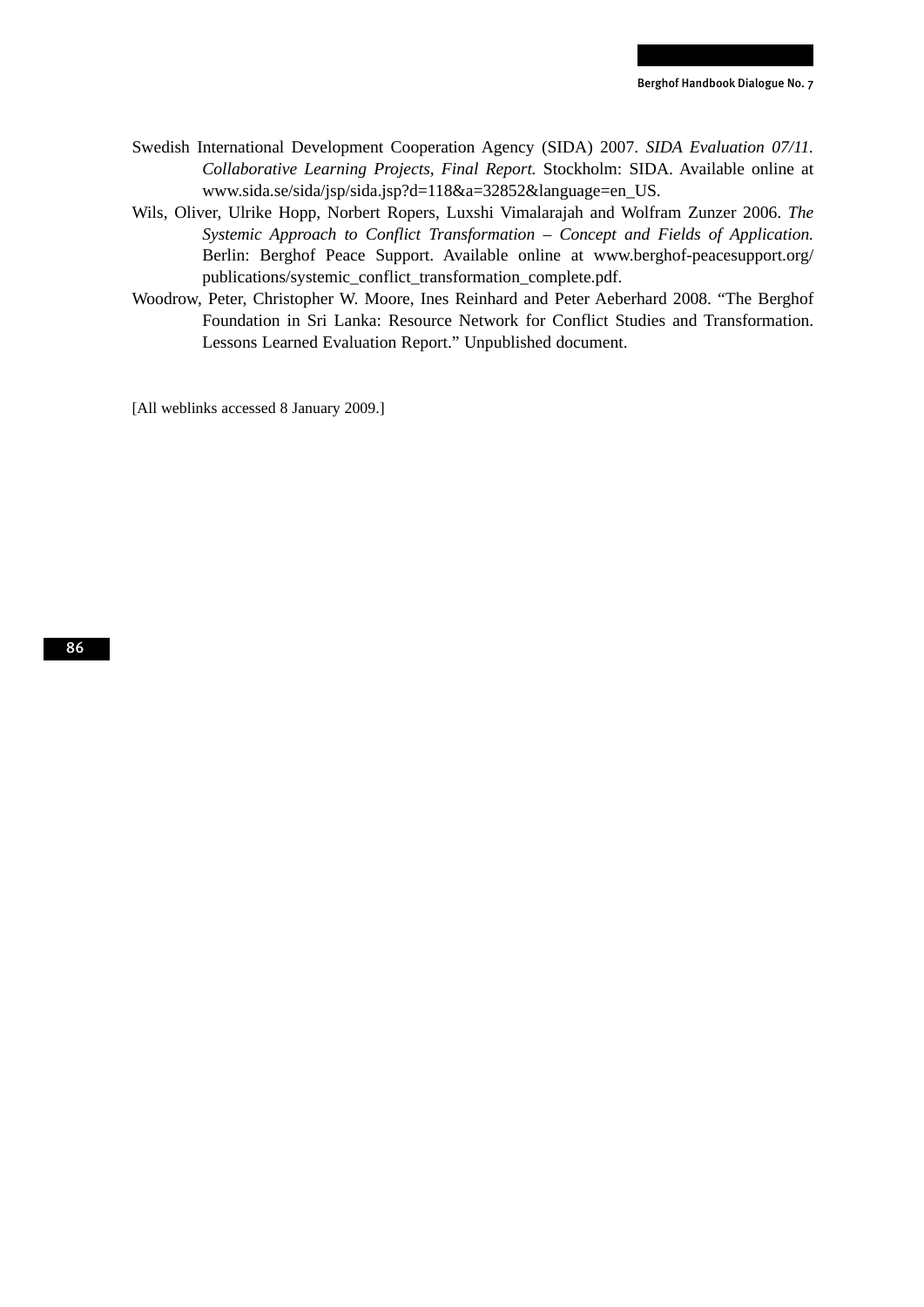**Berghof** Research Forschungszentrum für konstruktive **Conflict Mana** Konfliktbearbeitung

# Participatory Evaluation and Critical Peace Research: A Precondition for Peacebuilding

A Response by Martina Fischer

### 1. Introduction

Simon Fisher and Lada Zimina start their overview on the state-of-the-art in peacebuilding with a fairly pessimistic statement. They argue that the capacity and the will of global society to solve conflicts and address injustice peacefully "is desperately inadequate in the face of today's need, let alone tomorrow's", that international peace practitioners remain "weak and implicitly focused on a relatively narrow approach […] without full recognition of the interconnectedness and flux of the system", and that the strategies they offer "tend to be inadequate, in the sense that they merely serve to reinforce the circumstances which gave rise to violence and warfare in the first place" (Fisher/Zimina in this volume, 11).

More than fifty armed conflicts that are currently being waged around the globe might well give reason to draw such a sad picture.<sup>1</sup> But one should keep in mind the full scope of the recent findings of the Canadian Human Security Center (based at the University of British Columbia) and of the Human Security Report Project (based at Fraser University).<sup>2</sup> Researchers have outlined that the past 15 years have witnessed a general and substantial *decline in armed conflicts*, including the number of armed conflicts, battle-related deaths, genocides and democides. The data base shows that both state and nonstate (intra-state) wars have decreased in number during the 1990s, and in particular between 2002-2005

<sup>1</sup> Andrew Mack and his team at Fraser University have identified 32 state-based armed conflicts and 24 non-state armed conflicts in their latest edition of Human Security Brief (Mack et al. 2007, 30; 34).

<sup>2</sup> See Mack et al. 2005, 2006, 2007 and Mack 2008.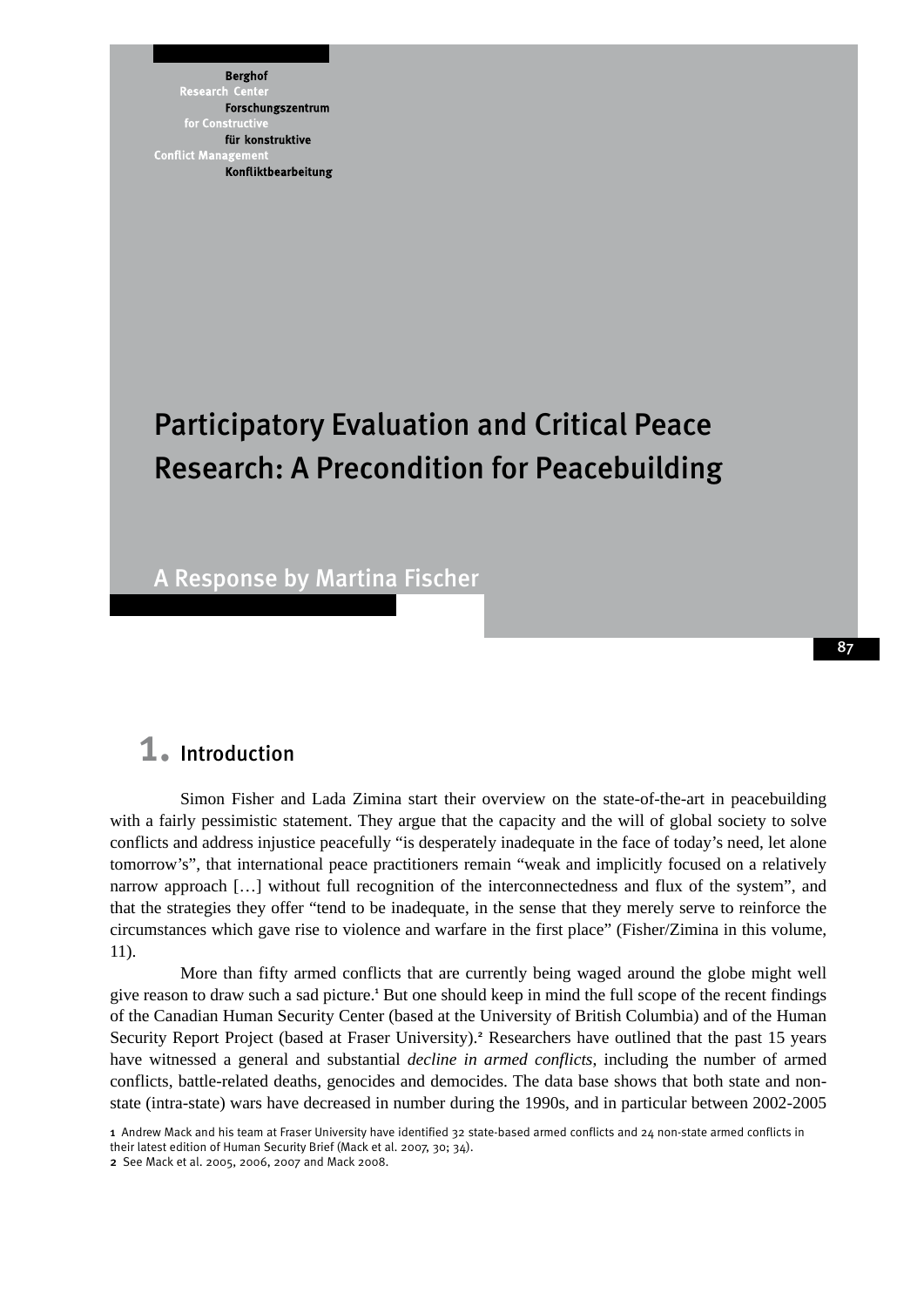(from 66 in 2002 to 56 in 2005).<sup>3</sup> Andrew Mack, director of this project, argues that the most compelling explanation for this decline is found in the upsurge of peacemaking and peacebuilding activities that started in the early 1990s, spearheaded by the UN, but also supported by many other international agencies, donors, governments and NGOs (Mack 2008, 75). The Human Security Brief 2007 even concludes that all forms of political violence – including violence emerging from international terrorism in the Middle East and South Asia – have declined. Moreover, the data reveal that the wars that are still being fought are far less deadly on average than those of the Cold War era. This is why Mack et al. (2007, 7) conclude that there is good reason at least for modest optimism, "not least because the evidence clearly indicates that efforts to stop violent conflicts and to prevent them from starting again can be remarkably effective". At the same time they admit that "few of the root cause drivers for warfare and deadly assaults against civilians – from poverty to group inequality – have improved", which means that there are certainly no grounds for complacency (ibid.).

As Fisher and Zimina have outlined, there is a risk "arising from a nexus of [...] climate change and energy constraints; economic injustice and poverty; denial of rights and participation in society" (in this volume, 11). Definitely, the world is still far from having effective institutions and instruments that guarantee stable peace. Researchers, politicians and practitioners agree that the UN system needs to be reformed in a variety of respects,<sup>4</sup> redefining policy agendas such as the responsibility of states to protect their citizens, and fostering human security. Global governance mechanisms have to be improved, in order to reduce the risk of accumulative global crises emerging from crashes of the international finance system, nutrition crises and climate change. Moreover there is an urgent need for further improvement of international law and increasing peacebuilding capacities on different levels, top down and bottom up, and from the middle out (Lederach 1997).

But the data collected by the Human Security Report Project illustrate that the picture is not as bleak as Fisher and Zimina assume. The progress that has been made should be fully acknowledged. Of course, interpretation of such data depends very much on perspectives and definitions – the question is whether we consider the glass to be half full or half empty. Going for the more optimistic version makes it easier to proceed on the long road and struggle for peace, by constantly improving mechanisms of conflict prevention and transformation on the level of international organisations, state and civil society. There is an urgent need to strengthen civilian approaches as a 'must' and first priority. It is important to oppose the current trend of just 'adding' civilian capacities to existing (extensive and much more expensive) military crisis intervention capacities. There is a challenge to constantly improve process-targeted mechanisms for immediate and coherent action that can effectively address organised violence and social breakdown. There is also an urgent need to carefully design long-term policies that aim to address the structural causes of conflict and violence.

In order to improve, peacebuilding and conflict transformation activities require profound context analysis, realistic definition of purpose and strategies, and long-term commitment. Readiness for critical assessment of strategies and systematic self-reflection are imperative for organisations ploughing through this field.

<sup>3</sup> Sub-Saharan Africa was the only region to experience a substantial decline in armed conflicts, while in four other regions conflicts increased in number.

<sup>4</sup> See Mack (2008, 96), who argues that the UN remains critically under-resourced when it comes to preventive diplomacy and peacemaking capacity, while the organisation is also confronting growing risks of overstretch in its peace operations.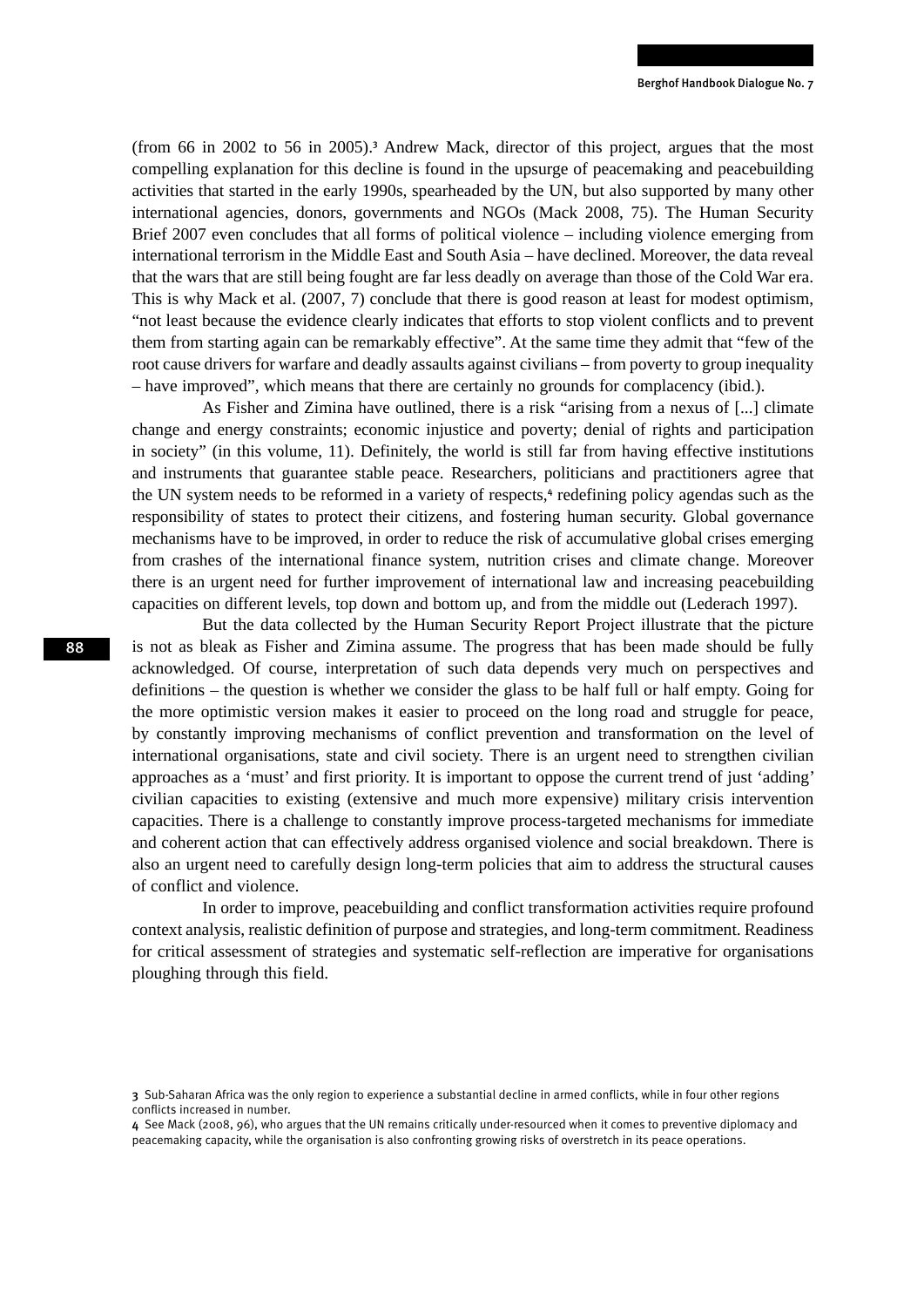### 2. Developing Tools for Evaluation and Self-Reflection

The past 15 years have seen numerous comprehensive efforts to assess what difference peacebuilding can make. Among these are the War-torn Societies Project that was co-initiated by the United Nations Research Institute for Social Development in the 1990s (www.unrisd.org); 'lessons learned workshops' initiated by the European Centre for Conflict Prevention (Galama/van Tongeren 2002), and studies by Church and Shouldice (2002/2003) and Paffenholz and Reychler (2005 and 2007). The Reflecting on Peace Practice (RPP) project that was initiated by the US-based organisation Collaborative for Development Action has contributed a set of case studies, context analysis and comparative research on third-party intervention by civil society organisations using participatory approaches and close cooperation with local partners all over the world. The project has contributed to developing criteria for success and failure (see Anderson/Olson 2003, CDA 2008 and Chigas/ Woodrow in this volume).<sup>5</sup> The findings of the RPP process have not only influenced debates at civil society level, but also policies drawn up by the Development Assistance Committee (DAC) of the Organisation for Economic Cooperation and Development (OECD 2007). The Joint Utstein Study has investigated peacebuilding activities launched by several state agencies, in order to mainstream and harmonize national peacebuilding strategies (Smith 2003). In addition to this, institutional guidelines have been developed by state administrations and international organisations.<sup>6</sup>

Meanwhile, many peacebuilding organisations have developed a high degree of critical self-reflection. The intention has been to avoid negative side effects, create best practices, and increase transparency towards donor agencies. Civil society organisations in particular have started some comprehensive efforts to delineate and improve the state-of-the-art in peacebuilding by improving evaluation practice. Peace organisations have developed evaluation mechanisms according to the tools set up by development agencies, assessing the relevance of activities, implementation of project goals, appropriateness of strategies, efficiency of resources, transparency and management capacities of the organisation, output and outcome, impact for the target groups and impact on the political context, coordination and coherence of planning and sustainability (a category that Fisher and Zimina also mention repeatedly).

The need for evaluation has also been emphasised by donor organisations. Many of these fixed guidelines for the evaluation of peacebuilding activities. American donors were particularly interested in this. One of the leading agencies, the Hewlett Foundation, pushed academic institutes and NGOs to systematically assess the results of conflict transformation and peacebuilding projects (Kovick 2005). Hewlett had started a Conflict Resolution Program in the US and expanded its funding strategy to different international crisis areas in the 1990s. In 2004 the Foundation decided to stop this kind of funding; among other reasons cited, it was argued that organisations lacked the will and capacity for proper evaluation (ibid., 17).

Next to evaluation, the term 'peace and conflict impact assessment' (PCIA) emerged and became very fashionable among practitioners, researchers and donors. It was used to emphasize the need to reflect the likely peace and conflict impacts of policies or interventions, including aid programmes. Some interesting discussions were generated around this concept,<sup>7</sup> which was a positive consequence. However, at the same time this debate produced negative side effects, contributing to a situation in which both practitioners and donor organisations tended to develop

89

<sup>5</sup> For CDA's follow-on projects see CDA 2008 and Collaborative Learning Projects at www.cdainc.com.

<sup>6</sup> See OECD/DAC 2008; Friedrich Ebert Foundation 2007; GTZ 2007; Institut für Auslandsbeziehungen/zivik 2007.

<sup>7</sup> Several articles and dialogues on peace and conflict impact assessment have been published by the Berghof Research Center (for example Austin et al. 2003; Bloomfield et al. 2005), also available online at www.berghof-handbook.net.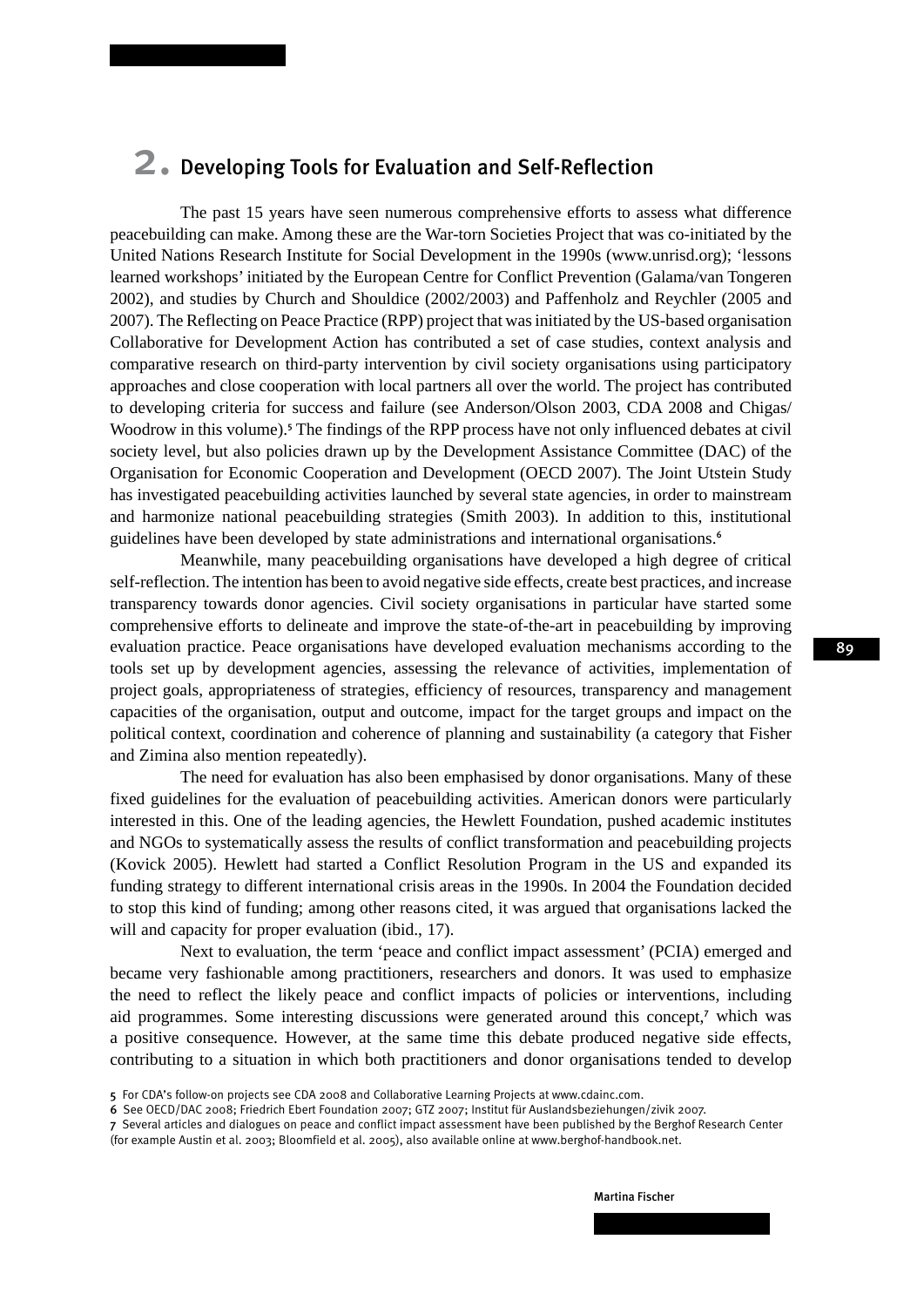higher and higher (and often exaggerated) expectations towards evaluation. There is a clear danger now that evaluations are mainly targeted at 'measuring' short-term results of peace activities and thus tend to ignore longer-term processes, changes in the political context and consequently the need for the change of strategies. It is obvious that evaluation practice and assessment tools have been designed more and more along the lines of what Fisher and Zimina call 'technical peacebuilding', which turns out to be highly problematic.

It seems that two coinciding trends make life difficult for peacebuilders: first there is a strong demand for more performance-based grant management, often derived from politicians, that leads public funders to "focus on demonstrating quantifiable and easily understood results to demonstrate good use of tax payer's money" (Wright 2008, 1). Second, there is also a demand by private donors for fast and quantifiable, measurable results (Marten/Witte 2008, 21). As observed in a study published by the Global Public Policy Institute (ibid.), many foundations apply a businesslike approach in the development sector and they increasingly focus on impact evaluation (at least at the rhetoric level, even if their funding practice does not fully reflect this ideal).<sup>8</sup> One leader of a consulting firm for philanthropic organisations is quoted as saying: "the generation we are dealing with today has an unending thirst and desire for sudden impact, they want results [...] they acquired their wealth overnight and so they want to see their philanthropic dollars making a difference overnight. Organizations need to take a step back and educate donors about how difficult it is to measure results" (ibid.).

A crucial experience that is shared by most peacebuilders all over the world is that measuring impact – in particular positive results – and defining success is extremely difficult and challenging.

### 3. The Difficulty of Developing Criteria for Success

Getting a clear idea of their own outreach, potential and limits, success and failure is crucial for many peace organisations. But identifying criteria for success or failure remains a highly complicated and demanding endeavour.

The RPP process has suggested five criteria of effectiveness by which to assess whether a programme is having meaningful impact at the level of 'peace writ large':

- 1. the effort contributes to stopping a key driving factor of the war or conflict, or
- 2. the effort contributes to a momentum for peace by causing participants and communities to develop their own peace initiatives, or
- 3. the effort results in the creation or reform of political institutions for handling grievances, or
- 4. the effort prompts people to increasingly resist violence and provocations to violence, or
- 5. the effort results in an increase in people's security and in their sense of security.<sup>9</sup>

<sup>8</sup> It is reported that at least some critical voices are raised within the private philanthropy scene, arguing that "by focusing on measuring impact results to determine grant-giving, foundations are undermining one of their core comparative advantages, the ability to take risks" (ibid.).

<sup>9</sup> Issue Paper on Criteria of Effectiveness, RPP, online at www.cdainc.com.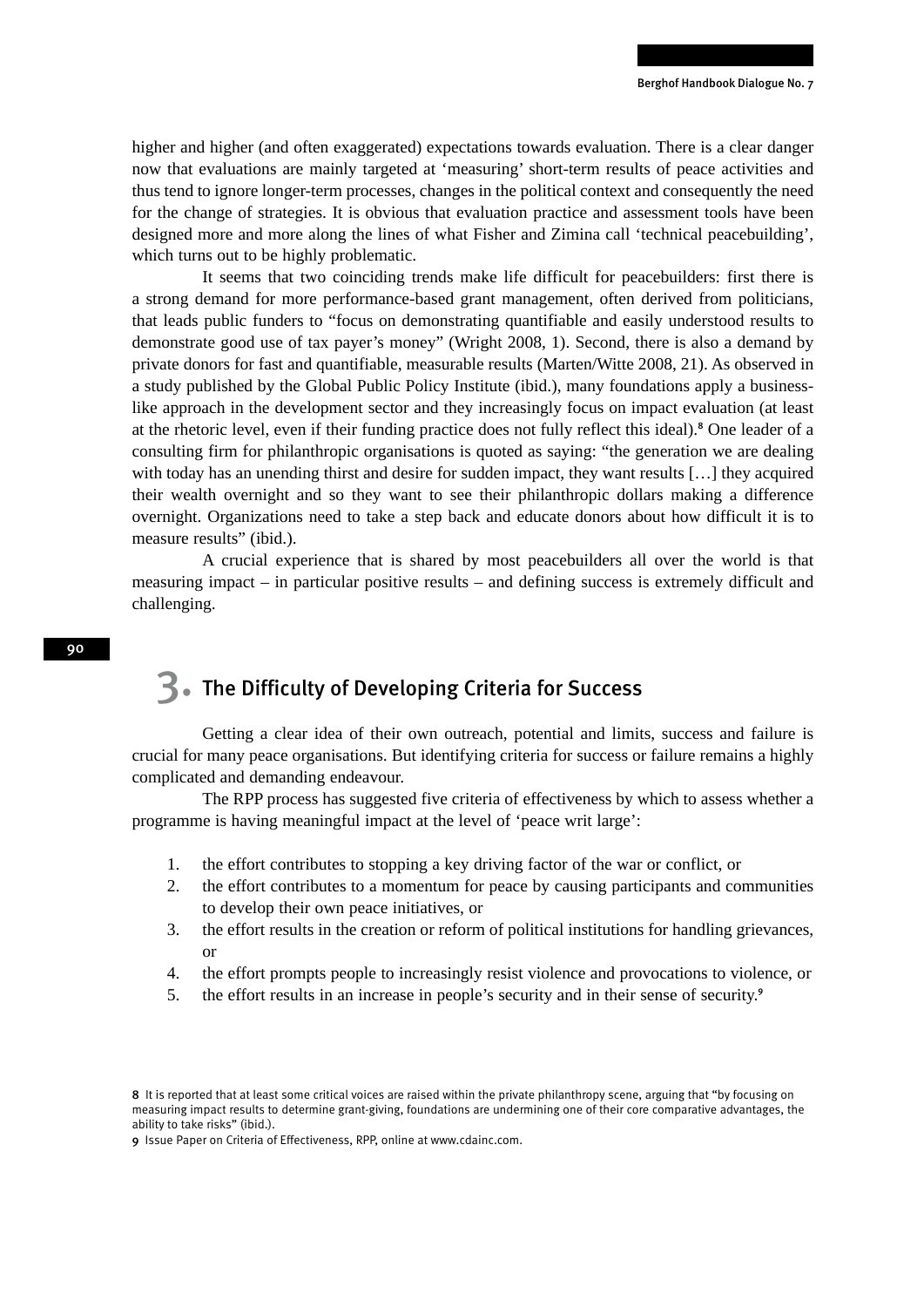RPP's analysis and proposals are helpful in that they offer an incentive for self-reflection and review of the goals and strategies we set ourselves. In essence, though, the search for criteria to determine the effectiveness of programmes and evaluate their impacts has only just begun with the RPP process. Ultimately, stakeholders involved in peace projects must develop their own criteria by which to define the success of their activities and document this transparently. To that end, they must agree not only on general and overarching objectives but also on short- and medium-term project goals.

However, the quest for criteria and indicators should not be misconstrued as a kind of 'monitoring mania'. Determining how individual projects, measures, activities or events impact directly on social action and therefore on peace processes as a whole continues to pose problems (Paffenholz 2005, 25). Some studies conclude that impacts are almost impossible to quantify at the macro level (Church/Shouldice 2002/2003; Heinrich 2005; Paffenholz 2005; Smith 2003), which suggests that energies might better be used elsewhere. We must certainly ask ourselves, in all seriousness, whether improvements in peace practice can genuinely be achieved by donors and implementing organisations expending more and more energy on defining increasingly detailed and sophisticated criteria and indicators to measure impacts on 'peace writ large'.

Evaluations which combine quantitative and qualitative procedures for data collection can offer important entry points, but generally only identify impacts achieved in the immediate project context. The expectation that beyond this evaluations can draw well-founded conclusions about the benefits and impact of individual measures on the bigger picture, i.e. *peace writ large*, in a crisis region is not just overly ambitious (given that evaluations are usually limited in resources and timeframes): it is also questionable from a (funding) policy perspective. Peace actors engaging in overzealous debate about this issue should be clear that they are thus raising excessive and unrealistic expectations among donors about the demonstrability of impacts – expectations which can never be fulfilled, at least not within the framework of the short-term evaluations that the donors usually fund. As a consequence, new benchmarks to measure success are continually being established – benchmarks which the civil society actors involved in peace work will ultimately find almost impossible to live up to.<sup>10</sup> Smaller, community-based projects in particular are finding that their work capacities are increasingly being absorbed and overstretched by these activities.<sup>11</sup>

It is surely enough, instead, for evaluations to focus on the impacts on the selected target group or on a clearly defined local or regional context. These impacts can generally be monitored with at least some degree of reliability, provided that the requisite resources are made available for these monitoring activities. Furthermore, 'sustainability' should be dropped from the list of criteria for the evaluation of peacebuilding activities. The sustainability of 'peace' as a process or as a consequence of social action is not as simple to quantify as the sustainability of natural resources. Many peace processes are marred by setbacks before discernible progress is made or longer-term agreements can be put in place. Only in the rarest of cases are peace processes linear; on the contrary, they are almost invariably stop-start processes, characterised by progress and setbacks. However, this does not necessarily cast doubt on the quality of the individual measures involved.

10 On this point, see the comments made by Simon (2006, 87) on the structure of grassroots organisations.

11 One example is the 'project mania' and the reality experienced by local actors in Bosnia-Herzegovina; cf. Fischer 2006, 168.

#### Martina Fischer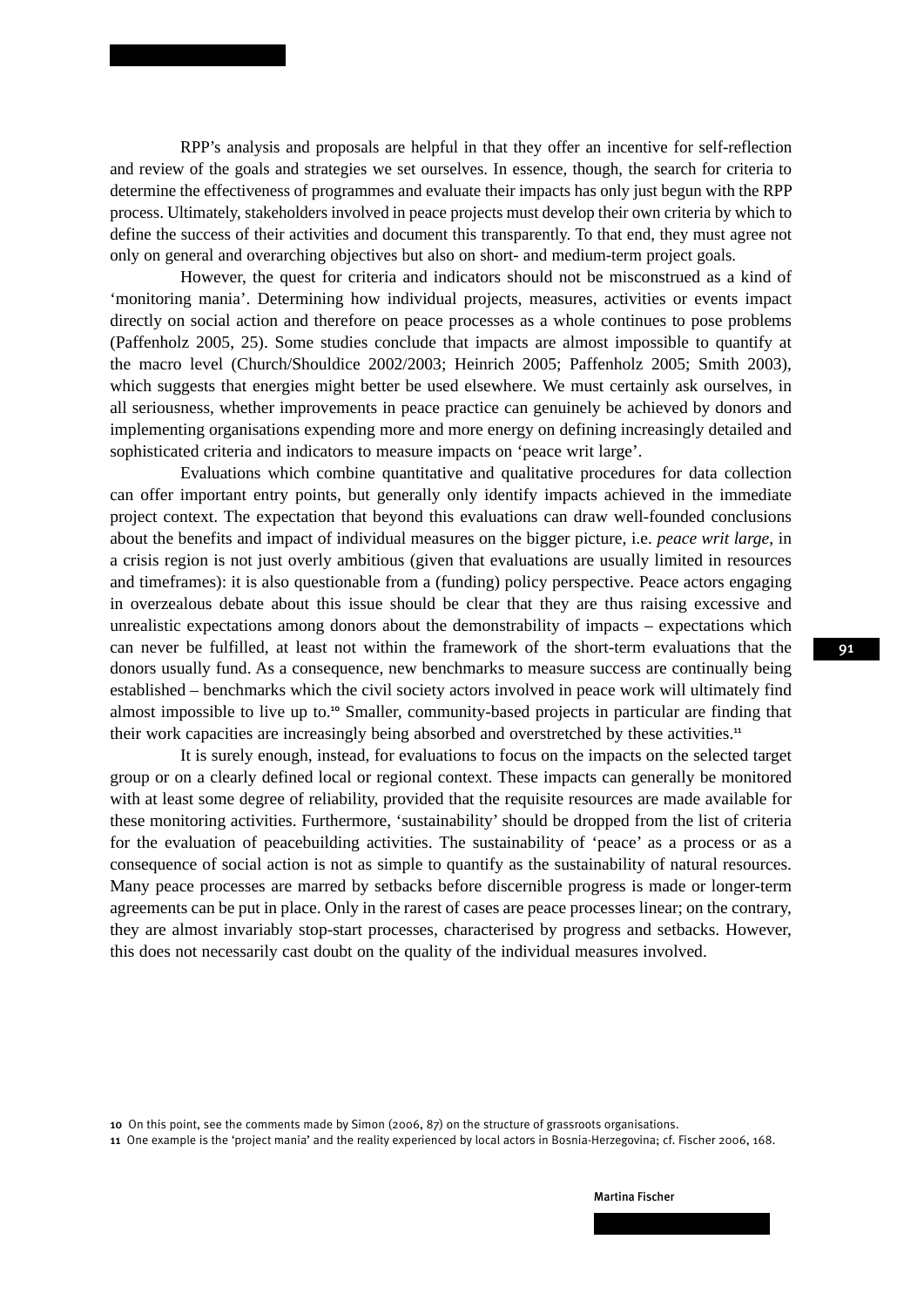### $\Box$ . Evaluation as a Planning Tool and Chance for Institutional Learning

If, on the other hand, evaluations are integrated into the planning process they can provide an impetus for self-reflection by the stakeholders concerned, act as a tool to help them improve the planning and implementation of peace activities, and, if appropriate, encourage them to change their strategies. Careful project planning is generally regarded as a prerequisite for good practice, and there have rightly been calls for donor organisations to provide their implementing agencies with training opportunities in this area (Paffenholz 2005). Only if evaluations are part of the planning process and all stakeholders are clear about the project objectives can any meaningful evaluation of their implementation take place. The same applies to the theoretical assumptions about social transformation which underlie almost all practical projects, but are rarely defined in explicit terms. Here too, an accompanying evaluation can help to achieve some measure of clarification.

Evaluations should not focus primarily on measuring the impacts of peacebuilding activities but should empower stakeholders to reflect on what they are doing and to carry out their activities mindfully. Angelika Spelten (2006) summed this up neatly in the title of an article: *Schon das Nachdenken über Wirkungsnachweis zeigt Wirkung* – "just thinking about demonstrating effectiveness has an effect". Project participants should be supported through joint learning processes, especially to develop a shared understanding of their own objectives within the team, to challenge the strategies selected, to set priorities under difficult conditions, to guarantee the coherence of and weigh up individual project elements, and to balance these against their financial and human resources. External evaluators can play a very constructive role here. Many projects find themselves in crisis because the participants lack the tools necessary for a self-reflection process; they may also lack a facilitator with the skills to cast an outsider's eye over the project activities and lead team discussions with the requisite objectivity and goal orientation.

### 5. Participatory Evaluation and Action Research

Nowadays, almost every study on the issue highlights the need to make evaluation processes participatory and, if possible, ensure that the process is accompanied by research. The question, though, is to what extent this aspiration is being fulfilled in current evaluation practice. Donor organisations, at least, must be made more aware that it is not enough to reward – with continued funding – projects whose progress is linear and which can demonstrate what are probably short-term measurable successes; it is especially important to fund projects which can justify why they felt compelled to review their methods and strategies and set different priorities. Here, there is close linkage with action research, which is also based on a participatory approach.

Designed for a longer-time frame, action research can provide valuable information about the opportunities for, and limits to, peacebuilding strategies. However, this is almost impossible for stakeholders to achieve 'by the by' in project implementation. Rather, action research projects must be organised as additional accompanying academic research.<sup>12</sup> The purpose of action research is to undertake comparative studies into the conditions and impacts of various forms of social action. It also aspires to influence social action; in other words, it is normative in focus. Its agenda concentrates

<sup>12</sup> Various articles in the anthology edited by Reason and Bradbury (2006) provide a good overview of action research; cf. also Reason 1994; Folger 1999; Kraus 1991; Ross 2000; Newman 2000 and the website of the Action Evaluation Research Institute (www.aepro.org). For information about Kurt Lewin's original concept, see www.stangl-taller.at/TESTEXPERIMENT and www.stangltaller.at/ARBEITSBLAETTER/FORSCHUNG.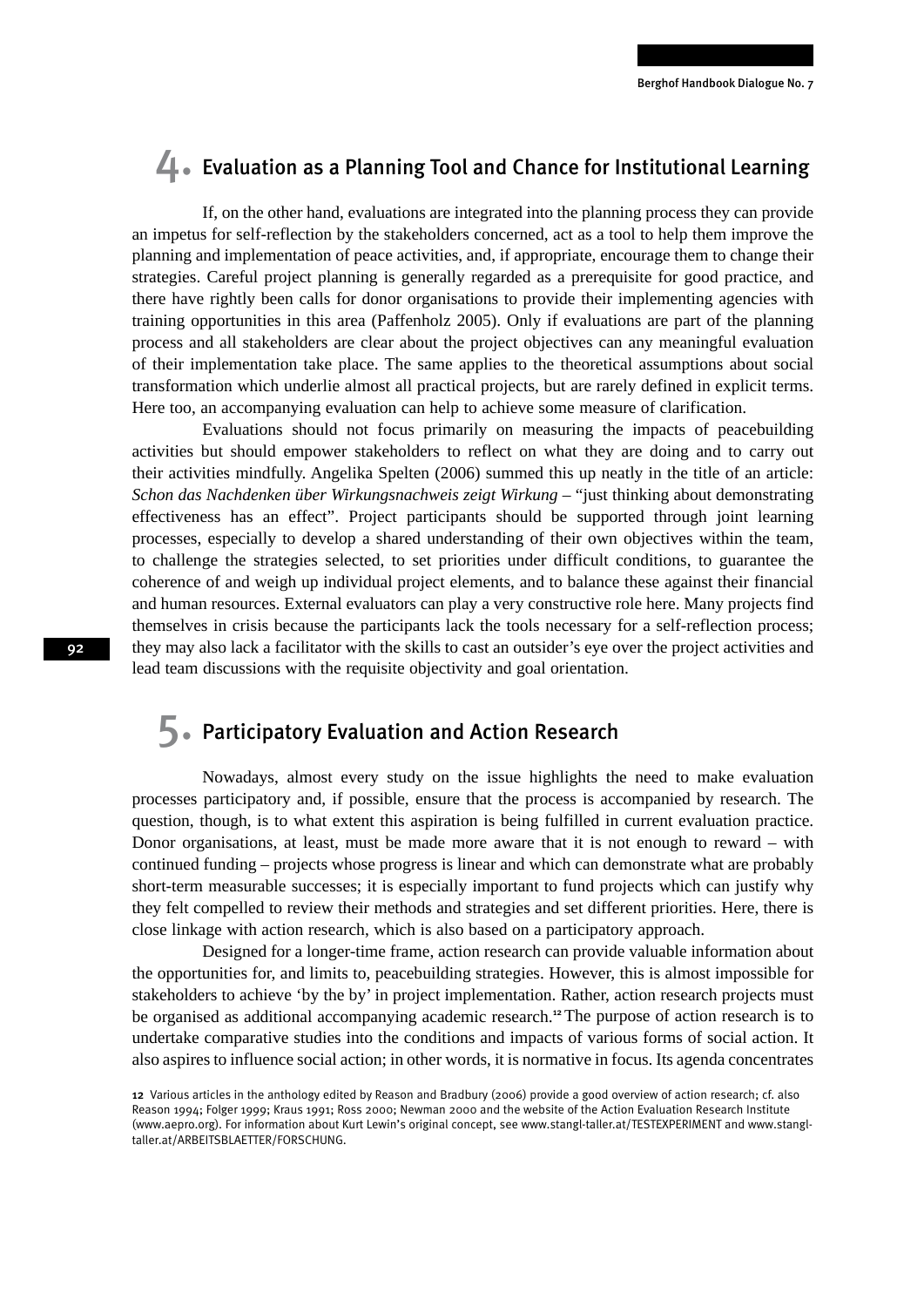on specific social grievances. The main objective of the research is not to test theoretical hypotheses but to bring about practical change in the problematic situation which is the subject of study. This is viewed as a holistic social process: individual variables are not isolated and collected as 'objective data'; instead, data collection itself is interpreted as part of the social process.

Action research projects evolved in the 1970s, mainly in the university sector and in work with marginalised groups and urban districts, but also in community projects in Latin America, generally led by social psychologists. It involves the use of qualitative approaches based on empirical social research, including the evaluation of project reports, participatory monitoring, individual or group interviews with project participants and members of the target groups and surveys. The methods aim to exert direct influence on events within society. The researcher temporarily abandons his or her distance to the research object and is intensively involved, during certain phases, in the process being studied. The subjects being observed and studied are not cast in a passive role but participate actively in the debate about objectives, and in data collection and evaluation. For the researchers, a precise definition of roles and ongoing self-reflection are essential. Their distance to the subject of research must constantly be re-established in order to avoid any risk of over-identification.<sup>13</sup> Action research therefore not only attempts to accumulate knowledge and enhance understanding of the functioning of social interactions; it intervenes in a direct and practical way, and involves the actors being studied in the process on an ongoing basis through feedback of results. Academic findings are thus translated into practice, and research concepts and theoretical constructs are subjected to practical testing at the same time.

Not every peacebuilding measure can be accompanied by a comprehensive research project. Nonetheless, evaluation measures can and should be more than just an audit report to be filed away by donors and audit authorities. In terms of its timeframe and personnel resources, any evaluation of peacebuilding activities that is geared towards social learning should be located in the space between short-term evaluation and an ambitious multi-annual research project, should always accompany the process and be participatory in design (cf. Lederach et al. 2007). The continuous feedback of results to project participants, through feedback workshops and discussion of interim and final reports, is essential.

In order to improve peace practice, it is helpful – especially where complex interventions are concerned – if actors also address the motives and potential of conflicting groups and the power asymmetries existing in society, and do so through an empirically and theoretically based conflict analysis. The opportunities for, and limits to, external intervention and the capacities of local peace coalitions must also be realistically appraised. Only on this basis can a decision be taken not to implement a measure, if necessary, in cases of doubt. And finally, it is important to remember that it is not conducive, and not necessarily helpful for the peace process, to incorporate well-intentioned projects into ill-conceived international state-building strategies.

A highly important point that Fisher and Zimina made in their lead article is to very critically question the motivation of those engaging in peacebuilding and to analyse the values that are underlying their action. The different concepts of peace, conflict transformation, reconciliation, justice and security that guide peacebuilding efforts need to be made explicit and discussed. It is also crucial to critically reflect on and question the hypotheses of impact and social change that are underlying such projects.

<sup>13</sup> This takes place, as appropriate, through supervision and discussions with non-involved colleagues who critically appraise the project.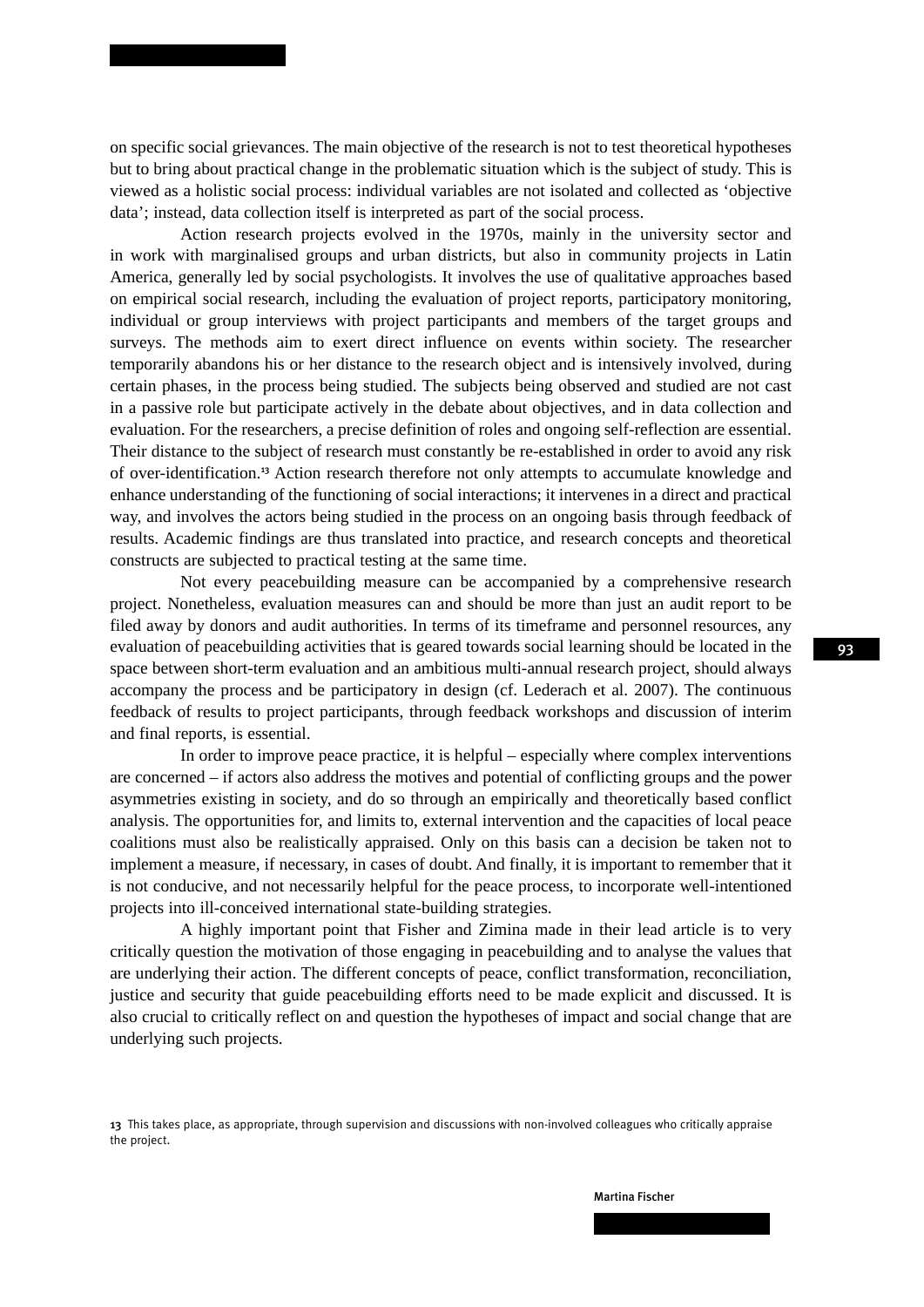## 6. Back to the Roots – Reviving Critical Peace Research

Beyond action and evaluation research, however, there is a need for further fundamental research into peace missions which does more than focus on the practical issue of improving their effectiveness. Roland Paris has rightly and repeatedly pointed out that an overemphasis or exclusive emphasis on policy ("cult of policy relevance") can greatly narrow the perspective (Paris 2001, 44). Instead, theoretically based analyses are needed to reveal and in some cases challenge the ideological premises underlying international missions (which are generally based on Western concepts of governance, democratisation and economic liberalisation). Furthermore, the global governance structures which emerge in the context of these missions should be explored in more detail with reference to the theoretical approaches available in international relations and peace research.

Chances for improvement of global governance mechanisms are important issues for analysis. The outreach of different actors on distinct levels and the impact of their actions both on structures and processes also need to be investigated more deeply. More research is needed on the sequencing and timing of activities, on the quality of linkages between insiders and outsiders and how to harmonize their respective expectations. Contributions to the prevention of armed conflict and peacebuilding can only be effective if they are based on profound knowledge and scientific analysis of the causes and dynamics of violence, as has been mentioned by several comments in this volume. At the same time, preconditions for the success and failure of peace processes have to be studied.

Normative and critical peace research needs to replace analysis that is merely practice and policy oriented in terms of technical improvement of peace operations. Colleagues at the Tampere Peace Research Institute (Finland) have conducted a review of peace research by analysing the work published in the field's two main international journals, *Journal of Conflict Resolution* and *Journal of Peace Research*. They show how the "initial critical and creative spirit [...] has turned into a 'normal' science that does not reflect on its basic categories or its role in society", and they state a need to "resuscitate Peace Research (PR) and revitalise it as Critical Peace Research (CPR)" (Jutila et al. 2008, 623). According to these authors, *criticality* and *reflexivity* are at the core of CPR. As a third cornerstone, *dialogue* is emphasized, which calls for a willingness to engage in interdisciplinary exchange and to go beyond merely academic exercises, striving to stay in touch with society and to create dialogue "in a continuous search for a common idea of, for example, peaceful change" (ibid., 639). Critical peace research is a precondition for 'transformative peacebuilding'. If peacebuilders neglect or ignore dealing with these questions and instead focus on developing more and more detailed and sophisticated evaluation tools and criteria for impact assessment, they might fall into the trap of shifting further and further into technical peacebuilding. By following this track, they run the risk that critical self-reflection may also backfire and present an image of peacebuilders as those who are unable to achieve the standards that they have actively discussed and proposed.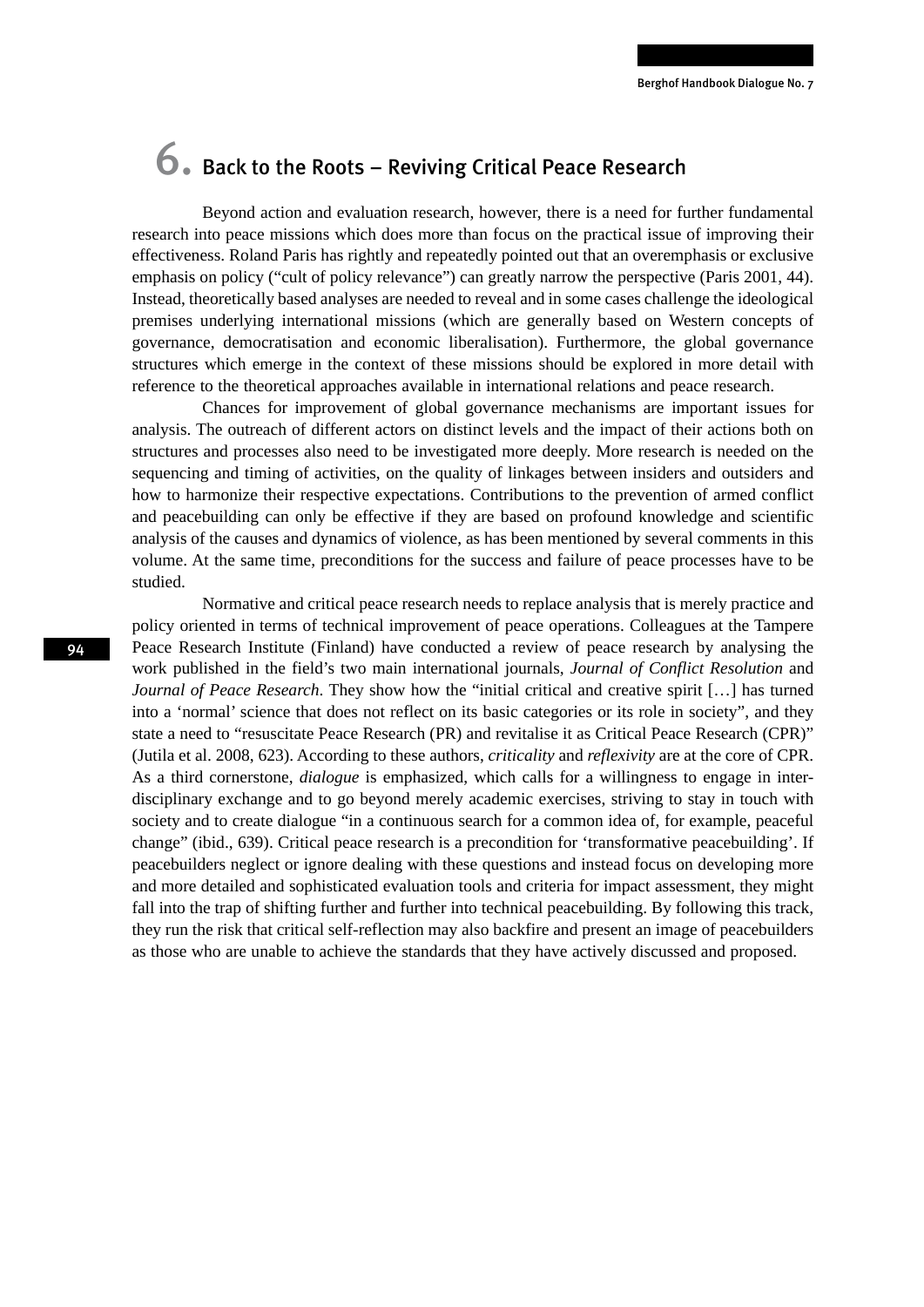### 7. References

- Anderson, Mary B. and Lara Olson 2003. *Confronting War. Critical Lessons for Peace Practitioners.*  Cambridge, Mass.: CDA/Reflecting on Peace Practice Project.
- Austin, Alex, Martina Fischer and Oliver Wils (eds.) 2003. *Peace and Conflict Impact Assessment. Critical Views on Theory and Practice.* (Berghof Handbook Dialogue No. 1.) Berlin: Berghof Research Center. Available online at www.berghof-handbook.net/uploads/ download/dialogue1\_pcia\_complete.pdf.
- Bloomfield, David, Martina Fischer and Beatrix Schmelzle (eds.) 2005. *New Trends in Peace and Conflict Impact Assessment.* (Berghof Handbook Dialogue No. 4.) Berlin: Berghof Research Center. Available online at www.berghof-handbook.net/uploads/download/ dialogue4\_pcianew\_complete.pdf.
- CDA Collaborative Learning Projects 2008. *Reflecting on Peace Practice Consultation Report: Understanding Cumulative Impacts.* 9-10 January 2008. Boston, Mass.: CDA. Available at www.cdainc.com/cdawww/pdf/other/rpp\_consultation\_cumulative\_cases\_consultation\_ report\_final\_20080401\_Pdf.pdf.
- Chigas, Diana and Peter Woodrow 2009. Envisioning and Pursuing Peace Writ Large, in: Beatrix Schmelzle and Martina Fischer (eds.). *Peacebuilding at a Crossroads? Dilemmas and Paths for Another Generation.* (Berghof Handbook Dialogue No. 7.) Berlin: Berghof Research Center, 47-57. Also available at www.berghof-handbook.net/std\_page. php?LANG=e&id=5.
- Church, Cheyanne and Julie Shouldice 2002/2003. *The Evaluation of Conflict Resolution Interventions. Part I and II.* Londonderry: INCORE.
- Fischer, Martina 2006. Friedensarbeit zwischen Kurzzeit-Evaluierung, Prozessbegleitung und Aktionsforschung, in: Jörg Calließ (ed.). *Tun wir das, was wir tun, richtig? Tun wir das Richtige? Evaluation in der zivilen Konfliktbearbeitung.* (Loccumer Protokolle 14/05.) Rehburg Loccum: Ev. Akademie Loccum, 159-171.
- Fisher, Simon and Lada Zimina 2009. Just Wasting Our Time? Provocative Thoughts for Peacebuilders, in: Beatrix Schmelzle and Martina Fischer (eds.). *Peacebuilding at a Crossroads? Dilemmas and Paths for Another Generation.* (Berghof Handbook Dialogue No. 7.) Berlin: Berghof Research Center, 11-35. Also available at www.berghof-handbook. net/std\_page.php?LANG=e&id=5. [A longer version was published in March 2008 as *Just Wasting Our Time? Open Letter to Peacebuilders* online at http://lettertopeacebuilders. ning.com.]
- Folger, Joseph 1999. Evaluating Evaluation in Ethnic Conflict Resolution: Themes from, and Commentary on, the Haverford-Bryn Mawr Conference, in: Marc Howard Ross and Jay Rothman (eds.). *Theory and Practice in Ethnic Conflict Management. Theorizing Success and Failure.* New York: St. Martin's Press/London: Macmillan Press.
- Friedrich Ebert Foundation 2007. *Peace and Conflict Impact Assessment. Methodical Guidelines.*  Berlin: FES. Available at http://library.fes.de/pdf-files/iez/05594-guiedelines.pdf.
- Galama, Anneke and Paul van Tongeren (eds.) 2002. *Towards Better Peacebuilding Practice. On Lessons Learned, Evaluation Practices and Aid & Conflict.* Utrecht: European Centre for Conflict Prevention.
- GTZ 2007. *Peace and Conflict Assessment (PCA). Ein methodischer Rahmen zur konflikt- und friedensbezogenen Ausrichtung von EZ-Maßnahmen.* Eschborn: GTZ.

95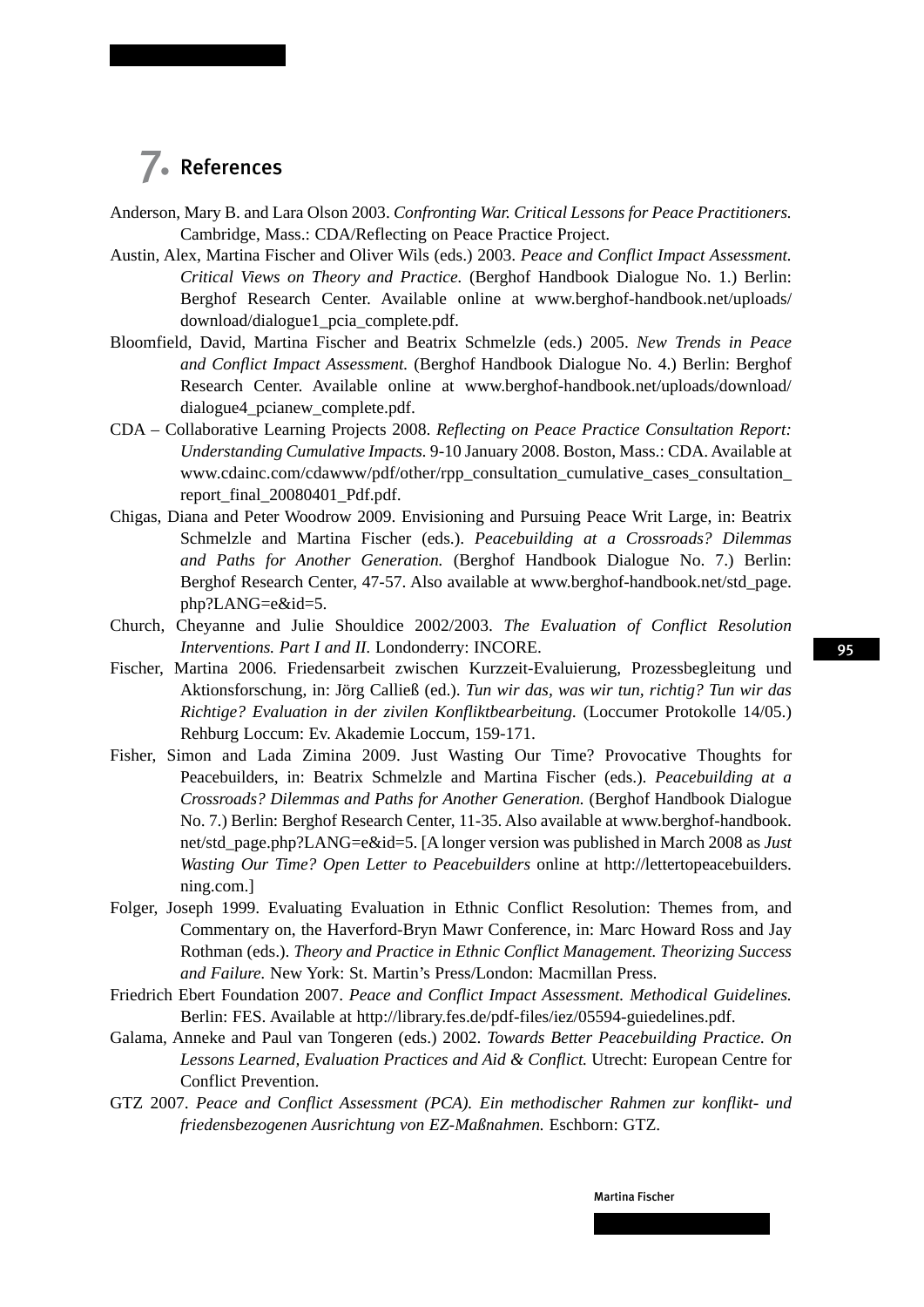- Heinrich, Wolfgang 2005. Evaluierung und Wirkungsbeobachtung. Einsichten aus dem "Reflecting on Peace Practice"-Projekt, in: Jörg Calließ (ed.). *Tun wir das, was wir tun, richtig? Tun wir das Richtige? Evaluation in der zivilen Konfliktbearbeitung.* (Loccumer Protokolle 14/05.) Rehburg Loccum: Ev. Akademie Loccum, 91-106.
- Institut für Auslandsbeziehungen/zivik 2007. *Monitoring von Wirkungen (movie). Ein Manual zur wirkungsorientierten Planung und Durchführung von Friedensprojekten.* Written by Dirk Sprenger. Berlin: Auswärtiges Amt/ifa. Available at www.ifa.de/fileadmin/content/ foerderungsprogramme/zivik/downloads/movie.pdf.
- Jutila, Matti, Samu Pehkonen and Tarja Väyrynen 2008. Resuscitating a Discipline: An Agenda for Critical Peace Research, in *Millenium: Journal of International Studies*, 36, 3, 623-640.
- Kovick, David 2005. *The Hewlett Foundation's Conflict Resolution Program. Twenty Years of Field-Building 1984-2004.* Menlo Park, CA: William and Flora Hewlett Foundation. Available at www.hewlett.org/Publications/confictresolutionbrief.htm.
- Kraus, Wolfgang 1991. Qualitative Evaluationsforschung, in: Uwe Flick, Ernst von Kardorff, Heiner Keupp, Lutz von Rosenstiel and Stephan Wolff (eds.). *Handbuch für Qualitative Sozialforschung.* München: Psychologie Verlags Union, 412-415.
- Lederach, John P. 1997. *Building Peace. Sustainable Reconciliation in Divided Societies*. Washington DC: US Institute of Peace Press.
- Lederach, John P., Reina C. Neufeldt and Hal Culbertson 2007. *Reflective Peacebuilding. A Planning, Monitoring and Learning Toolkit.* Notre Dame, USA: Joan B. Kroc Institute/ Catholic Relief Service.
- Mack, Andrew et al. (eds.), *Human Security Report 2005. War and Peace in the 21st Century.* Published for the Human Security Centre/University of British Columbia, Canada. New York: Oxford University Press. Available online at www.humansecurityreport.info.
- Mack, Andrew et al. (eds.), *Human Security Brief 2006.* Human Security Centre, University of British Columbia, Canada. Available online at www.humansecuritybrief.info.
- Mack, Andrew et al. (eds.), *Human Security Brief 2007.* Simon Fraser University, Canada. Available online at www.humansecuritybrief.info.
- Mack, Andrew 2008. Global Political Violence: Explaining the Post-Cold War Decline, in: Volker Rittberger and Martina Fischer (eds.). *Strategies for Peace. Contributions of International Organisations, States, and Non-State Actors.* Opladen & Farmington Hills: Barbara Budrich Verlag, 75-107.
- Marten, Robert and Jan Martin Witte 2008. *Transforming Development? The Role of Philanthropic Foundations in International Development Cooperation*. (GPPi Research Paper No. 10.) Berlin: Global Public Policy Institute. Available online at www.gppi.net/publications/ research\_paper\_series.
- Newman, Judith M. 2000. Action Research, A Brief Overview, in: *Forum Qualitative Sozialforschung/ Forum Qualitative Social Research* (Online Journal), 1, 1. Available at www.qualitativeresearch.org/fqs-texte/1-00/1-00newman-e.htm.
- OECD 2007. *Encouraging Effective Evaluation of Conflict Prevention and Peacebuilding Activities. Towards DAC Guidance.* Off-print of the OECD Journal on Development 2007, 8, 3. Available at www.oecd.org/dataoecd/52/3/39660852.pdf.
- OECD/DAC 2008. *Guidance on Evaluating Conflict Prevention and Peacebuilding Activities.* Paris: OECD. Available at www.oecd.org/secure/pdfDocument/0,2834,en\_21571361\_34047972  $\_39774574\_1\_1\_1\_1,00.pdf.$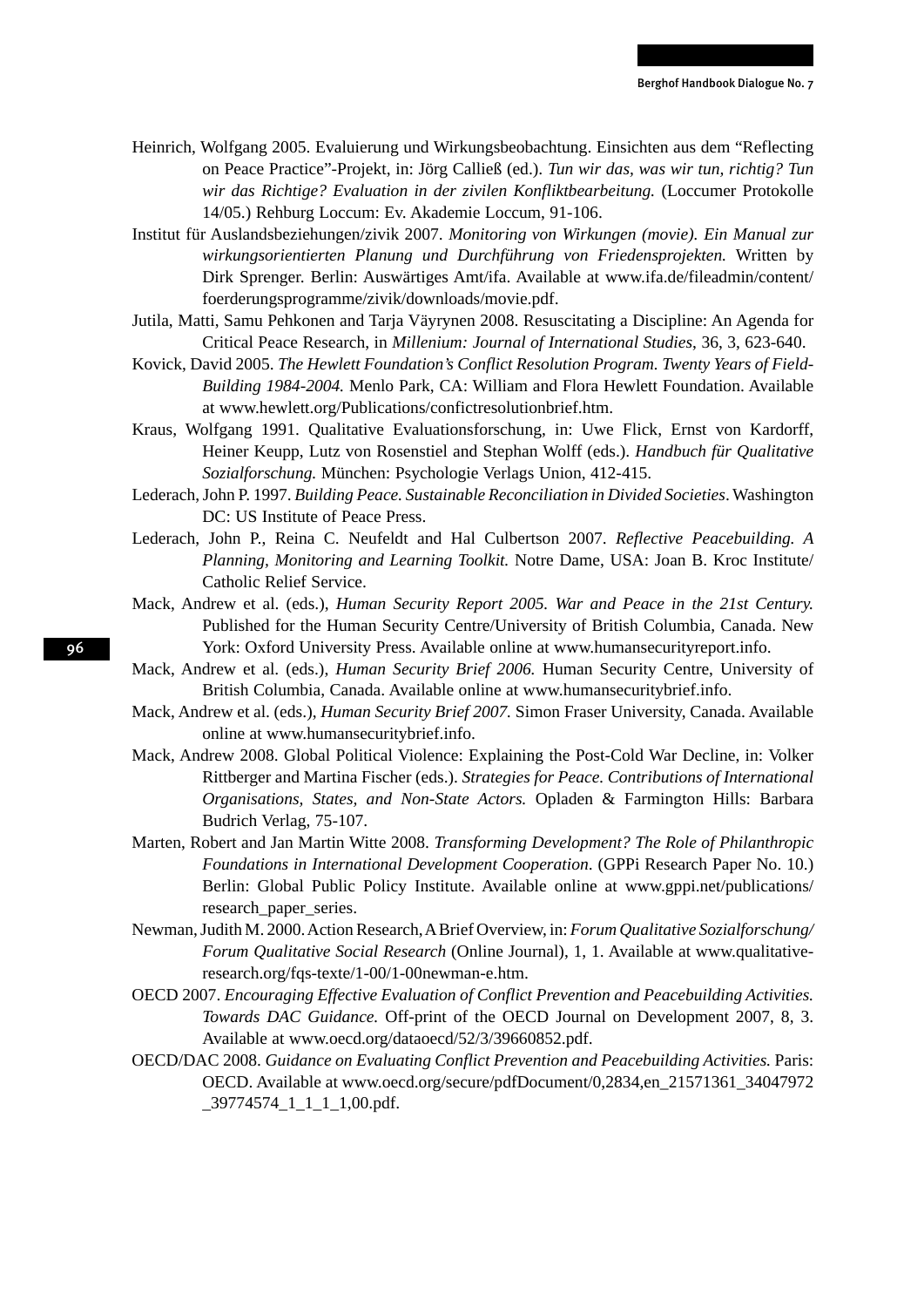- Paffenholz, Thania 2005. Evaluation von Interventionen ziviler Friedensförderung, in: Laurent Goetschel and Albrecht Schnabel (eds.). *Stärkung der Zivilgesellschaft als Mittel der Friedensförderung.* (Swisspeace-Conference Paper 1/2005.) Bern: swisspeace, 18-26.
- Paffenholz, Thania and Luc Reychler 2007. *Aid for Peace. A Guide to Planning, Assessment and Evaluation for Conflict Zones.* Baden Baden: Nomos Verlag.
- Paris, Roland 2001. Broadening the Study of Peace Operations, in: *International Studies Review*, 2, 3, 27-44.
- Reason, Peter 1994. Three Approaches to Participative Inquiry, in: Norman K. Denzin and Yvonna S. Lincoln (eds.). *Handbook of Qualitative Research.* London: Thousand Oaks/New Delhi: Sage Publications, 324-339.
- Reason, Peter and Hilary Bradbury (eds.) 2006. *Handbook of Action Research.* London: Thousand Oaks/New Delhi: Sage Publications.
- Ross, Marc Howard 2000. *Action Evaluation in the Theory and Practice of Conflict Resolution.* Bryn Mawr, PA: Bryn Mawr College.
- Simon, Heide 2006. Evaluation als integraler Bestandteil des Projektzyklus, in: Jörg Calließ (ed.). *Tun wir das, was wir tun, richtig? Tun wir das Richtige? Evaluation in der zivilen Konfliktbearbeitung.* (Loccumer Protokolle 14/05.) Rehburg Loccum: Ev. Akademie Loccum, 81-90.
- Smith, Dan 2003. *Getting their Act Together: Towards a Strategic Framework for Peacebuilding.* Executive Summary of the Synthesis Report of the Joint Utstein Study of Peacebuilding. Oslo: PRIO. Available at www.oecd.org/secure/pdfDocument/0,2834,en\_21571361\_3404 7972\_31677177\_1\_1\_1\_1,00.pdf.
- Spelten, Angelika 2006. Schon das Nachdenken über Wirkungsnachweis zeigt Wirkung, in: Jörg Calließ (ed.). *Tun wir das, was wir tun, richtig? Tun wir das Richtige? Evaluation in der zivilen Konfliktbearbeitung.* (Loccumer Protokolle 14/05.) Rehburg Loccum: Ev. Akademie Loccum, 147-154.
- Wright, Katie 2008. *What Role for Evaluation in the Context of Performance-based Management?* (INTRAC-Policy Briefing Paper 22.) Oxford, UK: International NGO Training and Research Centre. Available at www.intrac.org/resources\_database.php?id=361.

[All weblinks accessed 6 January 2009.]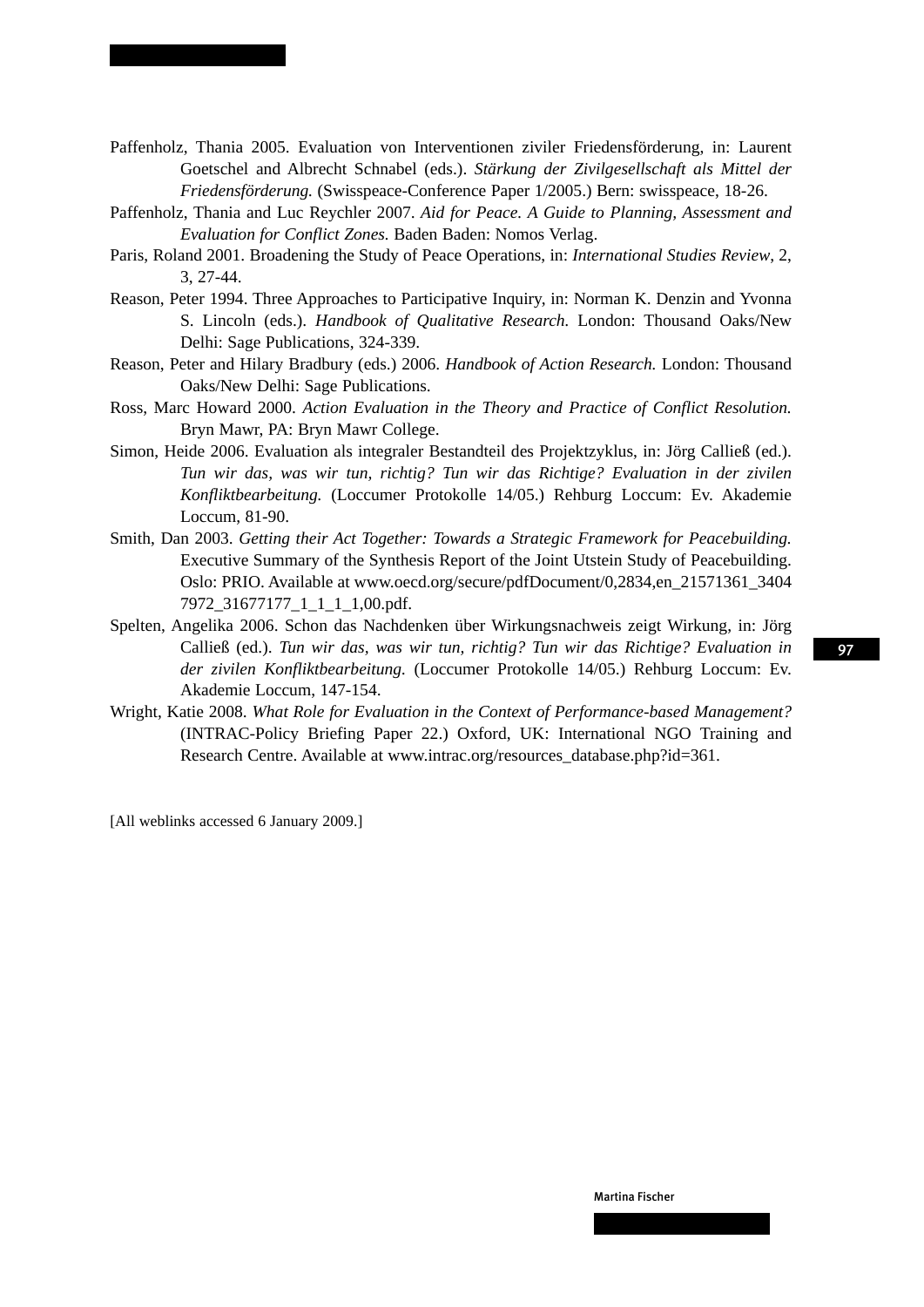**Berghof** Research Forschungszentrum für konstruktive **Conflict Mana** Konfliktbearbeitung

### Reflections on the Comments: Responses and More Queries

Simon Fisher & Lada Zimina

It was enormously affirming to read the responses to the lead article. We realised we were not alone: the issues we raised resonated even more widely than we had dared to hope. In addition to the articles in this Dialogue, we have received feedback through the website;<sup>1</sup> we have also heard from a good number of organisations which have held, or plan to hold, formal or informal conversations about the article, and we have helped with some of them. In this feedback, some were saying that the article was too critical – that we have portrayed the yet emerging peacebuilding field in too harsh a light. Some were saying that the article was in fact not critical enough in that it pointed to successes where the results have been mixed at best. For a minority, engagement with government was anathema; others have called for a more refined understanding of how states and global institutions work, and what the ways and consequences of engagement with governments and other actors are. Some gave us priceless quotes, such as calling for people "to stand up and speak out in a silent nonviolent revolution".<sup>2</sup>

But overall, people have often talked about how this has given them an acceptable, nonconfrontational opportunity to raise crucial matters in their organisation about values, strategy and goals. In the space of this short reflection paper, we cannot do justice to the many points raised. We propose therefore to note some of those which struck us most forcibly, draw attention to elements which were, surprisingly to us, absent and offer some additional thoughts.

<sup>1</sup> http://lettertopeacebuilders.ning.com. [All weblinks in this article accessed 13 January 2009.]

<sup>2</sup> In an email to the authors on 30 March 2008.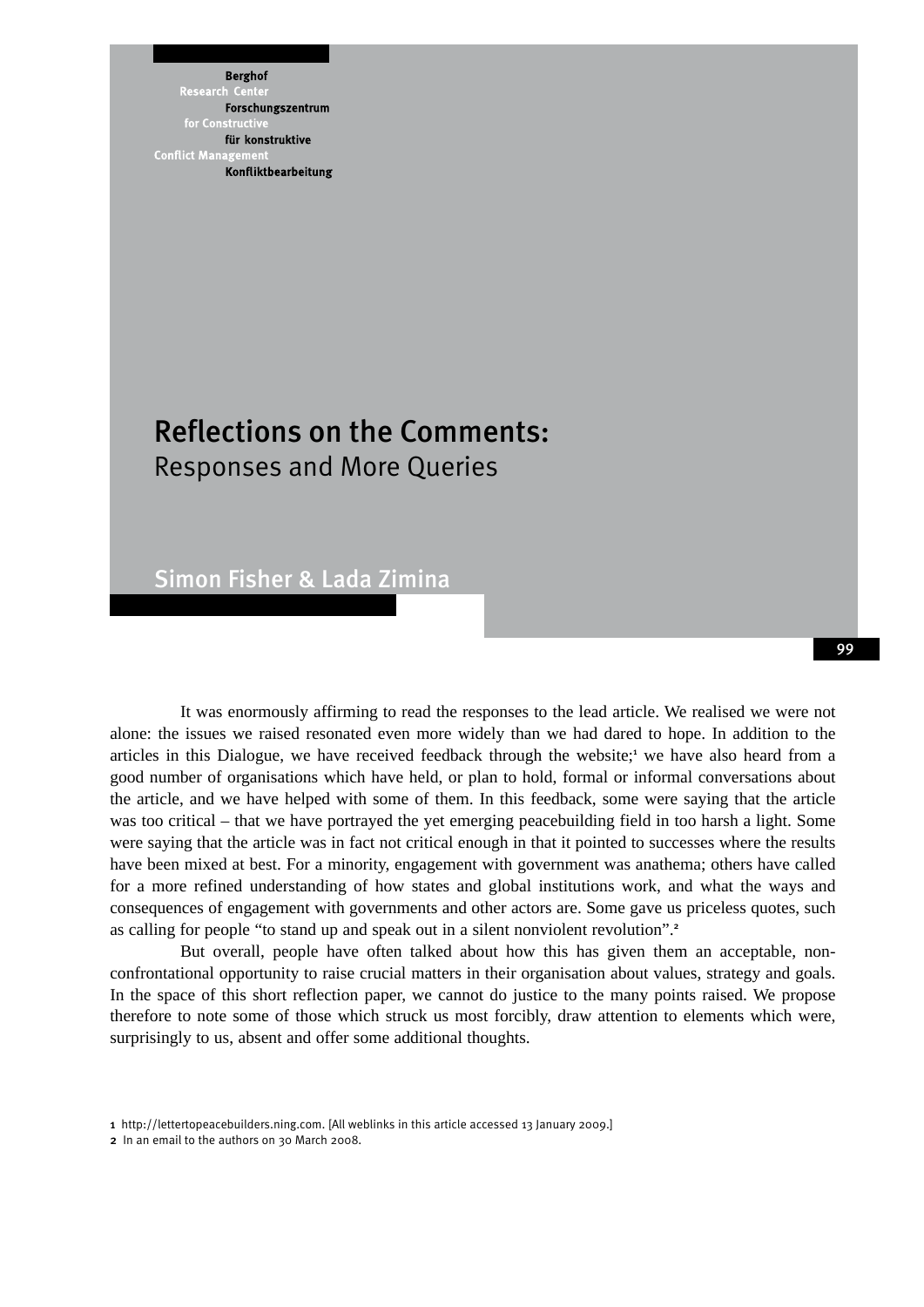### 1. Key Points and Commonalities

Several issues resonated across articles, discussions and email responses. In fact, many are recognized as pertinent issues in the peacebuilding field and have been previously taken up by various Berghof Handbook articles.<sup>3</sup> Many of these issues have prompted more interesting questions in our minds.

### Definitions and Descriptions

A number of responses contributed to an effort to define what peacebuilding is and who is engaged in building peace. Alternative names have been offered, such as the Peace and Conflict Resolution Movement (Kriesberg); Peace Movement, as opposed to Peace Industry (Weitsch). There has been recognition that the field of peace work is much wider than it is often described as being. There are many actors beyond the usual peacebuilding 'suspects', be that ex-combatants or military, business people or radical political groups, who can become an important force for peace. Do these attempts at defining the boundary between those who are peacebuilders and those who are not mirror identity struggles that the community seems to experience within itself?

A number of responses touched upon definitions of peace, affirming that it is impossible to find one that is not contextually bound. But is it possible to find one that *is* contextually bound? Forging a joint definition of peace is arguably a key pillar of peacebuilding work, but is there a need for criteria for any such definition? An attempt to produce a 'generic' definition has recently been made by International Alert in its Programming Framework where they write: "peace is when people are anticipating and managing conflicts without violence, and are engaging in inclusive social change processes that improve the quality of life. They are doing so without compromising the possibility of continuing to do so in the future, or compromising the possibility of others to do so."<sup>4</sup> Are there any other parameters and characteristics of peace that should underlie a context-driven definition?

#### Analysis and Context

A need to better understand the context has been highlighted in many of the responses. In the article by Chigas and Woodrow, this was linked to a finer understanding of communities – as a basic but often controversial building block of peacebuilding. In his response on the website, Michael Hammer highlighted the need for a more discerning understanding of elites, or powerholders, away from treating them as "monolithic, generally problematic, and manipulative".<sup>5</sup>

Important as it is to understand the dynamics and drivers of each conflict, the acute influence of the wider global context has been highlighted by the economic crisis that has unfolded in the months since the original article was published. The crisis clearly has the potential to undermine much peacebuilding and other relevant work. How do we respond to this now, and plan for it in the future?

#### Funding

We have been offered examples of how excellent things have been done without any money. or on very limited or intermittent support. We have witnessed the perils of too much money skewing priorities, ownership and work ethic. We have seen how shifting funding priorities have undermined consistent 'adding-up' of peace work. Some of the difficulties around this have been reflected in

<sup>3</sup> For a full list of contents see www.berghof-handbook.net.

<sup>4</sup> Programming Framework for International Alert: Design, Monitoring and Evaluation, December 2007. For more information,

please contact general@international-alert.org.

<sup>5</sup> http://lettertopeacebuilders.ning.com/forum/topics/2036517:Topic:341.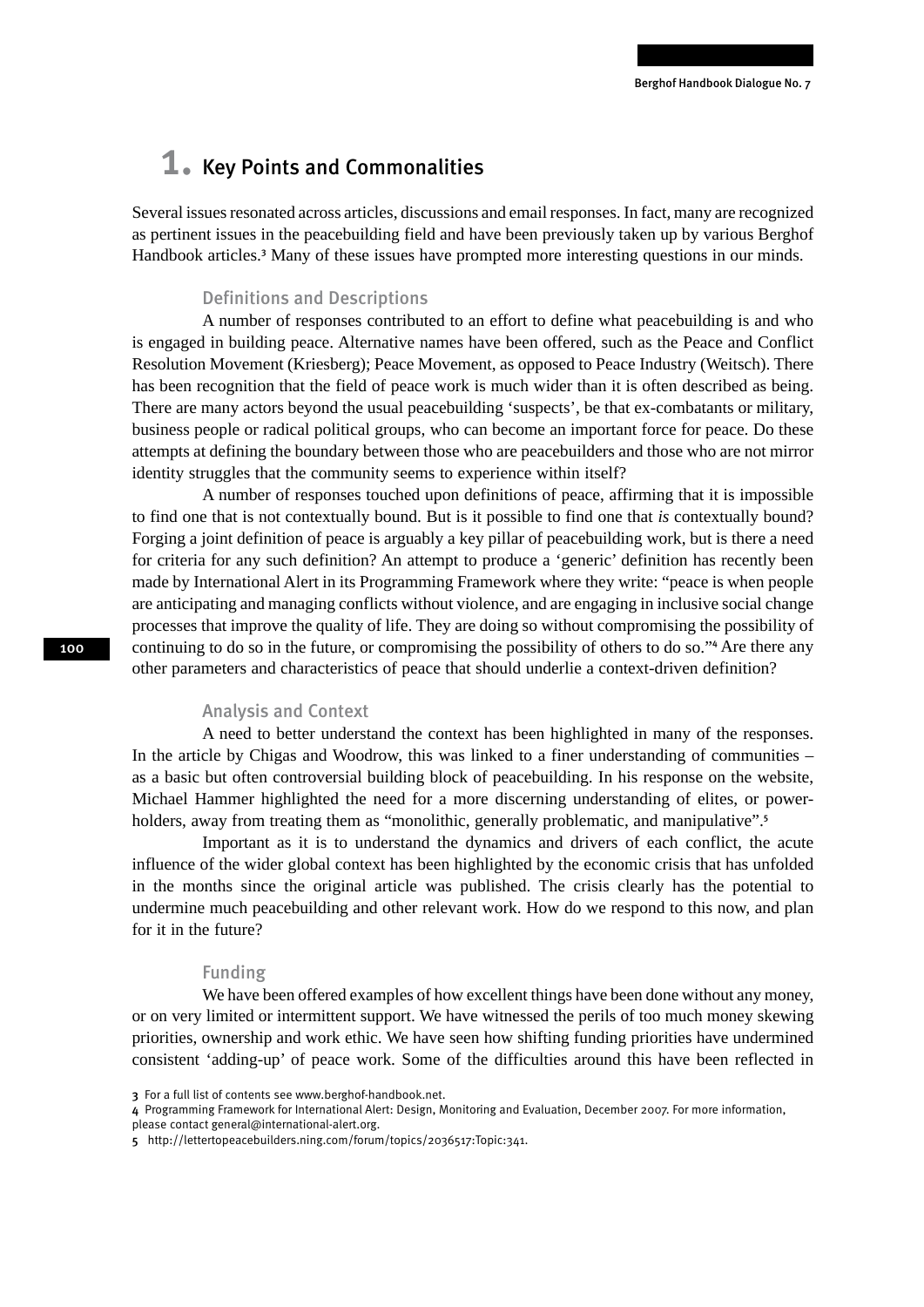Bozicevic's article: "how can someone with limited resources but infinite commitment trust others with limited commitment and infinite resources?" (in this volume, 71). To us, it seems there is a need for some urgent creative thinking on what good peacebuilding funding should look like.

#### Importance of Diversity

Both Kriesberg and Chigas and Woodrow made the crucial point that one of civil society's strongest assets is its diversity. In seeking greater impact and effectiveness we should not assume that coordination, or even uniformity of approach, is the best way: "diversity of roles, goals and agendas may be as important to Peace Writ Large as commonality of vision and understanding" (Chigas/Woodrow in this volume, 52). Their idea of focusing on linkages, suggesting awareness plus a variable level of inter-communication, seems a useful concept.

#### Learning

The emphasis on learning, and the distinctions between the different orders of learning, put forward by Hopp and Unger, are helpful. Yes, learning is central to our work – not an add-on, which can be dispensed with when time is short. Learning how we learn – the third order – remains, in our view also, relatively underemphasised in organisations working in and on conflict. And the need of such organisations to be aware of, and responsive to, the dynamics of external conflicts being played out in their own teams and processes is critical in relation to their own continued effectiveness, as well as the specific need for learning.

### Technical vs. Transformative?

We have been challenged from several angles about the distinction between transformative and technical peacebuilding. Some found it disempowering – does 'technical' mean less worthwhile? Some insisted that even the technical in 'civil society' terms is infinitely bolder than the solutions favoured by (inter)governmental actors. Finally, some claimed that categorisations along similar lines have already been made. We keep searching for examples of transformative peacebuilding, especially where it is successfully scaled up, and its delicate relationship with the technical, and would be grateful for any further thoughts.

### 2. What We Found Missing in the Comments

In our opinion, in the wealth of comments and discussions two themes have been underemphasised: the dynamics of power and the potential of action research.

#### 2.1 Dynamics of Power

Perhaps we should not have been surprised that the issues of power that we raised in the article have received a limited, if controversial response. For us, the questions relating to power were one of the key motivators to write the article. What power do peacebuilders and other actors have, and what are its sources? How does one use power legitimately and accountably in situations of considerable inequality and imbalance, in a way that would increase prospects for positive peace?

Some of the contributions and discussions we have had have suggested that it is difficult or even unhelpful to distinguish between peacebuilding and nonviolent movements for change. After all, commitment to nonviolence lies at the heart of peacebuilding for many. Nonviolent social movements (often referred to as civil resistance movements) however, apart from not using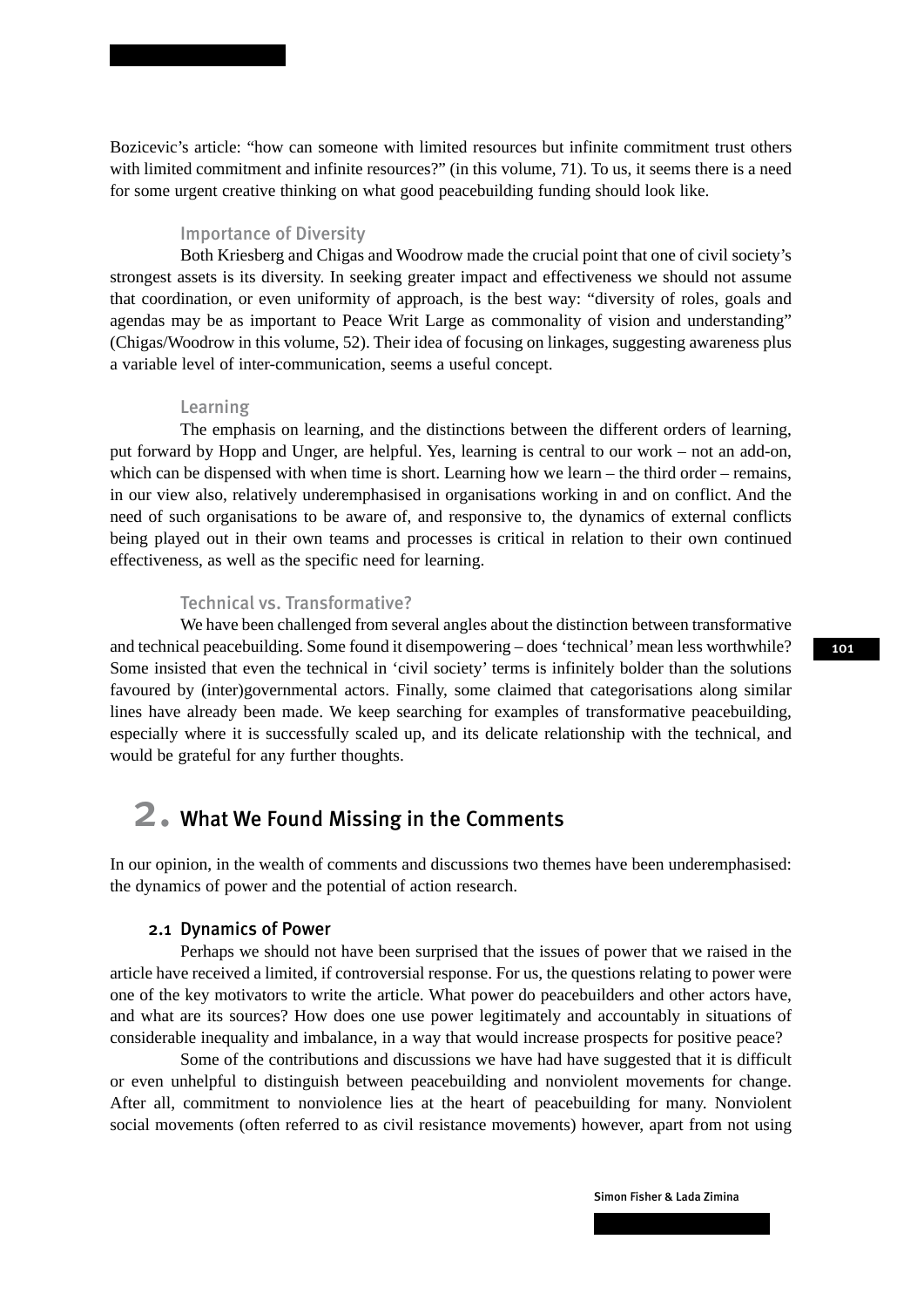violence, are also characterised by taking sides in a situation of significant power imbalance. Neutrality is therefore not the universal precondition of a peacebuilding engagement: it can mean complicity, making peace a 'dirty' word when those who work in the name of peace are perceived to be promoting a contested or dominant agenda. Or, alternatively, it can in other circumstances be interpreted as subversive. This does not mean that peacebuilders should all become partisan, activist and engage in explicit advocacy. But it does point to the need to better understand different types of power, where power lies and how it is used, and, for many of us, to be much more aware of – and willing to use – our own power, institutional and personal. In some situations this will indeed mean expanding our capacity to be more confrontational.

#### 2.2 Action Research

Similarly, we were surprised, perhaps even a little disappointed, that the huge potential of action research, undertaken by practitioners at all levels in the course of their work, which we drew attention to in the article, did not evoke more substantial comment. Martina Fischer proposes it as a methodology for evaluations. It is also a form of inquiry that has proved successful both in making theories of change explicit, the need for which is underlined by Chigas and Woodrow, and in facilitating the three orders of learning, as described by Hopp and Unger.

However, in our view action research has a great deal more potential than this. Based as it is on two core principles: "to learn in the process of carrying out [one's] practice and to do so in cooperation with others, testing and expanding [one's] knowledge and experience, challenged and affirmed by others",<sup>6</sup> the potential of this form of research to build the all-round inner and outer capacity of practitioners as well as to generate new knowledge has been a revelation to us over the past few years.<sup>7</sup> By putting the researcher at the centre of the research (as opposed to being eliminated as far as possible from it) it promotes and embodies self-awareness and reflexivity as core qualities essential to any work on conflict and change.

At its best, action research has huge advantages for many practitioners over more conventional peace studies courses and the quantitative research they tend to espouse, but there are very few places as yet where it can be done. Apart from the Applied Conflict Transformation Studies (ACTS) programme, currently operating in the Asia region and based at Pannasastra University in Cambodia, we are not aware of any other peace-related programmes of this nature, though the fields of education, public health and social work appear to be more fortunate in this regard.<sup>8</sup>

### 3. Open Questions and Challenges

There are two additional issues which we would like to introduce in concluding this response: one was omitted largely for reasons of space from the original article and the other was only mentioned in passing. The first one calls for a fundamental shift in public attitudes (as also proposed in Weitsch's article), whereas the second brings us back to ourselves, and the relevance of what we will call inner work. We are hoping that the former will stimulate creative thinking on the message that peacebuilders can offer to other actors and the public at large. As for the latter, we believe this to be an essential component of any peacebuilding engagement.

8 Some examples can be found in the *Educational Action Research Journal* published by the Collaborative Action Research

Network (www.did.stu.mmu.ac.uk/carnnew/index.php), and Richard Winter and Carol Munn-Giddings (2001). *A Handbook for Action Research in Health and Social Care*. London: Routledge.

<sup>6</sup> Action Research: Core Topic Paper. Responding To Conflict, 2005, 27. Please contact enquiries@respond.org for availability. 7 See, for example, activities and publications by the Centre for Action Research in Professional Practice (CARPP) at the University

of Bath (www.bath.ac.uk/carpp/index.html).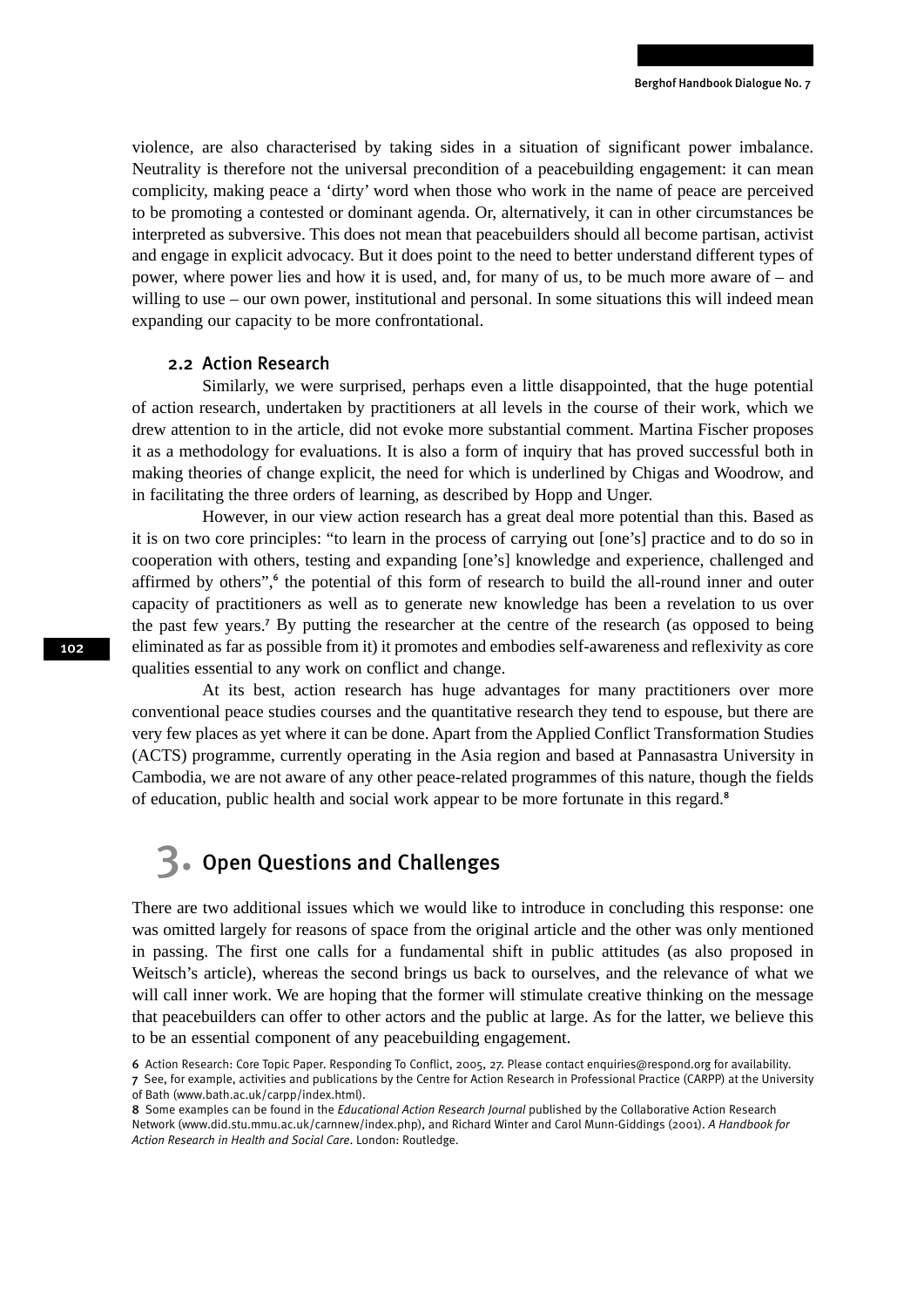### 3.1 Changing the Frame of Mind: Taking Violence Prevention Seriously

Are we right to continue our public focus on peace and conflict, both difficult concepts to explain and mobilize around, rather than focusing on the prevention of violence? Would it not help to break through the fog of incomprehension about much that we do if we started to pathologise violence as we do, for example, disease? What difference would it make if our societies began to search as vigorously for ways to prevent violence in all its forms as they do now to prevent disease?<sup>9</sup>

We see many parallels between the two: both are human malfunctions leading to loss of wellbeing and life itself; both are treatable, and can be mitigated, up to a point; both are critical issues for the survival of humanity globally. There are many differences, too, but they are remediable. Disease is recognized everywhere as a problem and a priority, while violence is recognized as a problem only within some societies. Disease is recognized as a defeatable enemy; violence is mostly seen as inevitable, or even desirable. There is a massive global industry looking for cures for all manner of diseases, yet the equally massive industry relating to violence is mainly dedicated to finding more effective ways to promote it. In all this, the cost of ill health is calibrated and carefully examined while the real cost of violence tends to be ignored or downplayed – except by those who suffer from it.

It is important to remember that public views on health have changed massively over the past century. From being an individual issue with little or no state provision it has become a public issue. It has become clear that much disease can be eliminated and people as a result can live longer and more fulfilled lives. Massive investment has revolutionised the health and life-expectancy of much of the world's population as disease has been tackled in a concerted manner across the world. Public views on violence can change also, nudged on by the lives and work of many. As yet, though, most people do not think that much can be done about it, except increase one's own protection. Internally, societies fear violence and try to eliminate it, most often by repression – which only leads to its re-emergence. Externally, it is seen as largely inevitable and used widely as the ultimate weapon to achieve political goals. The means of violence are still a powerful sign of virility at the international conference table.

What could a new focus on open, direct violence entail? The enemy would no longer be 'them', but violence itself. Problems between people and nations would be addressed following the basic principle that violence only makes things worse. (How much evidence do we need to show that this is the case in the modern world?) If violence is learned – as scientific research tells us it is – then it can be unlearned, starting at home and in schools. Such a perspective also could not ignore the structures of violence. If we began to treat violence like we do disease, we would start to focus on its underlying dynamics. We would invest much more in research into the causes of violence and into methods of reducing and preventing it. We would use the internet and all high-tech approaches for violence prevention and reduction as we are doing now for health. As people looked into the causes of violence they would see that these lie in the wider political, social and economic context, as they do with disease. So they would be drawn into violence prevention by working on deeper structural issues such as rights, justice, environment, militarisation and prejudice. We would rigorously evaluate all methods of reducing violence, for cost and for their effect on the deeper structural causes. Conflict resolution methods would be seen as mainstream ways to avoid violence. Education would become crucial.

<sup>9</sup> Violence is here taken to mean open, direct violent behaviour (both war and physical violence) on the one hand, and threat, intimidation and repression on the other.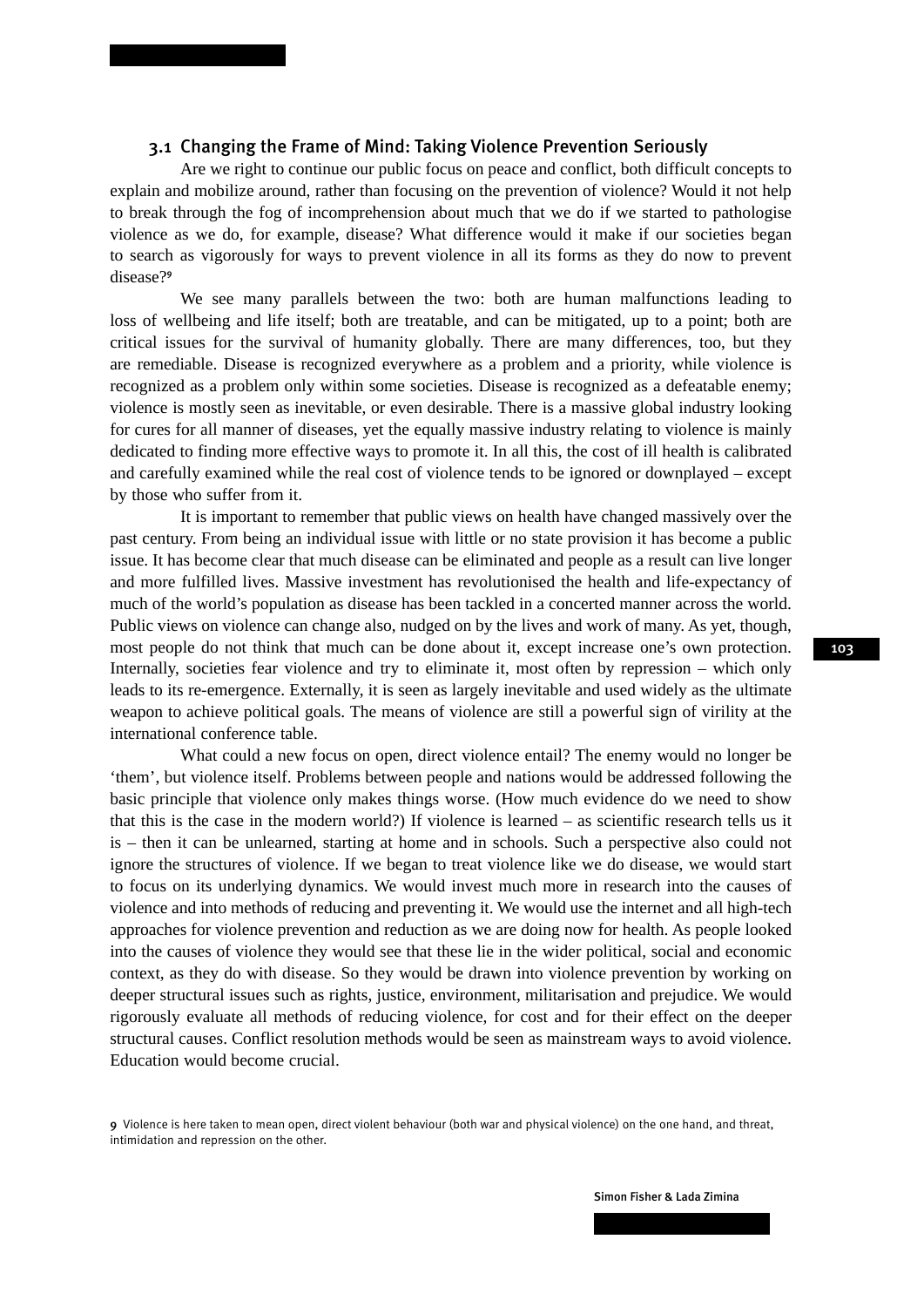#### 3.2 Addressing Both Sides of the Coin: Inner Work

The original Open Letter, and therefore also our lead article to this Dialogue, focused on visible, external aspects of peacebuilding. With hindsight, we could have drawn more attention to the way in which the recent developments in our field have tended to ignore the inner in favour of the outer. It seems to the authors that we cannot do this work well, cannot respond creatively to our changing context if we do not make time to also be in touch with ourselves and our own sources of hope. The same need has been emphasised in this volume by both Weitsch and Bozicevic. Peace has always been as much about internal change as about an external one. When Gandhi urged us to "be the change you want to see" he was pointing to the fact that if we do not do this inner work, much of what we are trying to do risks being negated by the way we are ourselves.

So what is this inner work? For us it is about maximising our inner resources. It means recognizing our deep interconnectedness – with the planet and all its people, including of course those responsible for the violence and harm we are trying to address. It entails a continuing struggle to put oneself in the situation of the other, to transform ourselves as we try to help others transform themselves and their situations. We build our own inner peace, as we build theirs, or we are doing neither. Without it, we risk being simply a clock face, without any mechanism inside. Working on this inner dimension helps us become more emotionally literate. We become more conscious of our own egos and the dangers the ego brings if unchecked. We are willing to ask ourselves whose needs we are meeting in this work, and tolerate the honest answer. If we remain a battle ground inside, we will not only be unable to be effective peacebuilders, we will probably carry on that fight with others in our working lives. Growing self-awareness and depth tend to lead to greater curiosity, so a person may read more, including the literature of our field, and write more too. It might become irresistible to learn from what we do and to help our colleagues do so too.

What we are all trying to do was neatly expressed by Bozicevic: bringing "the breeze of normal life" to countries and communities who have lost that sense of ongoing wellbeing and normality and want it again, now. As this Dialogue has underlined, that takes at least two things: critical and politically-aware analysis of our strategies in context, and invigorating our capacities. The responses have dealt more firmly with the analytical side of the coin, but we would like to end with the equally crucial individual, more spiritual dimension. This story comes from the Sufi mystic Bayazid. It is related here by Hizkias Assefa, a wise, highly experienced mediator and peacebuilder:

From a young age I was a revolutionary and my prayer consisted of saying to God: "Lord, give me strength to change the world." When I matured into an adult and realised that I had passed through half of my life without having changed even one soul, I altered my prayer and began to say: "Lord, give me grace to transform those who come into contact with me, even if this may only be my family and friends. With this I will be satisfied." Now that I am old and my days are numbered, I have started to understand how stupid I have been. My only prayer now is: "Lord, give me grace to change myself." If I had prayed this way from the beginning I would not have wasted my life. Everyone attempts to change humanity. Almost no one thinks about changing oneself.<sup>10</sup>

10 From an article by Hizkias Assefa which elaborates on this theme, see *Wajibu: Journal of Social and Ethical Concern*, 22 (1), April-May 2007. Published by Dr. Gerald J. Wanjohi, Nairobi, Kenya; please email wakurayag@yahoo.com for a copy.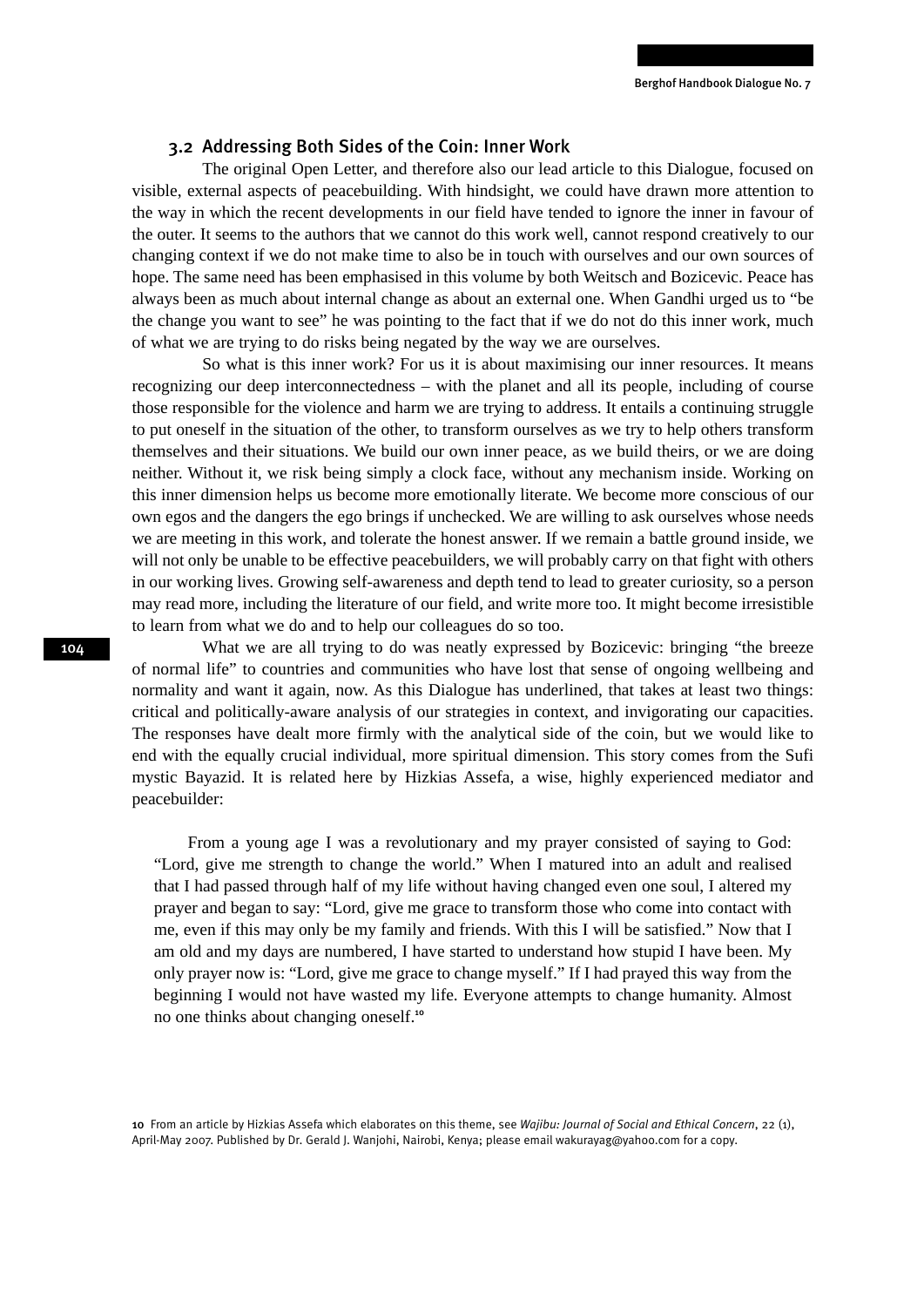### About the Authors

Simon Fisher is a facilitator, trainer, activist and writer. He has first-hand experience of conflict, development and change in many countries, working with local and international agencies, governments and at the UN. In 1991 he co-founded and became the first director of Responding to Conflict, UK. Since then his priority has been to help develop and sustain active networks of peace workers at global and regional levels, as well as to support specific initiatives for resistance and transformation. He is now working in Zimbabwe. Among his publications are *Working with Conflict: Skills and Strategies for Action* (co-author, RTC/Zed Books 2000); and *Spirited Living: Waging Conflict, Building Peace* (Quaker Books 2004). He is a former honorary research fellow at the Department of Peace Studies, University of Bradford, and is currently an associate of the Centre for Development and Emergency Practice (CENDEP) at Oxford Brookes University, both in the UK. He is also a member of the Advisory Committee of the UK All-Party Parliamentary Group on Conflict Issues. Contact: lettertopeacebuilders@gmail.com.

Lada Zimina is currently conflict advisor at Care International UK, and has previously worked in Skillshare International and International Alert, UK, although she has co-authored this article in a personal capacity. She is a practitioner from Kazakhstan, with experience of working regionally in Central Asia and the Caucasus, and on a wider international scale. She has focused on critical issues in peacebuilding such as security and small arms control, contested histories, business interests and resource management policies, and peace and conflict education. She is especially interested in building the capacity of civil society to deal with conflict, and in exploring the linkages between development and conflict transformation. Lada Zimina is a former Chevening scholar. Contact: lettertopeacebuilders@gmail.com.

Louis Kriesberg is Professor Emeritus of Sociology, Maxwell Professor Emeritus of Social Conflict Studies and founding director of the Program on the Analysis and Resolution of Conflicts (1986-1994), all at Syracuse University, USA. In addition to over 125 book chapters and articles, his published books include: *Constructive Conflicts* (1998, 2003, 2007), *International Conflict Resolution* (1992), *Timing the De-Escalation of International Conflicts* (co-ed., 1991), *Intractable Conflicts and Their Transformation* (co-ed., 1989), *Social Conflicts* (1973, 1982), *Social Processes in International Relations* (ed., 1968) and *Research in Social Movements, Conflicts and Change* (ed., Vols. 1-14, 1978-1992). Most recently, he co-edited *Conflict Transformation and Peacebuilding: Moving from Violence to Sustainable Peace* (2009). He lectures, consults and provides training regarding conflict resolution, security issues and peace studies. His current research focuses on alternative contemporary American foreign policies, the transformation of violent conflicts and trends in the fields of peace and conflict resolution studies. More information can be found at http://faculty.maxwell.syr.edu/lkriesbe.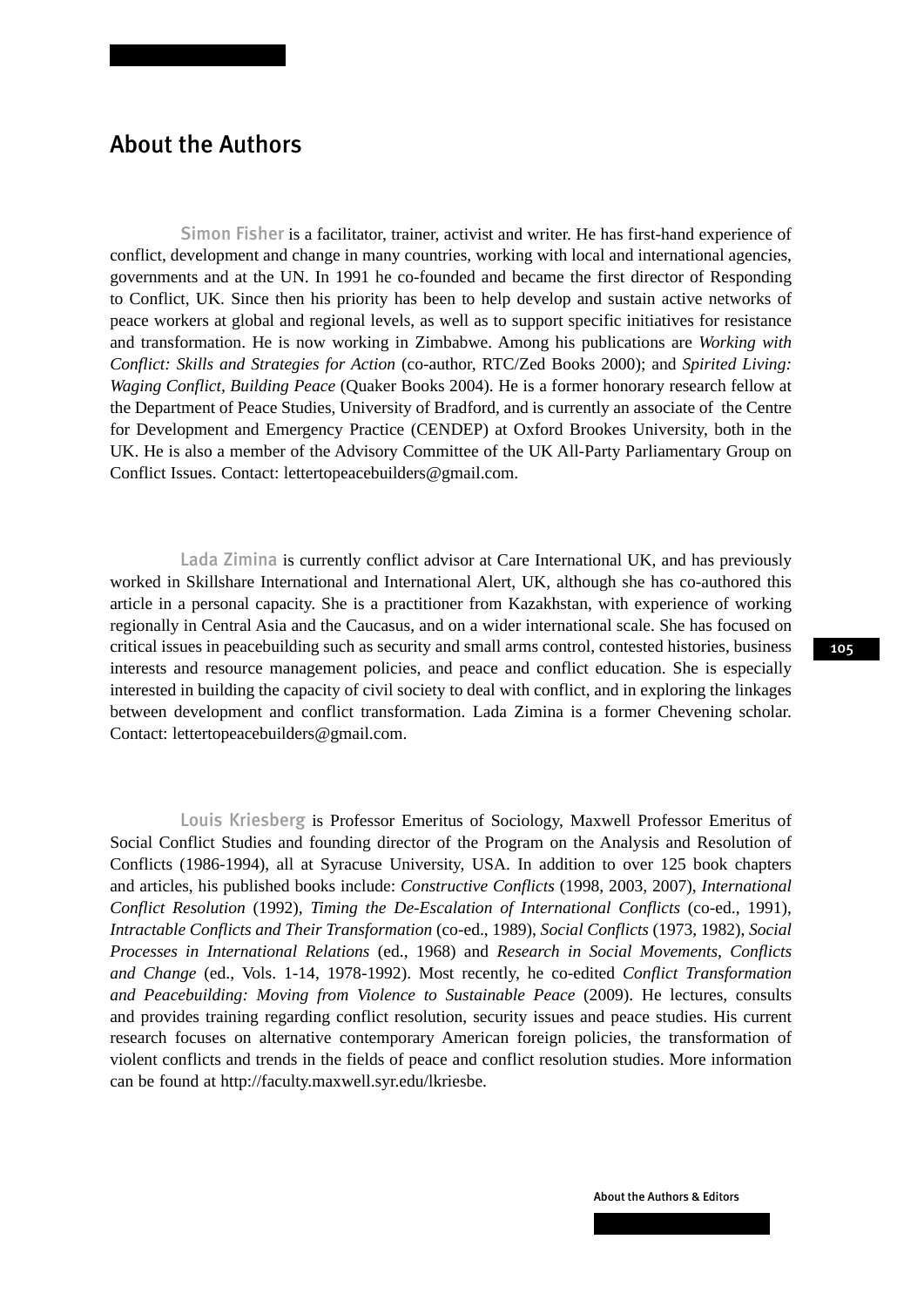Diana Chigas is co-director (with Peter Woodrow) of the Reflecting on Peace Practice (RPP) project at CDA Collaborative Learning Projects and professor of the practice of negotiation and conflict resolution at the Fletcher School of Law and Diplomacy, USA. At CDA she has been concentrating on RPP's engagement with the Balkans, especially Kosovo, and led an assessment of the impact of peacebuilding policies and activities on the violence that occurred in 2004 in Kosovo. Prior to joining CDA, Diana Chigas worked as a facilitator, trainer and consultant in negotiation, dialogue and conflict resolution, including on preventive diplomacy in the OSCE, on conflict management in Cyprus, on Track II discussions in El Salvador, in South Africa, Ecuador and Peru and in the Georgia/South Ossetia peace process. Contact: DChigas@cdainc.com; more information: www.cdainc.com.

Peter Woodrow is co-director (with Diana Chigas) of the Reflecting on Peace Practice (RPP) project at CDA Collaborative Learning Projects, Cambridge, Massachusetts, USA. In this position, he has been concentrating on engagement with governments and NGOs in the Great Lakes Region of Africa, particularly Burundi, Rwanda and the eastern Democratic Republic of Congo. He is an experienced mediator, facilitator, trainer and consultant, skilled in negotiation, collaborative problem-solving and dispute resolution systems design. He has also developed and implemented international programmes in consensus-building, problem-solving, decision-making and inter-ethnic conflict resolution in Asia, Africa and Eastern Europe. Contact: pwoodrow@cdainc.com; more information: www.cdainc.com.

Martina Weitsch is a representative and head of office at the Quaker Council for European Affairs (QCEA), a Quaker NGO based in Brussels. She has held this position since 2002. She has been a Quaker all her life and her current role at QCEA allows her to bring her lifelong experience to her political advocacy on peace issues. Martina Weitsch holds a diploma in Management Studies from Huddersfield Polytechnic, UK (1989) and has worked in the UK within the social housing field for many years before moving to Brussels to take up her current role. Publications include *Peace and Peacebuilding – Some European Perspectives* (QCEA 2007) and *People are Party to Building*  Peace (QCEA/EPLO 2008). Contact: mweitsch@qcea.org.

Goran Bozicevic is co-founder and current director of Miramida Centar – Regional Peacebuilding Exchange in Groznjan-Grisignana (Istria, Croatia). A natural-science teacher by vocation, he has been active in peacebuilding since 1993, working all across the post-Yugoslav region since 1996. As a trainer in nonviolent conflict transformation, he works in divided communities and with people with different values, beginning with the Volunteer Project Pakrac, which he co-founded and coordinated (1993-1995). In 1996, he co-founded the Centre for Peace Studies in Zagreb, of which he also was the founding director (1996-1999) and where he continues to teach. He has been actively involved in dealing with the past issues since 2002, when he started serving as the representative in the post-Yugoslav countries of Quaker Peace & Social Witness's Dealing with the Past Programme (2002-2006). Contact: miramida@zamir.net.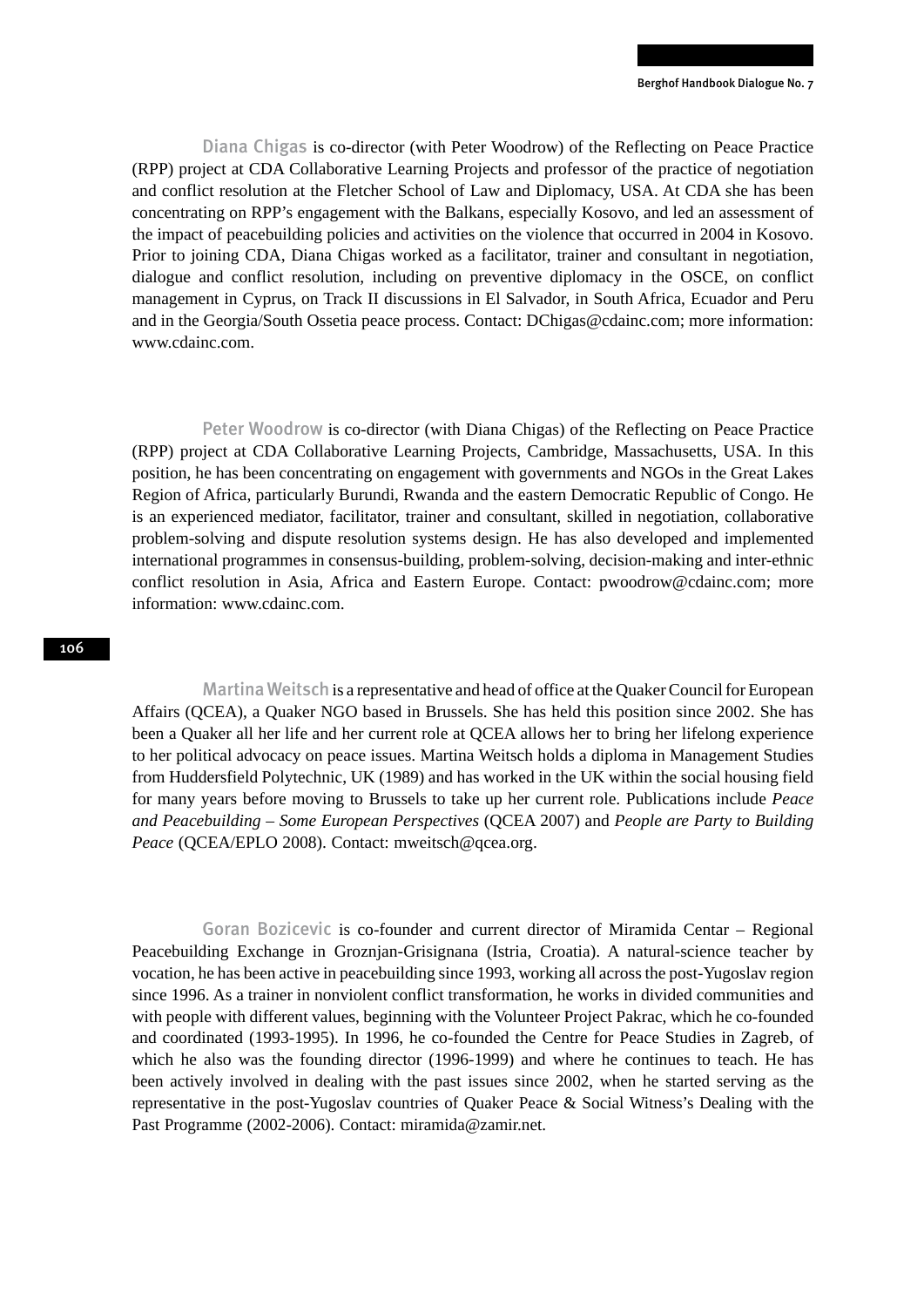Ulrike Hopp has been the deputy director of the Berghof Foundation for Conflict Studies' Sri Lanka office since 2005. For her position at Berghof, Ulrike is currently on leave from the Federal Ministry for Economic Cooperation and Development (BMZ), where she has worked since 1997. There she served as desk officer for conflict prevention and peacebuilding, from 2002 onwards, and authored the ministry's strategy for peacebuilding (*Übersektorales Konzept zur Krisenprävention, Konfliktbearbeitung und Friedensförderung in der deutschen Entwicklungszusammenarbeit, 2005*). As an economist, Ulrike Hopp integrates both her educational background in management and her professional experience in development assistance. She looks at her work from the angle of organisational learning and takes great interest in building capacities for institutional and social change processes. Contact: ulrike.hopp@berghof-peacesupport.org.

Barbara Unger is senior coordinator and deputy director of Berghof Peace Support. She coordinates the consulting services of BPS and is responsible for programme activities in Latin America. Her recent activities include, among others, providing training, consultancy services and backstopping for German technical cooperation (GTZ) programmes, as well as lessons learned and practitioners' guidelines. Barbara Unger joined BPS in 2006; prior to that she coordinated zivik, a funding mechanism for conflict resolution activities set up by the German Federal Foreign Office, and was part of the editorial team of the Federal Government's Action Plan *Civilian Crisis Prevention, Conflict Resolution and Post-Conflict Peace-Buildin*g. She has previously worked as an independent trainer and consultant, as well as a programme officer in several development and consulting institutions. A political scientist focusing on development and gender issues with a specialization from the German Development Institute, her current practice and research interests comprise systemic approaches, peace support structures and dealing with the past. Contact: barbara. unger@berghof-peacesupport.org.

Martina Fischer – see next page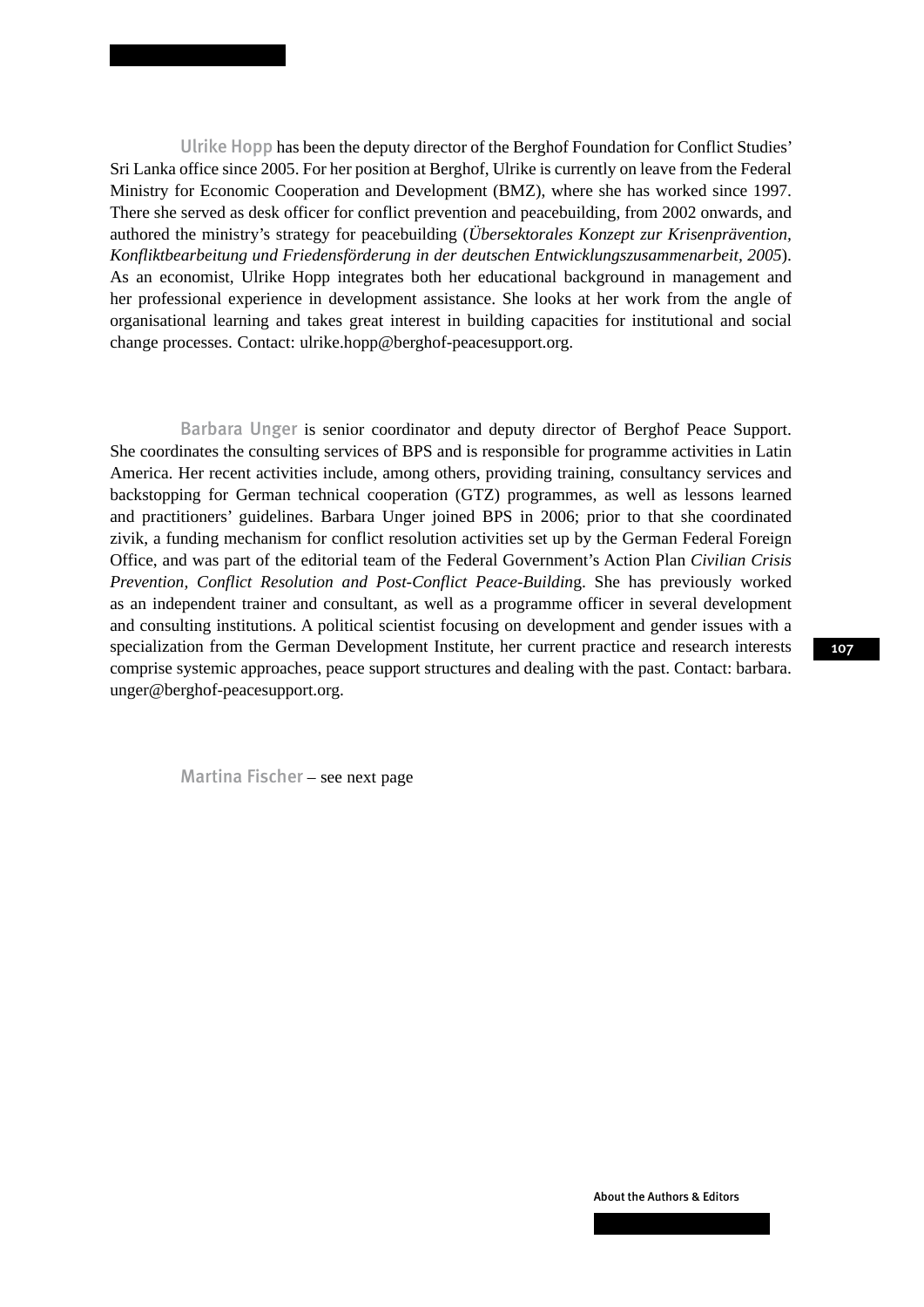### About the Editors

Beatrix Schmelzle is coordinator and co-editor of the *Berghof Handbook for Conflict Transformation* and works for the Berghof Research Center. Her research and practice focus on conflict transformation and reconciliation in the Western Balkans and the Middle East, on inter-ethnic and cross-cultural dialogue, and processes of organisational learning. She has previously worked with various NGOs in the field of conflict resolution in research, facilitation and organisational development capacities, including: Search for Common Ground, Washington DC, USA; Seeds of Peace, Connecticut, USA; Public Conversations Project, Watertown, USA; International Alert, London, UK and, most recently, Vienna Conflict Management Partners, Austria, of which she is a founding member. She has an M.P.A. from the Kennedy School of Government at Harvard University, Cambridge, USA. She also has an M.A. degree in Political Science/International Relations from the Free University Berlin, Germany.

Martina Fischer is the deputy director at the Berghof Research Center in Berlin, Germany, and co-editor of the *Berghof Handbook for Conflict Transformation.* She is also vice chair of the board of the German Peace Research Foundation (DSF). She has a PhD in Political Science from the Free University in Berlin, Germany and has published widely on peacebuilding in South Eastern Europe, European peace and security policy, civil-military relations, the role of civil society in peacebuilding, the potential of youth in conflict transformation and linkages between peacebuilding and development strategies. She frequently advises peace and development agencies – civil society initiatives as well as public sector organisations, such as the German Development Agency GTZ – on conflict issues. She also has worked as an advisor and consultant for members of the German Parliament, the European Parliament, political parties and ministries, i.e. as a member of the Working Group on Peace and Conflict Studies and the Advisory Council on Civil Conflict Prevention established by the German Foreign Ministry. Among her most recent publications are the edited volume *Peacebuilding and Civil Society in Bosnia-Herzegovina. Ten Years after Dayton* (Lit Verlag, 2nd Edition 2007) and *Strategies for Peace* (co-edited with Volker Rittberger, Barbara Budrich Verlag 2008).

For more information, see

Berghof Handbook for Conflict Transformation: www.berghof-handbook.net Berghof Research Center/Berghof Conflict Research: www.berghof-center.org Berghof Peace Support: www.berghof-peacesupport.org

Or contact us at: info@berghof-handbook.net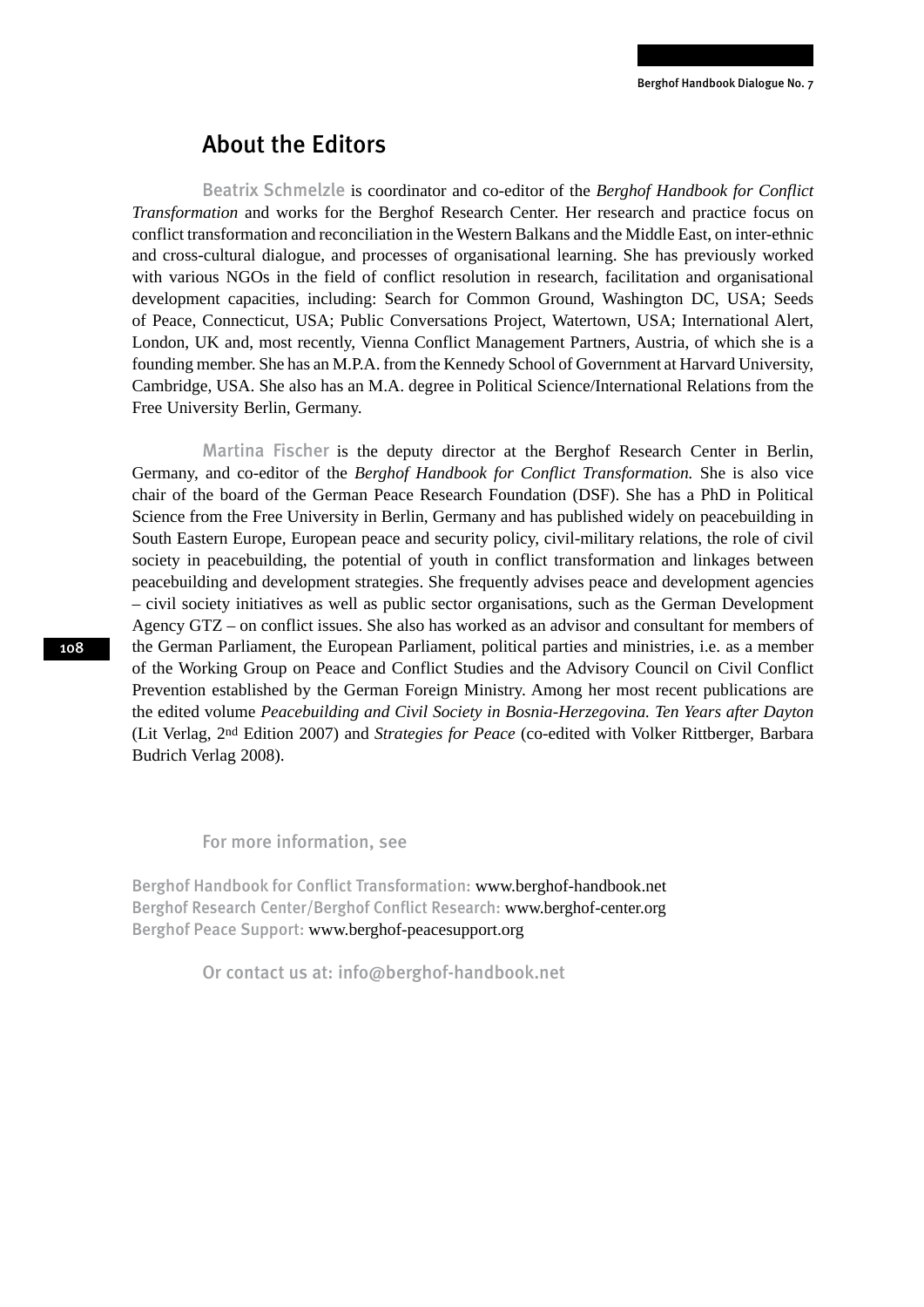# Berghof Handbook for Conflict Transformation

The Berghof Handbook for Conflict Transformation offers both practitioners and scholars a systematic overview of the state-of-the-art of conflict transformation. In response to the contemporary challenges of violent conflict and recent developments in the field of conflict transformation, the Handbook summarises, and promotes dialogue about, the state-of-the-art in the theory and practice of crisis prevention and nonviolence, peace consolidation and the civil management of inter-group conflicts. The Berghof Handbook is designed primarily for practitioners seeking ideas and information for their own work and wishing to draw on the wealth of experience amassed by their colleagues in a range of regions and contexts. It is also intended for experts in politics, research and journalism. Homepage: www.berghof-handbook.net.



### Print Edition

Alex Austin, Martina Fischer, Norbert Ropers (Eds.) The Berghof Handbook 2004.

473 pp. 39,90 € ISBN 3-8 100-39 40-3

Order at:

#### VS Verlag

Abraham-Lincoln-Straße 46 65189 Wiesbaden, Germany Fax +49(0) 611-7878-420 www.vs-verlag.de



| <b>Dialogue</b><br><b>Series</b> | <b>Title</b>                                                                                                               | Author                                            | Published |
|----------------------------------|----------------------------------------------------------------------------------------------------------------------------|---------------------------------------------------|-----------|
| No. $6$                          | A Systemic Approach to Conflict Transformation. D. Körppen, B. Schmelzle, O.<br><b>Exploring Strengths and Limitations</b> | Wils (Eds.)                                       | 2008      |
| No. 5                            | Social Change and Conflict Transformation                                                                                  | D. Bloomfield, M. Fischer, B.<br>Schmelzle (Eds.) | 2006      |
| No. 4                            | New Trends in PCIA                                                                                                         | D. Bloomfield, M. Fischer, B.<br>Schmelzle (Eds.) | 2005      |
| No. 3                            | Transforming War Economies – Dilemmas and<br><b>Strategies</b>                                                             | M. Fischer, B. Schmelzle (Eds.)                   | 2005      |
| No. 2                            | <b>Security Sector Reform</b>                                                                                              | C. McCartney, M Fischer, O. Wils<br>(Eds.)        | 2004      |
| No.1                             | Peace and Conflict Impact Assessment – Critical<br>Views on Theory and Practice                                            | A. Austin, M. Fischer, O. Wils<br>(Eds.)          | 2003      |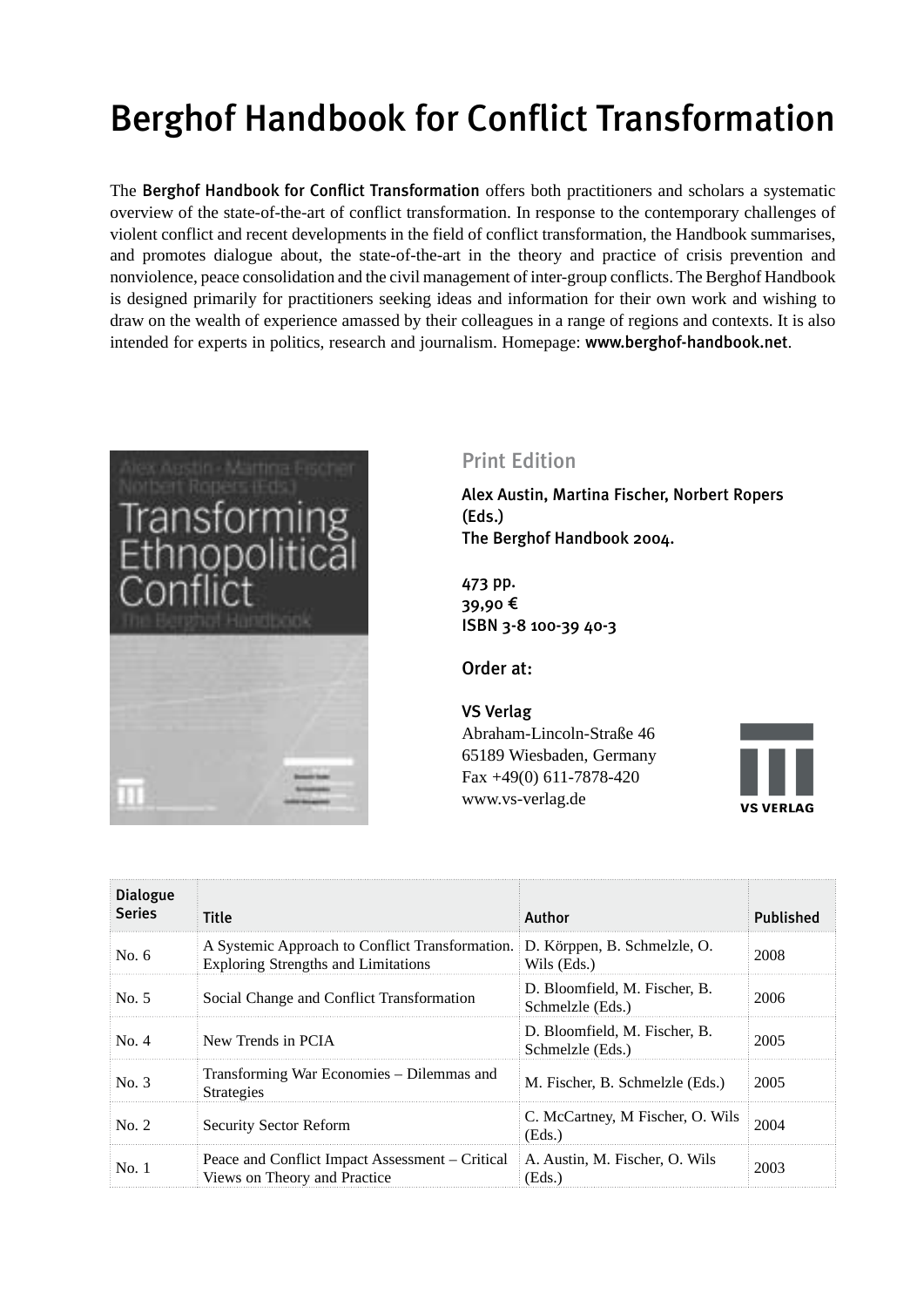| Articles: Title                                                                                                                               | Author                                                 | Published |
|-----------------------------------------------------------------------------------------------------------------------------------------------|--------------------------------------------------------|-----------|
| On Hybrid Political Orders and and Emerging States: State<br>Formation in the Context of "Fragility"                                          | Volker Böge, Anne Brown,<br>Kevin Clements, Anna Nolan | 2008      |
| Nonviolent Resistance and Conflict Transformation in<br><b>Power Asymmetries</b>                                                              | Véronique Dudouet                                      | 2008      |
| "Frameworkers" and "Circlers" – Exploring Assumptions<br>in Peace and Conflict Impact Assessment                                              | Reina Neufeldt                                         | 2007      |
| Conflict Resolution and Reconciliation in the Arab World:<br>The Work of Civil Society Organisations in Lebanon and<br>Morocco                | Oussama Safa                                           | 2007      |
| Training for Peacebuilding and Conflict Transformation.<br>Experiences of the "Centre for Nonviolent Action" in the<br><b>Western Balkans</b> | Nenad Vukosavljevic                                    | 2007      |
| Training for Conflict Transformation: An Overview of<br>Approaches and Resources                                                              | <b>Beatrix Schmelzle</b>                               | 2006      |
| Civil Society in Conflict Transformation: Ambivalence,<br>Potentials and Challenges                                                           | Martina Fischer                                        | 2006      |
| Traditional Approaches to Conflict Transformation -<br>Potentials and Limits                                                                  | Volker Böge                                            | 2006      |
| Social Change and Conflict Transformation                                                                                                     | Christopher Mitchell                                   | 2005      |
| Opportunities for Synergy - Conflict Transformation and<br>the Corporate Agenda                                                               | Luc Zandvliet                                          | 2005      |
| The Role of Local Business in Peacebuilding                                                                                                   | N. Killick, VS Srikantha,<br>C. Gündüz                 | 2005      |
| The Training Process: Achieving Social Impact by Training<br>Individuals?                                                                     | Dirk Sprenger                                          | 2005      |
| The Civilisation of Conflict: Constructive Pacifism as a<br>Guiding Notion for Conflict Transformation                                        | Dieter Senghaas                                        | 2004      |
| Assessing the State-of-the-Art in Conflict Transformation                                                                                     | Cordula Reimann                                        | 2004      |
| Conflict Transformation: A Multi-Dimensional Task                                                                                             | <b>Hugh Miall</b>                                      | 2004      |
| Culture, Power Asymmetries and Gender in Conflict<br>Transformation                                                                           | Diana Francis                                          | 2004      |
| Trends and Causes of Armed Conflict                                                                                                           | Dan Smith                                              | 2004      |
| Early Warning and The Field: A Cargo Cult Science?                                                                                            | Alex Austin                                            | 2004      |
| Designing Transformation and Intervention Processes                                                                                           | Thania Paffenholz                                      | 2004      |
| Peace and Conflict Impact Assessment Methodology                                                                                              | Mark Hoffman                                           | 2004      |